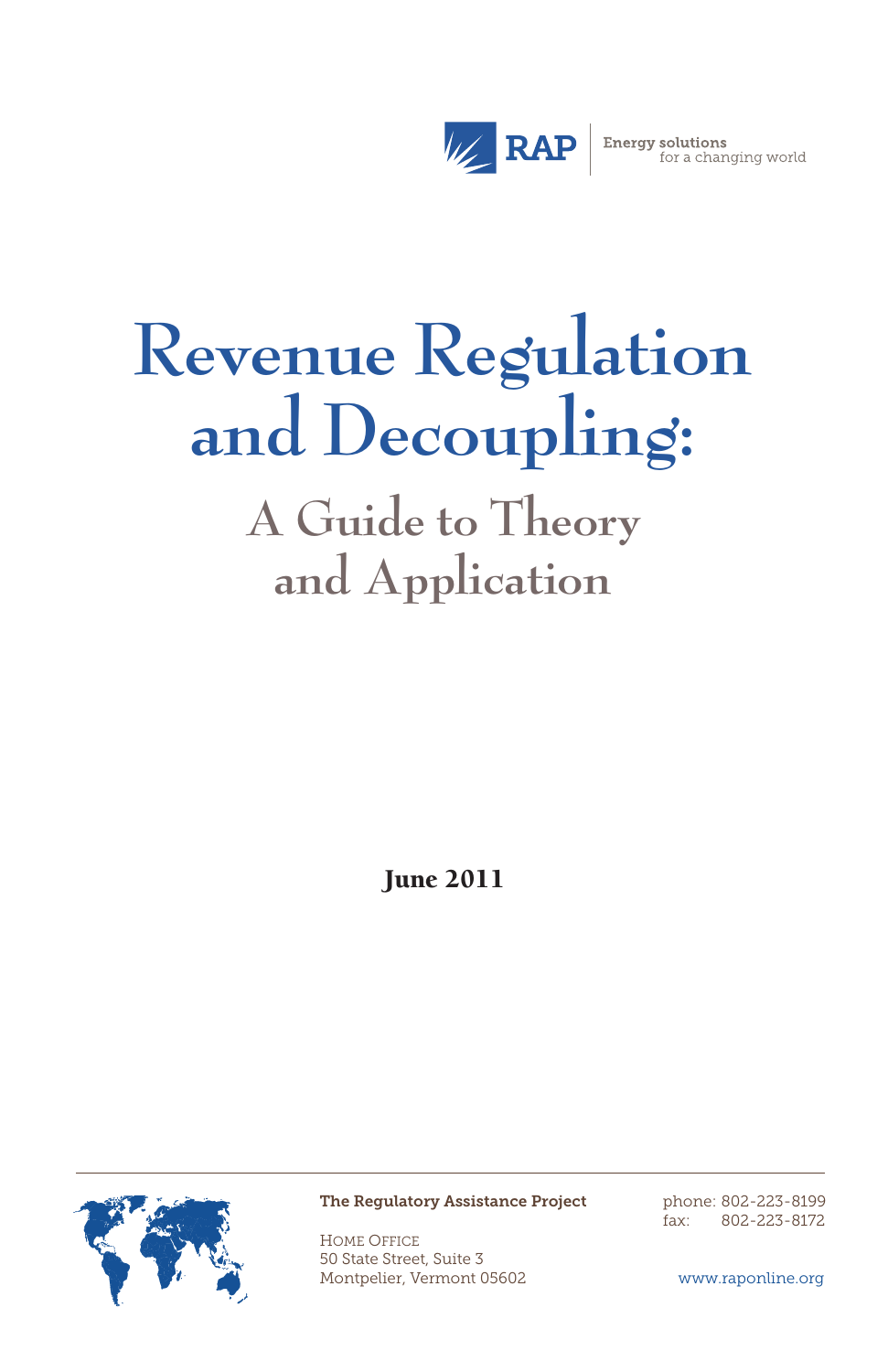# **Contents**

|   | <b>Preface</b><br>iv                                                                                                                                                                                                                                                                                                                                                                       |  |
|---|--------------------------------------------------------------------------------------------------------------------------------------------------------------------------------------------------------------------------------------------------------------------------------------------------------------------------------------------------------------------------------------------|--|
| 1 |                                                                                                                                                                                                                                                                                                                                                                                            |  |
| 2 |                                                                                                                                                                                                                                                                                                                                                                                            |  |
| 3 | Revenue Requirement<br>3.1<br>3.1.1 Expenses<br>3.1.1.1 Production Costs<br>3.1.1.2 Non-Production Costs<br>3.1.2 Return<br>$3.1.3$ Taxes<br>3.1.4 Between Rate Cases<br>3.2 How Decoupling Works<br>3.2.1 In the Rate Case (It's the same)<br>3.2.2 Between Rate Cases (It's different)                                                                                                   |  |
| 4 | Full Decoupling<br>4.1<br>Partial Decoupling<br>4.2<br>4.3 Limited Decoupling                                                                                                                                                                                                                                                                                                              |  |
| 5 | Inflation Minus Productivity<br>5.1<br>5.2 Revenue per Customer (RPC) Decoupling<br>5.3 Attrition Adjustment Decoupling<br>5.4 K Factor<br>5.5 Need for Periodic Rate Cases<br>Judging the Success of a Revenue Function<br>5.6                                                                                                                                                            |  |
| 6 | Application of RPC Decoupling: New vs. Existing Customers 22                                                                                                                                                                                                                                                                                                                               |  |
| 7 | Rate Design Issues Associated With Decoupling  24<br>Revenue Stability Is Important to Utilities<br>7.1<br>Bill Stability Is Important to Consumers<br>7.2<br>7.3 Rate Design Opportunities<br>7.3.1 Zero, Minimal, or "Disappearing" Customer Charge<br>7.3.2 Inverted Block Rates<br>7.3.3 Seasonally Differentiated Rates<br>7.3.4 Time-of-Use Rates<br>7.4 Summary: Rate Design Issues |  |

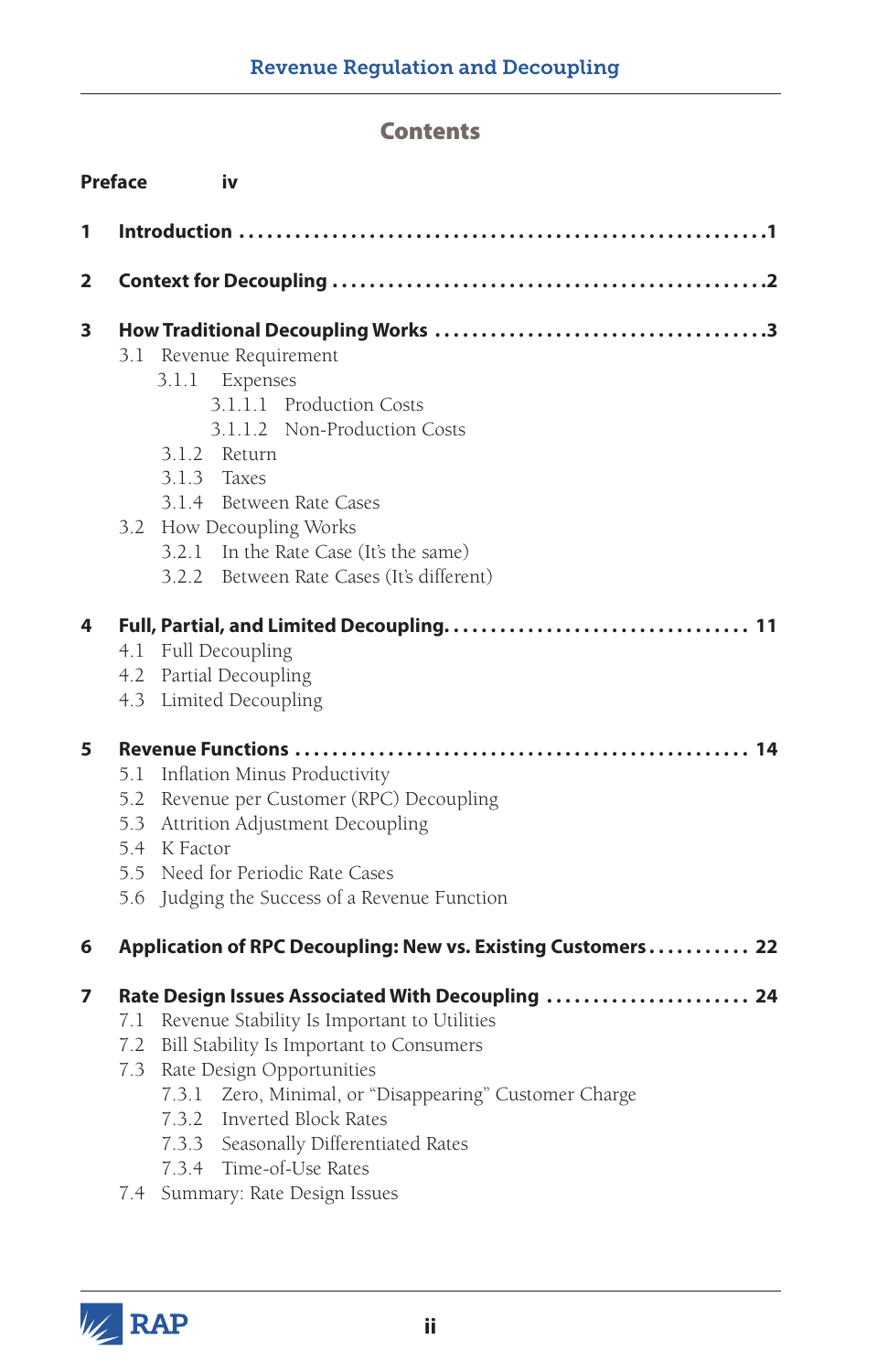# Revenue Regulation and Decoupling

| 8                | Application of Decoupling: Current vs. Accrual Methods  31                                                                                                                                                                                                                                                                                                                                                                                                                                                                                                                                                                                                                                                                                                                                                                                                                                                                                                                                                                                                                        |  |  |  |
|------------------|-----------------------------------------------------------------------------------------------------------------------------------------------------------------------------------------------------------------------------------------------------------------------------------------------------------------------------------------------------------------------------------------------------------------------------------------------------------------------------------------------------------------------------------------------------------------------------------------------------------------------------------------------------------------------------------------------------------------------------------------------------------------------------------------------------------------------------------------------------------------------------------------------------------------------------------------------------------------------------------------------------------------------------------------------------------------------------------|--|--|--|
| 9                | 9.1 Risks Present in Traditional Regulation<br>The Impact of Decoupling on Weather and Other Risks<br>9.2                                                                                                                                                                                                                                                                                                                                                                                                                                                                                                                                                                                                                                                                                                                                                                                                                                                                                                                                                                         |  |  |  |
|                  | 10 Earnings Volatility Risks and Impacts on the Cost of Capital  36<br>10.1 Rating Agencies Recognize Decoupling<br>10.2 Some Impacts May Not Be Immediate, Others Can Be<br>10.3 Risk Reduction: Reflected in ROE or Capital Structure?<br>10.4 Consumer-Owned Utilities<br>10.5 Earnings Caps or Collars                                                                                                                                                                                                                                                                                                                                                                                                                                                                                                                                                                                                                                                                                                                                                                        |  |  |  |
| 11               | <b>Other Revenue Stabilization Measures and</b><br>11.1 Lost Margin Recovery Mechanisms<br>11.2 Weather-Only Normalization<br>11.3 Straight Fixed/Variable Rate Design (SFV)<br>11.4 Fuel and Purchased Energy Adjustment Mechanisms<br>11.5 Independent Third-Party Efficiency Providers<br>11.6 Real-Time Pricing                                                                                                                                                                                                                                                                                                                                                                                                                                                                                                                                                                                                                                                                                                                                                               |  |  |  |
| 12 <sup>12</sup> | Decoupling Is Not Perfect: Some Concerns Are Valid  44<br>12.1 "It's an annual rate increase."<br>12.2 "Decoupling adds cost."<br>12.3 "Decoupling shifts risks to consumers."<br>12.4 "Decoupling diminishes the utility's incentive to control costs."<br>12.5 "What utilities really want sales for is to have an excuse to add to<br>rate base-that is the Averch Johnson Effect."<br>12.6 "Decoupling violates the 'matching principle'."<br>12.7 "Decoupling is not needed because energy efficiency is already encouraged,<br>since it liberates power that can be sold to other utilities."<br>12.8 "Decoupling has been tried and abandoned in Maine and Washington."<br>12.9 "Classes that are not decoupled should not share the cost of<br>capital benefits of decoupling."<br>12.10 "The use of frequent rates cases using a future test year<br>eliminates the need for decoupling."<br>12.11 "Decoupling diminishes the utility's incentive to restore service<br>after a storm."<br>12.12 "The problem is that utility profits don't reward utility performance." |  |  |  |
|                  | 13 Communicating with Customers about Decoupling  51                                                                                                                                                                                                                                                                                                                                                                                                                                                                                                                                                                                                                                                                                                                                                                                                                                                                                                                                                                                                                              |  |  |  |
|                  |                                                                                                                                                                                                                                                                                                                                                                                                                                                                                                                                                                                                                                                                                                                                                                                                                                                                                                                                                                                                                                                                                   |  |  |  |

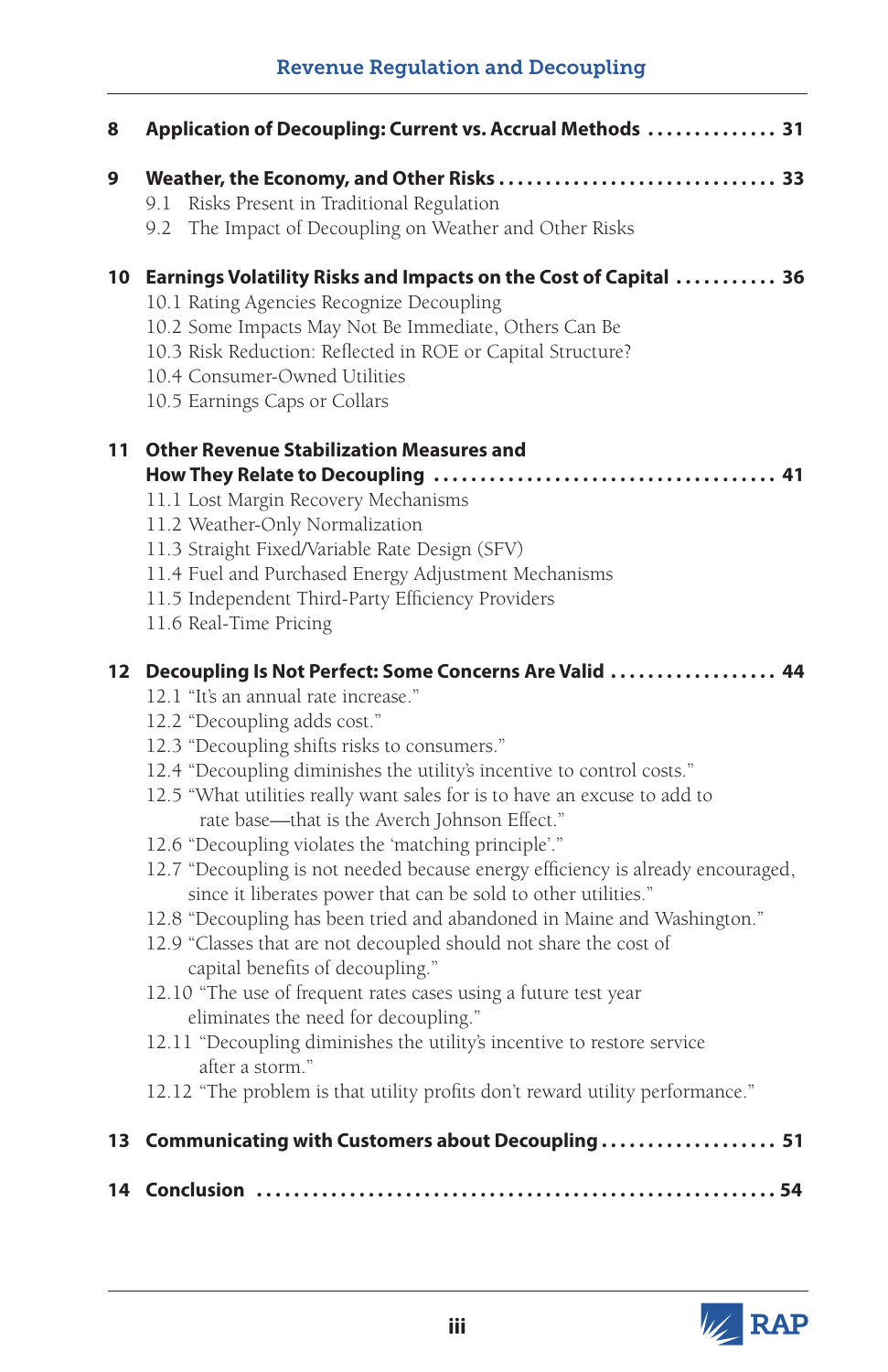# **Preface**

his guide was prepared to assist anyone who needs to understand both the mechanics of a regulatory tool known as *decoupling* and the policy issues associated with its use. This includes public utilit commissioners and sta both the mechanics of a regulatory tool known as *decoupling* and the policy issues associated with its use. This includes public utility commissioners and staff, utility management, advocates, and others with a stake in the regulated energy system.

Many utility-sector stakeholders have recognized the conflicts implicit in traditional regulation that compel a utility to encourage energy consumption by its customers, and they have long sought ways to reconcile the utility business model with contradictory public policy objectives. Simply put, under traditional regulation, utilities make more money when they sell more energy. This concept is at odds with explicit public policy objectives that utility and environmental regulators are charged with achieving, including economic efficiency and environmental protection. This *throughput incentive*  problem, as it is called, can be solved with decoupling.

Currently, some form of decoupling has been adopted for at least one electric or natural gas utility in 30 states and is under consideration in another 12 states. As a result, a great number of stakeholders are in need, or are going to be in need, of a basic reference guide on how to design and administer a decoupling mechanism. This guide is for them.

More and more, policymakers and regulators are seeing that the conventional utility business model, based on profits that are tied to increasing sales, may not be in the long-run interest of society. Economic and environmental imperatives demand that we reshape our energy portfolios to make greater use of end-use efficiency, demand response, and distributed, clean resources, and to rely less on polluting central utility supplies. Decoupling is a key component of a broader strategy to better align the utility's incentives with societal interests.

While this guide is somewhat technical at points, we have tried to make it accessible to a broad audience, to make comprehensible the underlying concepts and the implications of different design choices. This guide is accompanied by a spreadsheet that can be used to demonstrate the impacts of decoupling using different pricing structures or, as the jargon has it, *rate designs.*

This guide was written by Jim Lazar, Frederick Weston, and Wayne Shirley. The RAP review team included Rich Sedano, Riley Allen, Camille Kadoch, and Elizabeth Watson. Editorial and publication assistance was provided by Diane Derby and Camille Kadoch.

<sup>1</sup> Natural Resources Defense Council, *Gas and Electric Decoupling in the U.S.,* April 2010.

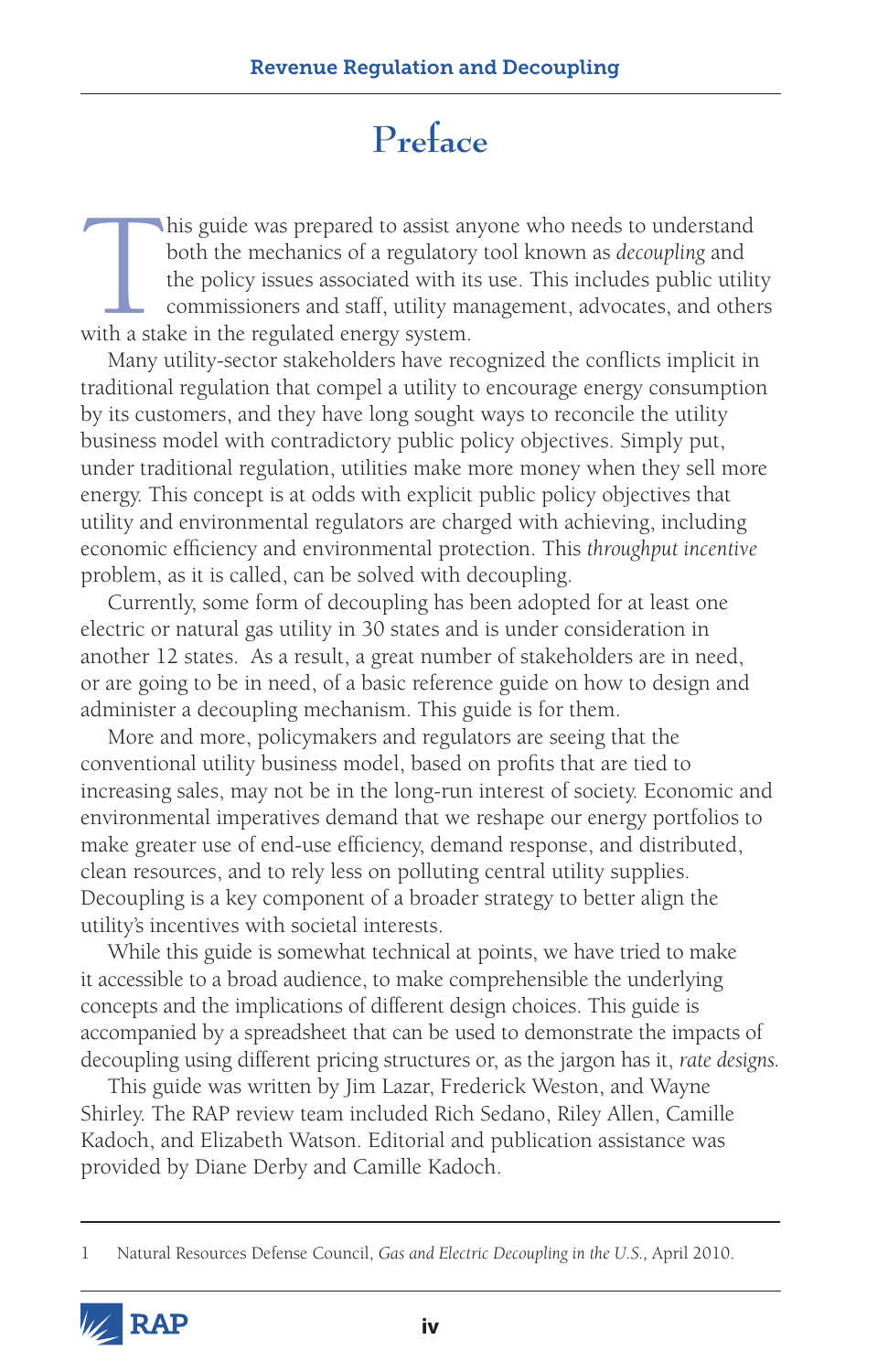# **1. Introduction**

This document explains the fundamentals of *revenue regulation<sup>2</sup>* which is a means for setting a level of revenues that a regulate or electric utility will be allowed to collect, and its necessary a *decoupling*, which is this document explains the fundamentals of *revenue regulation<sup>2</sup>*, which is a means for setting a level of revenues that a regulated gas or electric utility will be allowed to collect, and its necessary adjunct *decoupling,* which is an adjustable price mechanism that breaks the link between the amount of energy sold and the actual (allowed) revenue collected by the utility. Put another way, *decoupling* is the means by which *revenue regulation* is effected. For this reason, the two terms are typically treated as synonyms in regulatory discourse; and, for simplicity's sake, we treat them likewise here.

Revenue regulation does not change the way in which a utility's allowed revenues (i.e., the "revenue requirement") are calculated. A revenue requirement is based on a company's underlying costs of service, and the means for calculating it relies on long-standing methods that need not be recapitulated in detail here. What is innovative about it, however, is how a defined revenue requirement is combined with decoupling to eliminate sales-related variability in revenues, thereby not only eliminating weather and general economic risks facing the company and its customers, but also removing potentially adverse financial consequences flowing from successful investment in end-use energy efficiency.

We begin by laying out the operational theory that underpins decoupling. We then explain the calculations used to apply a decoupling price adjustment. We close the document with several short sections describing some refinements to basic revenue regulation and decoupling.

To assist the reader, a companion MS-Excel spreadsheet is also available. It contains both the examples shown in this guide, as well as a functioning "decoupling model." It can be downloaded at [http://www.raponline.org/docs/](http://www.raponline.org/docs/RAP_DecouplingModelSpreadsheet_2011_05_17.xlsb) [RAP\\_DecouplingModelSpreadsheet\\_2011\\_05\\_17.xlsb](http://www.raponline.org/docs/RAP_DecouplingModelSpreadsheet_2011_05_17.xlsb)

<sup>2</sup> Revenue regulation is often called revenue *cap* regulation. However, when combined with decoupling, the effect is to simply regulate revenue – i.e., there is a corresponding *floor* on revenues in addition to a *cap.*

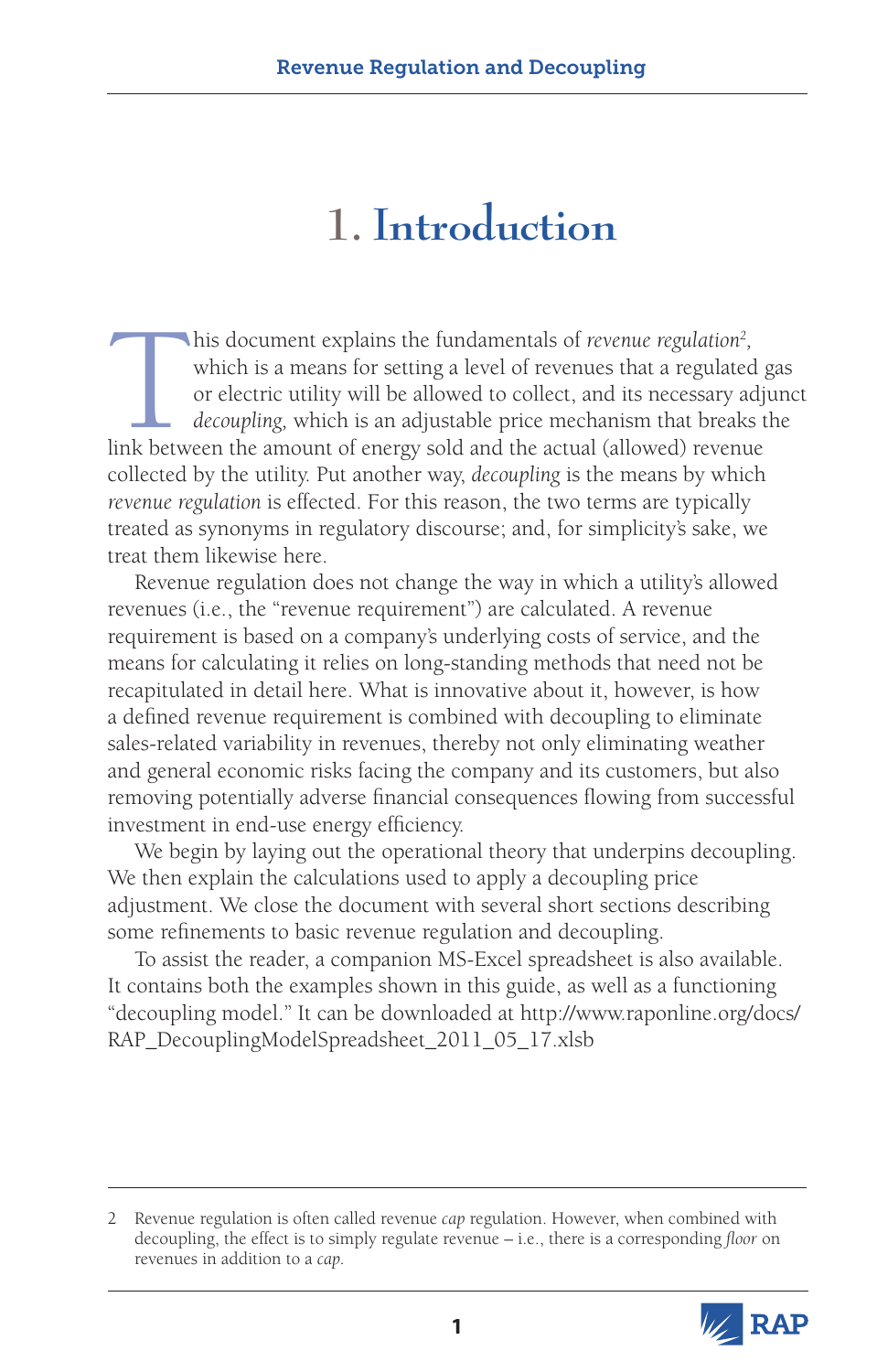# **2. Context for Decoupling**

ecoupling is a tool intended to break the link between how much energy a utility delivers and the revenues it collects. Decoupling is used primarily to eliminate incentives that utilities have to increase profits by increa energy a utility delivers and the revenues it collects. Decoupling is used primarily to eliminate incentives that utilities have to increase profits by increasing sales, and the corresponding disincentives that they have to avoid reductions in sales. It is most often considered by regulators, utilities, and energy-sector stakeholders in the context of introducing or expanding energy efficiency efforts; but it should also be noted that, on economic efficiency grounds, it has appeal even in the absence of programmatic energy efficiency.

There are a limited number of things over which utility management has control. Among these are operating costs (including labor) and service quality. Utility management can also influence usage per customer (through promotional programs or conservation programs). Managers have very limited ability to affect customer growth, fuel costs, and weather. Decoupling typically removes the influence on revenues (and profits) of such factors and, by eliminating sales volumes as a factor in profitability, removes any incentive to encourage consumers to increase consumption. This focuses management efforts on cost-control to enhance profits.

In the longer run, this effort constrains future rates and benefits consumers. It also means that energy conservation programs (which reduce customer usage) do not adversely affect profits. A performance incentive system and a customer-service quality mechanism can overlay decoupling to further promote public interest outcomes.

Although it is often viewed as a significant deviation from traditional regulatory practice, decoupling is, in fact, only a slight modification. The two approaches affect behavior in critically different ways, yet the mathematical differences between them are fairly straightforward. Still, it goes without saying that care must be taken in designing and implementing a decoupling regime, and the regulatory process should strive to yield for both utilities and consumers a transparent and fair result.

While traditional regulation gives the utility an incentive to preserve and, better yet, increase sales volumes, it also makes consumer advocates focus on price – after all, that is the ultimate result of traditional regulation. Because decoupling allows prices to change between rate cases, consumer advocates can move the focus of their effort from prices to all cost drivers, including sales volumes – focusing on bills rather than prices.

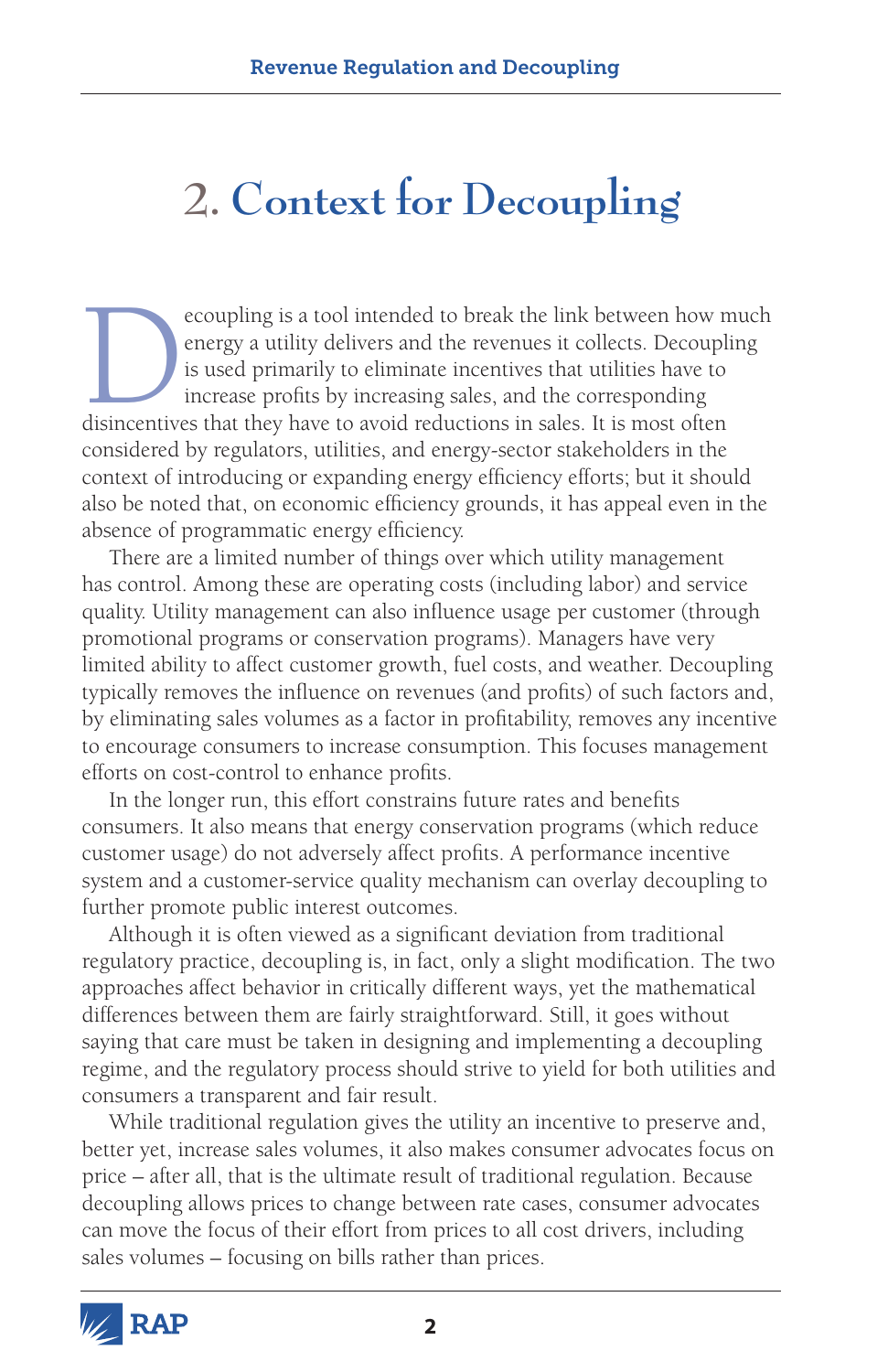# **3. How Traditional Regulation Works**

In virtually all contexts, public utilities (including both investor-owned and consumer-owned utilities) have a common fundamental financial structure and a common framework for setting prices.<sup>3</sup> This common framework is n virtually all contexts, public utilities (including both investor-owned and consumer-owned utilities) have a common fundamental financial structure and a common framework for setting prices.<sup>3</sup> This common framework is what we call the utility's overall *revenue requirement.*  the operating and other costs incurred to provide service to the public. This includes operating expenses like fuel, labor, and maintenance. It also includes the cost of capital invested to provide service, including both interest on debt and a "fair" return to equity investors. In addition, it includes a depreciation allowance, which represents repayment to banks and investors of their original loans and investments.

In order to determine what price a utility will be allowed to charge, regulators must first compute the total cost of service, that is, the revenue requirement. Regulators then compute the price (or rate) necessary to collect that amount, based on assumed sales levels. In most cases, the regulator relies on data for a specific period, referred to here as the *test period,* and performs some basic calculations.

Here are the two basic formulae used in traditional regulation:

#### *Formula 1:* **Revenue Requirement = (Expenses + Return + Taxes)****Test Period** *Formula 2:* **Rate = Revenue Requirement ÷ Units Sold Test Period**

The rate is normally calculated on a different basis for each customer class, but the principle is the same – the regulator divides the revenue requirement among the customer classes, then designs rates for each class to recover each class's revenue requirement. Table 1 is an example of this calculation, under the simplifying assumption that the entire revenue requirement is collected through a kWh charge.

<sup>3</sup> Conditions vary widely from country to country or region to region, and utilities face a number of local and unique challenges. However, for our purposes, we will assume that there is a fundamental financial need for revenues to equal costs – including any externally imposed requirements to fund or secure other expense items (such as required returns to investors, debt coverage ratios in debt covenants, or subsidies to other operations, as is often the case with municipal- or state-run utilities). In this sense, virtually all utilities can be viewed as being quite similar.

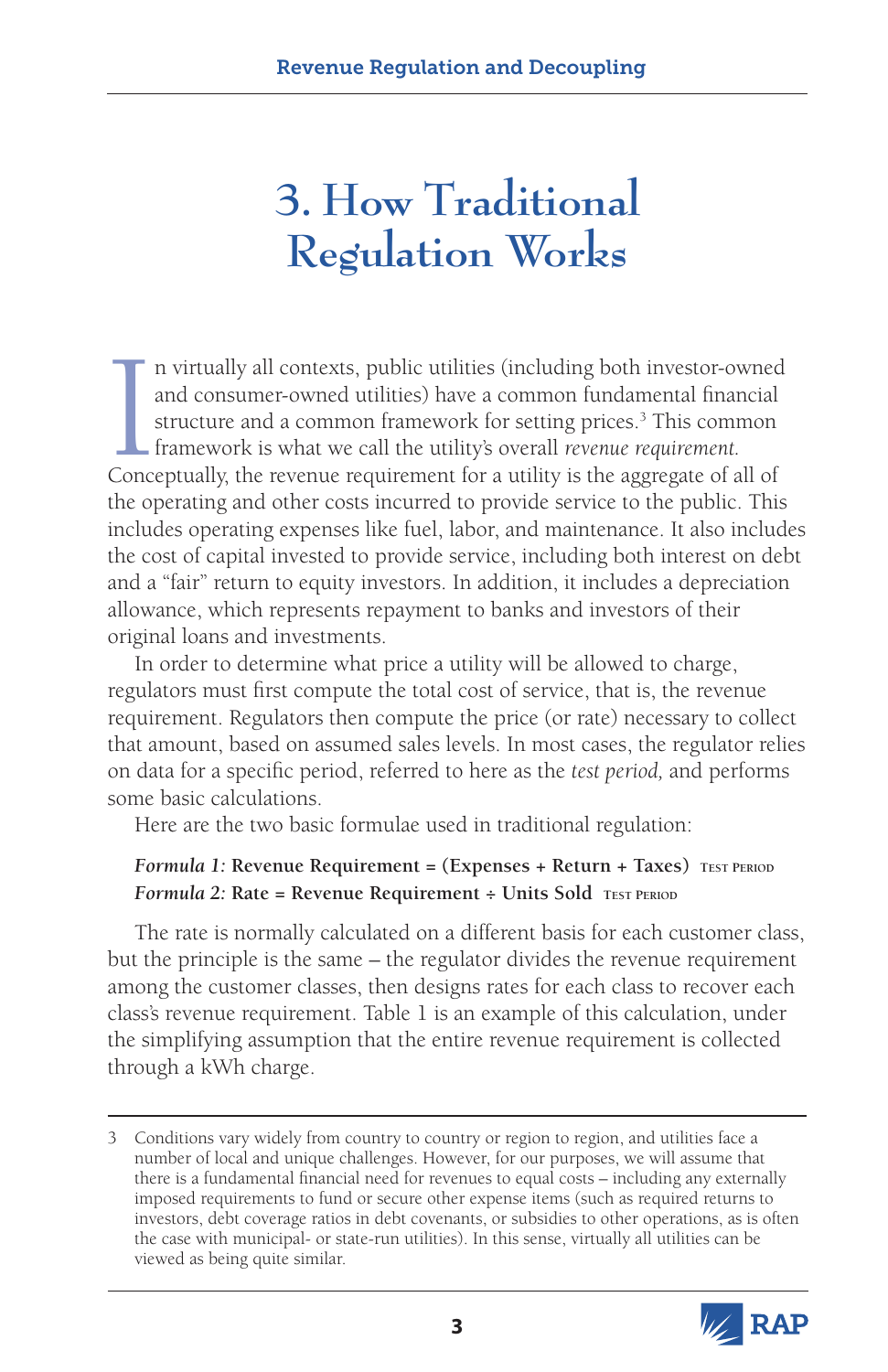# 3.1 Revenue Requirement

A utility's revenue requirement is the amount of revenue a utility will actually collect, only if it experiences the sales volumes assumed for purposes of price-setting. Furthermore, only if the utility incurs exactly the expenses and operates under precisely the financial conditions that were assumed in the rate case will it earn the rate of return on its rate base (i.e., the allowed investment in

#### *Table 1*

#### *Traditional Regulation Example:* **Revenue Requirement Calculation**

| Expenses 100,000,000                                                 |
|----------------------------------------------------------------------|
| Net Equity Investment 100,000,000                                    |
| Allowed Rate of Return 10.00%                                        |
| Allowed Return \$10,000,000                                          |
| Taxes $(35\% \text{ tax rate}) \dots \dots \dots \text{ $5,384,615}$ |
| Total Return & Taxes  \$15,384,615                                   |
| Total Revenue Requirement \$115,384,615                              |
| <b>Price Calculation</b>                                             |
| Revenue Requirement  \$115,384,615                                   |

Test Year Sales (kWh) . . . . . . 1,000,000,000 Rate Case Price (\$/kWh) . . . . . . . . . . \$0.1154

facilities providing utility service) that the regulators determined was appropriate. While much of the rate-setting process is meticulous and often arcane, the fundamentals do not change: in theory a utility's revenue requirement should be sufficient to cover its cost of service — no more and no less.

#### **3.1.1 Expenses**

For purposes of decoupling, expenses come in two varieties: production costs and non-production costs.4

### **3.1.1.1 Production Costs**

Production costs are a subset of total power supply costs, and are composed principally of fuel and purchased power expenses with a bit of variable operation and maintenance (O&M) and transmission expenses paid to others included. Production costs as we use the term here are those that vary more or less directly with energy consumption in the short run. The mechanisms approved by regulators generally refer to very specific accounts defined in the utility accounting manuals, including "fuel," "purchased power," and "transmission by others."

<sup>4</sup> A utility's expenses are often characterized as "fixed" or "variable". However, for purposes of resource planning and other long-run views, all costs are variable and there is no such thing as a fixed cost. Even on the time scale between rate cases, some non-production costs that are often viewed as fixed (e.g., metering and billing) will, in fact, vary directly with the number of customers served. When designing a decoupling mechanism, it is more appropriate to differentiate between "production" and "non-production," since one purpose of the mechanism is to isolate the costs over which the utility actually has control in the short run (i.e., the period between rate cases).

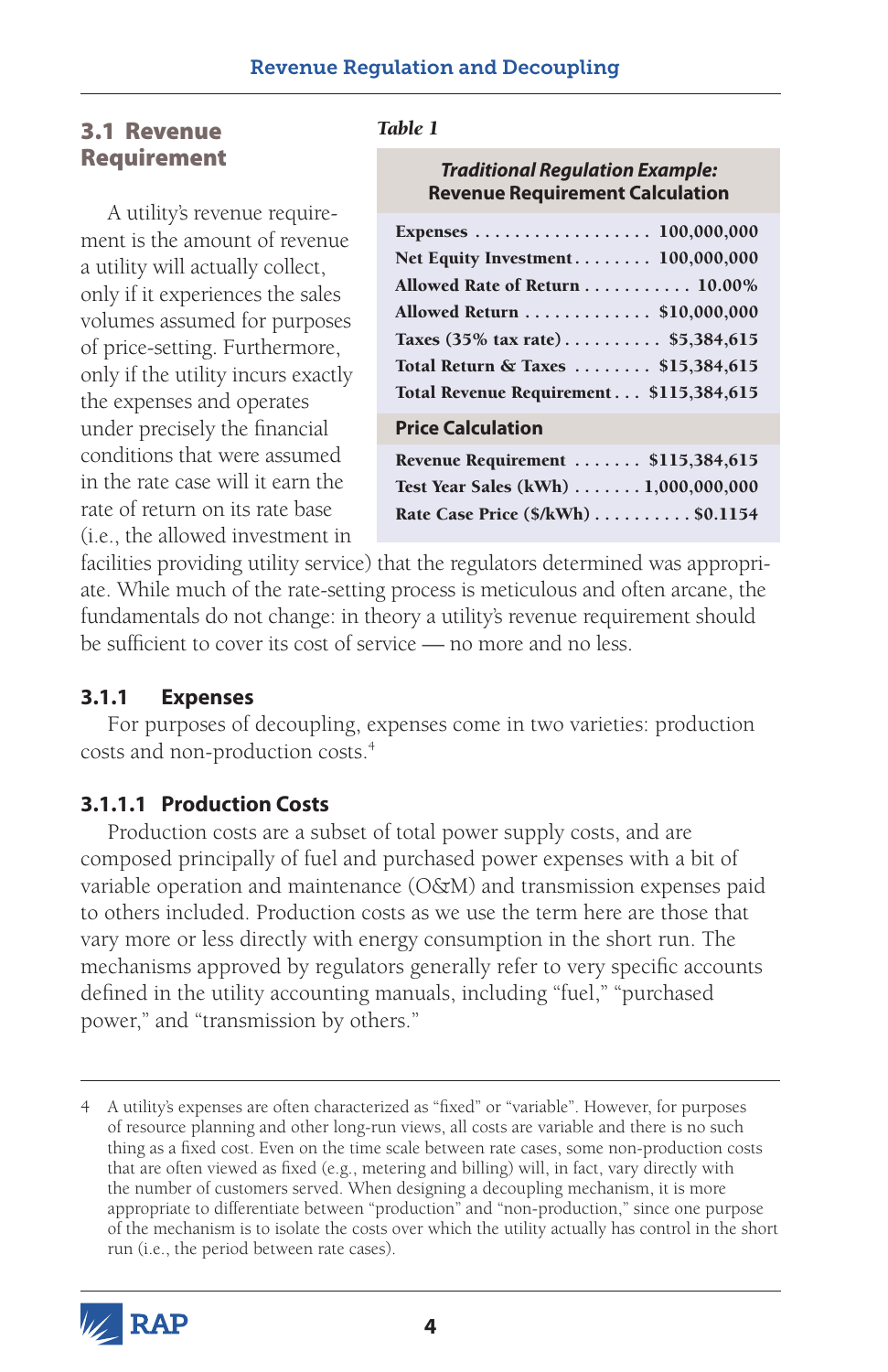Production costs for most electric utilities are typically recovered through a flow-through account, with a reconciliation process that fully recovers production costs, or an approximation thereof.<sup>5</sup> This is usually accomplished through a separate fuel and purchased-power rate (fuel adjustment clause, or FAC) on the customer's bill. This may be an "adder" that recovers total production costs, or it may be an up-or-down adjustment that recovers deviations in production costs from the level incorporated in base rates.

In the absence of decoupling, a fully reconciled FAC creates a situation in which any increase in sales results in an increase in profits, and any decrease in sales results in a decrease in profits. This is because even if very highcost power is used to serve incremental sales, and if 100% of this cost flows through the FAC, the utility receives a "net" addition to income equal to the base rate (retail rate less production costs) for every incremental kilowatt-hour sold.<sup>6</sup> An FAC is therefore a negative influence on the utility's willingness to embrace energy efficiency programs and other actions that reduce utility sales. Decoupling is an important adjunct to an FAC to remove the disincentive that the FAC creates for the utility to pursue societal cost-effectiveness.<sup>7</sup>

Because they vary with production and because they are separately treated already, production costs are not usually included in a decoupling mechanism. If a utility is allowed to include the investment-related portion of costs for purchased power contracts (i.e., it buys power to serve load growth from an independent power producer, and pays a per-kWh rate for the power received), it may be necessary to address this in the structure of the FAC to ensure that double recovery does not occur. This can also be addressed by using a comprehensive power cost adjustment that includes all power supply costs, not just fuel and purchased power. Unless otherwise noted, we assume that production costs are not included in the decoupling mechanism.

6 See *Profits and Progress Through Least Cost Planning,* NARUC, page 4, at: http://www.raponline.org/Pubs/General/Pandplcp.pdf

<sup>7</sup> If a utility does not have an FAC at all, or acquires power from independent power producers on an ongoing basis to meet load growth, the framework for decoupling may need to be slightly different. In those circumstances, revenues from the sale of surplus power or avoided purchased power expense resulting from sales reductions flows to the utility, not to the consumers, through the FAC. In this situation, the definition of "production costs" may need to include both power supply investment-related costs and production-related operating expenses for decoupling to produce equitable results for consumers and investors.



<sup>5</sup> Many commissions use incentive mechanisms in their fuel and purchased-power mechanisms, to provide utilities with a profit motive to minimize fuel and purchased-power costs and to maximize net off-system sales revenues. For our purposes, these are deemed to fully recover production costs. Some regulators include both fixed and variable power supply costs in their power supply cost recovery mechanism, in which case all of those would be classified as "production" costs and deemed to be fully recovered through the power supply mechanism.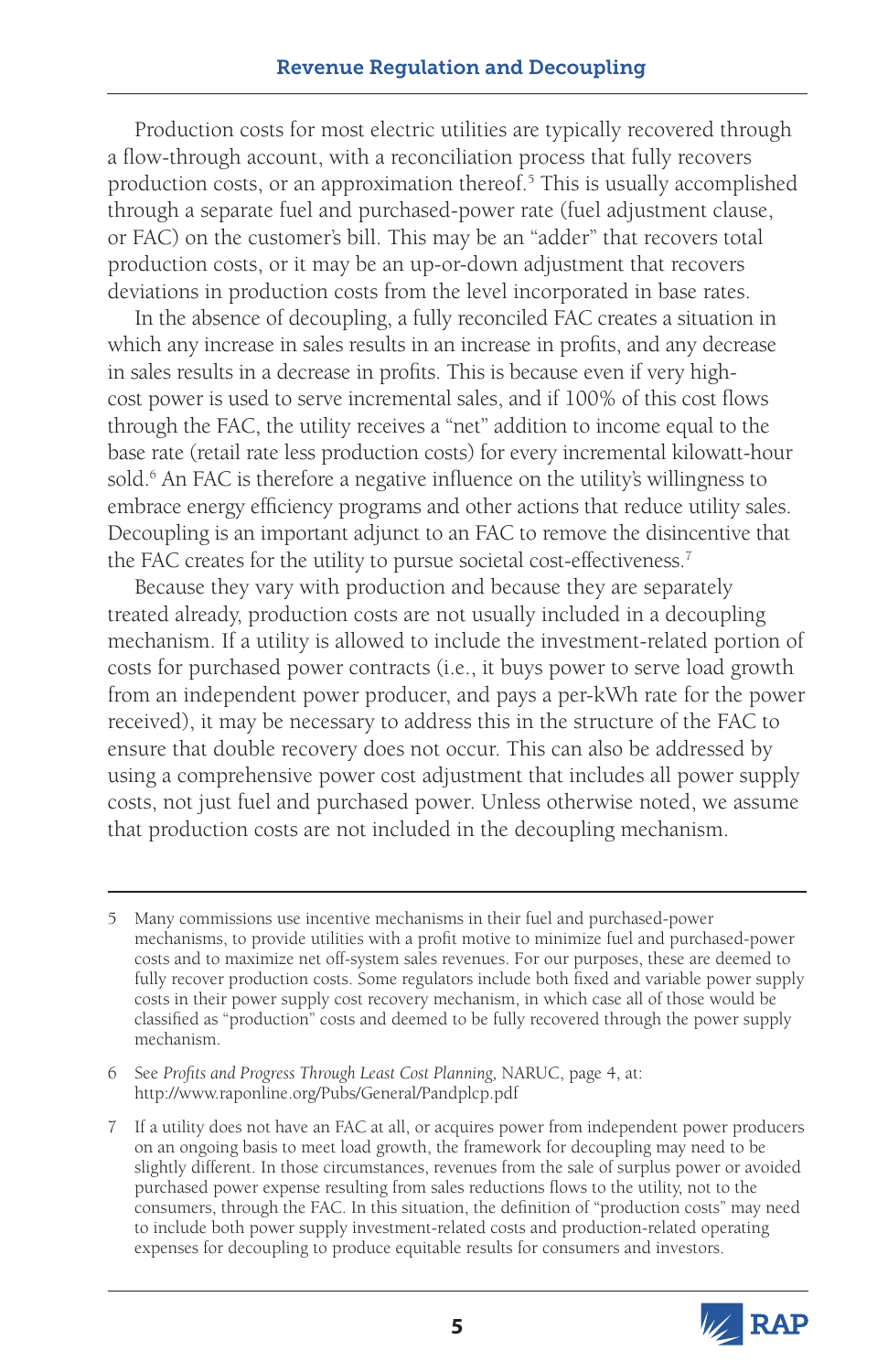#### **3.1.1.2 Non-Production Costs**

Non-production costs include all those that are not production costs — in essence, everything that is related to the delivery of electricity (transmission, distribution, and retail services) to end users. This normally includes all nonproduction related O&M expenses, including depreciation and interest on debt. In many cases, the base rates also include the debt and equity service (i.e., the interest, return, and depreciation) on power supply investments, in which case the form of the FAC becomes important.

Statistically, a utility's non-production costs do not vary much with consumption in the short run, but are more affected by changes in the numbers of customers served, inflation, productivity, and other factors.<sup>8</sup> Of course, a utility with a large capital expenditure program, such as the deployment of smart grid technologies or significant rebuilds of aging systems, will experience a surge in costs that is unrelated to customer growth. Decoupling does not address this issue, which is better handled in the context of a rate case or infrastructure tracking mechanism.

Non-production costs are usually recovered through a combination of a customer charge,<sup>9</sup> plus one or more volumetric (per kWh, per kW) rates. A utility may face the risk of not recovering some non-production costs if sales decline. Put another way, many of the costs do not vary with sales, so each dollar decline in sales flows straight to — and adversely affects — the bottom line.

#### **3.1.2 Return**

For our purposes, the utility's "return" is the same as its net, after-tax profit, or net income for common stock.10 When computing a revenue requirement for a rate case, this line item is derived by multiplying the utility's net equity investment by its "allowed" rate of return on common equity. We have simplified this return in the illustration, but will address it in more detail in Section 10, *Earnings Volatility Risks and Impacts on the Cost of Capital.*

In a rate case, the return is a static expected value. In between rate cases,

<sup>11</sup> Shirley, W., J. Lazar, and F. Weston, *Revenue Decoupling: Standards and Criteria, A Report to the Minnesota Public Utilities Commission,* Regulatory Assistance Project, 30 June 2008, Appendix B, p. 36.



<sup>8</sup> Eto, Joseph, Steven Stoft, and Timothy Belden, *The Theory and Practice of Decoupling,* Lawrence Berkeley National Laboratory, January 1994. URL: [http://eetd.lbl.gov/ea/EMS/](http://eetd.lbl.gov/ea/EMS/reports/34555.pdf ) [reports/34555.pdf](http://eetd.lbl.gov/ea/EMS/reports/34555.pdf )

<sup>9</sup> In place of a customer charge, one may also find other monthly fixed charges, such as minimum purchase amounts, access fees, connection fees, or meter fees. For our purposes, these are all the same because they are not based on energy consumption, but, instead, are a function of the number of customers.

<sup>10</sup> Regulatory commissions often calculate an "operating income" figure in the process of setting rates; this does not take account of the tax effects on the debt and equity components of the utility capital structure. Net income includes these effects.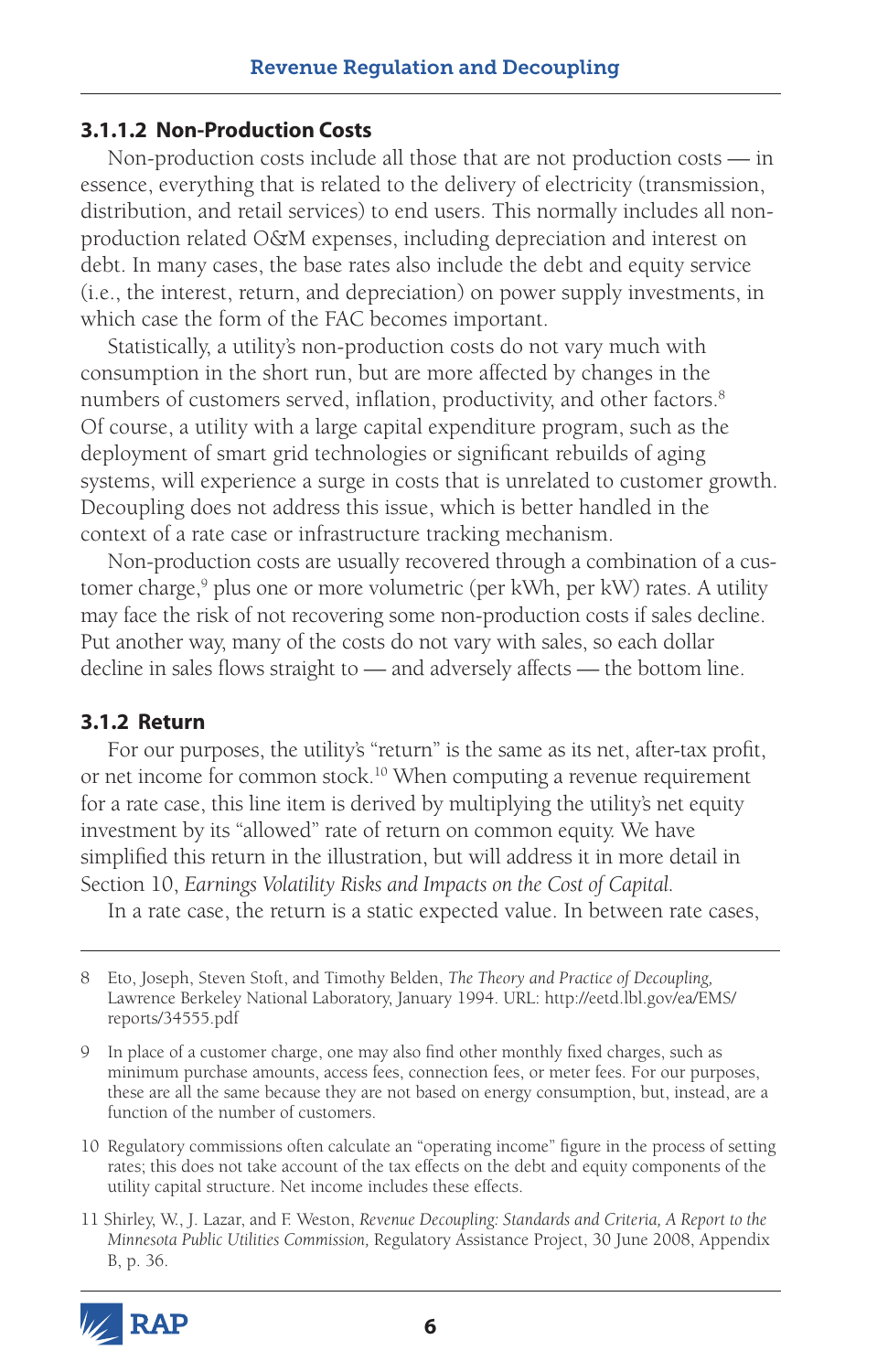*realized* returns are a function of actual revenues, actual investments, and actual expenses, all of which change between rate cases in response to many factors, including sales volumes, inflation, productivity, and many others.

As a share of revenues in a rate case revenue requirement calculation, the return on equity to shareholders may be as small as 5%-10%. As a result, small percentage changes in total non-production revenues (all of which largely affect return and taxes) can generate large percentage changes in net profits.<sup>11</sup>

### **3.1.3 Taxes**

In a rate case, the amount of taxes a utility would pay on its allowed return is added to the revenue requirement.

In between rate cases, taxes buffer the impact on the utility's shareholders of any deviations of realized returns from expected returns. When realized returns rise, some portion is lost to taxes, so shareholders do not garner gains one-for-one with changes in net revenues. Conversely, if revenues fall, so do taxes. As a result, investors do not suffer the entire loss. If the tax rate is 33%, then one third of every increase or decrease in pre-tax profits will be absorbed by taxes.

From a customer perspective, there is no buffering effect from taxes. To the contrary, customers pay all additional revenues and enjoy all savings, dollar for dollar.

### **3.1.4 Between Rate Cases**

With traditional regulation, while the determination of the revenue requirement *at the time of the rate case decision* is meticulous, the utility will almost certainly *never* collect precisely the allowed amount of revenue, experience the associated assumed levels of expenses or unit sales, or achieve the expected profits. The revenue requirement is only used as input to the price determination. Once prices are set, *realized* revenues and profits will be a

*Traditional regulation fixes the price between rate cases and lets revenues float up or down with actual sales.*

function of *actual sales and expenses* and will have only a rough relationship with the rate case allowed revenues or returns.

Put another way, traditional regulation fixes the price between rate cases and lets revenues float up or down with actual sales. At this point, the rate case formulae no longer hold sway. Instead, two different mathematical realities operate:

#### Formula 3: Revenues ACTUAL = Units Sold Actual X Price *Formula 4:* Profit Actual = (Revenues – Expenses – Taxes) Actuall

These two formulae reveal the methods by which the utility can increase its profits. One approach is to reduce expenses. Providing a heightened

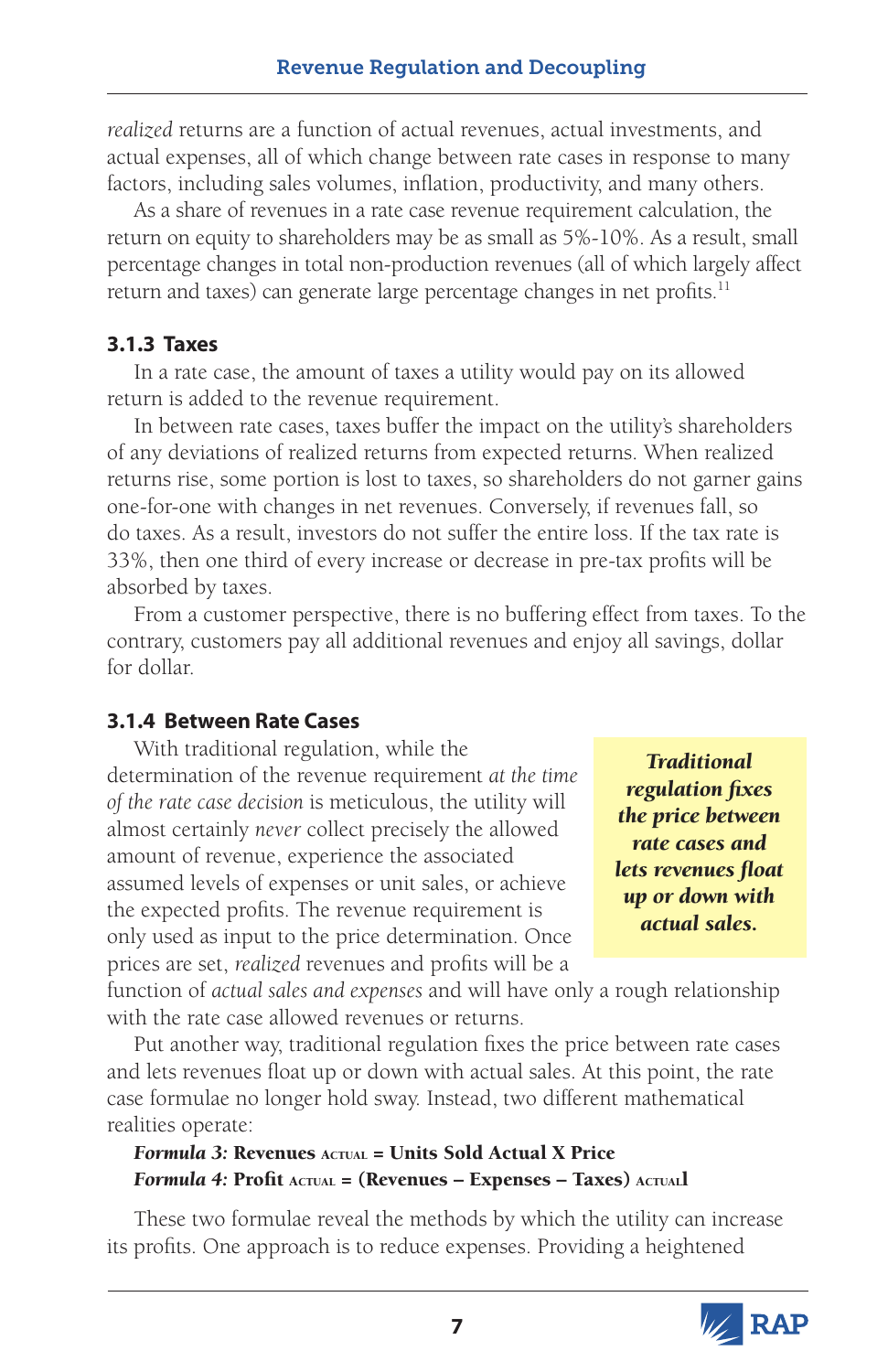incentive to operate efficiently is sound. However, there is a floor below which expenses simply cannot be reduced without adversely affecting the level of service, and to ensure that utilities cut fat, but not bone, some regulators have established service quality indices that penalize utilities that achieve lower-than-expected customer service quality. The easier approach is to increase the Units Sold, as this will increase revenues and therefore profits.12 This is the heart of the throughput incentive that utilities traditionally face – and this is where decoupling comes in.

# 3.2 How Decoupling Works

There are a variety of different approaches to decoupling, all of which share a common goal of ensuring the recovery of a defined amount of revenue, independent of changes in sales volumes during that period. Some are computed on a revenue-per-customer basis, while others use an attrition adjustment (typically annual) to set the allowed revenue. Some operate on an annual accrual basis, while others operate on a current basis in each billing cycle. Table 2 categorizes these and provides an example of each approach; a greater discussion of these approaches is contained in the appendix.

| Decoupling<br>Methodology       | <b>Key Elements</b>                                                                                                                                                                     | <b>Example of</b><br><b>Application</b>                                |
|---------------------------------|-----------------------------------------------------------------------------------------------------------------------------------------------------------------------------------------|------------------------------------------------------------------------|
| Accrual Revenue<br>Per Customer | Allowed revenue computed<br>on an RPC basis; one rate<br>adjustment per year                                                                                                            | Utah, Questar                                                          |
| Current Revenue<br>Per Customer | Allowed revenue computed on<br>an RPC basis; rates adjusted each<br>billing cycle to avoid deferrals                                                                                    | Oregon, Northwest<br>Natural Gas Company;<br>DC: Pepco                 |
| Accrual Attrition               | Allowed revenue determined<br>in periodic general rate cases;<br>changes to this based on<br>specified factors determined in<br>annual attrition reviews; rates<br>adjusted once a year | California, PG&E and<br>SCE Hawaii, Hawaiian<br>Electric               |
| Distribution-Only               | Only distribution costs included<br>in the mechanism; all power<br>costs (fixed and variable)<br>recovered outside the decoupling<br>mechanism                                          | Massachusetts, NGrid<br>Maryland, BG&E<br>Washington (PSE,<br>1990-95) |

#### *Table 2*

12 This is because, as noted earlier, the utility faces virtually no changes in its non-production costs as its sales change. This means that marginal increases in sales will have a large and positive impact on the bottom line, just as marginal reductions in sales will have the opposite effect.

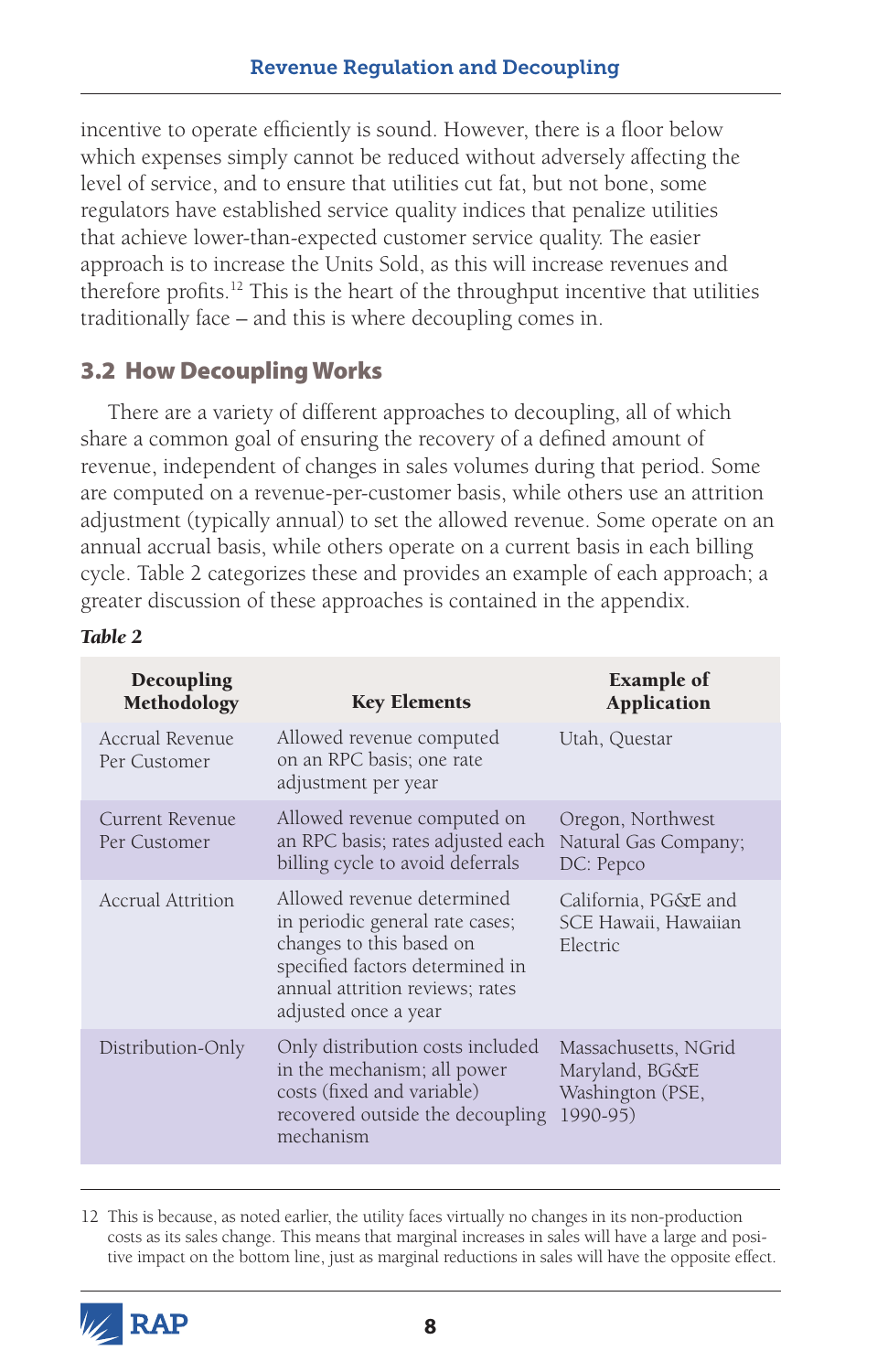#### **3.2.1 In the Rate Case (It's the same)**

With decoupling there is no change in the rate case methodology, except perhaps for the migration of some cost items into or out of the production cost recovery mechanism.13 Initial prices are still set by the regulator, based on a computed revenue requirement.

*Formula 1:* Revenue Requirement = (Expenses + Return + Taxes) TEST PERIOD *Formula 5*: Price END OF RATE CASE = Revenue Requirement ÷ Units Sold TEST PERIOD

### **3.2.2 Between Rate Cases (It's different)**

With decoupling, the price computed in the rate case is only relevant as a reference or beginning point. In fact, the rate case prices may never actually be charged to customers. Instead, under "current" decoupling (described below), prices can be adjusted immediately, based on actual sales levels, to keep revenues at their allowed level. Rather than holding prices constant between rate cases as traditional regulation would

*There are two distinct components of decoupling which are embedded in the decoupling formulae: determination of the utility's allowed revenues and determination of the prices necessary to collect those allowed revenues.*

do, decoupling adjusts prices periodically, even as frequently as each billing cycle, to reflect differences between units sold TEST PERIOD and units sold ACTUAL, as necessary to collect revenues ALLOWED. This is accomplished by applying the following formulae:

*Formula 6:* Price POST RATE CASE = Revenues ALLOWED ÷ Units Sold ACTUAL *Formula 7:* Revenues ACTUAL = Revenues ALLOWED *Formula 4:* Profits Actual = (Revenues – Expenses – Taxes) Actual

Table 3 gives an example of the calculations.

<sup>13</sup> Examples of costs that are sometimes recovered on an actual cost basis include nuclear decommissioning (which rises according to a sinking fund schedule), energy conservation program expenses, and infrastructure trackers for non-revenue-generating refurbishments. Where a utility does not have an FAC or purchases power from independent power producers to meet load growth, it may be necessary to include all power supply costs, fixed and variable, in the definition of "production costs."

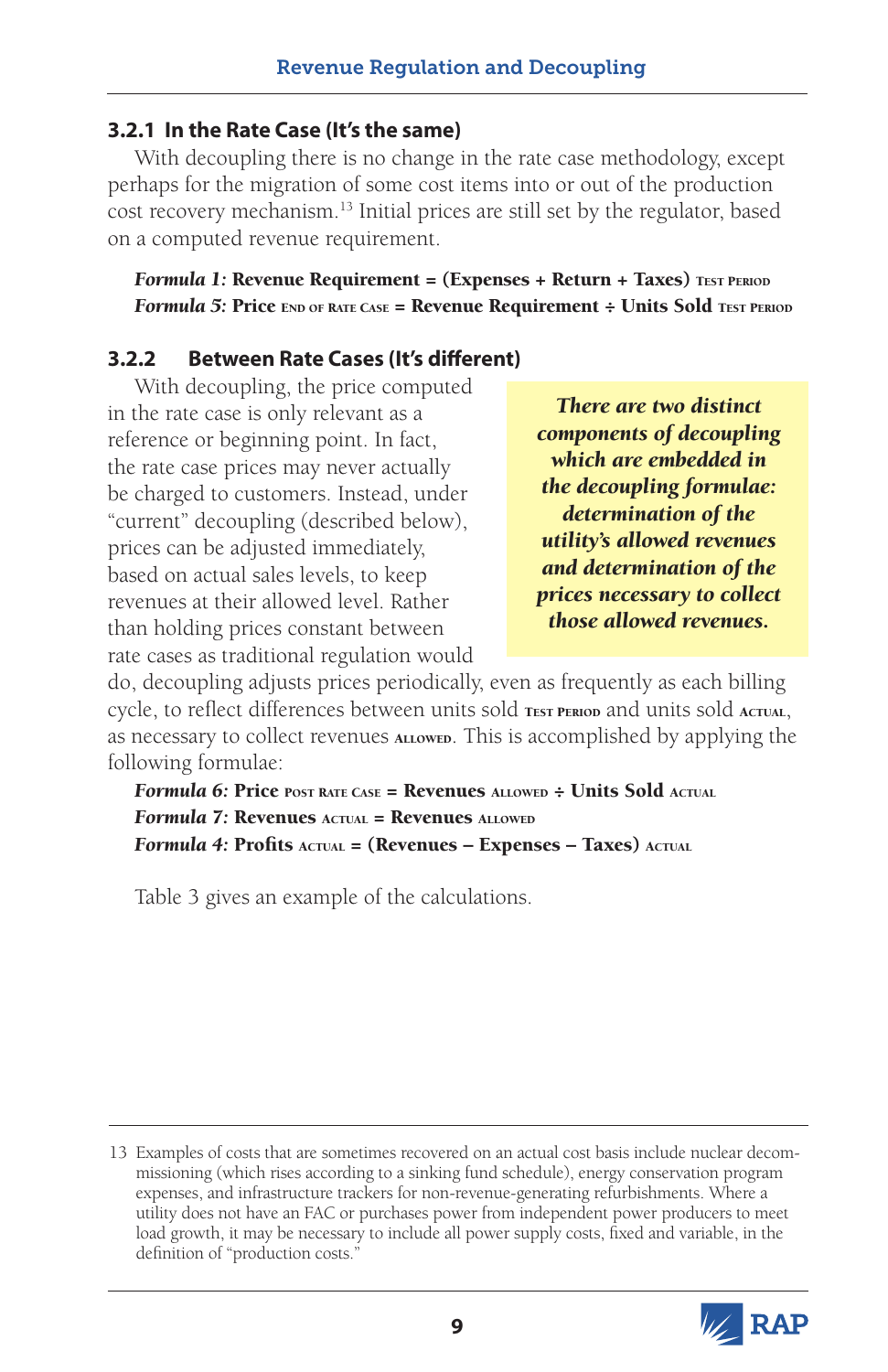There are two distinct actions embedded in the decoupling formulae: determination of the utility's *allowed* revenues and determination of the *prices*  necessary to collect those allowed revenues. The former can involve a variety of methods, ranging from simply setting allowed revenues at the amount found in the last rate case to varying revenues over time to reflect non-salesrelated influences on costs and revenues, as discussed in Section 5, *Revenue Functions.* 

#### *Table 3*

#### *Decoupling Example:* **Revenue Requirement Calculation**

| Expenses \$100,000,000                                           |
|------------------------------------------------------------------|
| Net Equity Investment \$100,000,000                              |
| Allowed Rate of Return 10.00%                                    |
| Allowed Return \$10,000,000                                      |
| Taxes $(35\% \text{ tax rate}) \dots \dots \dots \$ \$15,384,615 |
| Total Revenue Requirement \$115,384,615                          |
| <b>Price Calculation</b>                                         |
| Revenue Requirement  \$115,384,615                               |
| Actual Sales (kWh) 990,000,000                                   |
| Decoupling Price $(\frac{5}{kWh})$ \$0.1166                      |
|                                                                  |

The latter is merely the calculation which sets the prices that, given sales levels (i.e., billing determinants), will generate the allowed revenue.

Put another way, while traditional regulation sets prices, then lets revenues float up or down with consumption, decoupling sets revenues, then lets prices float down or up with consumption. This price recalculation is done repeatedly – either with each billing cycle or on some other periodic basis (e.g., annual), through the use of a deferral balancing and reconciliation account.<sup>14</sup>

*While traditional regulation sets prices, then lets revenues float up or down with consumption, decoupling sets revenues, then lets prices float down or up with consumption.* 

There are two separate elements in play in the price-setting component of decoupling. The first is that prices are allowed to change between rates, based on deviations in sales from the test period assumptions. The second is the frequency of those changes. We discuss the frequency idea in greater detail in Section 8, *Application of Decoupling: Current vs. Accrual Methods.* 

<sup>14</sup> There are, however, good reasons to seek to limit the magnitude of deviations from the reference price. For example, many decoupling mechanisms allow a maximum 3% change in prices in any year, deferring larger variations for future treatment by the regulator. Significant variability in price may threaten public acceptance of decoupling and the broader policy objectives it serves. Policymakers should be careful to design decoupling regimes with this consideration in mind.

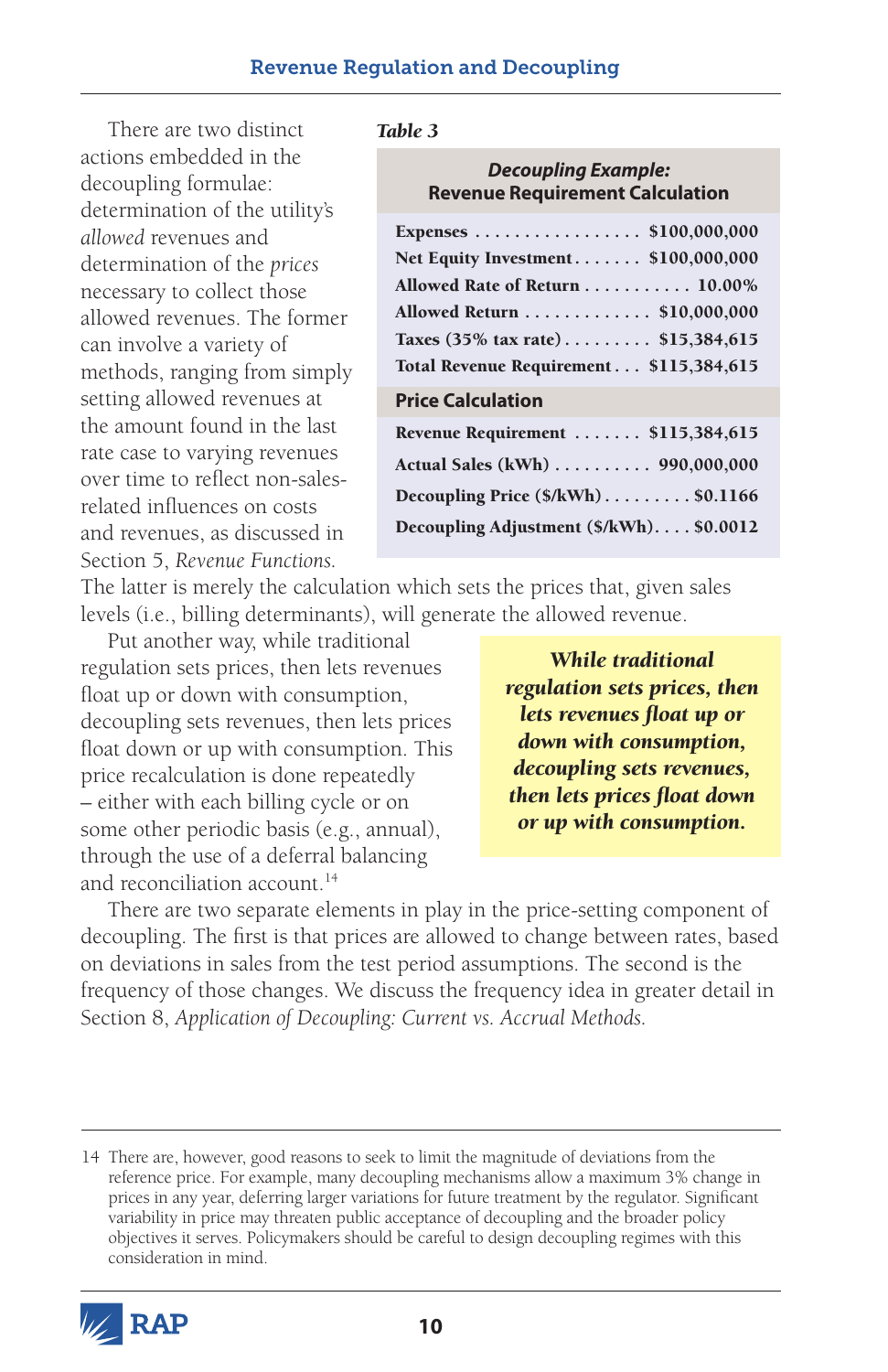# **4 Full, Partial, and Limited Decoupling**

We use a specialized vocabulary to differentiate various approaches to decoupling.

# 4.1 Full Decoupling

Decoupling in its essential, fullest form insulates a utility's revenue collections from any deviation of actual sales from expected sales. The cause of the deviation — e.g., increased investment in energy efficiency, weather variations, changes in

*Full decoupling can be likened to the setting of a budget.*

economic activity — does not matter. Any and all deviations will result in an adjustment ("true-up") of collected utility revenues with allowed revenues. The focus here is delivering revenue to match the revenue requirement established in the last rate case.

Full decoupling can be likened to the setting of a budget. Through currently used rate-case methods, a utility's revenue requirement — i.e., the total revenues it will need in a period (typically, a year) to provide safe, adequate, and reliable service — is determined. The utility then knows exactly how much money it will be allowed to collect, no more, no less. Its profitability will be determined by how well it operates within that budget. Actual sales levels will not, however, have any impact on the budget.<sup>15</sup>

The most common form of full decoupling is revenue-per-customer decoupling, which is more fully explained with other forms of decoupling in the next section. The California approach, wherein a revenue requirement is fixed in a rate case and incremental (or decremental) adjustments to it are determined in periodic "attrition" cases, is also a form of full decoupling. Tracking mechanisms, designed to generate a set amount of revenue to

<sup>15</sup> This is the simplest form of full decoupling. As described in the next section, most decoupling mechanisms actually allow for revenues to vary as factors other than sales vary. The reasoning is that, though in the long run utility costs are a function of demand for the service they provide, in the short run (i.e., the rate-case horizon) costs vary more closely with other causes, primarily changes in the numbers of customers.

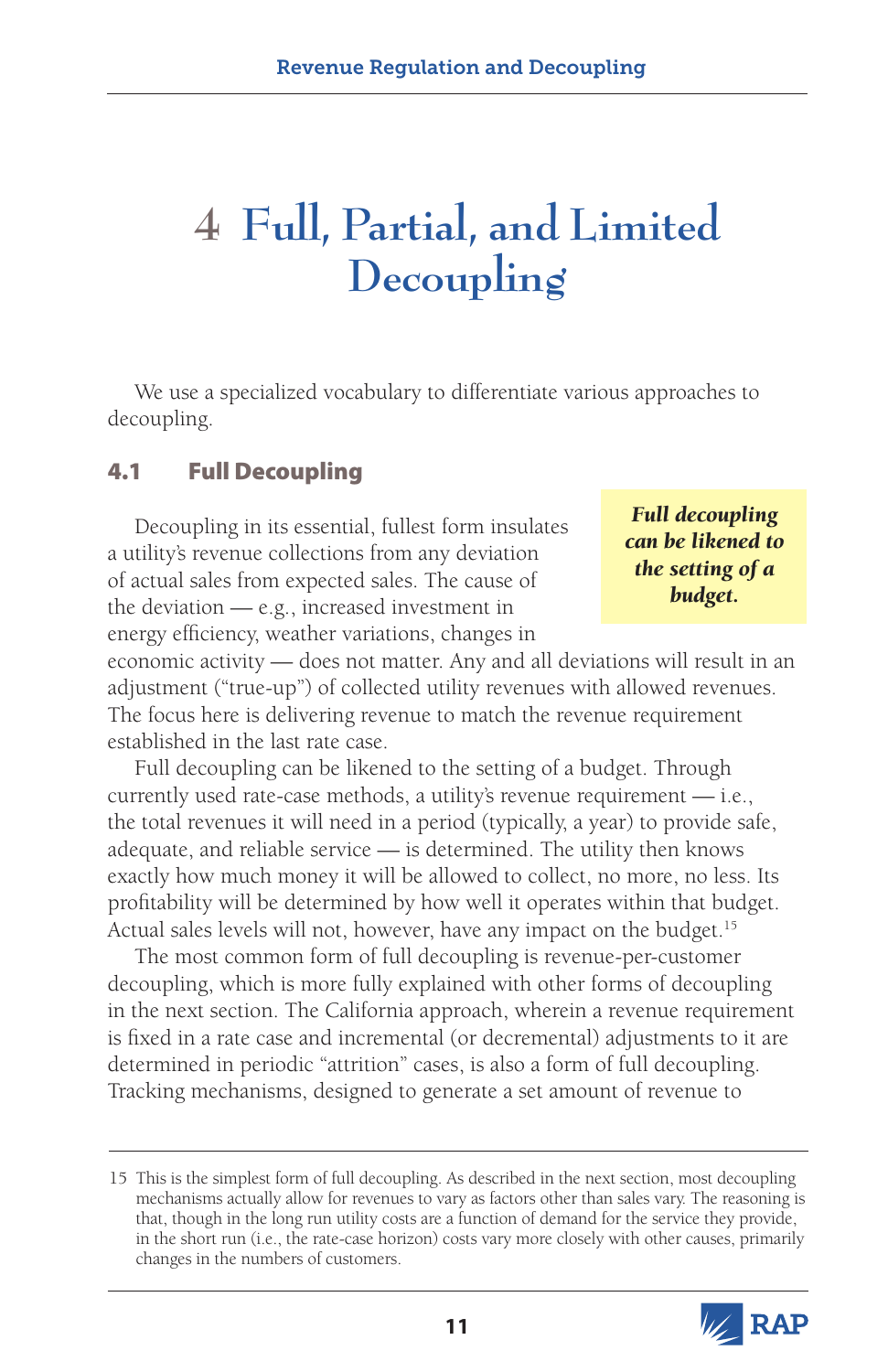cover specific costs (independently of base rates and the underlying cost of service) are not incompatible with full decoupling. They would be reflected in separate tariff surcharges or surcredits.

Full decoupling renders a utility indifferent to changes in sales, regardless of cause. It eliminates the "throughput" incentive. The utility's revenues are no longer a function of sales, and its profits cannot be harmed or enhanced by changes in sales. Only changes in expenses will then affect profits.

Decoupling eliminates a strong disincentive to invest in energy efficiency. By itself, however, decoupling does not provide the utility with a positive incentive to invest in energy efficiency or other customer-sited resources, but it does remove the utility's natural antagonism to such resources due to their adverse impact on short-run profits. Assuming that management has a limited ability to influence costs and behavior, this allows concentration of that effort on cost reductions, rather than sales enhancements.

# 4.2 Partial Decoupling

Partial decoupling insulates only a portion of the utility's revenue collections from deviations of actual from expected sales. Any variation in sales results in a partial true-up of utility revenues (e.g., 50%, or 90%, of the revenue shortfall is recovered).

One creative application of partial decoupling was the combination conservation incentive/decoupling mechanism for Avista Utilities in Washington. The utility was allowed to recover a percentage of its lost distribution margins from sales declines in proportion to its percentage achievement of a Commission-approved conservation target. If it achieved the full conservation target, it was allowed to recover all of its lost margins, but if it fell short, it was allowed only partial recovery.<sup>16</sup> This proved a powerful incentive to fully achieve the conservation goal.

# 4.3 Limited Decoupling

Under limited decoupling only specified causes of variations in sales result in decoupling adjustments. For example:

• Only variations due to weather are subject to the true-up (i.e., actual year revenues [sales] are adjusted for their deviation from weathernormalized revenues). This is simply a weather normalization adjustment clause. Other impacts on sales would be allowed to affect revenue collections. Successful implementation of energy efficiency programs would, in this context, result in reductions in sales and

<sup>16</sup> Washington Utilities and Transportation Commission, Docket UG-060518, 2007. The recovery was capped at 90%.

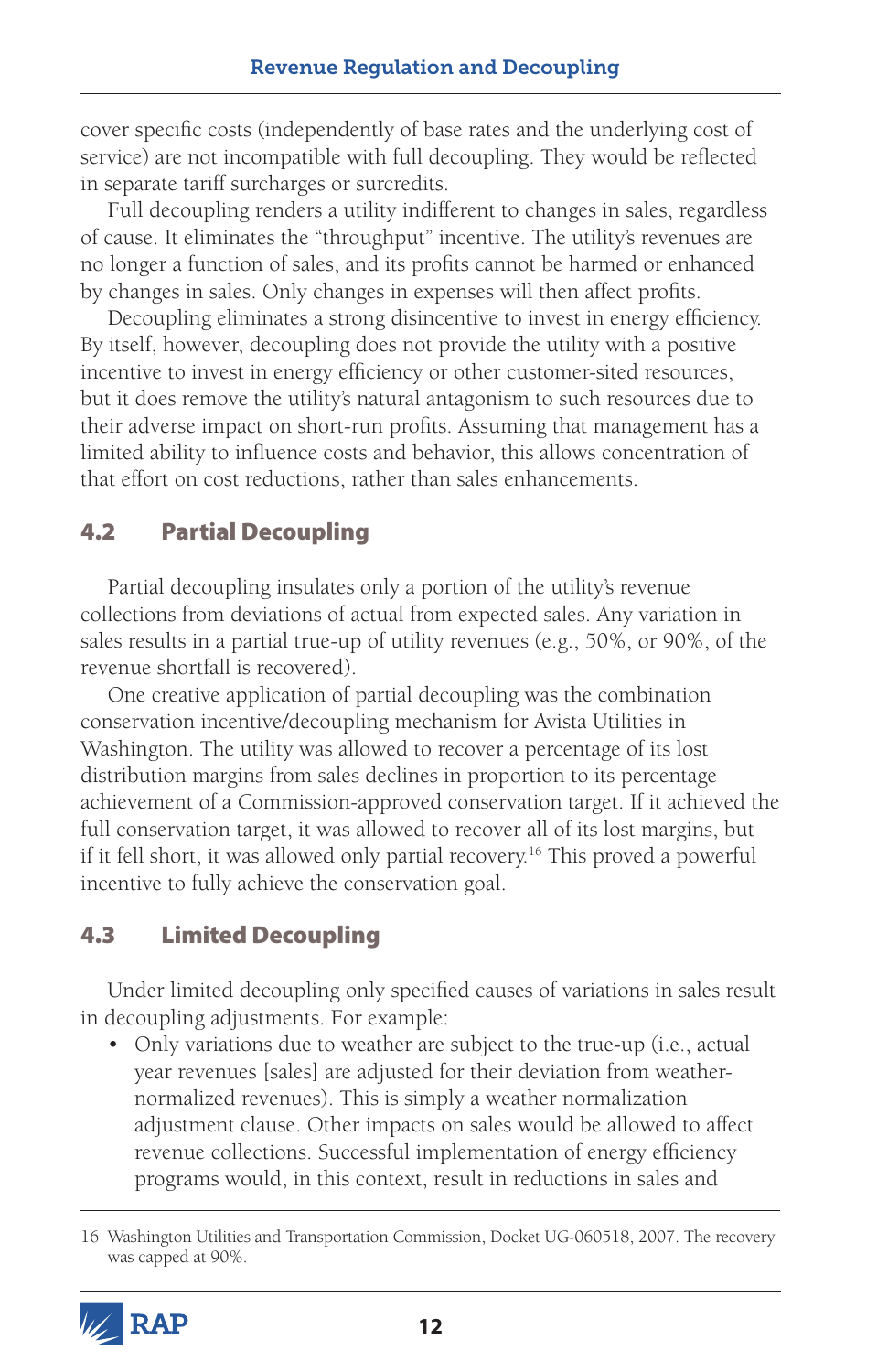revenues from which the utility would not be insulated — that is, all else being equal, energy efficiency would adversely affect the company's bottom line. Weather-only adjustment mechanisms have been implemented for several natural gas distribution companies.

- Lost-margin mechanisms, which recover only the lost distribution margin related to utility-operated energy efficiency programs, have been implemented for several utilities. These generally provide a removal of the disincentive for utilities to operate efficiency programs, but may create perverse incentives for utilities to discourage customer-initiated efficiency measures or improvements in codes and standards that cause sales attrition, because these are not compensated.
- Reduced usage by existing customers may be "decoupled," whereas new customers are not included in the mechanism, on the theory that the utility is more able to influence, through utility programs, the usage of existing customers who were a part of the rate-case determination of a test year revenue requirement.
- Variations due to some or all other factors (e.g., economy, end-use efficiency) except weather are included in the true-up. In this instance, the utility and, necessarily, the customers still bear the revenue risks associated with changes in weather. And, lastly,
- Some combination of the above.

Limited decoupling requires the application of more complex mathematical calculations than either full or partial decoupling, and these calculations depend in part on data whose reliability is sometimes vigorously debated. But more important than this is the fundamental question that the choice of approaches to decoupling asks: how are risks borne by utilities and consumers under decoupling, as opposed to traditional regulation? What value derives from removing sales as a motivator for utility management? What value derives from creating a revenue function that more accurately collects revenue to match actual costs over time? What are the expected benefits of decoupling, and what, if anything, will society be giving up when it replaces traditional price-based regulation with revenue-based regulation?

Limited decoupling does not fully eliminate the throughput incentive. The utility's revenues (and profits, therefore) are still to some degree dependent on sales. So long as it retains a measure of sales risk, the achievement of public policy goals in end-use efficiency and customer-sited resources, environmental protection, and the least-cost provision of service will be inhibited.17

<sup>17</sup> "Limited decoupling" is synonymous with "net lost revenue adjustments." "Net lost revenue adjustments" is the term of art that describes earlier methods of compensating a utility for the revenue to cover non-production costs that it would have collected had specified sales-reducing events or actions (e.g., cooler-than-expected summer weather, or government-mandated enduse energy investments) not occurred.

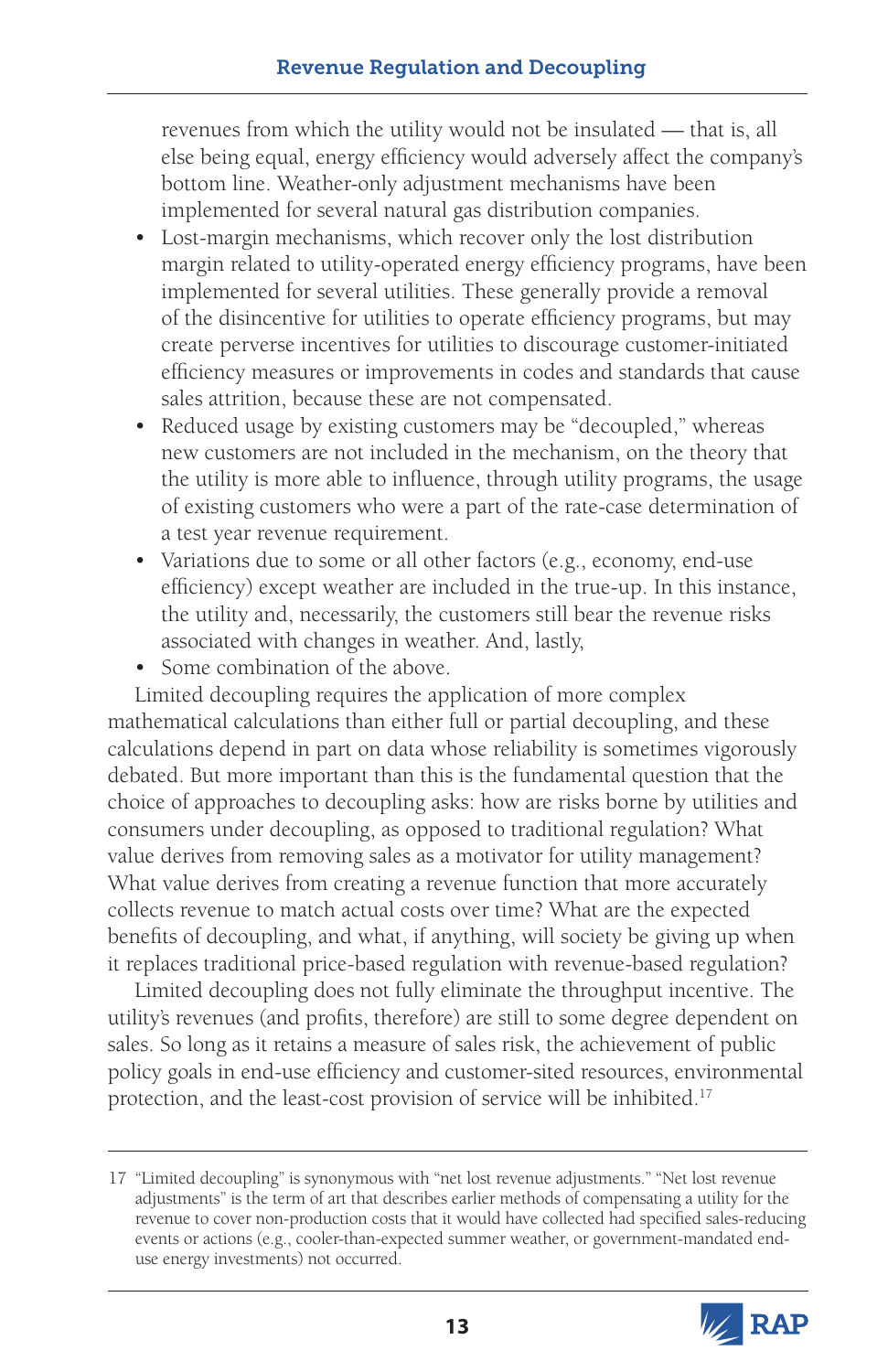# **5 Revenue Functions**

The of the collateral benefits of decoupling is the potential for reducing the frequency of rate cases. In its simplest form, a decoupling mechanism maintains revenues at a constant leve between rate cases. However, this w reducing the frequency of rate cases. In its simplest form, a decoupling mechanism maintains revenues at a constant level between rate cases. However, this would inevitably put increasing downward pressure on earnings due to general net growth in the utility's cost structure as new customers are added and operating expenses are driven by inflation, to the extent these are not offset by depreciation, productivity gains, and, in certain cases, cost decreases.

To avoid this problem, the allowed (or "target") revenue a utility can collect in any post-rate-case period can be adjusted relative to the rate-case revenue requirement. Most decoupling mechanisms currently in effect make use of one or more revenue functions to set allowed revenues between rate cases, and we describe the four standard ones here: (1) adjusting for inflation and productivity; (2) accounting for changes in numbers of customers; (3) dealing with attrition in separate cases; and (4) the application of a "K" factor to modify revenue levels over time. There may be others that are, in particular circumstances, also appropriate.

# 5.1 Inflation Minus Productivity

Before development of the current array of decoupling options, a number of jurisdictions used what has been called "performance-based regulation" (PBR) — relying on a price-cap methodology, instead of decoupling's revenue-based approach. These plans, first developed for telecommunications providers, often included a price adjuster under which the affected (usually non-production) costs of the utility were assumed to grow through the net effects of inflation (a positive value) and increased productivity (a negative

<sup>18</sup> Under normal economic conditions, inflation will be a positive value and productivity a negative value, but there can be circumstances that violate this presumption — an extended period of deflation, for instance. In fact, when Great Britain's state-owned electric transmission and distribution companies were privatized in the late 1980s, their prices were regulated under PBR formulas that included positive productivity adjustments. "[Positive] X (that is, an apparent allowance for annual rates of productivity decreases of X percent) factors were chosen in order to provide the industry with sufficient future cash flow in part to meet projected future investment needs and also to increase the attractiveness of the companies to the investment

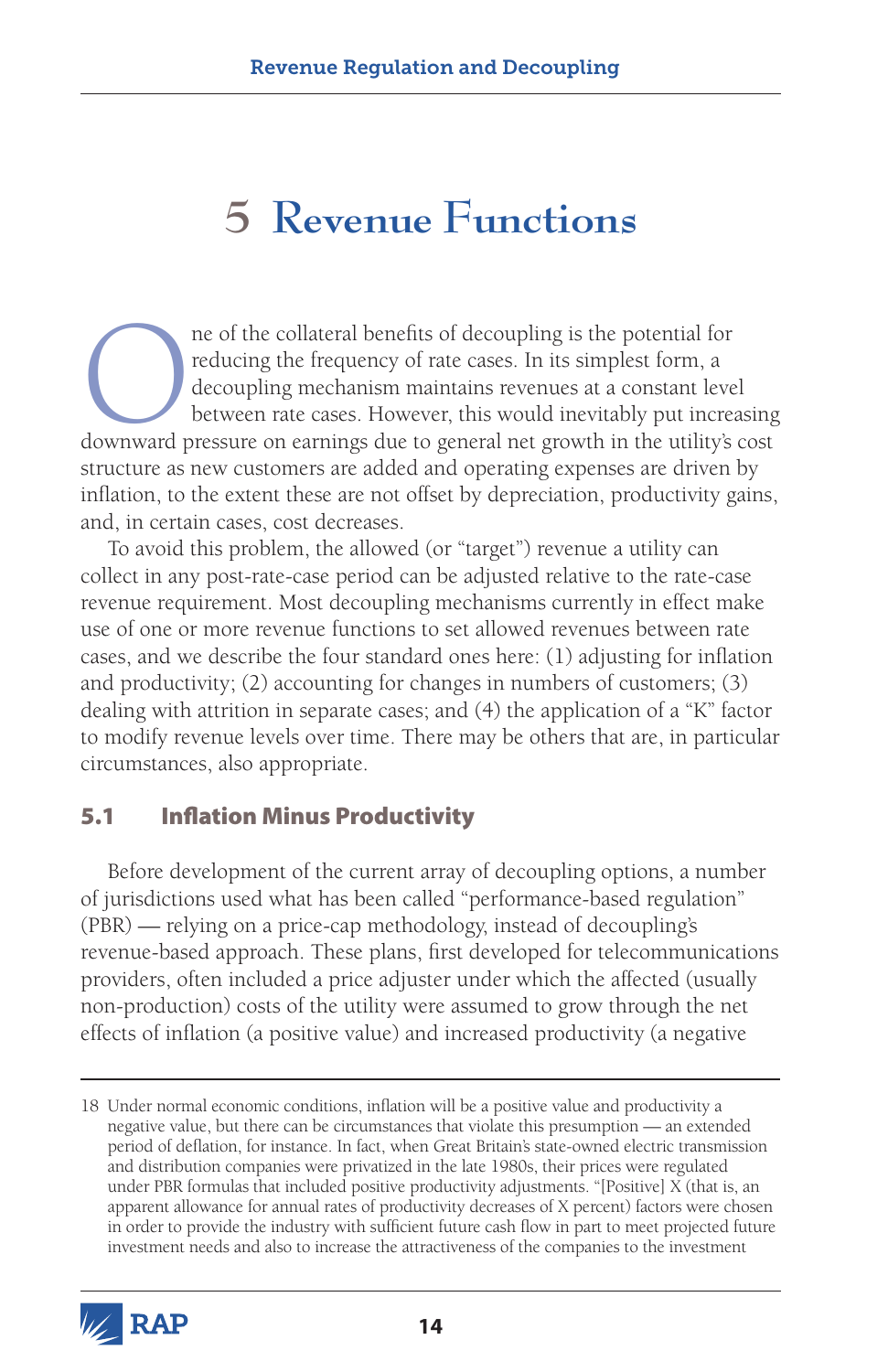value).18 Prices were allowed to grow at the rate of inflation, less productivity, in an effort to track these expected changes in the utility's cost of service. In some cases, other factors (often called "Z" factors) were added to the formulae to represent other explicit or implicit cost drivers. For example, if a union contract had a known inflationary factor, this might be used in lieu of a general inflation index, but only for union labor expenses.

This adjustment is being used in revenue-decoupling regulation, too, to determine a revenue path between rate cases. Rather than applying this adjustment to prices, it is applied to the allowed revenue between rates cases.19 This approach is used in California, with annual "attrition" cases that consider other changes since the last general rate case, then add (or subtract) these from the revenue requirement determined in the rate case.

With the inflation and productivity factors in hand, the allowed revenue amount can be adjusted periodically. In practice, this adjustment has usually been done through an annual administrative filing and review. In theory, however, there is no practical reason these adjustments could not be made on a current basis, perhaps with each billing cycle.20 In application, the net growth in revenue requirement is usually spread evenly across all customers and all customer classes.

The inflation-minus-productivity approach does not remove all uncertainty from price changes, because the actual inflation rate used to derive allowed revenues (and, therefore, reference prices) will vary over time.

community during their upcoming public auction. The initial regulatory timeframe was set at the fiscal year 1990/1995 time period." See [http://actrav.itcilo.org/actrav-english/telearn/global/](http://actrav.itcilo.org/actrav-english/telearn/global/ilo/frame/elect2.htm) [ilo/frame/elect2.htm](http://actrav.itcilo.org/actrav-english/telearn/global/ilo/frame/elect2.htm). (Note that this adjustment is actually referred to as "negative productivity," since it indicates a reduction, rather than an increase, in productivity. Mathematically, it's denoted as the negative of a negative, and so for simplicity's sake we've described it as positive here.)

19 Under this approach, a government-published (or other accepted "third party" source), broad-based inflation index is used. The productivity factor, which serves to offset inflation, is also an administratively determined or, in some cases, a stakeholder agreed-upon value. It should not, however, be calculated as a function of the particular company's own productivity achievements. Doing so would reward a poorly performing company with an overall revenue adjustment (inflation-minus-productivity factor) that is too high (and which does not give it strong enough incentives to control costs) and would punish a highly performing company with a factor that reduces the gains it would otherwise achieve, in effect holding it to a more stringent standard than other companies face.

20 See also *Current vs. Accrual Methods*, below, for more on the implications of using *accrual* methodologies for decoupling versus using a *current* system. It goes without saying, of course, that price changes of this sort can only be effected through a simple, regular ministerial process, if the adjustment factors on which they are based are transparent, unambiguous, and factual in nature (e.g., customer count). If, however, the adjustment is driven by changes that are within management's discretionary — say, capital budget — then a more detailed review may be required to assure that prudent decisions are underlying the revenue adjustments.

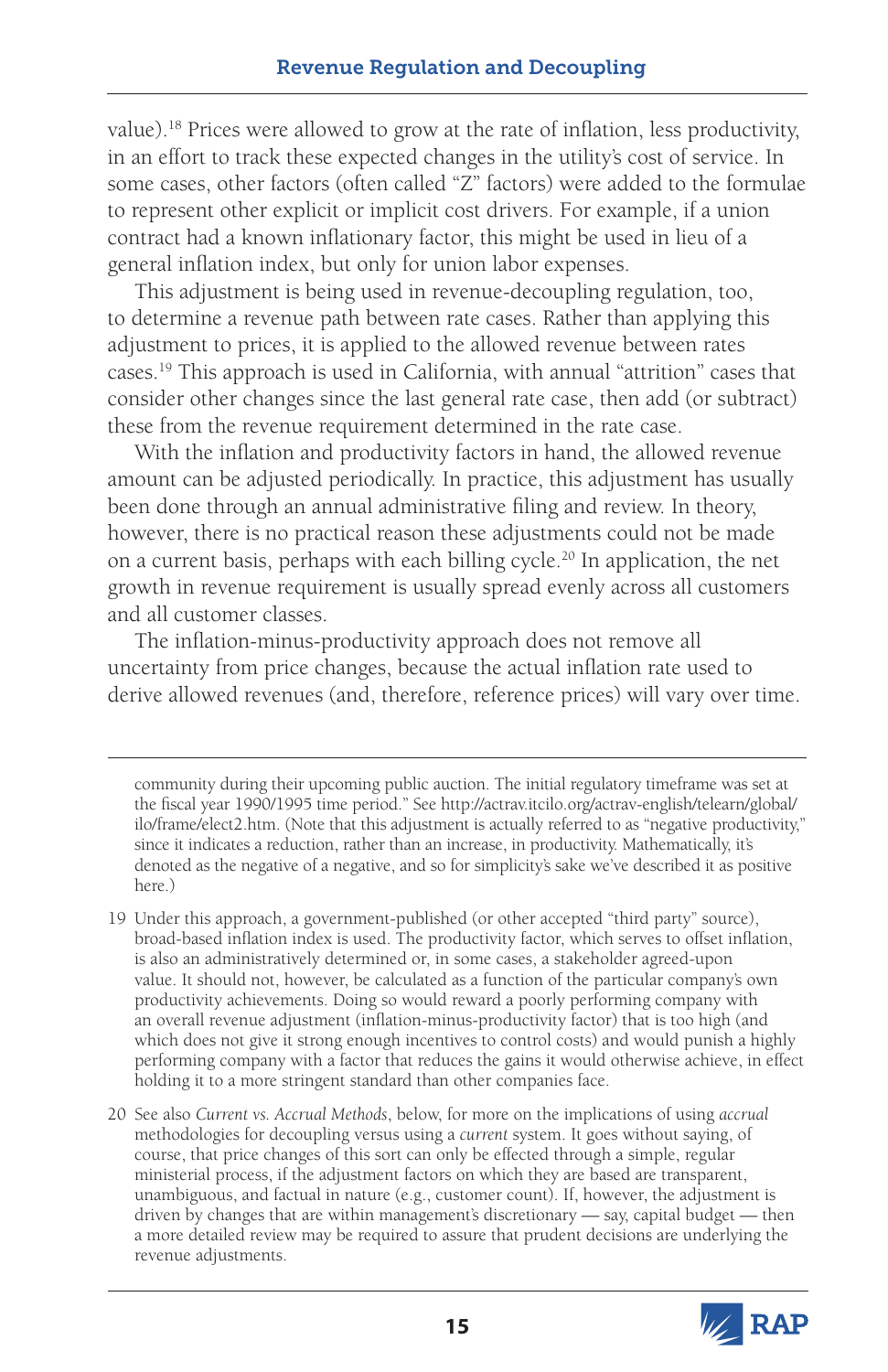# 5.2 Revenue-per-Customer (RPC) Decoupling

As noted earlier, analysis has shown that, in the time between rate cases, changes in a utility's underlying costs vary more directly with changes in the number of customers served than they do with other factors such as sales, although the correlation on a total expense basis to any of these is relatively weak. When examining only non-production costs, however, the correlations are much stronger, especially for the number of customers.

In 2001, we previously studied the relationships between drivers such as system peak, total energy, and number of customers to investments in distribution facilities.<sup>21</sup>

RAP prepared studies for correlations between investments in transformers and substations versus lines and feeders as they relate to growth in customers served, system peak, and total energy sales. The data indicate that customer count is somewhat

*The data indicate that customer growth is closely correlated to growth of non-production costs.*

more closely correlated with growth in non-production costs, stronger than either growth in system peak or growth in energy sales. These data support using the number of customers served as the driver for computing allowed revenues between rate cases, particularly in areas where customer growth has been relatively stable and is expected to continue. The revenue-per-customer, or RPC method, may not be appropriate in areas with stagnant economies or volatile spurts of growth, or where new customers are significantly different in usage patterns than existing customers, but in these situations, the attrition method may still work well.

The RPC value is derived through an added "last" step in the rate case determination. It is computed by taking the test period revenues associated with each volumetric price charged, and dividing that value by the end-oftest period number of customers who are charged that volumetric price. This calculation must be made for each rate class, for each volumetric price, and for each applicable billing period (most likely a billing cycle):

#### **Formula 8: Revenue per Customer TEST PERIOD =** Revenue Requirement TEST PERIOD : No. of Customers TEST PERIOD

With this revenue-per-customer number, allowed revenues can be adjusted periodically to reflect changes in numbers of customers. In any

<sup>21</sup> See *Distributed Resource Policy Series: Distribution System Cost Methodologies for Distributed Generation* available at [http://www.raponline.org/docs/RAP\\_Shirley\\_](http://www.raponline.org/docs/RAP_Shirley_DistributionCostMethodologiesforDistributedGeneration_2001_09.pdf) [DistributionCostMethodologiesforDistributedGeneration\\_2001\\_09.pdf](http://www.raponline.org/docs/RAP_Shirley_DistributionCostMethodologiesforDistributedGeneration_2001_09.pdf) and the accompanying Appendices at: [http://www.raponline.org/docs/RAP\\_Shirley\\_](http://www.raponline.org/docs/RAP_Shirley_DistributionCostMethodologiesforDistributedGenerationAppx_2001_09.pdf) [DistributionCostMethodologiesforDistributedGenerationAppx\\_2001\\_09.pdf](http://www.raponline.org/docs/RAP_Shirley_DistributionCostMethodologiesforDistributedGenerationAppx_2001_09.pdf)

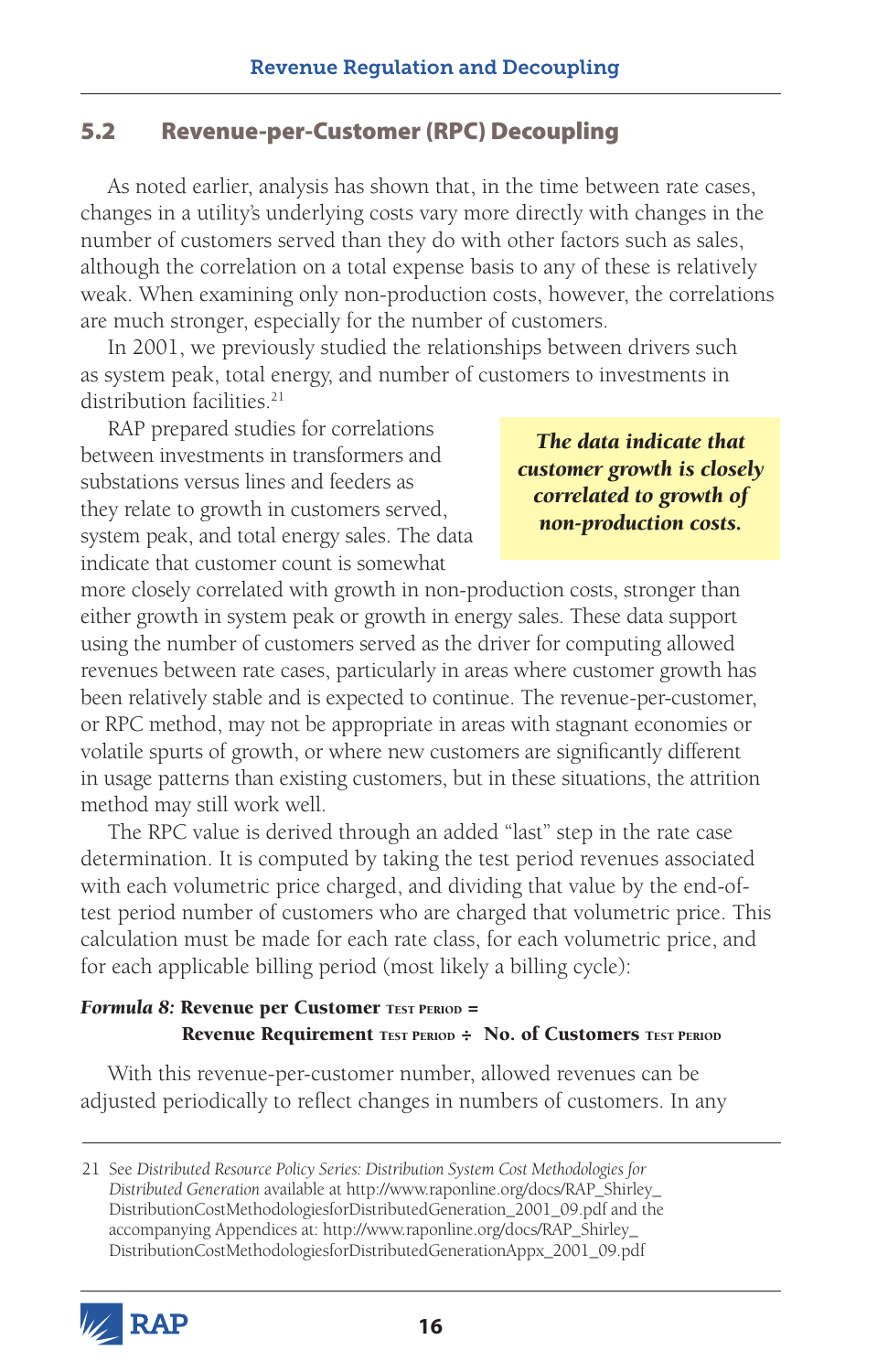#### *Table 4*

# Lines & Feeders

#### Growth in Lines & Feeders Investment vs. Growth in System Peak

*(Five Year Adjusted Average, 1995-1999)*



#### Growth in Lines & Feeders Plant Investment vs. Growth in System Energy

*(Five Year Average, 1995-1999/Excludes Negative Growth)*



#### Growth in Lines & Feeders Plant Investment vs. Growth in Customers

*(Five Year Average, 1995-1999/Excludes Negative Growth)*



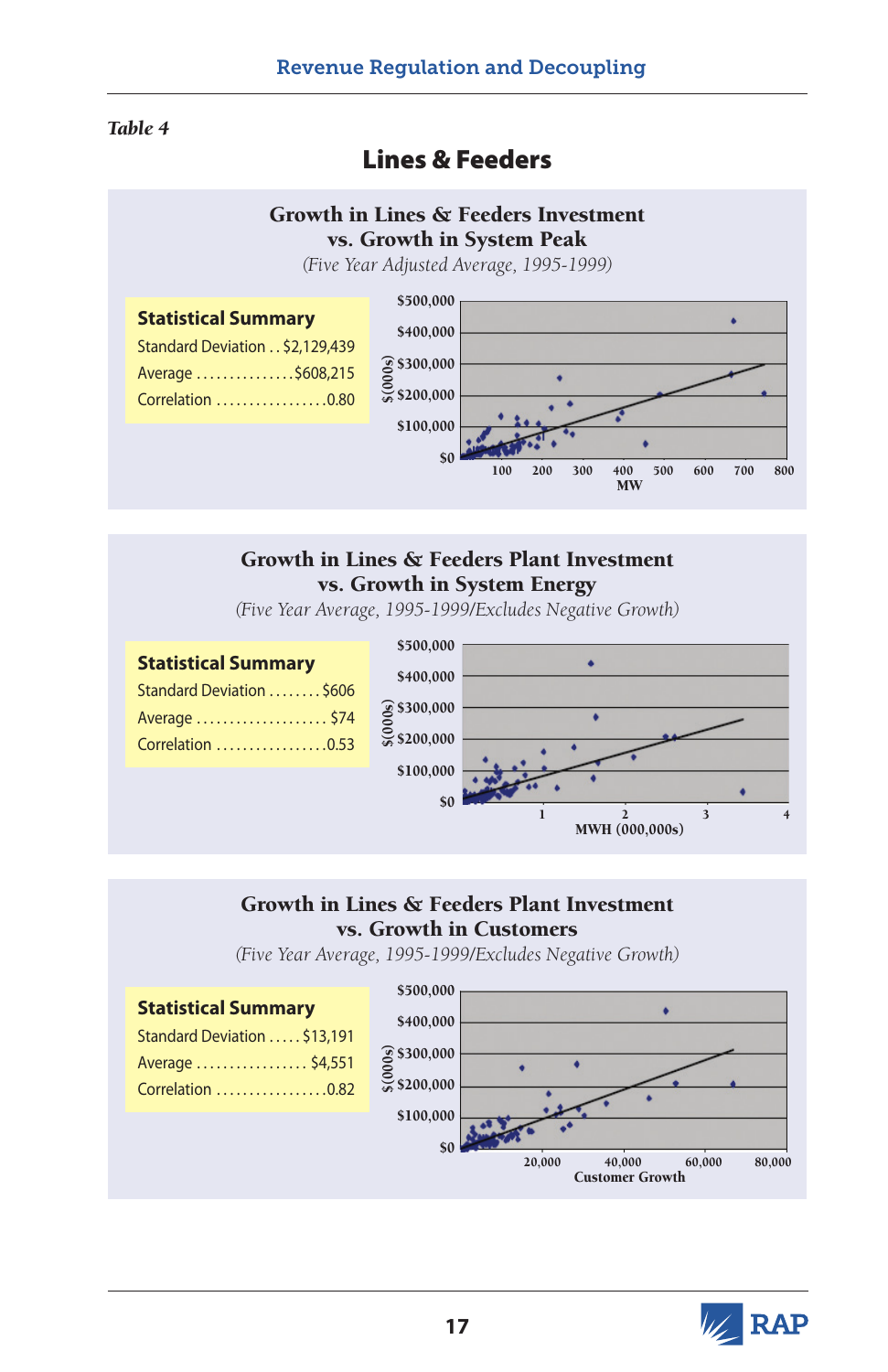post-rate-case period, the allowed revenues for energy and demand charges are calculated by multiplying the actual number of customers served by the RPC value for the corresponding billing period. The decoupling adjustment is then calculated in the manner detailed in the earlier sections.

#### *Formula 9:* Revenues ALLOWED = Revenue per Customer TEST PERIOD X No. of Customers Actual

#### **Formula 10: Price Actual = Revenues ALLOWED ÷ Units Sold Actual**

The table below demonstrates the RPC calculations for three billing periods for a sample small commercial rate class. In this example, the billing periods are assumed to be monthly. Note that the revenues per customer are different in each month, because of the seasonality of consumption in the test period.22

By calculating the energy and demand revenues per customer for each

| <b>Deriving the Revenue per Customer Values</b>                                                                                           |                                                    |                                                      |                                                    |  |
|-------------------------------------------------------------------------------------------------------------------------------------------|----------------------------------------------------|------------------------------------------------------|----------------------------------------------------|--|
| <b>Small Commercial Class Example</b><br><b>Test Period Values</b>                                                                        |                                                    |                                                      |                                                    |  |
| <b>Billing Period</b>                                                                                                                     | $\mathbf{1}$                                       | $\overline{2}$                                       | $\mathbf{3}$                                       |  |
| Number of Test Period Customers<br>Customer Charge<br>Total Customer Charge Revenues                                                      | 142,591<br>\$25.00<br>\$3,564,775                  | 142,769<br>\$25.00<br>\$3,569,225                    | 142,947<br>\$25.00<br>\$3,573,675                  |  |
| <b>Energy Revenue per Customer</b><br>Energy Sales (kWh)<br>Rate Case Price<br>Total Energy Sales Revenues<br>Energy Revenue per Customer | 181,238,883<br>\$0.165<br>\$29,904,416<br>\$209.72 | 189, 304, 436<br>\$0.165<br>\$31,235,232<br>\$218.78 | 170,240,013<br>\$0.165<br>\$28,089,602<br>\$196.50 |  |
| <b>Demand Revenue per Customer</b><br>Demand Sales (kW)<br>Rate Case Price<br>Total Demand Sales Revenues<br>Demand Revenue per Customer  | 1,189,355<br>\$4.4600<br>\$5,304,523<br>\$37.20    | 1,165,396<br>\$4.4600<br>\$5,197,667<br>\$36.41      | 1,148,975<br>\$4.4600<br>\$5,124,429<br>\$35.85    |  |

22 Most utilities typically have 22 or 23 billing cycles per month. For simplicity, we have assumed here that all customers in a month are billed in the same billing cycle (one per month). In the future, with new "smart" metering and communication platforms, a single billing cycle per month, for all customers, may be possible.

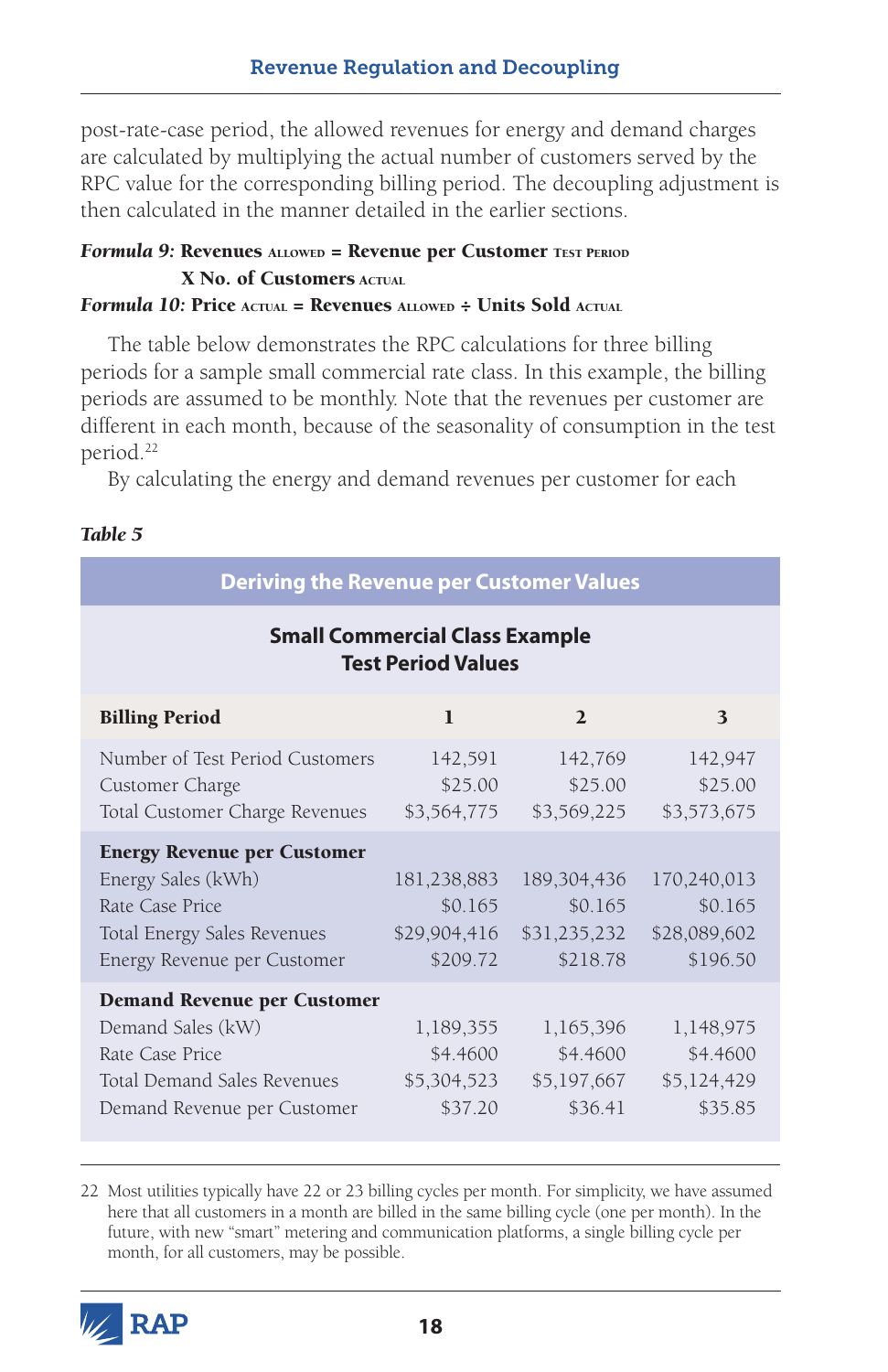billing period, normal seasonal variations in consumption are automatically captured. This causes revenue collection to match the underlying seasonal consumption patterns of the customers.

Some decoupling schemes exclude very large industrial customers. Because the rates for these customers are often determined by contractual requirements and specified payments designed to cover utility nonproduction costs, there may be little or no utility throughput incentive opportunity relating to these customers anyway. Also, in many utilities, this class of customers may consist of only a small number of large and unique (in load-shape terms) customers, so that a "class" approach is not apt.

In cases in which new customers (that is, those who joined the system during the term of the decoupling plan) have significantly different consumption patterns (and, therefore, revenue contributions to the utility) than existing customers, regulators may want to modify the decoupling formula to account for the difference. This can be accomplished by using different RPC values for new customers and existing customers. The nature of this issue and methodologies for addressing it are discussed in Section 6, *Application of RPC Decoupling: New vs. Existing Customers.* 

# 5.3 Attrition Adjustment Decoupling

Some jurisdictions take a different approach to decoupling. They set base rates in a periodic major rate case, then conduct annual abbreviated reviews to determine whether there are particular changes in costs that merit a change in rates. In such instances, the regulators adjust rate base and operating expenses only for known and measurable changes to utility costs and revenues since the rate case, and adjust for them through a small increment or decrement to the base rates (called "attrition adjustments"). The regulators normally do not consider more controversial issues such as new power plant additions or the creation of new classes of customers, which are reserved for general rate cases.

In attrition decoupling, the utility's allowed revenue requirement is the amount allowed in the first year after the rate case, plus the addition (or reduction) that results from the attrition review. Every few years, a new general rate case is convened to re-establish a cost-based revenue requirement considering all factors.

# 5.4 K Factor

The K factor is an adjustment used to increase or decrease overall growth in revenues between rate cases.

In its simplest application, the K factor can be used in lieu of either the

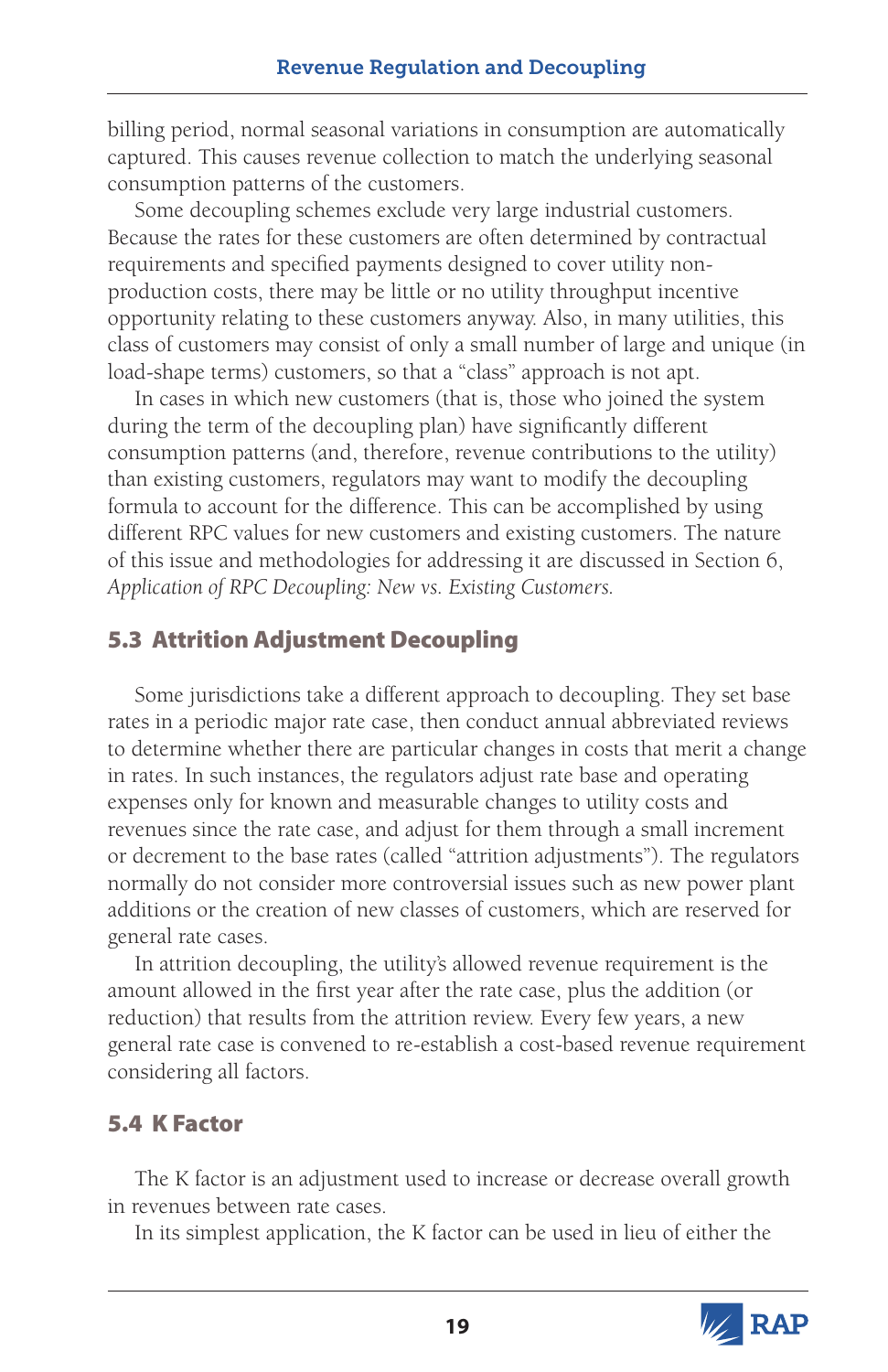inflation-minus-productivity method or the RPC method; it could be, for example, a specified percentage per year. Although one could vary the K factor itself over time, in this context the most likely application would simply set an annual between-rate-case growth rate for revenues, resulting in a steady change (probably an increase) in year-to-year allowed revenues for each period between rate cases. Such an approach has a high degree of certainty, but runs the risk of being disassociated from, and therefore out of sync with, measurable drivers of a utility's cost of service. All of the data used in a rate case change over time, and the elements making up the K factor are no different. The K factor therefore may become obsolete within a few years,

providing another reason why periodic general rate cases should be required by regulators under decoupling (and, arguably, under traditional regulation as well).

An alternative approach is to use the K factor as an adjustment to the RPC allowed revenue determination. Here, the K factor growth rate (positive or negative) would be applied to the RPC values, rather than to the allowed revenue value itself. This approach

*A "successful" revenue function would be one that keeps the utility's actual revenue collection as close as possible to its actual cost of service throughout the period between rate cases.*

would be useful when an additional revenue requirement is anticipated due to identifiable increases in revenues from capital expenditures or operating expenses, or because of some underlying trend in the RPC values. An example would be a utility with a distribution system upgrade program driven by reliability concerns, where the investment is not generating new revenue. It may also be used as an incentive for the utility to make specific productivity gains, in which case the K factor would be a negative value causing revenues to be slightly lower than they otherwise would have been.

In any case, allowed revenues would still be primarily driven by the number of customers served, but the revenue total would be driven up or down by the K factor adjustment.

```
Formula 11: Revenue Per Customer ALLOWED =
   Revenue Per Customer TEST PERIOD<sup>*</sup> K
Formula 12: Revenues ALLOWED = Revenue Per Customer ALLOWED X
   No. of Customers Actual
Formula 10: Price Actual = Revenues ALLOWED ÷ Units Sold Actual
```
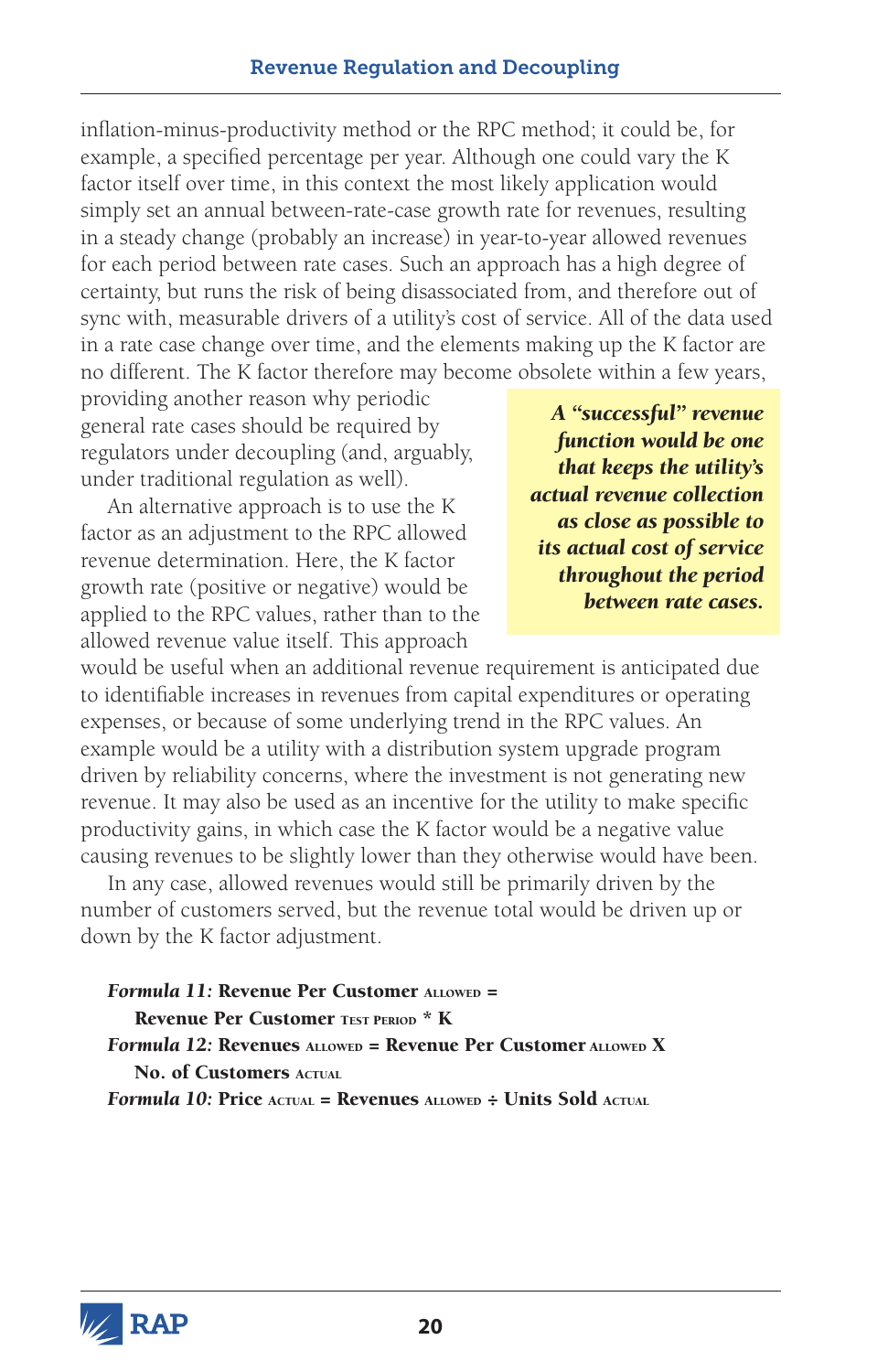# 5.5 Need for Periodic Rate Cases

It is useful to have periodic rate cases in which all costs, expenses, investments, programs, policies, and tariff designs can be examined. Many regulators have required general rate cases every three to five years as part of decoupling (or set expiration dates for the decoupling mechanism). Another approach would be a built-in decline in the allowed revenue (or RPC) after three to five years. This would allow the utility to avoid a new general rate case (in which all of the utility's costs would be examined), but only if it reduced customer bills. This leaves the utility with the option to continue to retain a portion of expense containment savings motivated by decoupling (see Formula 4) without a rate case, if it can reduce costs sufficiently to give consumers a measurable benefit.

# 5.6 Judging the Success of a Revenue Function

One of the shortcomings of traditional utility pricing approaches is that a utility's actual revenue collection can be significantly higher or lower than its actual cost of providing service. The different revenue functions that can be applied with decoupling offer means of keeping the utility's revenue collections much closer to its actual cost of service over time. This should result in smaller rate case revenue deficiencies or excesses, lessening their associated potential for "rate shock."

A "successful" revenue function would be one that keeps the utility's actual revenue collection as close as possible to its actual cost of service throughout the period between rate cases. Indeed, the theoretically ideal result, by this standard, would be to have a zero revenue deficiency or excess in the next rate case and at most points in between, meaning that rates had tracked costs perfectly over time.

Of course, when judging the revenue function on this basis, one should disregard special circumstances that may cause a significant revenue deficiency, such as large additions to the utility's plant-in-service accounts (e.g., the addition of a new transmission line, the installation of an expensive new management information system, or the deployment of smart-grid advanced metering infrastructure).

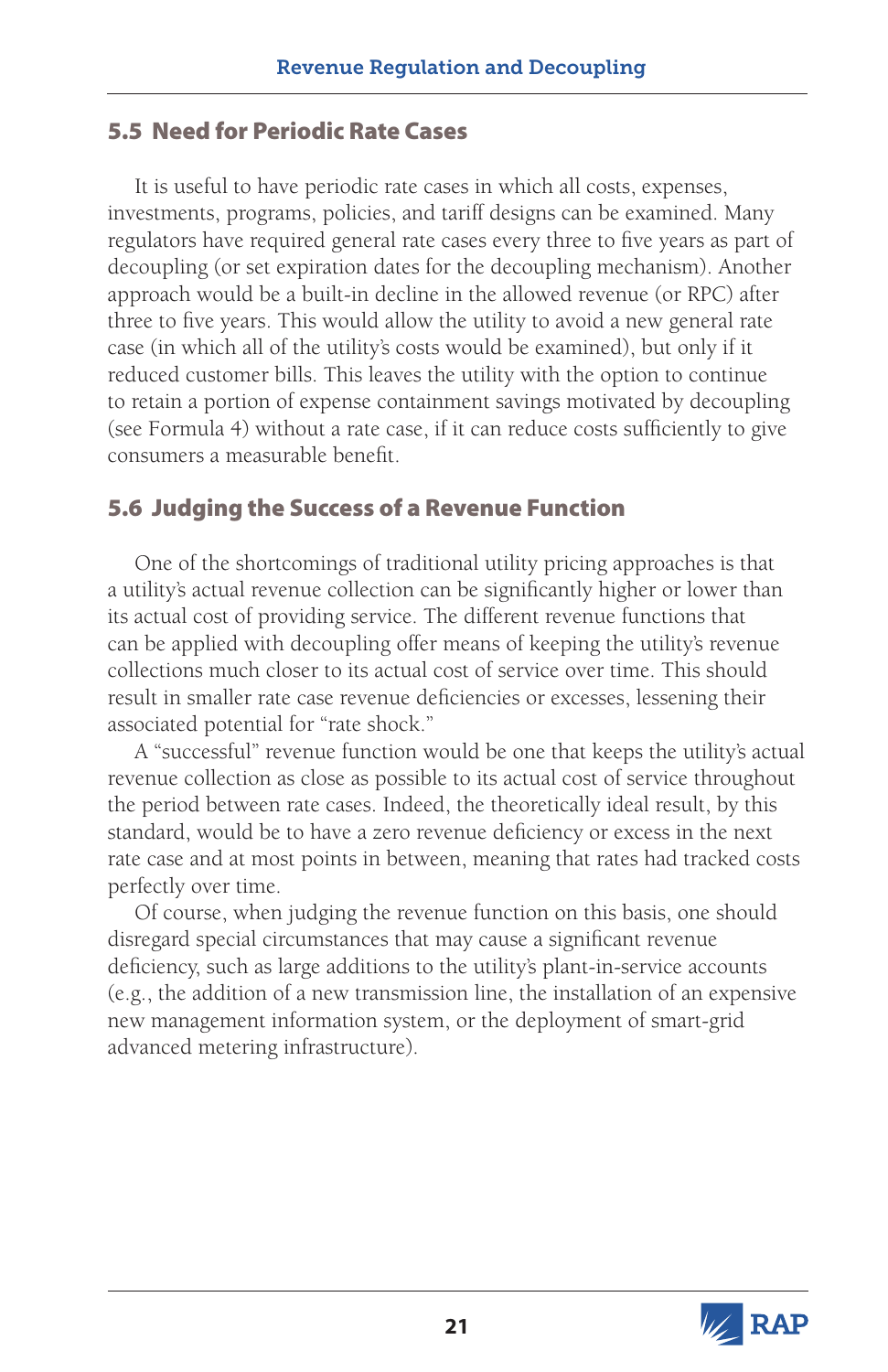# **6 Application of RPC Decoupling: New vs. Existing Customers**

s much as half of the change in average usage per customer over time may be explained by differences between existing and new customers. Where new customers, on average, have significantly different usage than existing cus time may be explained by differences between existing and new customers. Where new customers, on average, have significantly different usage than existing customers, their addition to the decoupling mechanism can result in small cross-subsidies.

New customers may be significantly different from existing customers. For example, new building codes and appliance standards may mean that new customers are fundamentally more efficient. Typical new homes may

be larger or smaller than the average of existing homes (or may reflect a different mix of single-family and multi-family construction). If urban areas are becoming more densely populated, it may mean that new customers are closer together, and thus there is a smaller distribution system investment per customer. If line extension policies require new customers to pay a larger share of distribution system expansion

*Where new customers, on average, have significantly different usage than existing customers, their addition to the decoupling mechanism can result in small crosssubsidies*

costs than existing customers did, the investment added to the utility rate base per customer may be smaller for new customers. If the regulator is concerned that there may be meaningful differences between new and existing customers, it can require the utility to perform a detailed analysis of usage characteristics (quantity, seasonality, time-of-day) for each cohort of customers connected to the system.

As illustrated in Table 6, new customers, on average, use 450 kWh in a billing period, but the rate case-derived RPC for existing customers is 500 kWh, application of the test year RPC values to new customers has the effect of causing old customers to bear the revenue burden associated with the 50 kWh not needed or used by new customers. This is because the allowed revenue is increased by an amount associated with 500 kWh of consumption, whereas the actual contribution to revenues from the new customers is only the amount associated with 450 kWh.

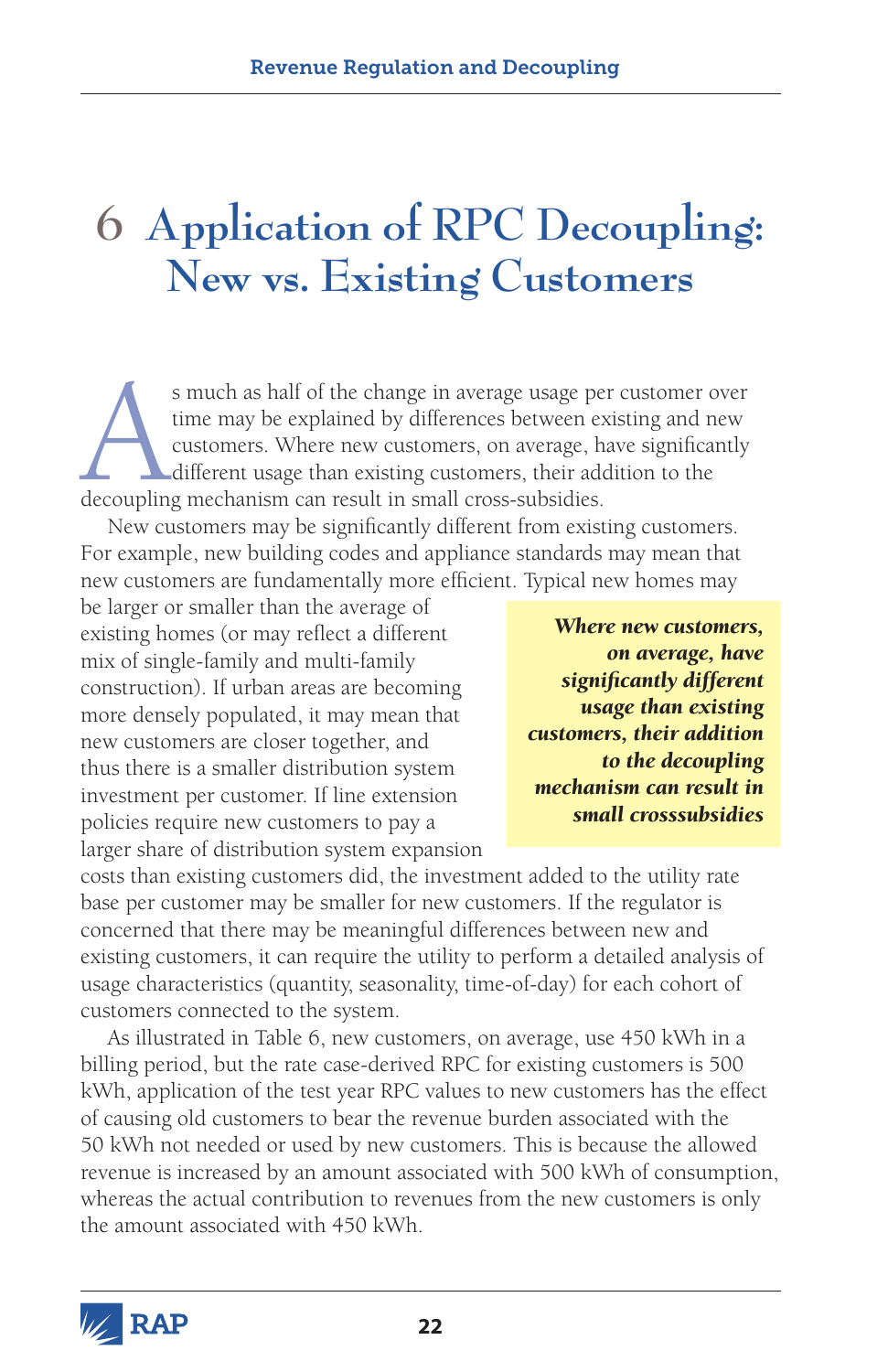| ۰.<br>٠ |  |
|---------|--|
|---------|--|

| <b>Single RPC for Existing and New Customers</b> |                                     |                                |              |
|--------------------------------------------------|-------------------------------------|--------------------------------|--------------|
|                                                  | <b>Existing</b><br><b>Customers</b> | <b>New</b><br><b>Customers</b> | Total        |
| Number of Customers                              | 200,000                             | 10,000                         | 210,000      |
| Revenue per Customer<br>Allowed Revenues         | \$50.00<br>\$10,000,000             | \$50.00<br>\$500,000           | \$10,500,000 |
| Average Unit Sales<br>Decoupled Price            | 500<br>\$0.100478                   | 450<br>\$0.100478              |              |
| Collected Revenues                               | \$10,047,847                        | \$452,153                      | \$10,500,000 |
| Average Customer Contribution                    | \$50.24                             | \$45.22                        | \$50.00      |

To correct for this, a separate RPC value can be calculated for new customers — in our example, the amount for them would be \$45.00. As shown in Table 7, the RPC allowed revenues would not be increased from \$10,000,000 to \$10,025,000. Instead, the increase would be equal to only \$22,500.

This results in collection of an average of \$50.00 from existing customers and \$45.00 from new customers, thus reflecting the overall lower usage of new customers. On a total basis, the average revenues per customer are equal to \$49.76. Accounting for these differences affects the *allowed* revenue to assure no over- or under-recovery, while differences in bills for these two types of customers are automatically reflected in their respective units of consumption applied to the decoupled price.

| <b>Separate RPC for Existing and New Customers</b> |                                     |                                |              |
|----------------------------------------------------|-------------------------------------|--------------------------------|--------------|
|                                                    | <b>Existing</b><br><b>Customers</b> | <b>New</b><br><b>Customers</b> | Total        |
| Number of Customers                                | 200,000                             | 10,000                         | 210,000      |
| Revenue per Customer                               | \$50.00                             | \$45.00                        |              |
| Allowed Revenues                                   | \$10,000,000                        | \$450,000                      | \$10,450,000 |
| Average Unit Sales                                 | 500                                 | 450                            |              |
| Decoupled Price                                    | \$0.100000                          | \$0.100000                     |              |
| Collected Revenues                                 | \$10,000,000                        | \$450,000                      | \$10,450,000 |
| Average Customer Contribution                      | \$50.00                             | \$45.00                        | \$49.76      |

#### *Table 7*

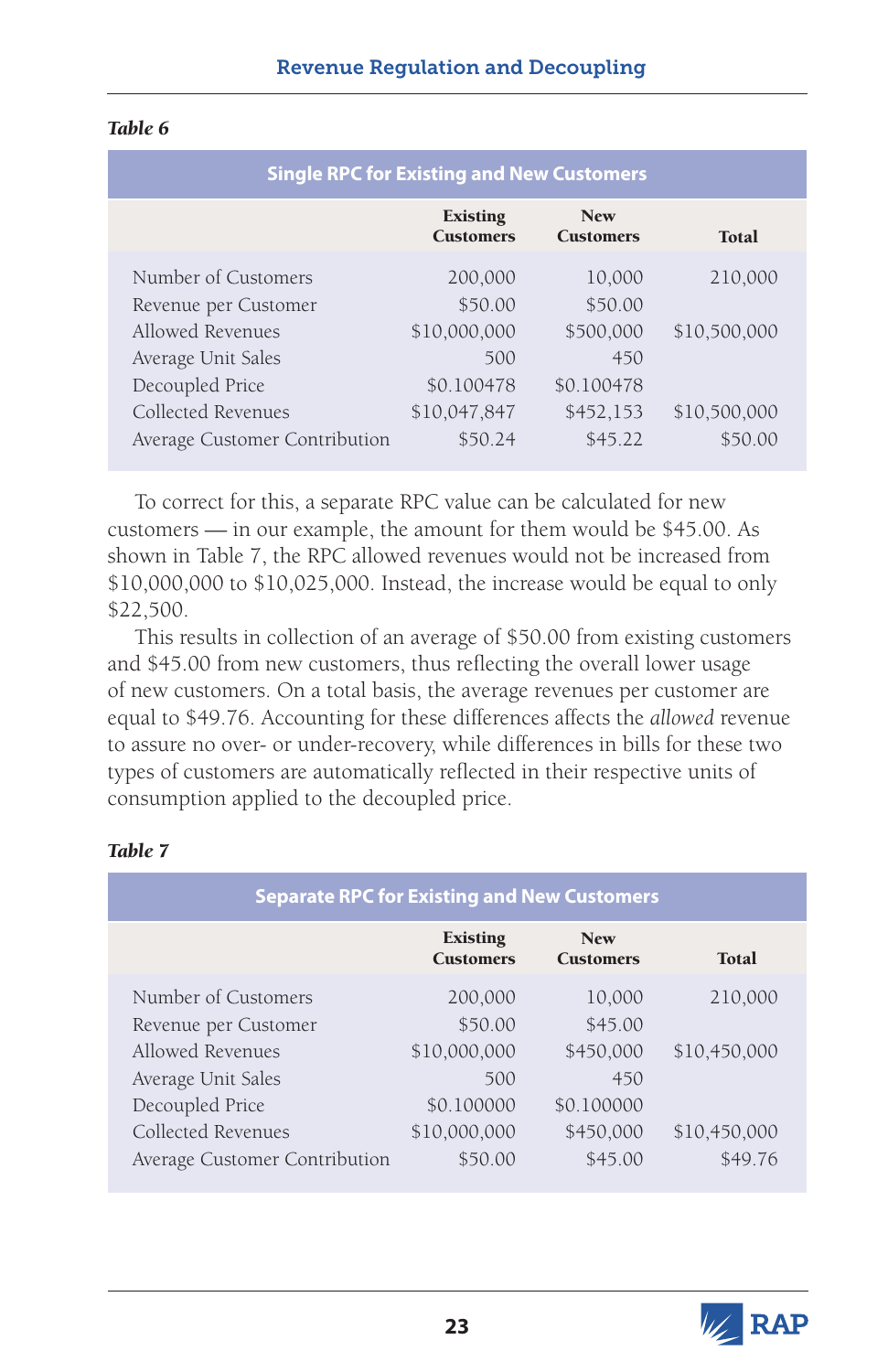# **7 Rate Design Issues Associated With Decoupling**

s it does with respect to increased investment in end-use energy efficiency itself, decoupling should also remove traditional utility objections to electric and natural gas rate designs that encourage conservation, volunta efficiency itself, decoupling should also remove traditional utility objections to electric and natural gas rate designs that encourage conservation, voluntary curtailment, and peak load management. For example, assuming average usage of 500 kWh/month, the two following rate designs produce the same amount of revenue, but the volumetric rate provides a much stronger price signal for consumers to pursue energy efficiency:

#### *Table 8*

| <b>High vs. Low Customer Charges</b> |                      |                     |  |  |
|--------------------------------------|----------------------|---------------------|--|--|
| <b>Rate Element</b>                  | <b>High Customer</b> | <b>Low Customer</b> |  |  |
| Customer Charge                      | \$25.00              | \$5.00              |  |  |
| Usage Charge                         | \$0.10               | \$0.14              |  |  |
| Total Bill for 500 kWh average usage | \$75.00              | \$75.00             |  |  |

Under volumetric pricing without decoupling, utilities have a significant portion of their revenue requirement for rate base and O&M expenses associated with throughput. In addition, those with fully reconciled fuel and purchased-power adjustment mechanisms completely recover the high cost of augmenting power supply during peak periods when expensive power resources are used, so even increased peak-period sales generate a distribution sales margin.<sup>23</sup> A reduction of throughput will likely reduce

<sup>23</sup> See Subsection 3.1.1.1 above, and Moskovitz, *Profits and Progress Through Least Cost Planning,* 1990, at pp. 3-5. Fuel adjustment mechanisms are the antithesis of energy efficiency mechanisms. They guarantee that any additional sale, no matter how expensive to serve, adds to profit, and any foregone sale diminishes profitability. This is because the clauses ensure that the marginal fuel or purchase cost of incremental sales will be fully recovered, so that the nonproduction cost component of base rates will always contribute to the bottom line (by either increasing profits or reducing losses). www.raponline.org/Pubs/General/Pandplcp.pdf .

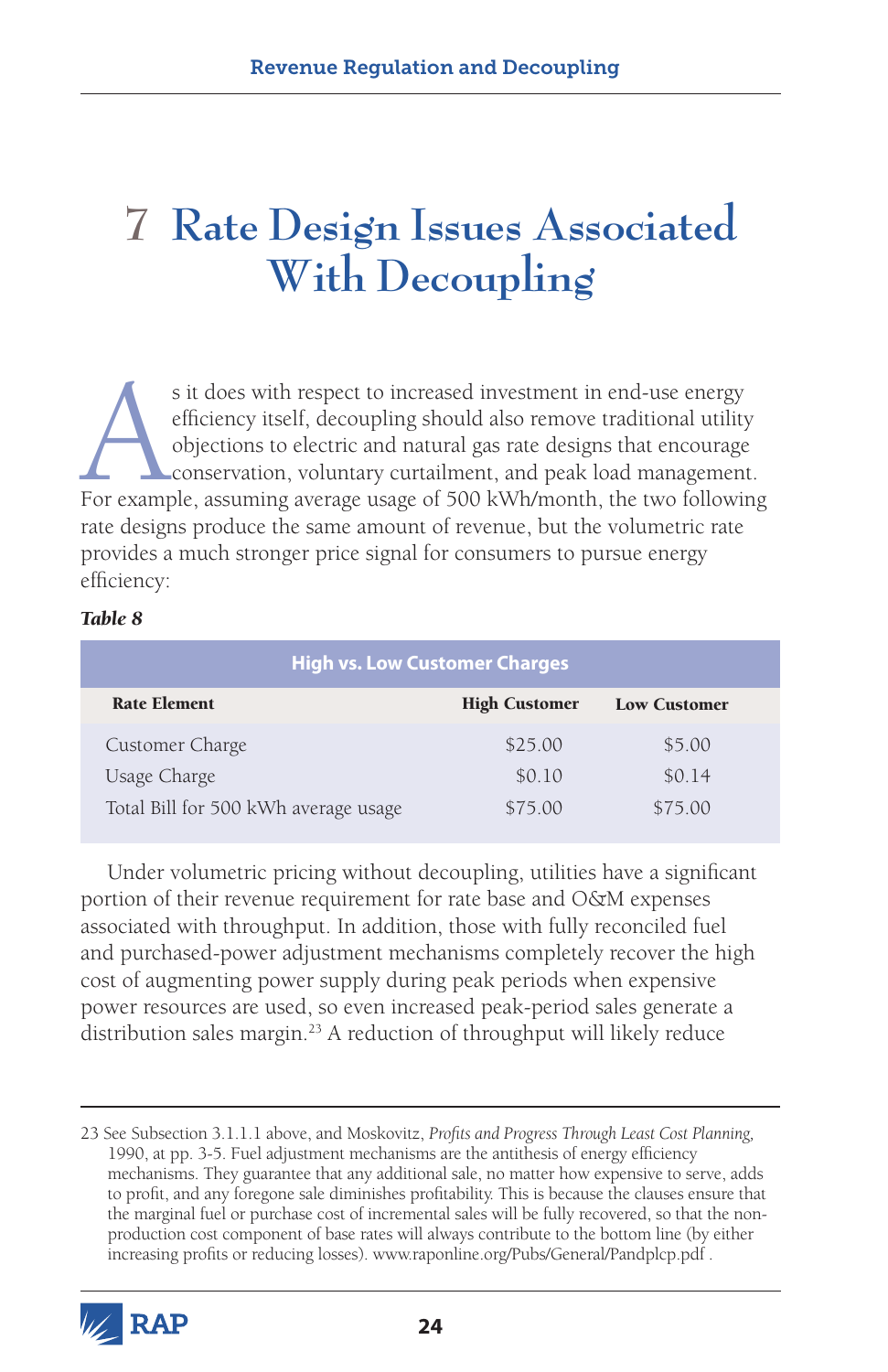revenues at a greater rate than it will produce savings in short-run costs, simply because most distribution, billing, and administrative costs are relatively fixed in the short run.

Conversely, with decoupling, the utility no longer experiences a net revenue decrease when sales decline, and will therefore be more willing to embrace rate designs that encourage customers to use less electricity and gas. This can be achieved through energy efficiency investment (with or without utility assistance), through energy management practices (turning out lights, managing thermostats), or through voluntary curtailment.

Currently, the best examples of this are the natural gas and electric rate designs used by California electricity and natural gas utilities, where decoupling has been in place for many years. The residential rates applicable to most customers of Pacific Gas and Electric (PG&E), typical of those of all gas utilities and at least the investor-owned electric utilities in the state, are shown in Table 9. Both the gas and electric rates are set up with a "baseline" allocation, which is set for each housing type and climate zone. Neither rate has a customer charge, although there is a minimum monthly charge for service. If usage in a month falls below the amount covered by the minimum bill, the minimum still applies.

#### Minimum Monthly Charge  $\sim$ \$3.00 Base Rate per therm  $$1.45131$   $$1.68248$ Multi-Family Discount (per unit per day) \$0.01770 \$0.17700 Low-income Discount (per therm)  $$0.29026$   $$0.33650$ Mobile Home Park Discount (per unit per day)  $$0.35600$  \$0.35600 **PG&E Natural Gas Rate at May 1, 2008** Rate Element Baseline **Quantities Excess Quantities**

#### *Table 9*

#### *Table 10*

| PG&E Natural Gas Rate at May 1, 2008 |                      |                                      |  |  |
|--------------------------------------|----------------------|--------------------------------------|--|--|
| <b>Rate Element</b>                  | Low<br><b>Income</b> | <b>All Other</b><br><b>Customers</b> |  |  |
| Minimum monthly Charge               | ~1.53.50             | ~54.45                               |  |  |
| <b>Baseline Quantities</b>           | \$0.83160            | \$0.11559                            |  |  |
| 101%-130% of Baseline                | \$0.09563            | \$0.13142                            |  |  |
| 131%-200% of Baseline                | \$0.09563            | \$0.22580                            |  |  |
| 201%-300% of Baseline                | \$0.09563            | \$0.31304                            |  |  |
| over 300% of Baseline                | \$0.09563            | \$0.35876                            |  |  |

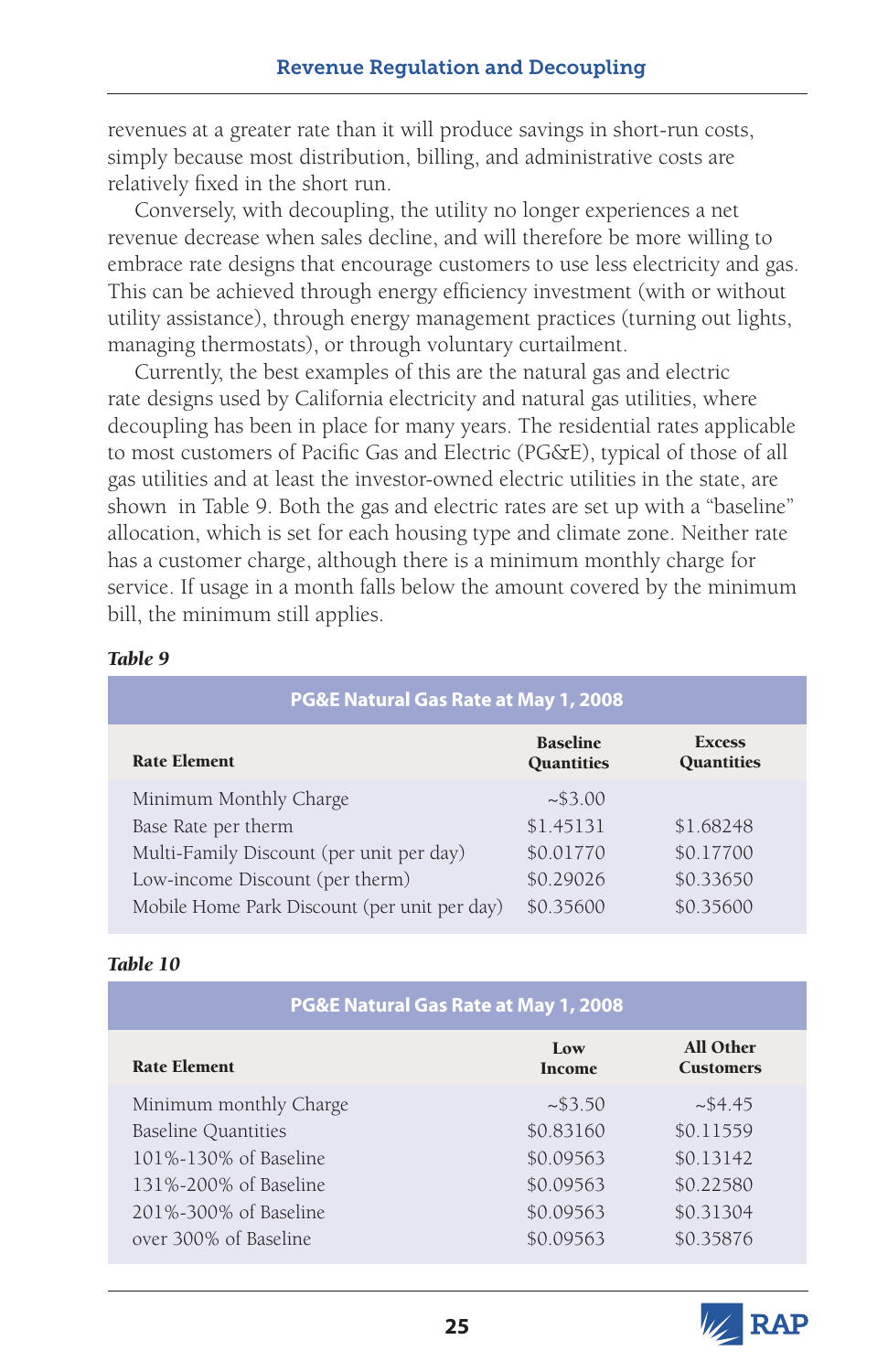# 7.1 Revenue Stability Is Important to Utilities

Clearly these rate designs produce a great deal of revenue volatility for the utility. Without decoupling, the utility could face extreme variations in net income from year to year. However, with decoupling, this type of rate design produces very stable earnings. The earnings per share for PG&E (the utility) for the past three years (since decoupling was restored after the termination of the California deregulation experiment) have been \$1.01 billion, \$971 million, and \$918 million. This stability was achieved despite a \$1.4 billion increase in operating expenses, mostly the cost of electricity, during this period.

The revenue stability needs of the company can conflict with principles of cost-causation as they relate to pricing. Utilities are interested in revenue stability, so that they have net income that can predictably provide a fair rate of return to investors, regardless of weather conditions, business cycles, or the energy conservation efforts of consumers. Cost-of-service considerations, however, can produce a very different result. To the extent that utility fixed costs are associated with peak demand (peaking resources, transmission capacity, natural gas storage, and liquefied natural gas (LNG) facilities) and those capacity costs are allocated exclusively to increased use in winter and summer months, the cost to consumers of incremental usage is dramatically higher than the cost of base usage.

A steeply inverted block rate design, such as those used by PG&E, correctly associates the cost of seldom-used capacity with the (infrequent) usage for which that capacity exists. Although this is arguably fair, doing so can result in serious revenue stability problems for the utility. Decoupling is one way to provide revenue stability for the utility, without introducing rate design elements such as high fixed monthly charges, in the form of a Straight Fixed/Variable rate design, that remove the appropriate price signals to consumers.

# 7.2 Bill Stability Is Important to Consumers

Customers also have an interest in bill stability, because in extremely cold winters or hot summers, their bills can quickly become unmanageable. Absent decoupling, rates such as those used in California, while accurately conveying the real cost of seldom-used capacity, accentuate bill volatility. In a hot summer or cold winter, consumer bills can soar as their end-block usage increases. With decoupling (and budget billing), however, customers can enjoy bill stability at the same time that utilities enjoy revenue stability, without the adverse impacts on usage that a Straight Fixed/Variable rate design can cause. When their usage (as a group) increases, the non-

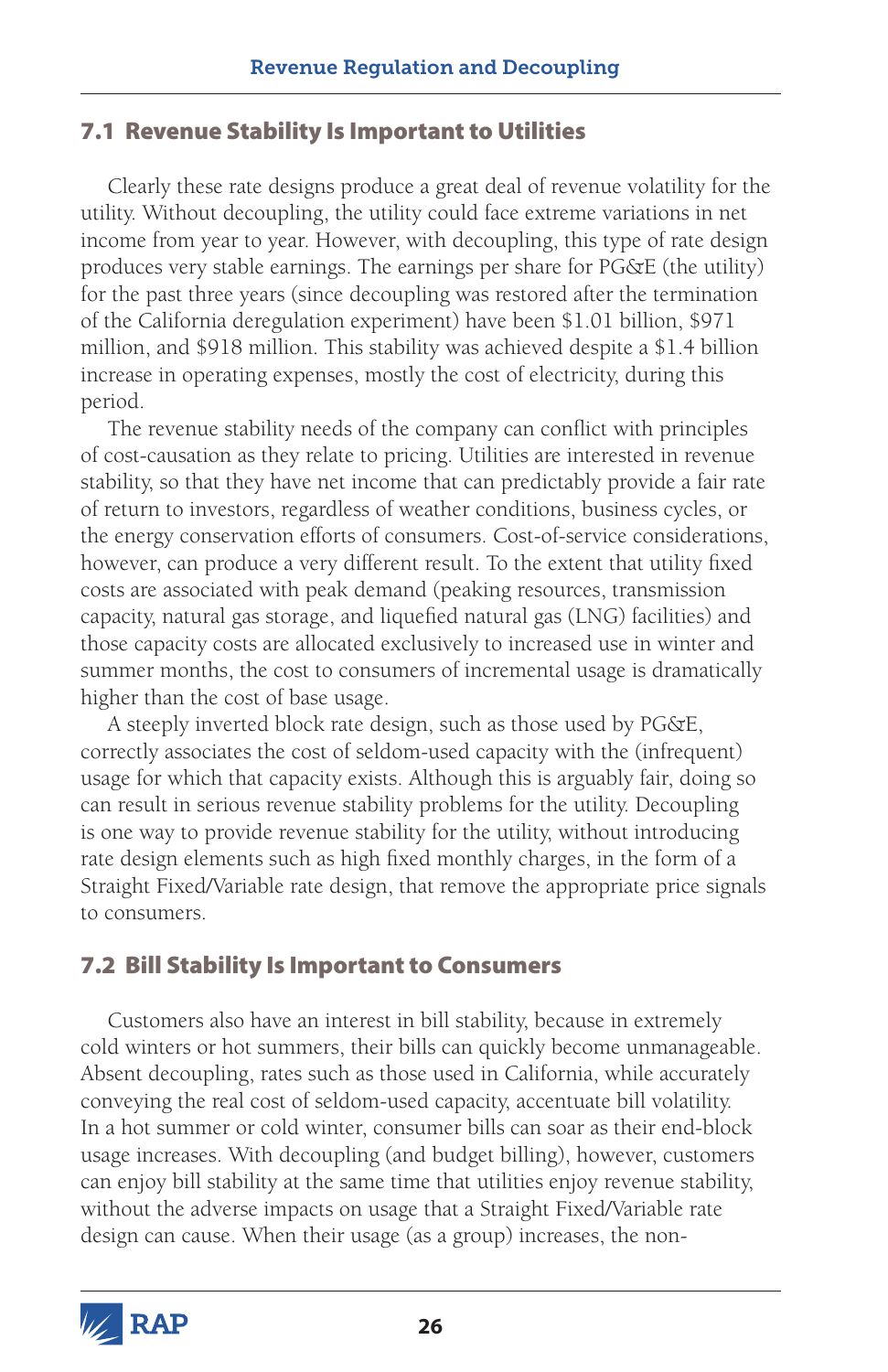production component of the rate design automatically declines, so that they pay the allowed revenue requirement (and no more) for distribution services. Conversely, when weather is unusually mild, and customer usage declines, they would pay slightly more per unit for distribution services, again ensuring the utility receives its allowed revenue. This effect is most pronounced when decoupling is applied on a current, rather than an accrual basis, as discussed later.

# 7.3 Rate Design Opportunities

In 1961, James Bonbright published what is considered the seminal work on ratemaking and rate design for regulated monopolies. His context was, of course, traditional price-based utility regulation, and he identified eight principles, some of which are in tension with each other, to guide the design of utility prices. That tension is demonstrated in particular by three of those principles — that rates should yield the total revenue requirement, they should provide predictable and stable revenues, and they should be set so as to promote economically efficient consumption.<sup>24</sup> In certain instances, more economically efficient pricing structures could lead to customer behavior that results in less stable and, in the short run, significant over- or undercollections of revenue. Decoupling mitigates or eliminates the deleterious impacts on revenues of pricing structures that might better serve the longterm needs of society. Some innovative rate designs that regulators may want to consider with decoupling include:

# **7.3.1 Zero, Minimal, or "Disappearing" Customer Charge**

A zero or minimal customer charge allows the bulk of the utility revenue requirement to be reflected in the per-unit volumetric rate. This serves the function of better aligning the rate for incremental service with long-run incremental costs, including incremental environmental and supply costs that may already be trending upward.25 During the early years of the natural gas industry, this type of rate design was almost universal, as the industry was competing to secure heating load from electricity and oil, and imposing fixed customer charges would have disguised the price advantage being offered and

<sup>25</sup> For electric utilities depending on coal for the majority of their supply, valuing CO2 at the levels estimated by the EPA to result from passage of the Warner-Lieberman bill (in the range of \$30 to \$100/tonne) would add up to \$.03/kWh to \$.10/kWh to the variable costs of electricity. For natural gas utilities, the environmental costs of supply are on the order of \$0.30/therm, or approximately equal to total distribution costs for most gas utilities. See http://www.epa.gov/climatechange/economics/economicanalyses.html.



<sup>24</sup> Bonbright, James C., *Principles of Public Utility Rates.* Columbia University Press, New York, 1961, p. 291.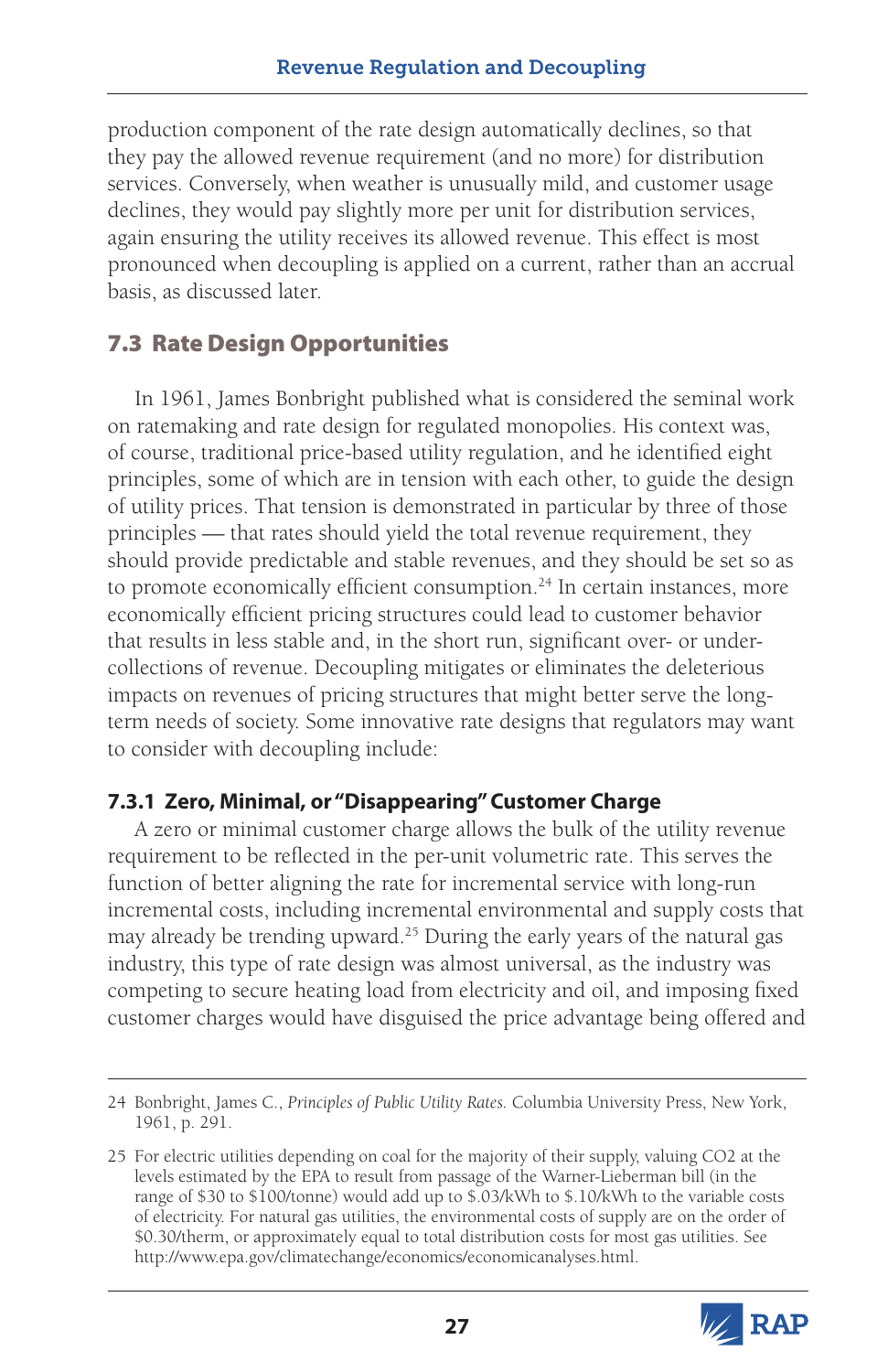confused customers. Simple commodity billing was the easiest way to make cost comparisons possible for consumers. As natural gas utilities have taken on more of the characteristics of monopoly providers, they have sought to increase fixed charges.

The California utilities, under decoupling, have retained zero or minimal customer charges. In several cases, such as with the PG&E rates discussed earlier in Section 7, it comes in the form of a "disappearing minimum bill," in which customers with zero consumption pay a minimum amount, but once usage passes 100 kWh or so (and 99% of consumption is by customers exceeding this minimum), they pay only for the energy used. In December 2008, the Public Service Commission of Wisconsin approved a settlement of the parties that, among other things, created a decoupling mechanism for Wisconsin Public Service Corporation and, at the same time, reduced the level of fixed customer charges.<sup>26</sup>

### **7.3.2 Inverted Rate Blocks**

Inverted block rates, of the type shown earlier for PG&E, serve several useful functions. First, they align incremental rates with incremental costs, including incremental capacity, energy and commodity, and environmental costs. Second, they recognize that upper-block usage (mostly for space conditioning) is characterized by high seasonality, usage concentrated during the peak hours, and low load-factor end-uses, all of which are more expensive to serve than other end-uses. Inverted block rates therefore properly collect the appropriate costs from these infrequent but expensive end uses. They also serve to encourage energy efficiency and energy management practices by consumers. However, they reduce net revenue stability for utilities by concentrating recovery of return, taxes, and O&M expenses in the prices for incremental units of supply, which tend to vary greatly with weather and other factors.

### **7.3.3 Seasonally Differentiated Rates**

Seasonal rates are typically imposed in service territories whose utilities experience significant seasonal cost differences. For example, a gas utility with a majority of its capacity costs assigned to the winter months will typically have a higher winter rate than summer rate. With traditional regulation, seasonal rates reduce net revenue stability for utilities, by concentrating revenue into the weather-sensitive season.

<sup>26</sup> Docket 6690-UR-119, *Application of the Wisconsin Public Service Corporation for Authority to Adjust Electric and Natural Gas Rates*, Order of December 30, 2008.

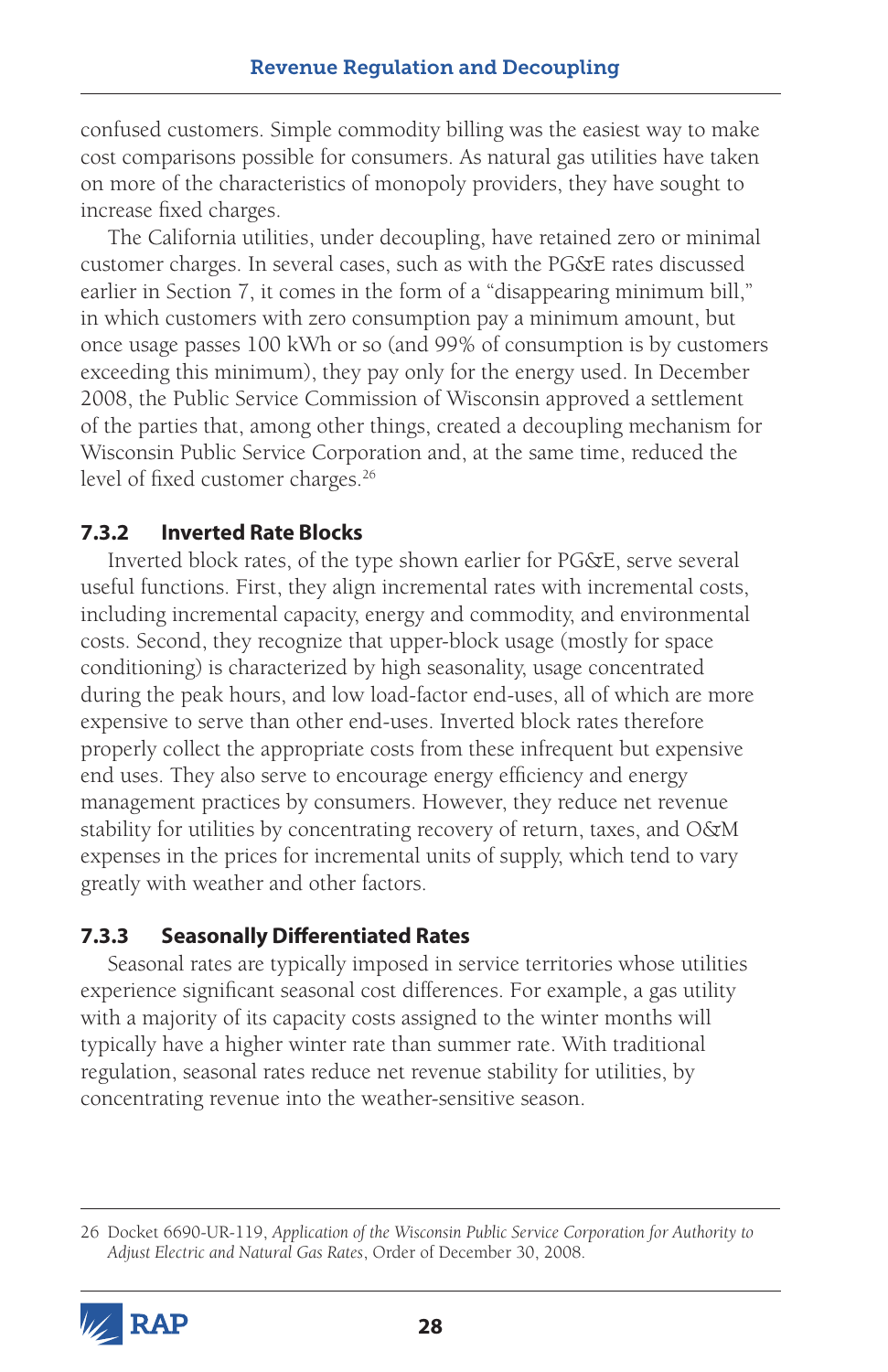### **7.3.4 Time-of-Use Rates**

Rates that collect much higher amounts during the on-peak hours can convey to consumers that usage during those hours puts the entire system under stress and causes investment in new peaking capacity. However, peakhour consumption is highly weather-sensitive, so time-of-use (TOU) rates make utility revenues more weather-sensitive, just like inverted block rates. Decoupling removes the revenue stability risk associated with TOU rates, allowing the utility to have efficient prices and still be assured of recovering non-production costs in years when weather is mild.

# 7.4 Summary: Rate Design Issues

A hypothetically "correct" rate design for an electric and gas utility can consist of a customer charge that recovers metering and billing costs (these are both incremental and decremental with changes in customer count) and an inverted block rate structure based on the load factors of typical end-uses. The rates shown for PG&E in California are designed along these lines.

For electric utilities, lights and appliances have steady year-round usage characteristics, and therefore the lowest cost of service. For gas utilities, water heating, cooking, and clothes drying have steady year-round usage characteristics. For both types of utilities, space conditioning (heating and cooling) loads, which are associated with the upper blocks of usage, have the lowest load factors, and therefore the highest costs of service.

Taking a hypothetical electric utility with typical meter reading and billing costs, capacity costs of \$15/kW per month, and energy costs of \$.05/kWh produces the following cost-based rate design:

| <b>Cost-based Rate Design - Hypothetical Rates</b> |                       |                  |                       |                      |
|----------------------------------------------------|-----------------------|------------------|-----------------------|----------------------|
| <b>Rate Element</b>                                | Load<br><b>Factor</b> | Capacity<br>Cost | <b>Energy</b><br>Cost | <b>Total</b><br>Cost |
| Customer Charge<br>First 400 kWh Lights/Appliances | 70%                   | \$0.03           | \$0.05                | \$5.00<br>\$0.08     |
| Next 400 kWh Water Heat                            | 40%                   | \$0.05           | \$0.05                | \$0.10               |
| Over 800 kWh Space Conditioning                    | 20%                   | \$0.10           | \$0.05                | \$015                |

#### *Table 11*

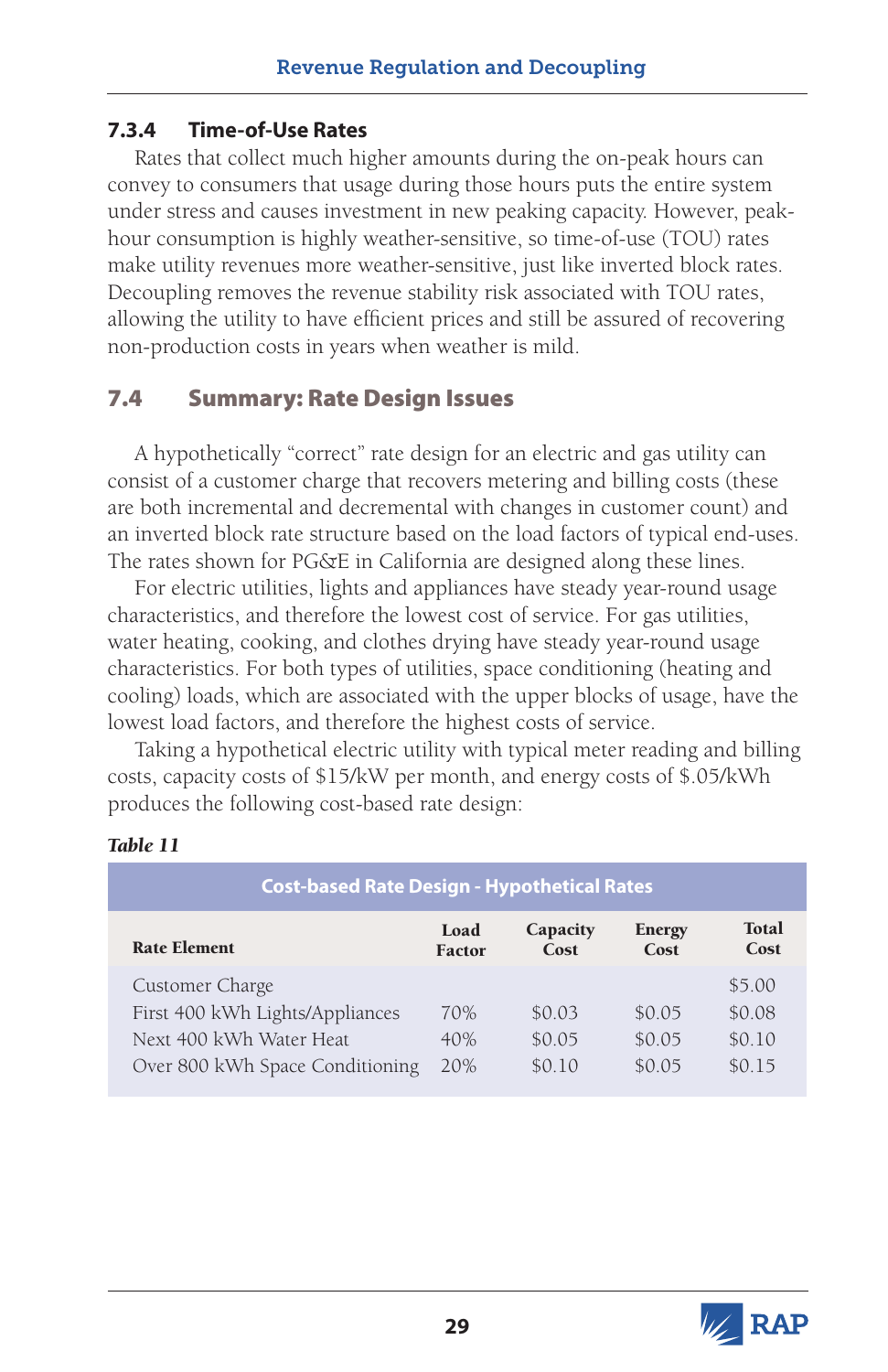Establishing theoretically defensible rate designs such as those used by PG&E provides consumers with very clear economic signals about the costs their usage imposes, but evidence in California is that even with these high prices, utility energy efficiency programs are an essential element of a successful energy policy. The inverted rates tend to drive consumers to the programs, but if the programs are not available, they may be unlikely (or unable) to respond to the incremental cost-based prices.

Decoupling is a tool that allows the utility's interest in stable net revenues, the consumer's interest in stable bills, and the society's interest in costbased pricing all to be met. Under decoupling, the utility can implement an inverted rate, knowing that lost distribution revenues that are incurred when sales decline will be recovered. If implemented on a "current" basis as proposed in Section 8 of this report, decoupling can also stabilize customer bills, by reducing the unit rates in months when extreme weather causes a significant variation in sales from the levels assumed in the rate case where rates are set.

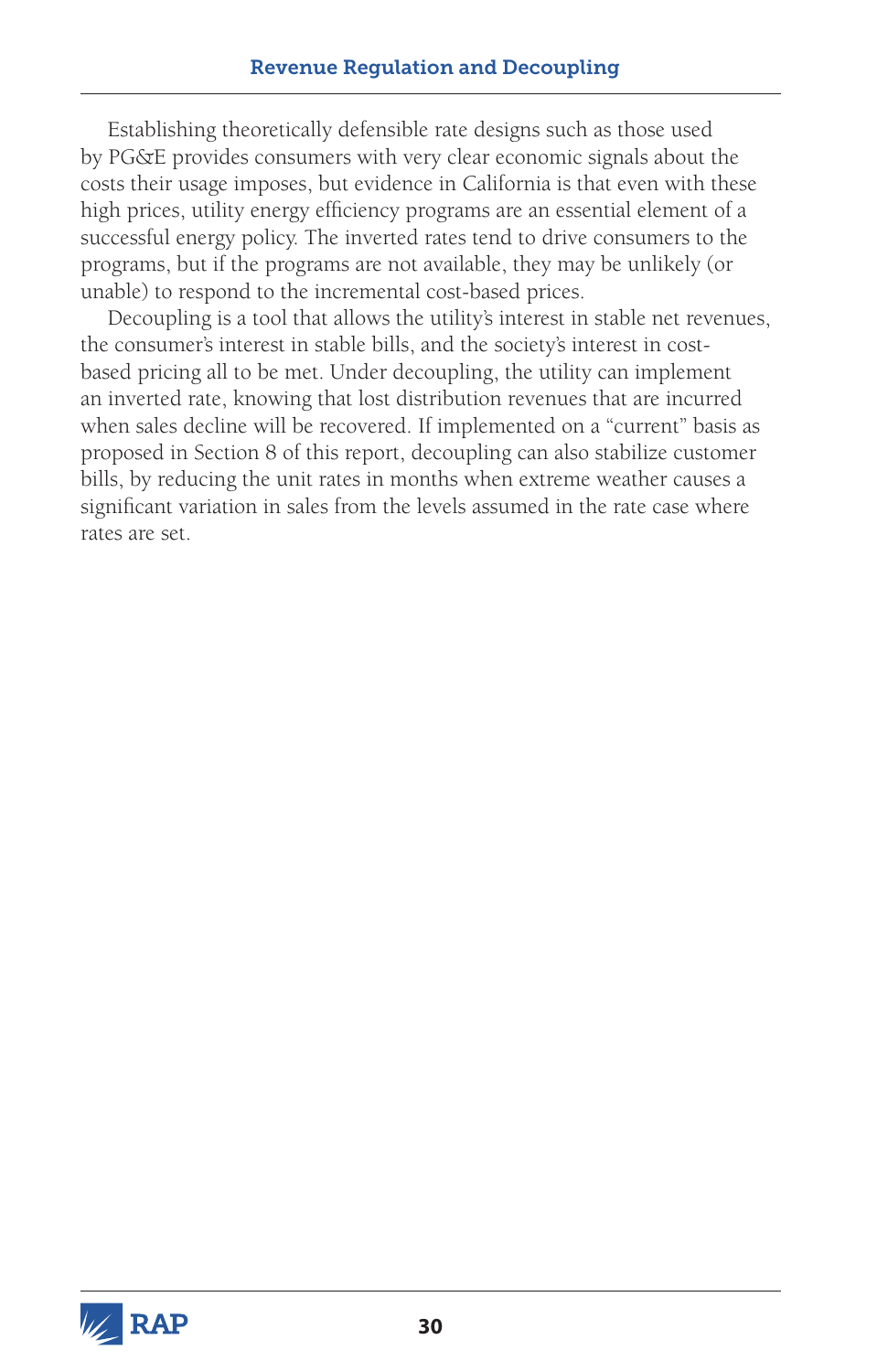# **8 Application of Decoupling – Current vs. Accrual Methods**

Inder traditional regulation, utilities have often had different adjustment factors on customer bills. Perhaps the most communis the fuel and purchased-power adjustment clause (FAC) for gas utilities. In both of these case adjustment factors on customer bills. Perhaps the most common is the fuel and purchased-power adjustment clause (FAC) for electric utilities and the purchased gas adjustment (PGA) clause for these items, and then customer bills are adjusted to reflect changes in those costs. There is often a lag in the determination of these costs, and the adjustment factor itself is often based on the forecast units of sales expected in the period when adjustment will be collected. As a result, actual collections usually deviate from expected collections, and a periodic reconciliation must be made to adjust revenues accordingly.

In the application of decoupling, many states use a similar approach or make the calculations on an annual basis. Any accrued charges or credits are held in a deferral account for subsequent application to customers' bills. When applied in this manner, the same reconciliation routines are used to assure collection of the amounts in the accrual account.

The variations in rates and bills caused by decoupling mechanisms are typically very small compared with those caused by FAC and PGA mechanisms. While decoupling adjustments tend to deal with variations in usage of a few percent, the price of natural gas can change by 50% or more over the year after a general rate case. Further, as described earlier, decoupling tends to moderate billing variations, whereas the FAC and PGA mechanism tend to magnify bill variations, because the cost of gas tends to rise in cold winters when demand is highest, and the cost of power tends to rise in the summer with cooling-related demands.

When a lag is present in the application of these adjustments, it has the effect of disassociating individual customers from their respective responsibility for the adjustment. The result may be a shift in revenue responsibility among those customers, and between years. For example, if a warmer-than-average winter produces a significant deferral of costs to be collected, and it is collected the following year, it is possible that the surcharge will be effective during a colder-than-average winter, exacerbating customer bill volatility, during a period when the customer is otherwise

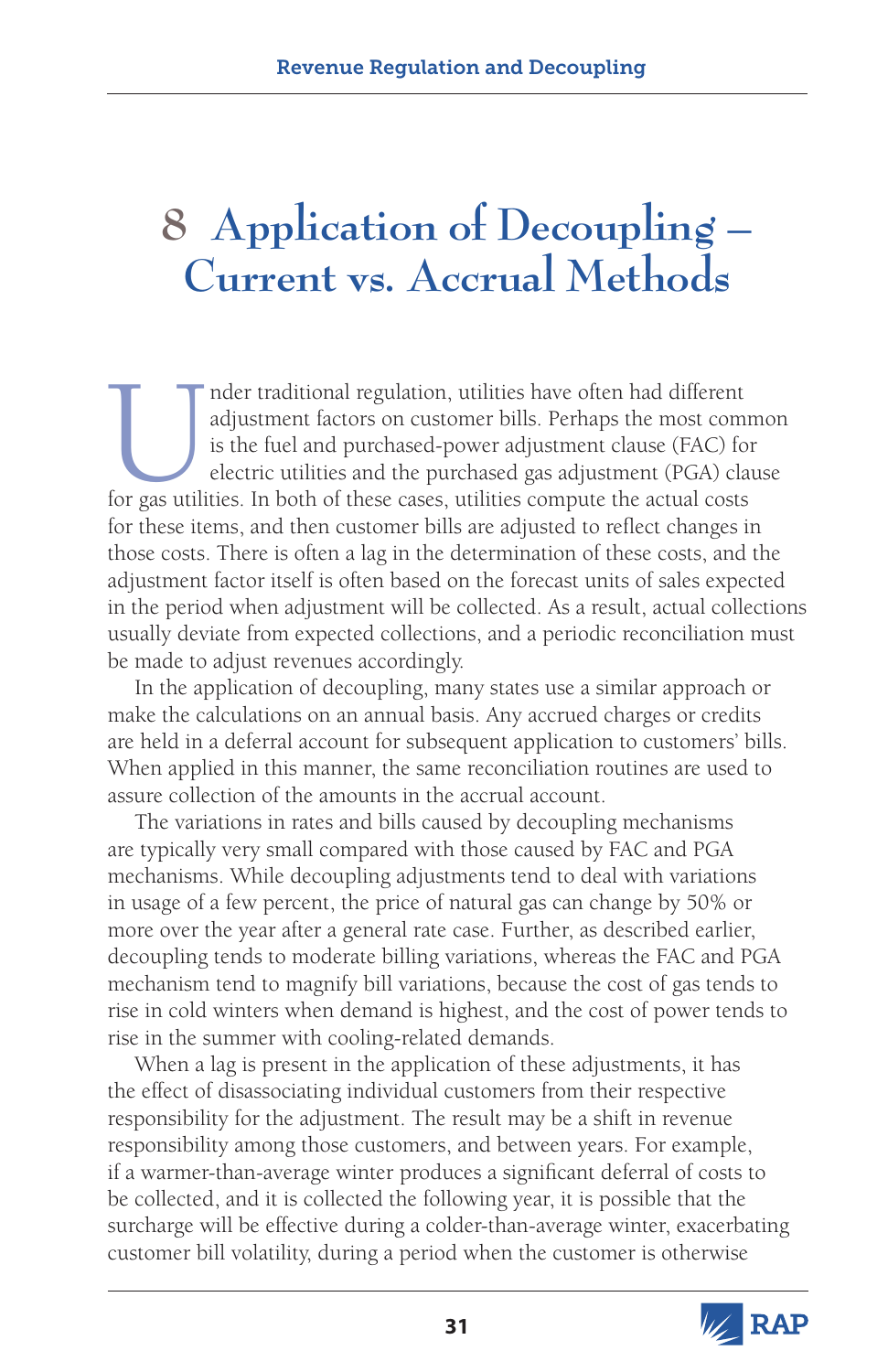accruing credits for the following year.

Unlike commodity adjustment clauses, however, there are no forecasting components needed in decoupling. This is true even for utilities whose rate cases use a future test year. While future test years necessarily involve forecasting the revenue requirement, the calculation of the actual price to be charged to collect that revenue requirement is a function of actual units of consumption. To calculate the price with Revenue Cap Decoupling, one need only divide the Allowed Revenue by the Actual Unit Sales. To calculate the price with RPC Decoupling, one must first derive the Allowed Revenues (based on the current number of customers), and then divide that number by Actual Unit Sales. In either case, all of the information needed to make the calculation is known at the time that customer bills are prepared. For this reason, the required decoupling price adjustment can be applied on a current rather than an accrual basis. This also means there will be no error in collection associated with forecasts of consumption and, hence, no need for a reconciliation process.

This can be done by using the same temperature adjustment data used to produce the test-year normalized results, except to calculate a daily or monthly (or more likely a billing cycle) RPC with the data, not just an annual RPC. In each billing cycle, the "allowed" RPC can be a time-weighted average of the number of days in each month of the year included in the billing cycle,<sup>27</sup> or it can be built up from daily information.<sup>28</sup>

<sup>28</sup> For more information on this point, see section 3.1.1.2 Non-Production Costs.



<sup>27</sup> For example, if the allowed RPC is \$50 for March and \$40 for April, and the billing cycle runs from April 16 to March 15 (i.e., 15 days in April and 15 days in March), the allowed RPC would be \$45.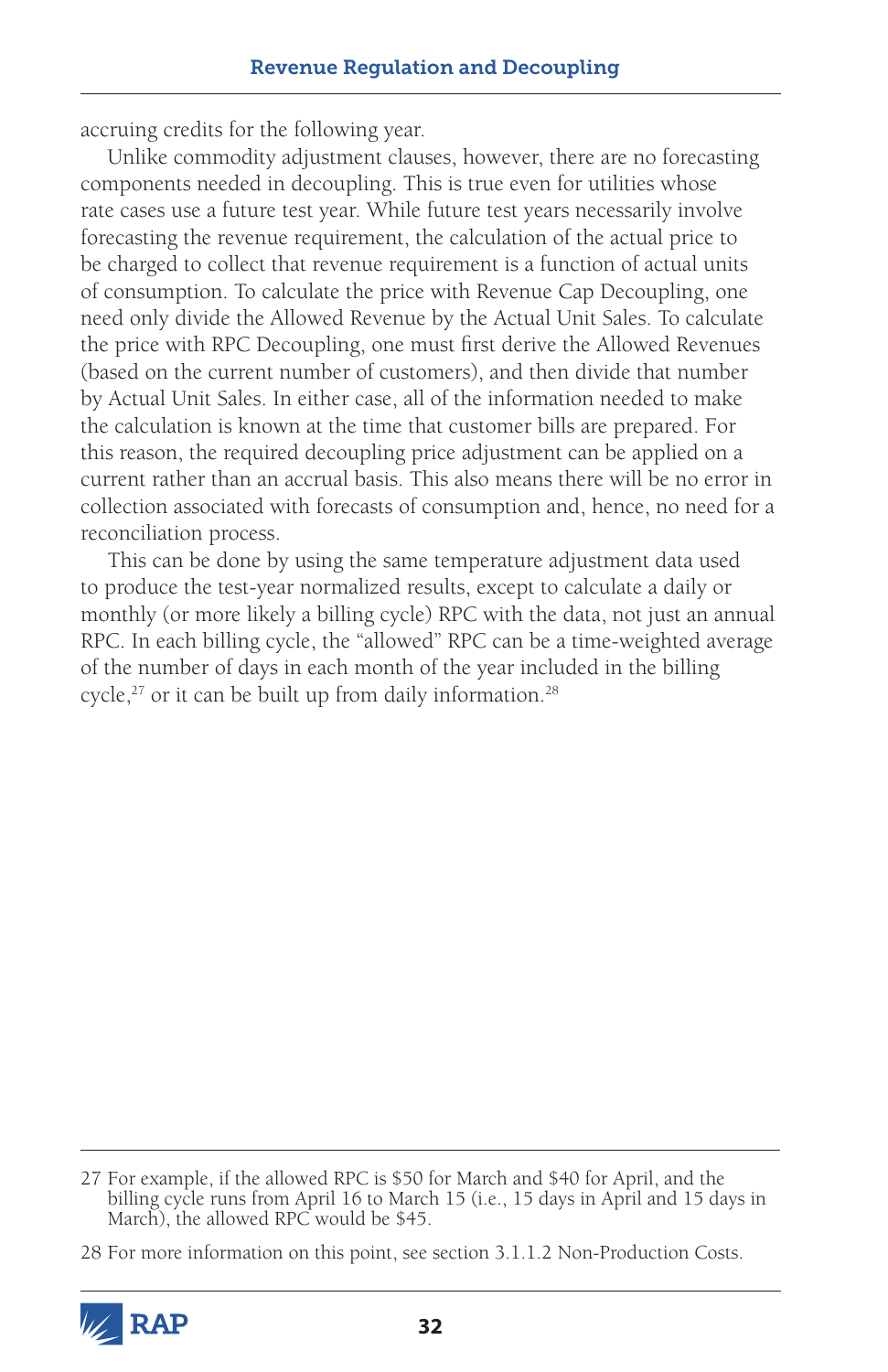# **9 Weather, the Economy, and Other Risks**

While traditional regulation aims to determine a utility's costs and then provide appropriate prices to recover those costs, there are a number of factors that prevent this from happening. Foremost among these are the effe costs and then provide appropriate prices to recover those costs, there are a number of factors that prevent this from happening. Foremost among these are the effects of weather directly related to how prices are set. Full or limited decoupling, and some forms of partial decoupling, will have a direct impact on the magnitude of these risks.

For the most part, full decoupling will eliminate these risks completely. Limited decoupling partially eliminates these risks. Partial decoupling may or may not affect these risks, depending upon whether the presence of a particular risk is desired.

# 9.1 Risks Present in Traditional Regulation

The ultimate result of a traditional rate case is the determination of the prices charged consumers. In simple terms, a utility's prices are set at a level sufficient to collect the costs incurred to provide service (including a fair rate of return — the utility's profits). Because most of the revenues are normally collected through volumetric prices, based on the amount of energy consumed or the amount of power demanded, the assumed units of consumption are critical to getting the price "right."29

As noted earlier, the basic pricing formula under traditional regulation is:

#### *Formula 13:* Price = Revenue Requirement ÷ Units of Consumption

This formula is applied using Units of Consumption associated with normal weather conditions. As long as the units of consumption remain unchanged, the prices set in a rate case will generate revenues equal to the

<sup>29</sup> By "right," we mean consistent with the cost of service methodology.

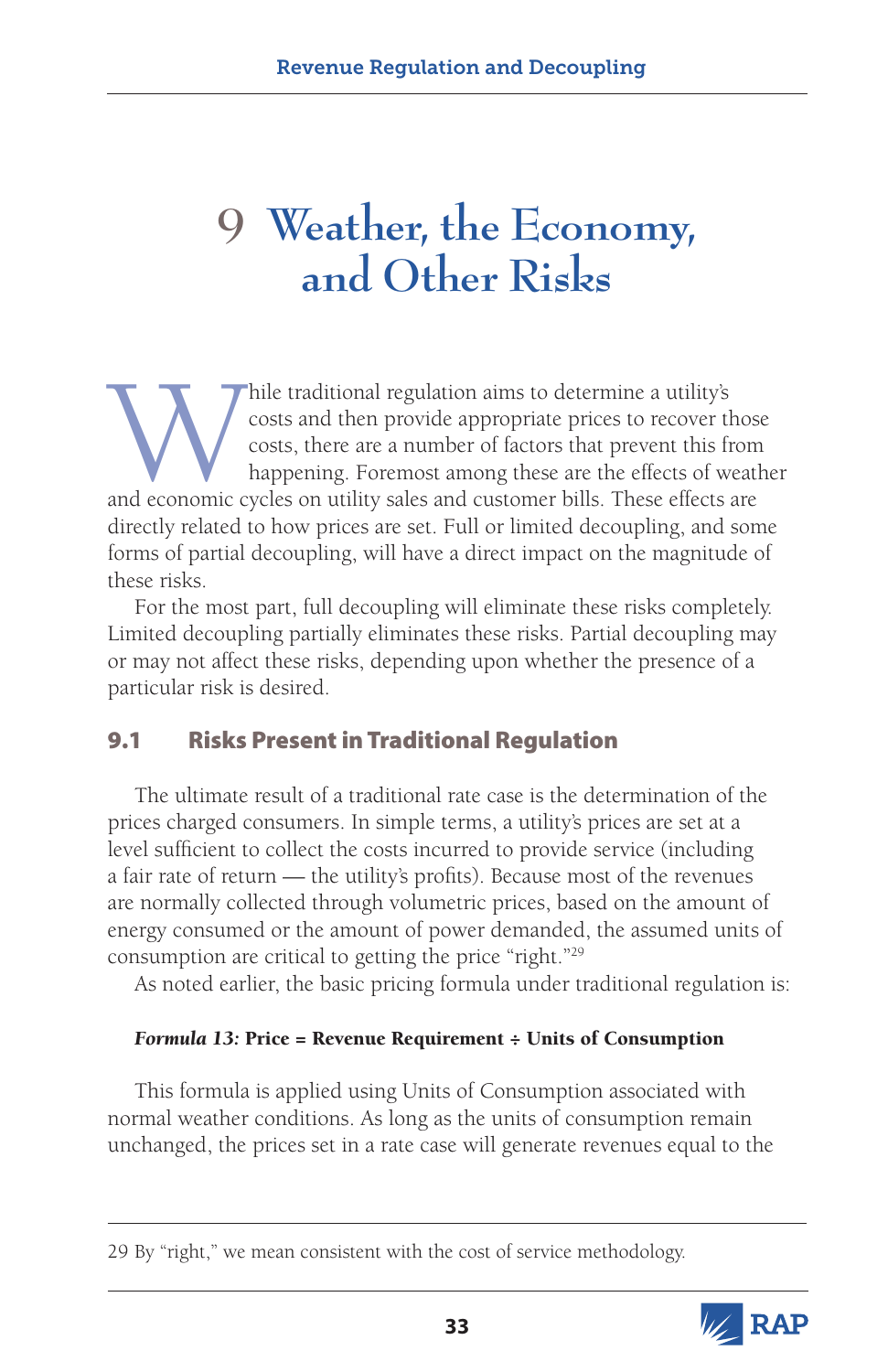utility's Revenue Requirement. Also, if extreme weather occurs as often as mild weather, over time the utility's revenues will, on average, approximate the revenue requirement. In theory, this protects the company from underrecovery, and customers from overpayment of the utility's cost of service — because there should be an equal chance of having weather that is more extreme or milder than normal.

*With traditional regulation, in economic terms, weatherdriven sales changes cause a wealth transfer between the utility and its customers which is unrelated to what the utility needs to recover and what customers ought to pay.*

In reality, this is hard to accomplish, because in any given year, the actual weather is unlikely to be normal. Thus, even if the traditional methodology results in prices that are "right" and the weather normalization method used was accurate, the actual revenues collected by the utility and paid by the customers will be a function of the actual units of consumption, which are driven, in large part, by actual weather conditions, according to the following formula:

#### *Formula 3:* Actual Revenues = Price \* Actual Units of Consumption

With this formula, extreme weather increases sales above those assumed when prices were set, in which case utility revenues and customer bills will rise. Conversely, mild weather decreases utility revenues and customer bills.

To the extent that the utility's costs to provide service due to the weatherrelated increases or decreases in sales do not change enough to fully offset the revenue change, then the utility will either over- or under-recover its costs. With traditional regulation, in economic terms, weather-driven sales changes cause a wealth transfer between the utility and its customers that is unrelated to the amount that the utility needs to recover and that customers ought to pay. This transfer is not a function of any explicit policy objective. Rather, it is simply an unintended consequence of traditional regulation. There is a volatility risk premium embedded in the utility's cost of capital that reflects the increased variability in earnings associated with weather risk. This premium may be reflected in the equity capitalization ratio, the rate of return, or both.

# 9.2 The Impact of Decoupling on Weather and Other Risks

Full decoupling causes a utility's non-production revenues to be immune to both weather and economic risk. Once the revenue requirement is determined (in the rate case or via the RPC adjustment), decoupling

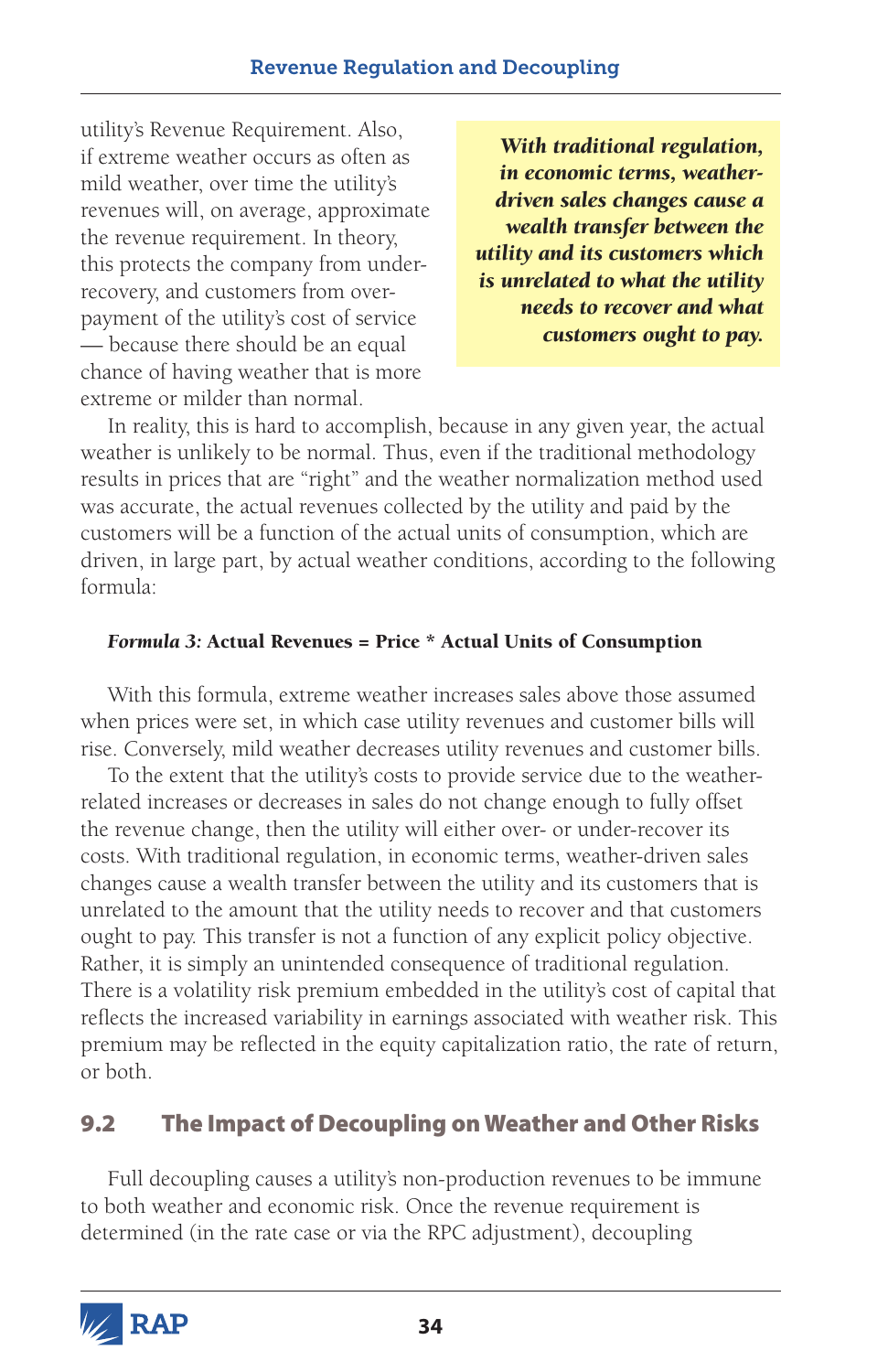adjusts prices to maintain the allowed revenue requirement. Any change in consumption associated with weather or other causes will result in an inverse change in prices, according to the following formula:

#### *Formula 6:* Price = Allowed Revenue ÷ Actual Units of Consumption

As consumption rises, prices are reduced. As consumption falls, prices are increased. This means that decoupling will mitigate the higher overall bill increases associated with extreme weather and mitigate overall bill decreases associated with mild weather. With full decoupling, all changes in units of consumption, regardless of cause, are translated into price changes to maintain the allowed revenue level. Thus, no matter the amount of consumption, the utility and the consumers as a whole will receive and pay the allowed revenue. Neither the company nor its customers are exposed to weather or economic risks in this case.

Under partial decoupling, only a portion of the indicated price adjustment is collected or refunded. To the extent the adjustment falls short of recovering the indicated price adjustment, both weather and economic risks are placed upon the utility and its customers.

Under limited decoupling, the weather or economic risks may be selectively imposed on the utility and its customers. Some states have preserved the existing burden of weather risk in a decoupled environment by weather-normalizing actual unit sales before computing the new price under limited decoupling. This has the effect of fully exposing the utility and its customers to weather risk.

Conversely, one might limit the changes in unit sales to those directly attributable to efficiency programs. Lost margin mechanisms, discussed later in *Other Revenue Stabilization Measures,* are one example of this type of limited decoupling. This has the effect of preserving all of the risks, including weather and economic risks, customers and the utility bear under traditional regulation.

Any risks placed on the utility and its customers will likely increase the overall revenue requirement of the utility because of its impact on the utility's financial risk profile. This is explored further in the following section, *Earnings Volatility Risks and Impacts on the Cost of Capital.* 

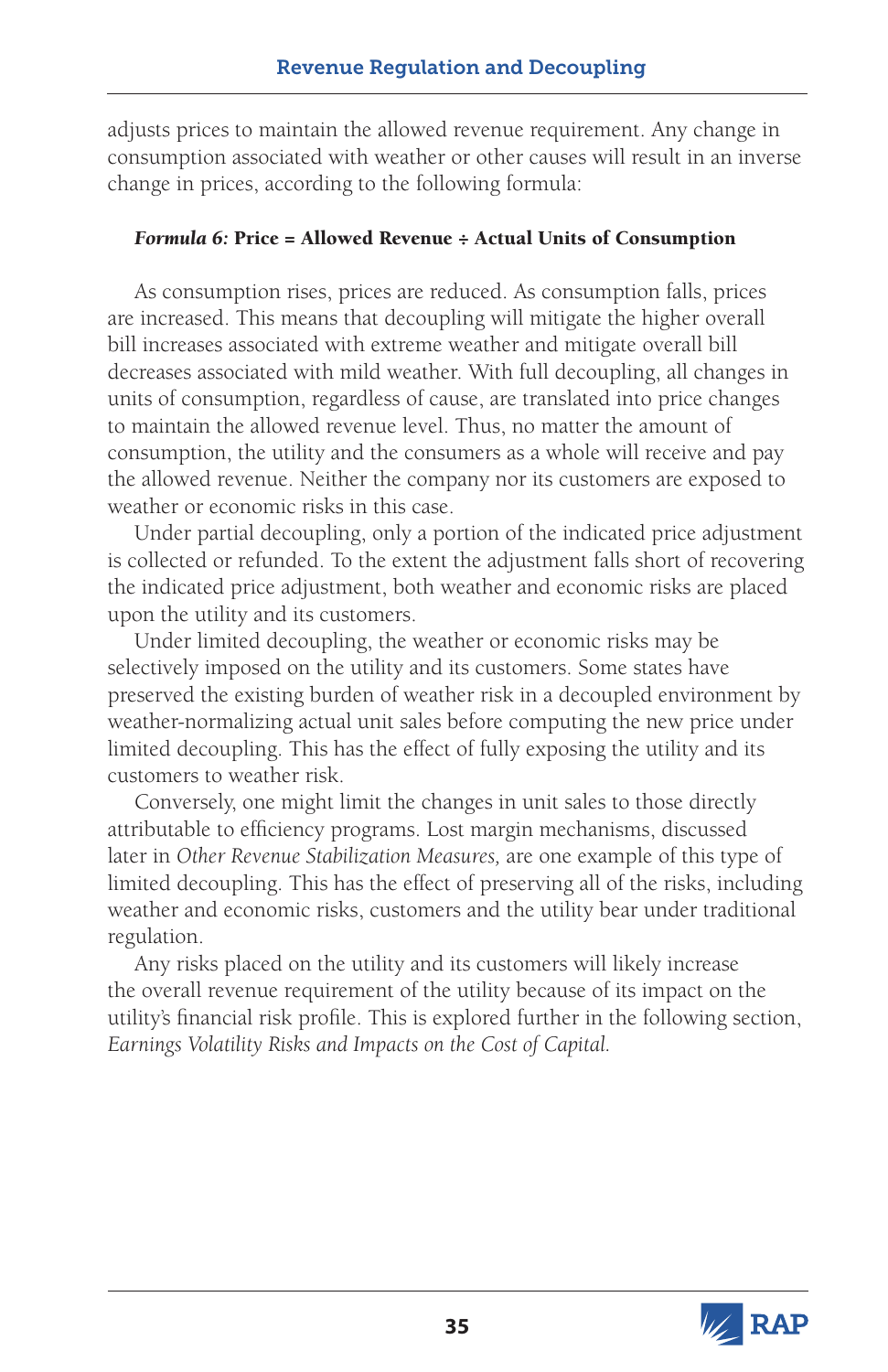# **10 Earnings Volatility Risks and Impacts on the Cost of Capital**

If the vay weather and other<br>factors influence sales volumes and revenues in the short run,<br>without corresponding short-run impacts on costs. They can also be<br>volatile because of the way weather and other factors influence factors influence sales volumes and revenues in the short run, without corresponding short-run impacts on costs. They can also be volatile because of the way weather and other factors influence costs in the short run, without corresponding short-run impacts on revenue (such as a drought has on a hydro-dependent utility). As a result of this volatility, utilities typically retain a relatively higher level of equity in their capital structure, so that a combination of adverse circumstances (adverse weather, economic cycle, cost pressures, and customer attrition) does not render them unable to service their debt. In addition, utilities also try to pay their dividends with current income or from retained earnings. In fact, most bond covenants prohibit paying dividends if retained earnings decline below a certain point. A utility that is forced to suspend its dividend is viewed as a higher-risk venture.

Decoupling can significantly reduce earnings volatility due to weather and other factors, and can eliminate earnings attrition when sales decline, regardless of the cause (e.g., appliance standards, energy codes, customer- or utility-financed conservation, self-curtailment due to price elasticity). This in turn lowers the financial risk for the utility, and that is reflected in the company's cost of capital.

The reduction in the cost of capital resulting from decoupling could, if the utility's bond rating improves, result in lower costs of debt and equity; but this generally requires many years to play out, and the consequent benefits for customers are therefore slow to materialize. New debt issues will carry lower interest rates, but utility bonds carry long maturities, and it can take 30 years or more to roll over all of the debt in a portfolio.

Alternatively, a lower equity ratio may be sufficient to maintain the same bond rating for the decoupled utility as for the non-decoupled utility. This would allow the benefits associated with the lower risk profile of the decoupled company to flow through to customers in the first few years after the mechanism is put in place. However, for this to be justified, the investors must have confidence that the decoupling mechanism will remain in effect for many years; a typical three-year approval period may not provide that confidence.

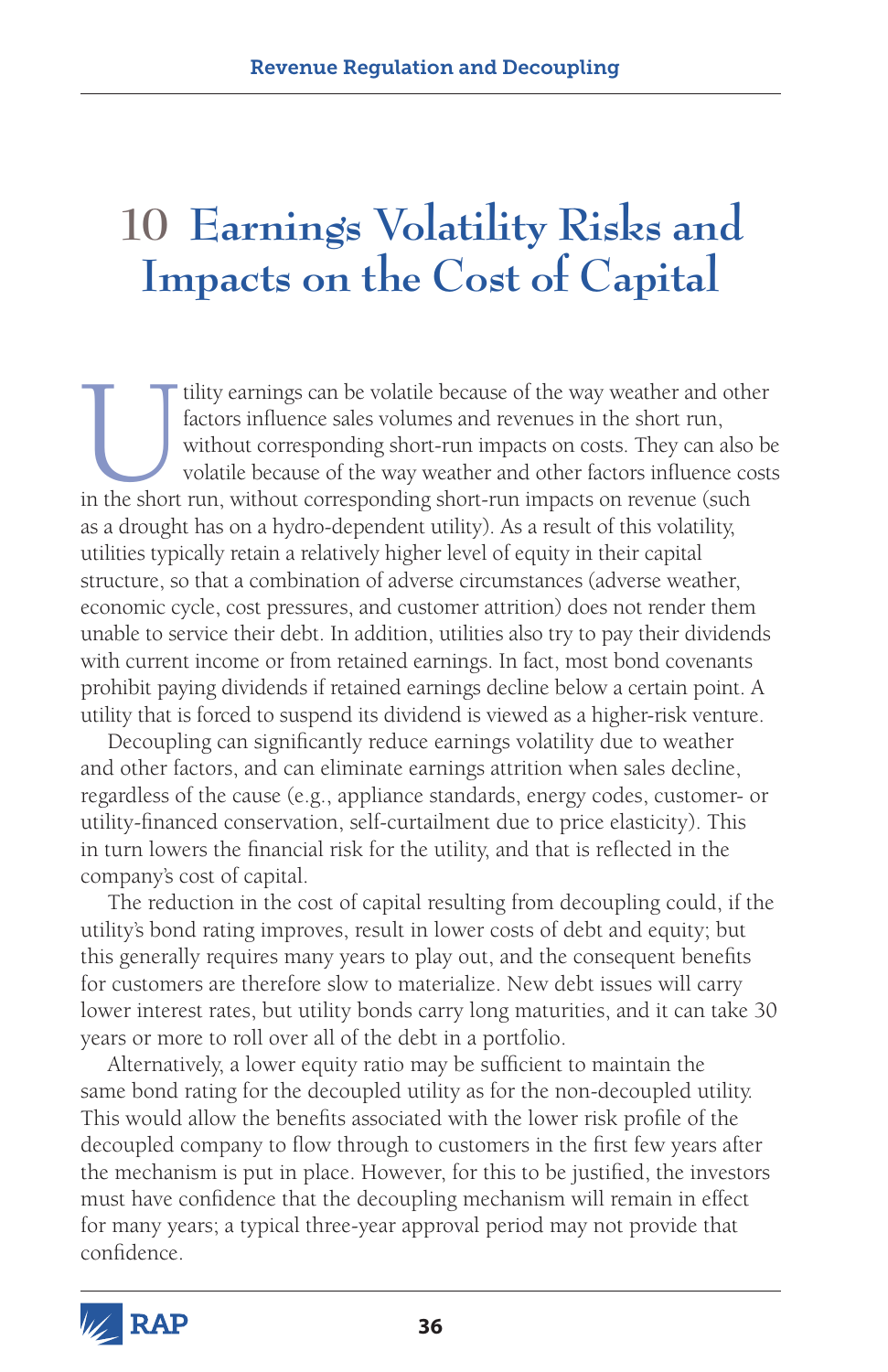## 10.1 Rating Agencies Recognize Decoupling

The bond rating agencies have come to recognize that decoupling mechanisms, weather adjustment mechanisms, fuel and purchased-gas adjustment mechanisms, and other outside-the-rate-case adjustment mechanisms all reduce net earnings volatility and risk, and therefore contribute to a lower cost of capital for the utility. It is important when selecting "comparable" utilities for cost of capital studies to use only utilities with similar risk-mitigation tools in place, so that an apples-to-apples comparison is possible.

Standard and Poor's has explicitly recognized risk mitigation measures by rating the "business risk profile" of utility sector companies on a scale of 1 to 10. The distribution utilities without supply responsibility and with risk mitigation measures are mostly rated 1 to 3, whereas the independent power producers without stable customer bases or any risk mitigation measures are 7 to 10. The vertically integrated utilities with some risk mitigation measures are in between.30

The risk mitigation of decoupling can be reflected in either of two ways. First, it can be directly applied to reduce the equity capitalization ratio of the utility in a rate case. This has the effect of reducing the overall cost of capital and revenue requirement, without changing either the cost of debt or the allowed return on equity. This approach recognizes that a utility with more stable earnings does not require as much equity in its capital structure, because there is less likelihood of the utility depleting its retained earnings.

Table 12 summarizes how a change in the equity capitalization ratio reduces the revenue requirement.

| <b>Quantification of Savings from Capital Structure Shift</b> |                                 |                         |                          |  |
|---------------------------------------------------------------|---------------------------------|-------------------------|--------------------------|--|
| <b>Element</b>                                                | <b>Allowed</b><br><b>Return</b> | Ratio w/o<br>Decoupling | Ratio with<br>Decoupling |  |
| Equity                                                        | 11%                             | 45%                     | 42%                      |  |
| Debt                                                          | 8%                              | 55%                     | 58%                      |  |
| Overall Return with Taxes                                     |                                 | 10.48%                  | 10.13%                   |  |
| Revenue Requirement (\$ millions)                             |                                 | \$104.80                | \$101.30                 |  |
| Difference                                                    |                                 |                         | $-53.50$                 |  |

#### *Table 12*

30 See Standard and Poor's *New Business Profile Scores Assigned for US Utility and Power Companies: Financial Guidelines,* revised 2 June 2004. See also Moody's Investor Services, *Local Gas Distribution Companies: Update on Revenue Decoupling And Implications for Credit Ratings,* 2006, and Standard and Poor's, *Industry Report Card: U.S. Electric Utilities Well Positioned For 2011 Challenges,* December 10, 2010.

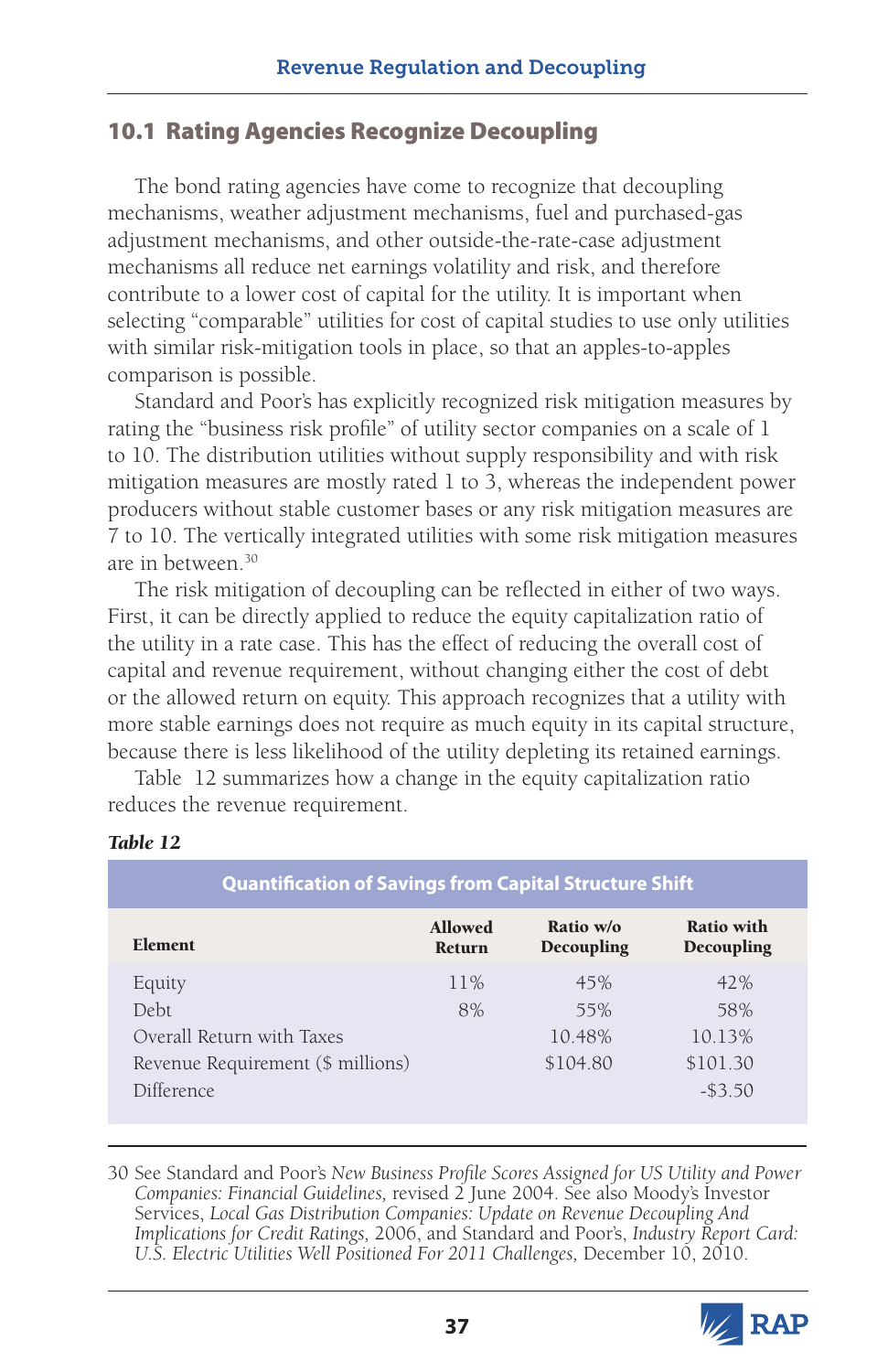The overall impact is on the order of a 3% reduction in the equity capitalization rate, which in turn can produce about a 3% decrease in revenue required for the return on rate base, or about a 1% decrease in the total cost of service to consumers (including power supply or natural gas supply). This is not a large impact — but it is on the same order of magnitude as many utility energy

*Cost savings from implementation of decoupling can fully fund a modest energy conservation program at no incremental cost to consumers.*

conservation budgets, meaning that cost savings from implementation of decoupling can fully fund a modest energy conservation program at no incremental cost to consumers.

It is important to recognize that this type of change involves neither a reduction in the return on equity, nor a reduction in the allowed cost of debt. It simply reflects a realignment of the amount of each type of capital required.

A utility could adapt its actual capital structure to reflect this change, either by issuing debt rather than equity for a period of months or years, or by paying a special dividend (reducing equity) and issuing debt to replace that capital.

The second approach to reflecting the risk reduction afforded by decoupling is simply to reduce the utility's allowed return on equity, discounting by some number of basis points what would otherwise have been approved. This has been done in a number of jurisdictions. There are, however, several points that regulators should consider when weighing this option against the first.

# 10.2 Some Impacts May Not Be Immediate, Others Can Be

If rating agencies perceive that a risk mitigation measure will be in place for an extended period, they may be willing to recognize the benefit of risk mitigation immediately upon implementation. If the risk mitigation measure is put in place only for a limited period, or the regulatory commission has a record of changing its regulatory principles frequently, the rating agency may not recognize the measure.

If the regulator does not change the allowed equity capitalization ratio when a new risk mitigation measure is implemented, the rating agency will eventually realize that the mitigation is occurring, and that earnings are more stable; and eventually a bond rating upgrade is possible. Once that occurs, the cost of debt will eventually decline, and consumers will realize the benefit of lower costs of debt in the conventional ratemaking process.

In theory, the total cost savings from a bond rating upgrade should be about the same as the savings from an equity capitalization reduction. The

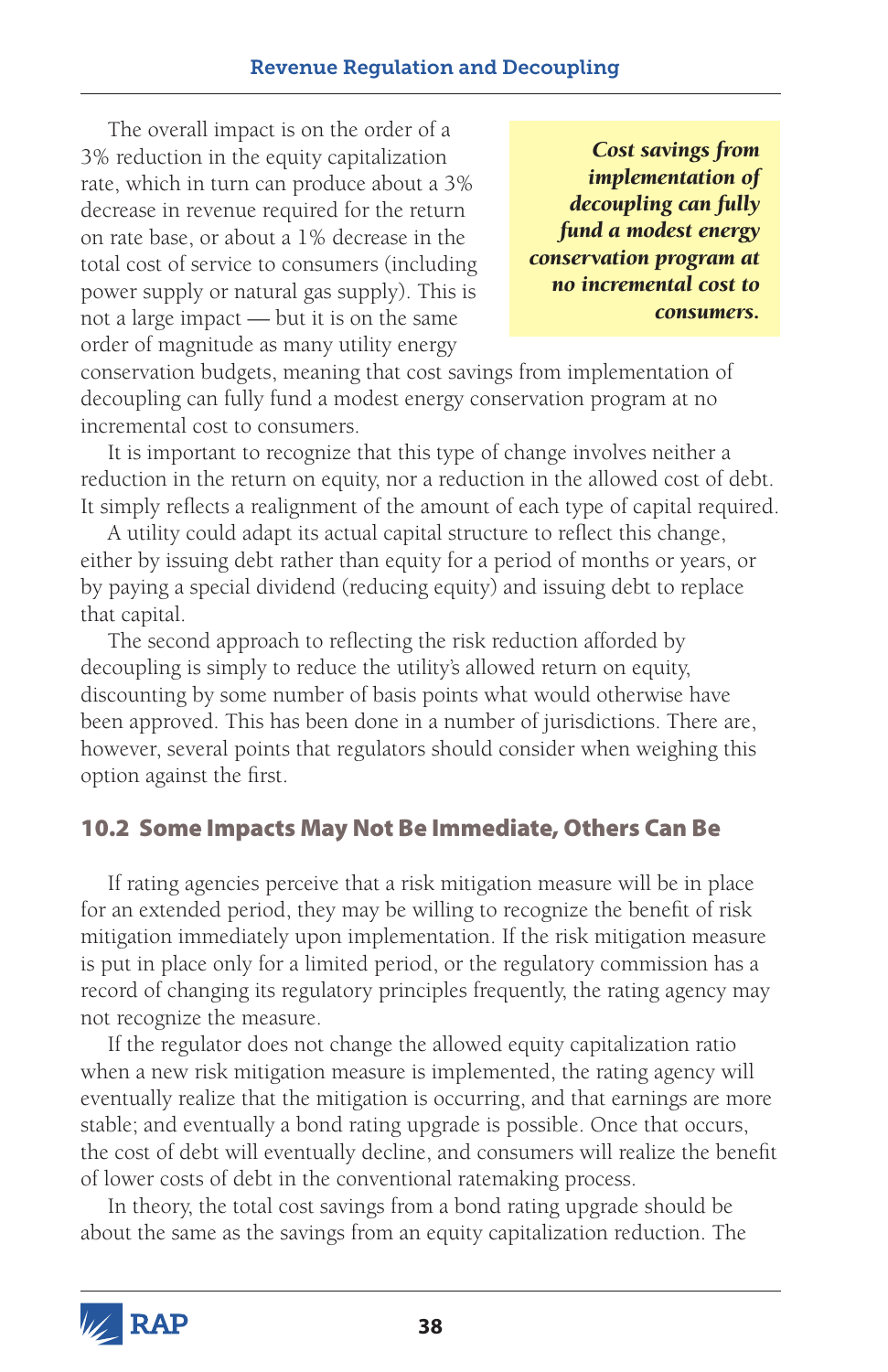principal reason for preferring the equity capitalization option is that it can be implemented concurrently with the imposition of the risk mitigation measure, so that consumers receive an immediate economic benefit when the measure is implemented. The lag to a bond rating upgrade can be years, or as much as a decade; and the cost savings will phase in very slowly as new bonds are issued.

## 10.3 Risk Reduction: Reflected in ROE or Capital Structure?

Some ratepayer advocates have proposed an immediate reduction in the allowed return on common equity as a condition of implementing decoupling. This may create controversy in the ratemaking process, with the risk that utilities then become resistant to implementation of decoupling. Utilities have pointed to rate cases in other jurisdictions, where many of the "comparable" utilities used to estimate the required return on equity already have risk mitigation measures in place.

Economic theory supports the notion that risk mitigation is valuable to investors and that that value will (eventually) be revealed in some way in the market — through a lower cost of equity, a lower cost of debt, or a lower required equity capitalization ratio. Any of these will eventually produce lower rates for consumers, in return for the risk mitigation measure. Regardless of the theory, however, utilities may tend to view a reduction in the return on equity as a penalty associated with decoupling. In contrast, a restructuring of the capitalization ratio does not necessarily alter the required return on equity, and it is more directly reflective of the risk mitigation that decoupling actually provides — that is, stabilization of earnings with respect to factors beyond the utility's control. By reducing volatility, the utility needs less equity to provide the same assurance that bond coverage ratios and other financial requirements will be met.

Rating agencies have recognized the linkage between risk mitigation and the required equity ratio to support a given bond rating, rather than to the required return on equity. For this reason, there may be advantages to focusing on the utility's capital structure, rather than on its allowed return on equity or the cost of debt, when regulators consider how to flow through the risk-mitigation benefits of decoupling to consumers when a mechanism is put into place.<sup>31</sup>

<sup>31</sup> One recent paper concluded that decoupling did not result in a decrease in the cost of equity capital in the short run. The study focused on only one approach to measure the cost of capital, the discounted cash flow method. It did not consider the reduction in systematic risk (the change in earnings relative to the change in the overall market earnings in the same period) that is measured by the Capital Asset Pricing Model. Decoupling will reduce systematic risk (reducing earnings volatility due to economic cycles) because sales variations in business cycles do not affect earnings under decoupling. The study also did not

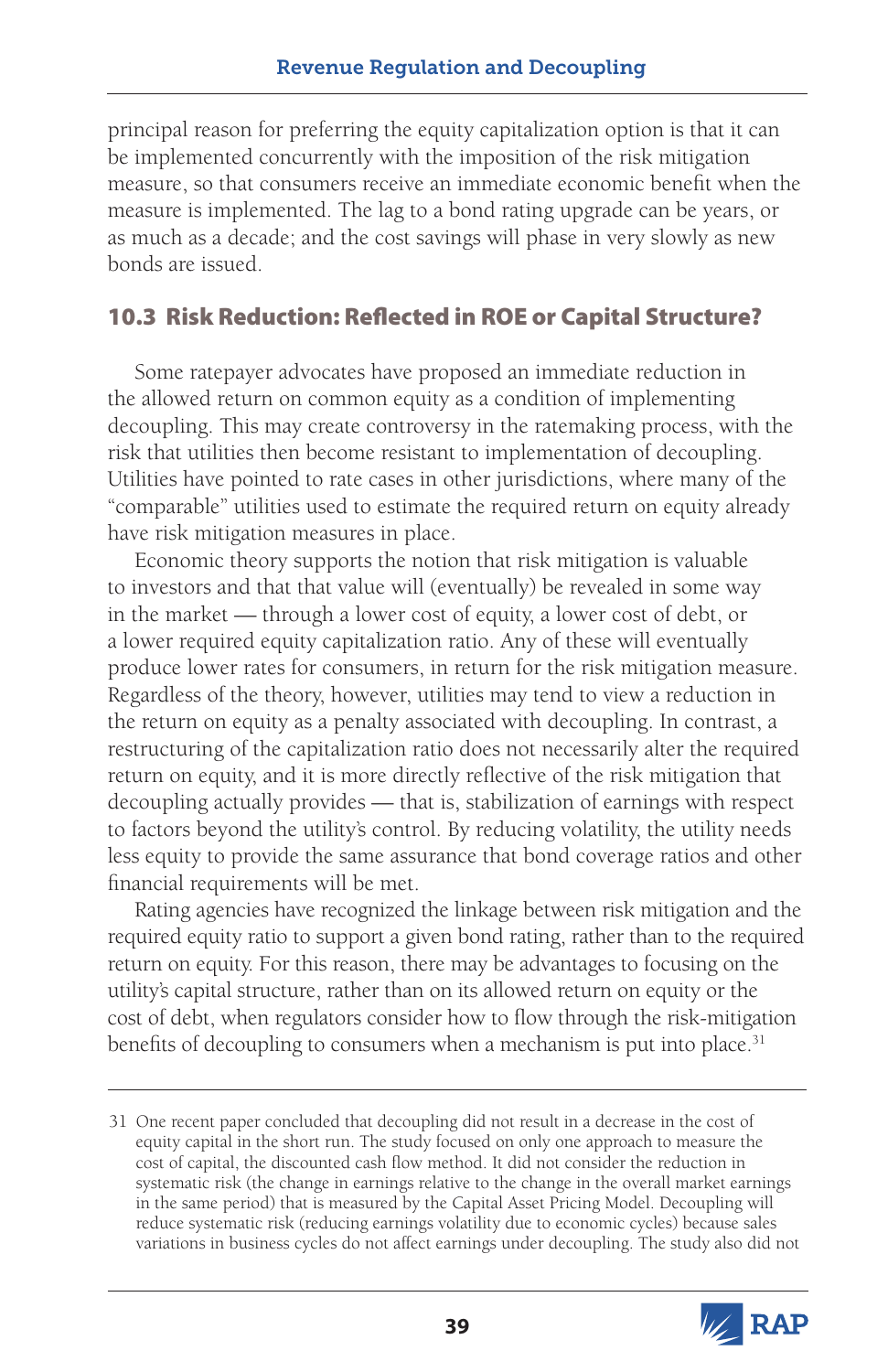#### 10.4 Consumer-Owned Utilities

Consumer-owned utilities (COUs) do not pay cash dividends, but they do need to maintain a sound bond rating to support future investments. The rating agencies look at the TIER (times interest earned ratio) of COUs.<sup>32</sup> Typical bond covenants for COUs obligate the utility to maintain its TIER above a minimum defined level, so they might be required to raise rates if they suffered severe earnings attrition (from any cause).

A loss of revenue due to conservation, weather, or other factors can impair the TIER, and therefore the borrowing capacity of a COU. A decoupling mechanism will provide the same stability of earnings for a COU as for an investor-owned utility (IOU). However, there is a smaller body of research on whether decoupling will actually have a meaningful effect on the borrowing costs of COUs, assuming that their TIER remains within a range in which they are able to borrow.

Without decoupling, COUs tend to set rates at levels that provide 75%- 90% assurance that the TIER will remain at an acceptable level. It is clear that a decoupling mechanism will ensure that the TIER remains in an acceptable range, and that the COU will be able to borrow. A decoupling mechanism may thus allow a COU to set rates at a slightly lower level, without fear that a variation in weather or sales will cause it to fall to a level that would trigger a larger rate adjustment.

#### 10.5 Earnings Caps or Collars

Some commissions have imposed an earnings cap, or an earnings collar, as part of a decoupling mechanism. These ensure that, if earnings are too high above a baseline (or too low below the baseline), the decoupling mechanism is automatically subject to review. Because decoupling reduces earnings volatility, it should be unlikely for earnings to vary outside a range of reasonableness. Therefore such a cap or collar, while unlikely to be triggered, may provide greater comfort with the change represented by decoupling.

Even so, in practical application, it is simpler to impose a cap on the variability in prices than in earnings, because the calculation of earnings for regulatory purposes can be significantly different than earnings reporting under generally accepted accounting principles and may invite disputes over methodology.

<sup>32</sup> TIER is a measure of the extent of which earnings are available to meet interest payments. Mathematically it is defined by this formula: TIER = (net income + interest) / (interest).



attempt to measure the change in probability that a utility would exhaust its ability to pay dividends from cash earnings, which is reduced if the utility is protected from variations in earnings driven by weather and economic cycles. These are factors that lead RAP to believe that adjusting the capital structure is more appropriate than adjusting the allowed return on equity when decoupling is implemented on a permanent basis. See Brattle Group, The Impact of Decoupling on the Cost of Capital, March, 2011.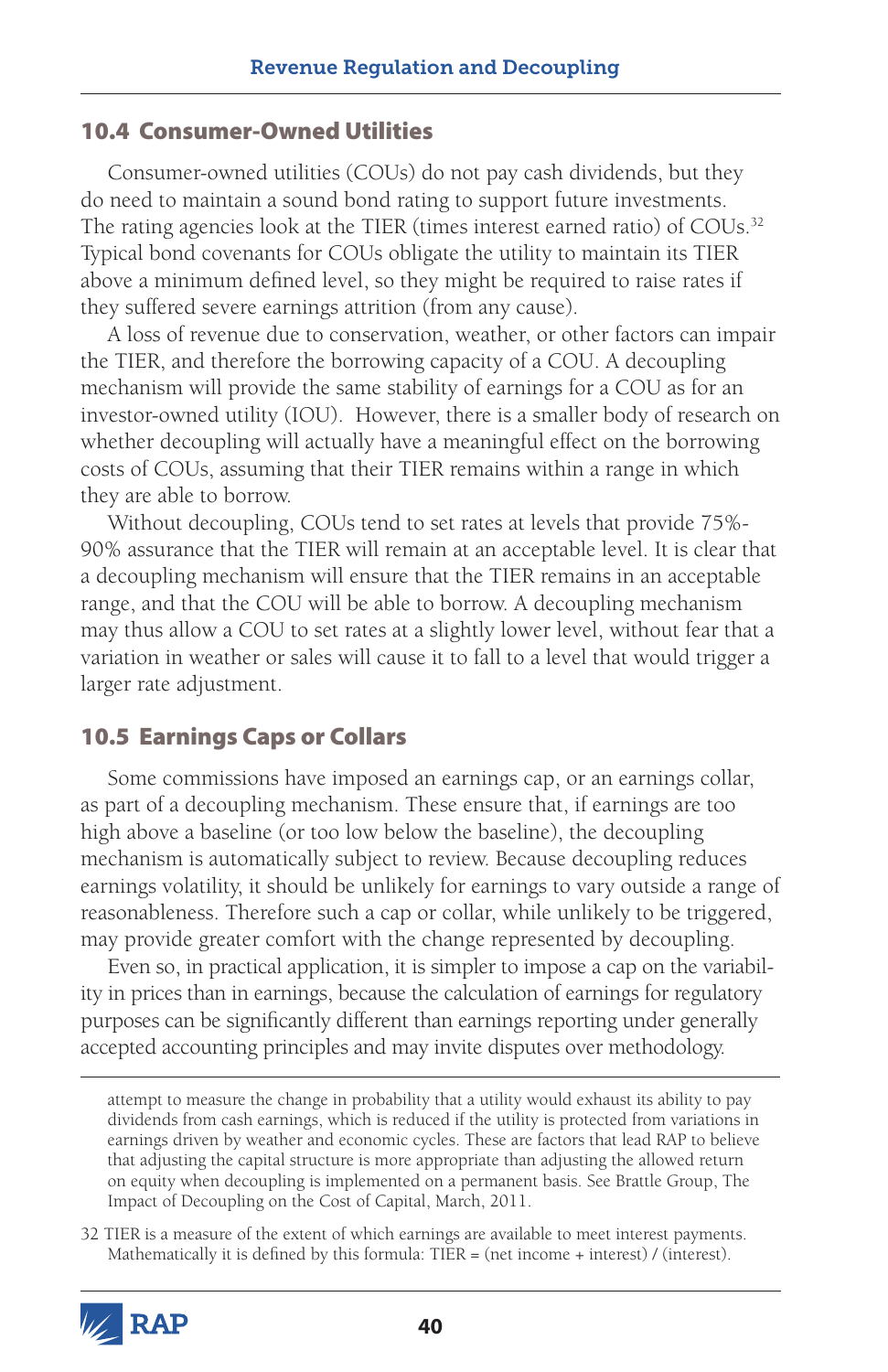# **11 Other Revenue Stabilization Measures, and How They Relate to Decoupling**

There are a number of other revenue stabilization measures used by regulatory commissions, some of which are proposed as possible alternatives to decoupling. Some of these provide nearly the same benefits to utility shareh regulatory commissions, some of which are proposed as possible alternatives to decoupling. Some of these provide nearly the same benefits to utility shareholders as decoupling, but all of them fall short of the full range of benefits that revenue decoupling provides, particularly those for consumers and the environment. We discuss several of these below, comparing the consumer impacts and societal benefits to those of decoupling.

# 11.1 Lost Margin Recovery Mechanisms

A lost margin mechanism provides recovery to the utility for distribution margin that is lost when customers participate in the utility-sponsored energy efficiency programs. The benefit is that the utility resistance to offering such programs is addressed. One side effect is creation of a bias in favor of utilityfunded programs to the exclusion of codes, standards, and other lower-cost means to achieve savings. In one experience, a utility was simultaneously offering incentives for participation in its programs, while conducting a political campaign against other types of energy efficiency marketing, to ensure that any lost margins were recovered.

# 11.2 Weather-Only Normalization

Typically the largest rate adjustments under decoupling are weatherinduced. Many natural gas utilities have weather normalization clauses, in which small surcharges are imposed during periods of mild weather, and small surcredits during severe weather. A weather-only adjustment does not address lost sales due to either programmatic energy efficiency on consumerfunded energy efficiency, and therefore does not address one of the principal objectives of decoupling, which is to eliminate utility disincentives for energy efficiency.

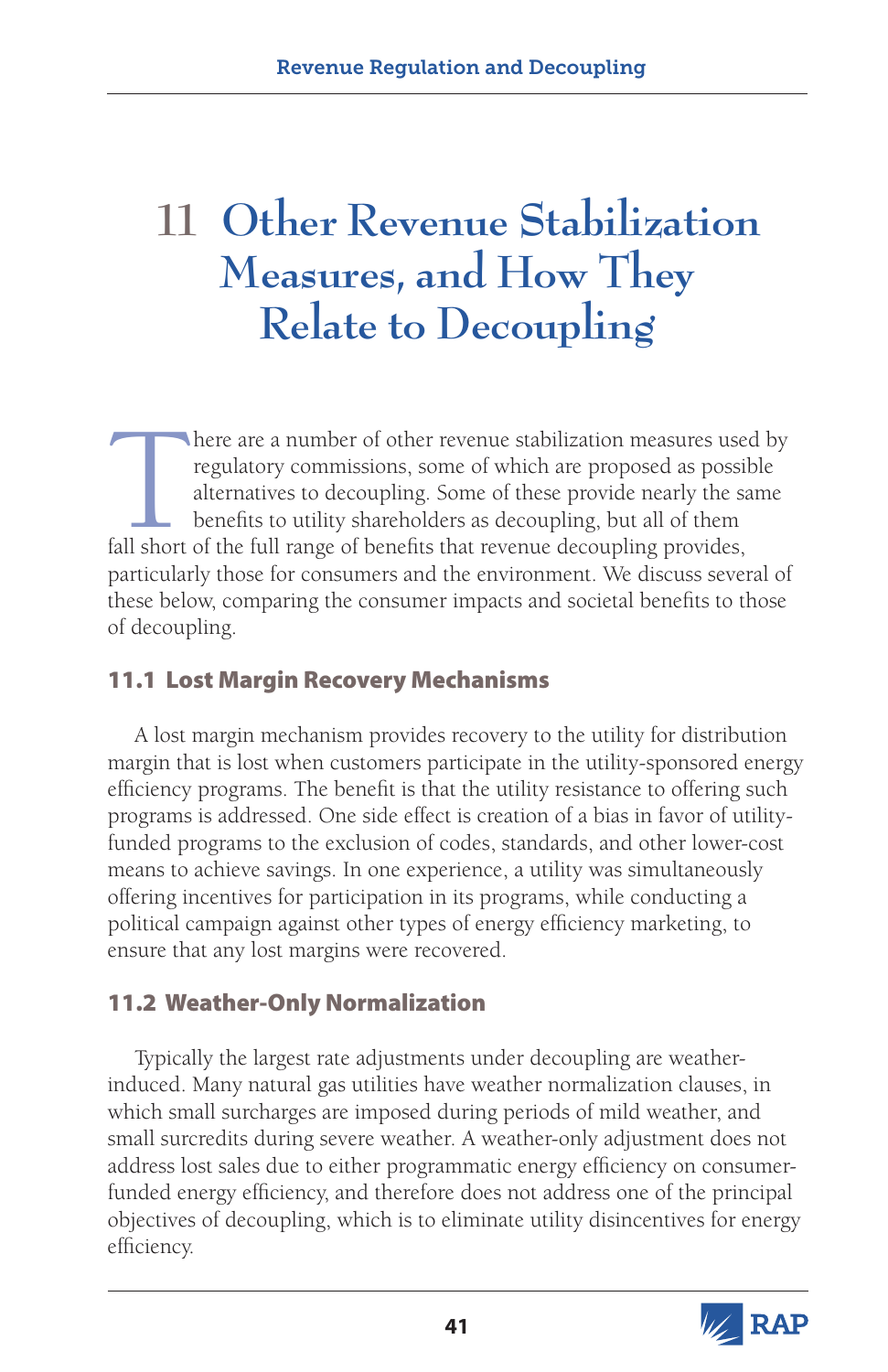## 11.3 Straight Fixed/Variable Rate Design (SFV)

SFV is an approach to rate design in which all utility fixed costs are recovered in a fixed monthly charge, with only variable costs included in the per-therm or per-kWh rate. The definition of "fixed" costs varies from a strict accounting measure (interest and depreciation) to a broad measure that includes the return on equity, taxes, and labor expenses, but the principle is the same: customers do not pay for utility service on a primarily volumetric basis.

SFV is attractive due to simplicity, but has numerous adverse side effects. These include:

- Energy prices are set far below long-run marginal cost, leading to uneconomic usage;
- Small users, particularly seniors and apartment dwellers, pay much higher electric and gas bills;
- • Consumer investment in energy efficiency is discouraged, since the bill savings are small;
- A mismatch occurs between the cost-responsibility and cost-collection for seldom-used peaking facilities (for which the costs should be recovered in incremental usage block rates).

Some studies have estimated that SFV pricing can cause usage to go up 10% or more, enough to offset much or all of the benefit of energy efficiency programs.<sup>33</sup>

# 11.4 Fuel and Purchased Energy Adjustment Mechanisms

Fuel adjustment clauses (FACs) and purchased gas adjustment (PGAs) mechanisms are used by nearly all gas utilities, and by most electric utilities, to recover variable costs of fuel and purchased energy. They evolved during the first and second oil embargoes in 1973 and 1977, and have become nearly ubiquitous. The benefit of these is that utilities are assured of recovery of a very large set of costs over which they have little control. The side effect is that an FAC or PGA ensures that ANY incremental sale is profitable, since ALL of the increased variable cost is covered, and the incremental sales margin results in incremental profit.

<sup>33</sup> See *Pricing Do's and Don'ts,* www.raponline.org/docs/RAP\_PricingDosAndDonts\_2011\_04.pdf

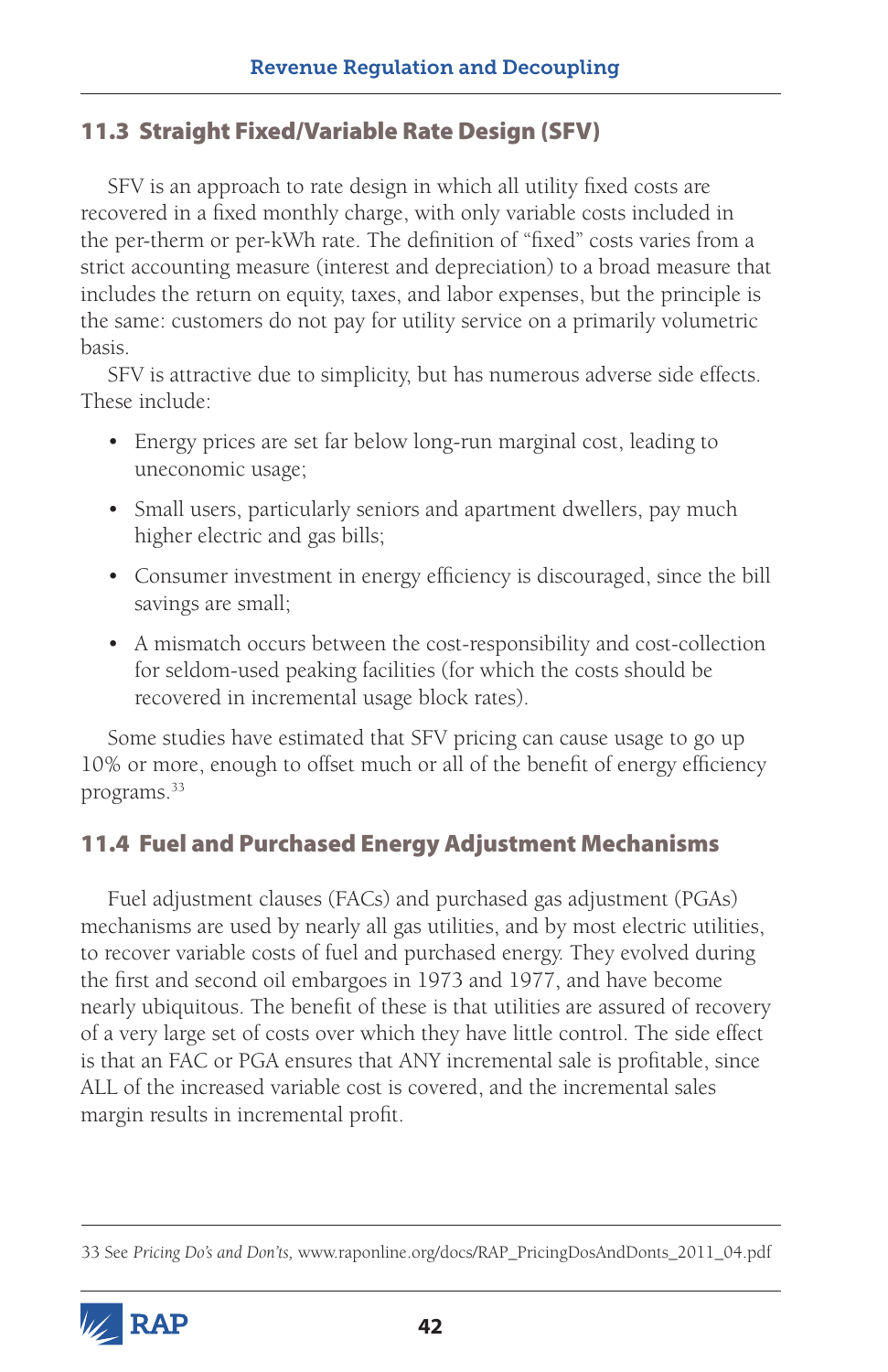FACs and PGAs are therefore of great concern when trying to design a regulatory framework that encourages utility support of energy efficiency.<sup>34</sup> A properly designed decoupling mechanism can overcome this effect by assuring that only the allowed level of non-fuel or non-power revenues are received if utility sales increase.

# 11.5 Independent Third-Party Efficiency Providers

Several states have implemented third-party energy efficiency utilities, such as Efficiency Vermont and the Energy Trust of Oregon. Some advocates believe that by moving efficiency outside the utility, there is no longer a need for revenue decoupling, because the utility is no longer in a position to resist or obstruct energy efficiency investment. It is instructive that both Vermont and Oregon have found that revenue decoupling is a useful addition to a framework that includes a third-party provider, because utilities affect energy efficiency in many more ways than simply making grants and loans to consumers for energy efficiency measures.

## 11.6 Real-Time Pricing

Some academics have taken the position that dynamic utility pricing will result in efficient deployment of energy-efficiency measures, without any need for government or utility intervention. While advanced pricing has many advantages, it does not in any way overcome the multiple barriers to energy efficiency — such as access to capital, perfect information, or short time horizons of consumers, particularly renters. These barriers have been well-documented, and no form of energy pricing has been demonstrated to overcome them.

<sup>34</sup> See Moskovitz, David, *Profits and Progress Through Least Cost Planning* for a detailed discussion of the problems with FACs and PGAs at: [http://www.raponline.org/docs/rap\\_moskovitz\\_](http://www.raponline.org/docs/rap_moskovitz_leastcostplanningprofitandprogress_1989_11.pdf) [leastcostplanningprofitandprogress\\_1989\\_11.pdf](http://www.raponline.org/docs/rap_moskovitz_leastcostplanningprofitandprogress_1989_11.pdf)

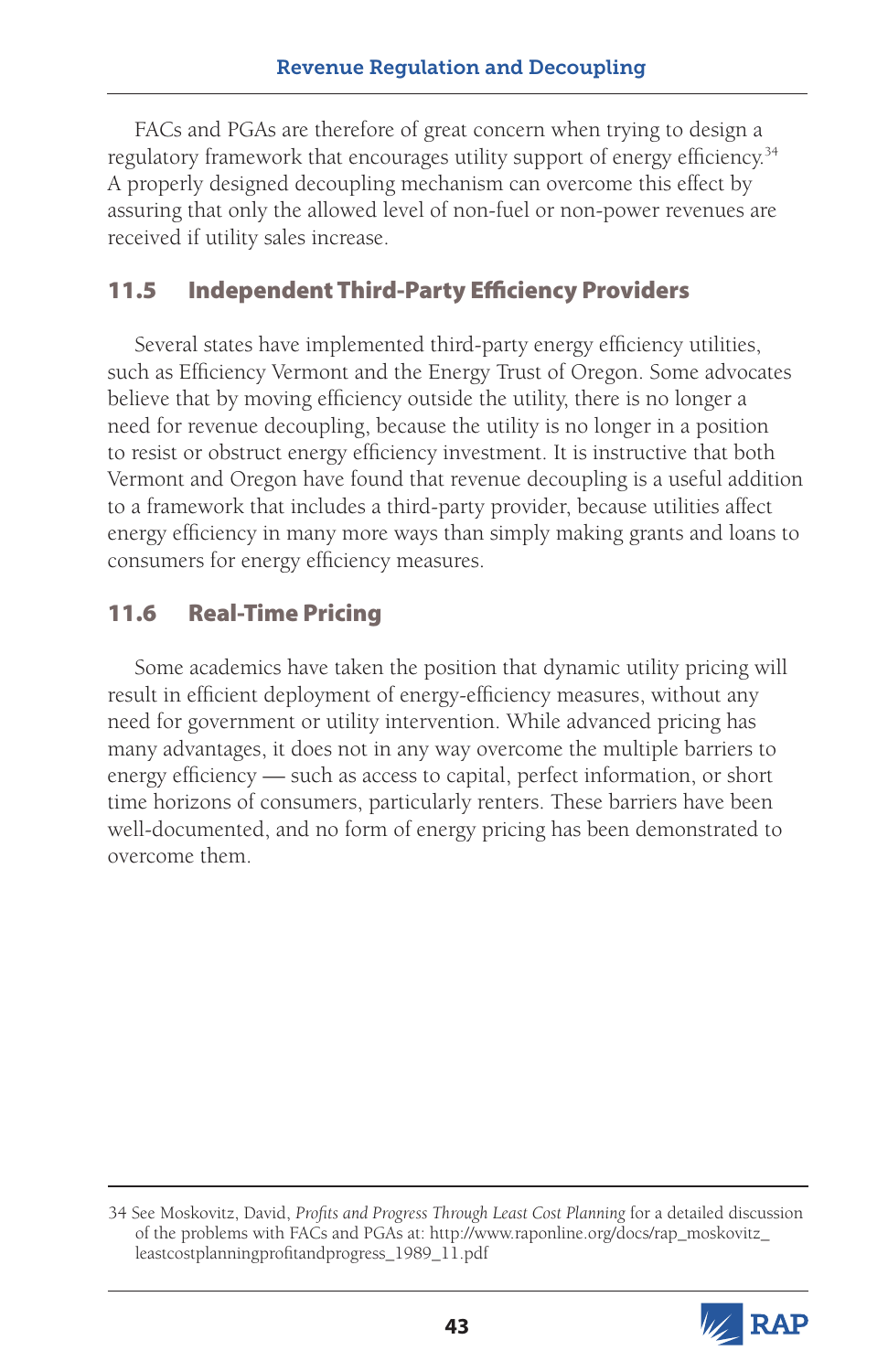# **12 Decoupling Is Not Perfect: Some Concerns Are Valid**

here are many critics of decoupling, and many different issues that they criticize. Decoupling is not a perfect form of regulation — but neither is conventional regulation. Both seek to set prices for utility service that they criticize. Decoupling is not a perfect form of regulation — but neither is conventional regulation. Both seek to set prices for utility service that approximate the cost of providing that service. Both to maximize profits.

In this section, we discuss some of the common critiques of decoupling mechanisms, recognizing that all forms of regulation involve compromise.

#### 12.1 "It's an annual rate increase."

Some rate case participants view decoupling as an annual rate increase without a rate case. This may be the case if the use per customer is declining over time, but it does not provide any indication of whether customer energy bills are rising or falling. That may be due to utility programs and policies, or it may be due to other factors that can be taken into account in the design of the decoupling mechanism.

If the decline in usage per customer is due to utility programs and policies, an annual upward rate adjustment (which produces annual decreases in annual bills due to declining usage) may be exactly why the decoupling mechanism was created. If energy efficiency is less expensive than energy production, then customer energy bills are declining. Absent decoupling, the utility would likely be filing annual rate cases, creating a significant workload on the Commission and leading to similar rate increases, since the underlying causes are the same.

To the extent that less frequent rate cases produce fewer opportunities for consumers to present policy issues to the Commission, it is probably appropriate for the regulator to create an alternative forum for such policy review. One approach, for example, might be for the regulator to initiate a general rate case at least once every three to five years, to ensure that the allowed revenues under decoupling do not deviate too far from the utility's underlying costs.

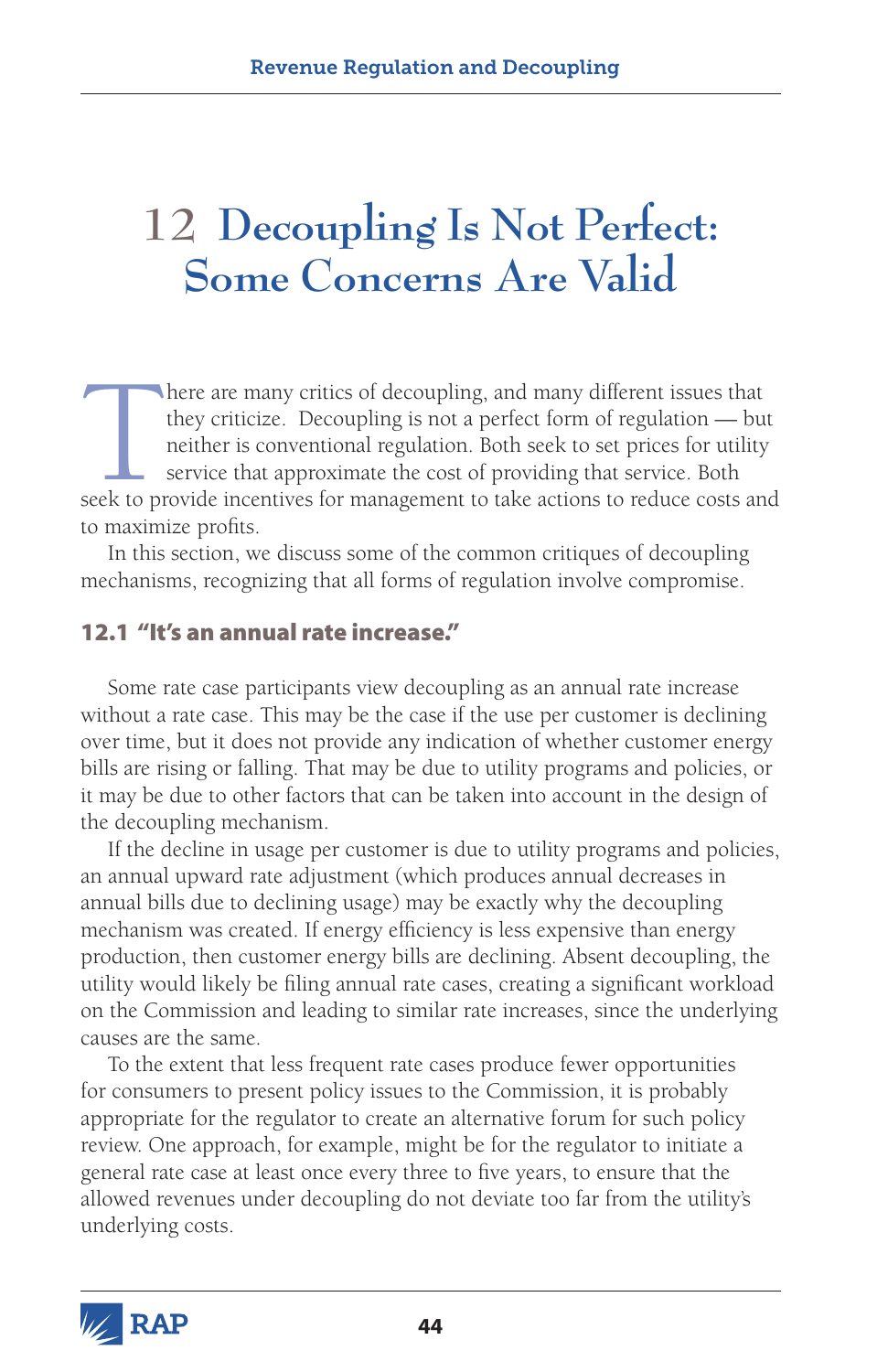## 12.2 "Decoupling adds cost."

This reflects a misunderstanding of decoupling. Decoupling increases the likelihood that the revenue requirement found appropriate in a rate case will be the amount actually collected from customers. Certain decoupling elements (e.g., adjustments for inflation, productivity, and numbers of customers) project how those approved costs might change, and allow these changes to be reflected in future collections; but these changes represent costs that are likely to be approved in a rate case, because they are essential to providing service. Decoupling itself adds no significant new costs; to the extent that decoupling reduces the frequency of general rate cases, it can significantly reduce regulatory costs.

## 12.3 "Decoupling shifts risks to consumers."

Full decoupling means that utility profits are no longer adversely affected by weather conditions that reduce sales volumes, and some critics consider this a shift of weather risk to consumers. This is a fundamentally flawed argument. First, decoupling also removes the profit enhancement that occurs under traditional regulation when weather conditions cause sales increases. Second, with current decoupling, although prices go up when sales go down, they do so simultaneously, so that customer bill volatility is reduced, a benefit to consumers attempting to live within a budget. In addition, when sales go up, prices come down, thereby mitigating the bill's impacts. In this sense, decoupling mitigates earnings risk for utilities and expense risk for consumers, making both better off — and in the process, it creates the earnings stability to justify a lower overall cost of capital, which reduces absolute costs to consumers.

## 12.4 "Decoupling diminishes the utility's incentive to control costs."

In fact, precisely the opposite is true. Decoupling does not guarantee utilities a level of earnings, only an assurance of a level of *revenue.* If the utility reduces costs, it increases earnings, just as it would under traditional regulation. Also, because the utility cannot increase profits by increasing sales, improved operational efficiency is the *only* means by which it can boost profits.

Because decoupling provides recovery of lost margin due to customer conservation efforts, however, it may extend the period between general rate cases. This is particularly true if aggressive utility conservation efforts are producing significant declines in customer usage; absent decoupling,

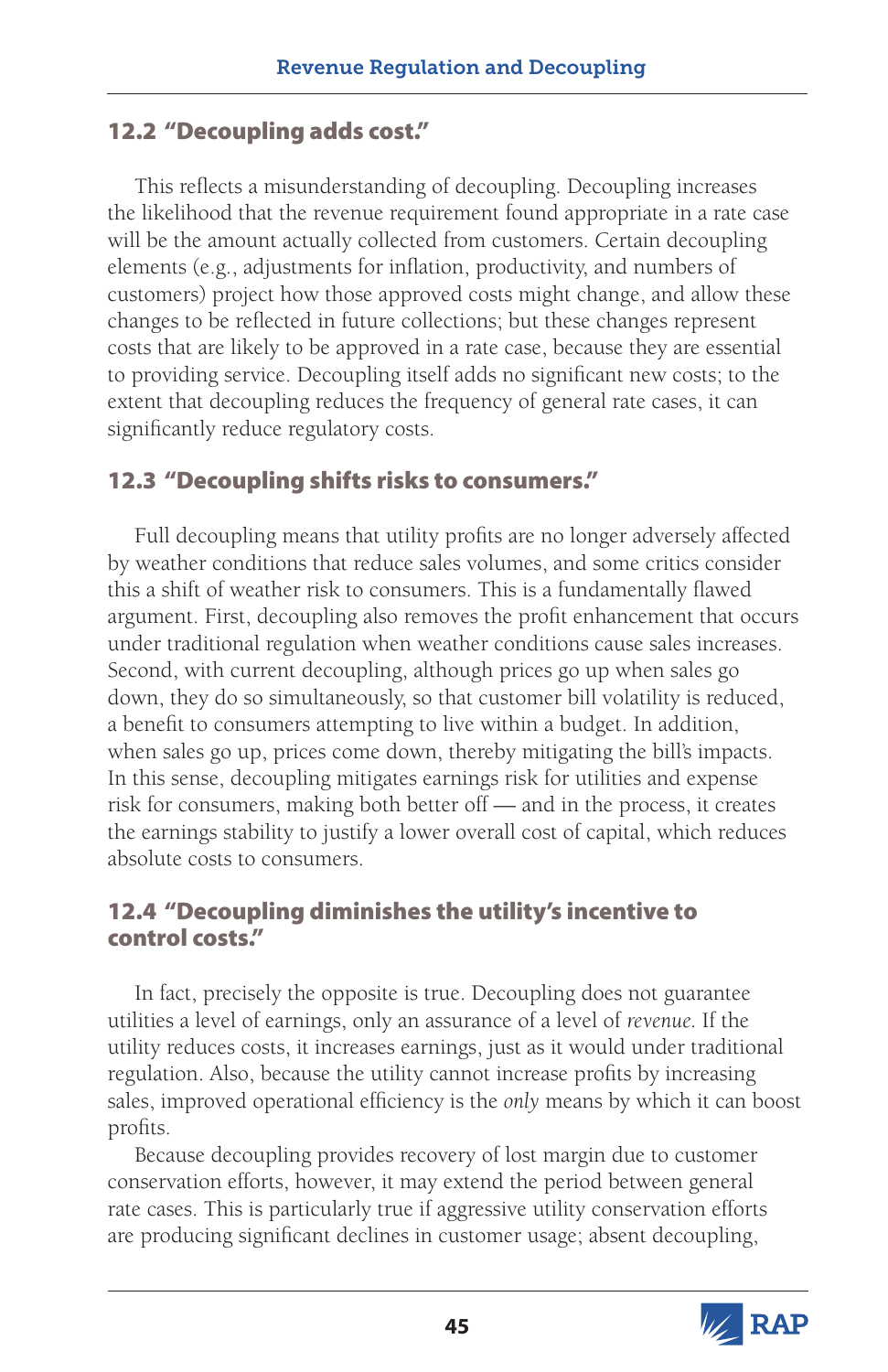this sales decline will trigger rate cases. This longer time period provides a stronger incentive for the utility to achieve operational efficiencies and reduce costs, because the utility will be allowed to retain the cost savings for a longer time, until the next general rate case. If costs and revenues become unbalanced for any reason, the utility or the regulator can initiate a general rate case at any time.

### 12.5 "What utilities really want sales for is to have an excuse to add to rate base —that is, the Averch Johnson Effect."

In a rate case, the net-income line item in the cost of service is a function of the size of the rate base and the return allowed>>. The greater the rate base, the greater the net income that is included in the cost of service (for a given allowed return). Utilities may be motivated to increase sales in order to add to rate base capital assets needed to serve additional load, despite countervailing risks associated with permitting and construction, for instance. This is not a concern decoupling can address, nor is it intended to address. Rather, sound integrated resource planning that identifies the least-cost long-term resource acquisition strategy is the best way to manage incentives associated with the capital program.

# 12.6 "Decoupling violates the 'matching principle'."

The matching principle in ratemaking is an implicit assumption that revenues, sales, and costs will move in synchronization: as sales change (go either up or down), revenues and costs will change at the same rate. Absent changes in customers, programs, or policies, this has been generally effective in allowing traditional regulation to function effectively. Implied in the matching principle is that inflation is offset by productivity, and that new customers are about the same in terms of usage, revenue, and cost of service as existing customers. However, as discussed in the sections *How Traditional Regulation Works and How Decoupling Works,* it is the very fact that the matching principle does not hold true (that is, that marginal revenue almost always exceeds marginal cost in providing distribution service) that drives the need for decoupling.

Correspondingly, a change to a more comprehensive approach to energy efficiency means that deliberate programs and policies are implemented to achieve sales reductions for which there are no corresponding cost reductions, at least (for the most part) in distribution services. The very circumstances that counsel most regulators to consider decoupling — a desire to step up the rate of achievement of customer energy efficiency — directly undermine the foundation of the matching principle.

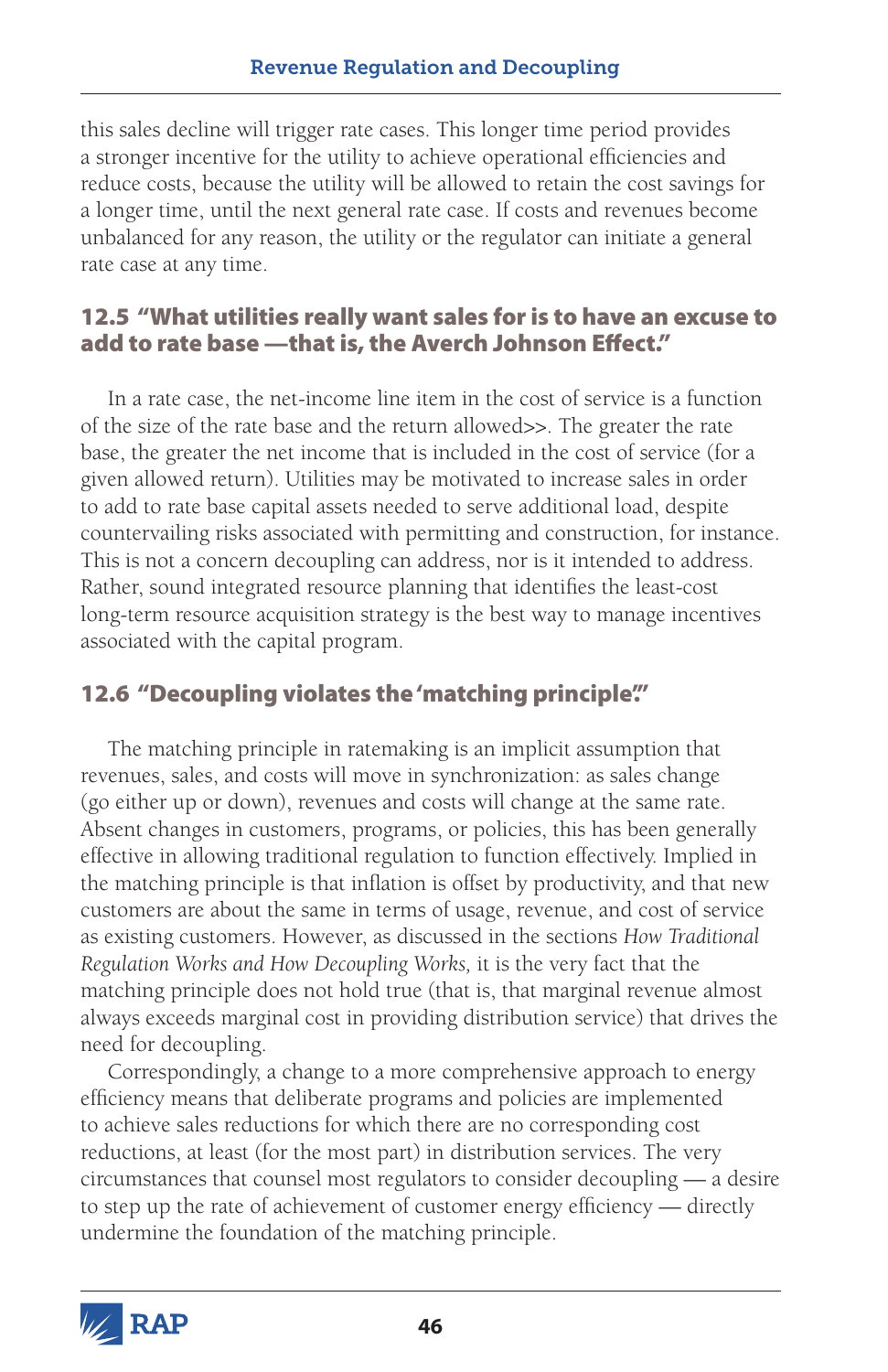### 12.7 "Decoupling is not needed because energy efficiency is already encouraged, since it liberates power that can be sold to other utilities."

This condition does exist in some low-cost utilities that have excess capacity available for sale and that do not have FACs. Any utility with a traditional FAC does not benefit from off-system sales, because those revenues are credited to their retail consumers through the adjustment clause.

This concern, however, overlooks the temporary nature of excess capacity, especially if some of it is the result of an aging generation approaching retirement, and the changing nature of power markets. Decoupling encourages utilities to take actions that may increase off-system sales revenues, but only if power costs are covered by a decoupling mechanism will those sales result in increased profits for the companies.

Lastly, off-system sales have less certainty and are subject to the vagaries of market prices, whereas sales to native loads are more certain and subject to less price volatility. Conservative utility managers are likely to prefer the "bird in hand" in such cases.

## 12.8 "Decoupling has been tried and abandoned in Maine and Washington."

Maine and Washington initiated decoupling mechanisms in the late 1980s and early 1990s, and both terminated the programs after a few years. The reasons for termination were different.

In Maine, the decoupling mechanism was instituted for Central Maine Power shortly before a serious recession hit the country. Sales declined and the decoupling mechanism generated significant rate increases, because of the large annual adjustment resulting from the use of an accrual methodology. The Commission elected to discontinue the mechanism. Of course, for the most part, decoupling only implemented what a new rate case would have yielded in any event, the root cause of the problem not being the mode of regulation, but the recession. The lesson learned is that a cap on annual rate increases may be appropriate, and a complete review of costs, sales, and revenues (i.e., a general rate case or equivalent) should be required every few years under a decoupling mechanism.

In Washington, a decoupling mechanism applied to "base costs" was introduced at the same time that a separate mechanism was introduced to recover "power costs." The utility (Puget Sound Power and Light Company) was acquiring significant new resources to replace expiring power supply contracts. Rates went up sharply due to the operation of the power cost mechanism, not the decoupling mechanism. The increases raised public

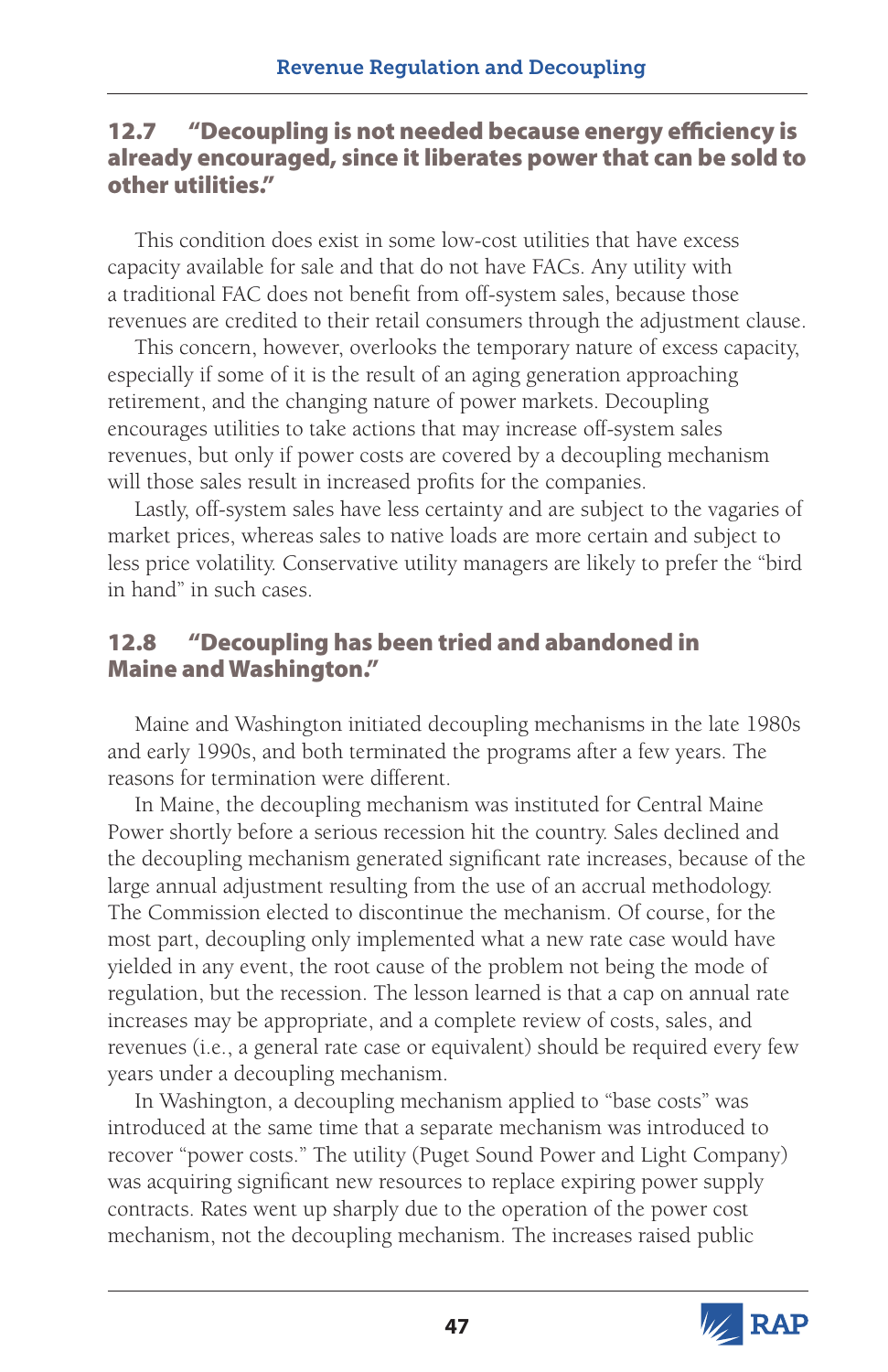concerns, and the public utility commission (PUC) opened an inquiry into the Puget's resource decisions. The Commission found that, with respect to certain power supply contracts, the utility had acted imprudently. The combined mechanism was terminated. The rate adjustments due to the decoupling portion had been minor, and were not the primary focus of the Commission's inquiry. Shortly thereafter, Puget applied for a merger with Washington Natural Gas Company. A multi-year rate plan was approved as part of the merger, displacing both the power-cost and base-cost decoupling mechanisms.

## 12.9 "Classes that are not decoupled should not share the cost of capital benefits of decoupling."

Many commissions have excluded large-volume electricity and natural gas consumers from decoupling mechanisms. The reason for this is that classes of customers with few members may really require customer-specific attention in ratemaking, and a decoupling mechanism could result in significant rate increases to remaining customers if another customer or customers in the class discontinued or reduced operations.

Because decoupling results in a lower risk profile for the utility, particularly with respect to weather and economic cycles, it is expected (either immediately or over time) that a reduction in the cost of capital will result. A class that is not exposed to decoupling rate adjustments due to sales variations is not a part of the cause of the lower risk profile. However, because Commissions normally apply the same rate of return to all classes, it may not be pragmatic to calculate a different rate of return for each class.

As a practical matter, large-use customer classes often have other revenue stabilization elements in their rates, such as contract demand levels, demand ratchets, and straight fixed/variable rate designs that have a stabilizing effect on revenues similar to that of decoupling. Consequently, one might argue that, under traditional regulation, the classes with more variable loads were benefiting from the risk-reducing nature of larger-volume customers, and that decoupling merely balances the scales.<sup>35</sup>

<sup>35</sup> But it is fairer to say that all loads impose both risks and benefits on the utility. A largevolume user may have a higher-than-average load factor and provide stable revenues to the utility, but the adverse impacts of its leaving the system are significantly greater than those of individual lower-volume customers. Many factors affect the market's valuation of the risks that a utility faces; load diversity is only one of them.

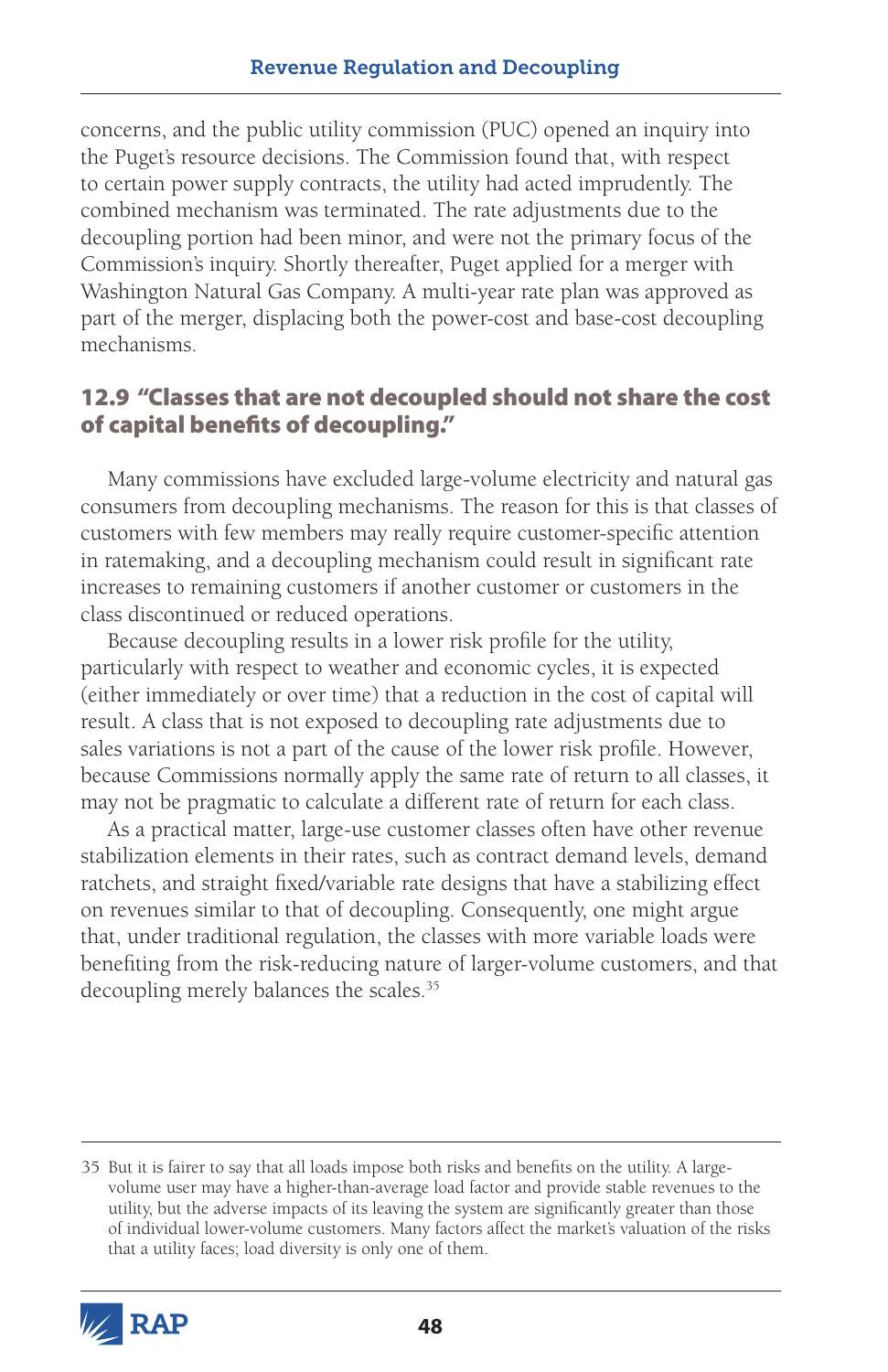### 12.10 "The use of frequent rates cases using a future test year eliminates the need for decoupling."

A future test year may have the effect of causing a utility's "revenue requirement" to more closely track a utility's revenue requirement over time. A future test year does not, however, have the effect of constraining *allowed revenues* to a utility's revenue requirement. In addition, a future test year does not address the throughput issue, which is one of the primary reasons for using decoupling. The term "decoupling" itself is rooted in the notion of separating the utility's incentive to increase profits through increased sales, and to avoid decreased profits through decreased sales by breaking the link between — that is, by decoupling revenues from sales.

### 12.11 "Decoupling diminishes the utility's incentive to restore service after a storm."

This can be a problem if not addressed in the design of the decoupling mechanism. After a storm, utilities normally bring in extra crews, pay overtime, airlift in supplies, and otherwise do everything reasonably possible to restore service. The primary reasons for this are the deeply-held sense of obligation that drives utilities and their employees to provide reliable service and their appreciation of the far-reaching and deleterious impacts of an outage.

But there is also a more prosaic motive: the need to "get the cash register running" again, so revenue flows to the utility. If a decoupling mechanism allows the utility to receive the revenues that it would have collected if the power were on, consumers both suffer an outage and pay for service they did not receive. The utility is made whole, and really does not suffer any penalty from slow service restoration.

This is easily addressed in the design of an RPC decoupling mechanism. One approach would be to adjust the number of customers for whom the allowed revenue is computed to reflect only those who were receiving service during a particular time period, deducting days when power was unavailable. (This same concern applies equally to straight fixed/variable pricing: the charges to consumers must be halted during an outage, or the incentive to restore service is diminished.) Another approach would be to address service quality issues such as outages separately, in a comprehensive Service Quality Index, with penalties tied to outage frequency and duration.

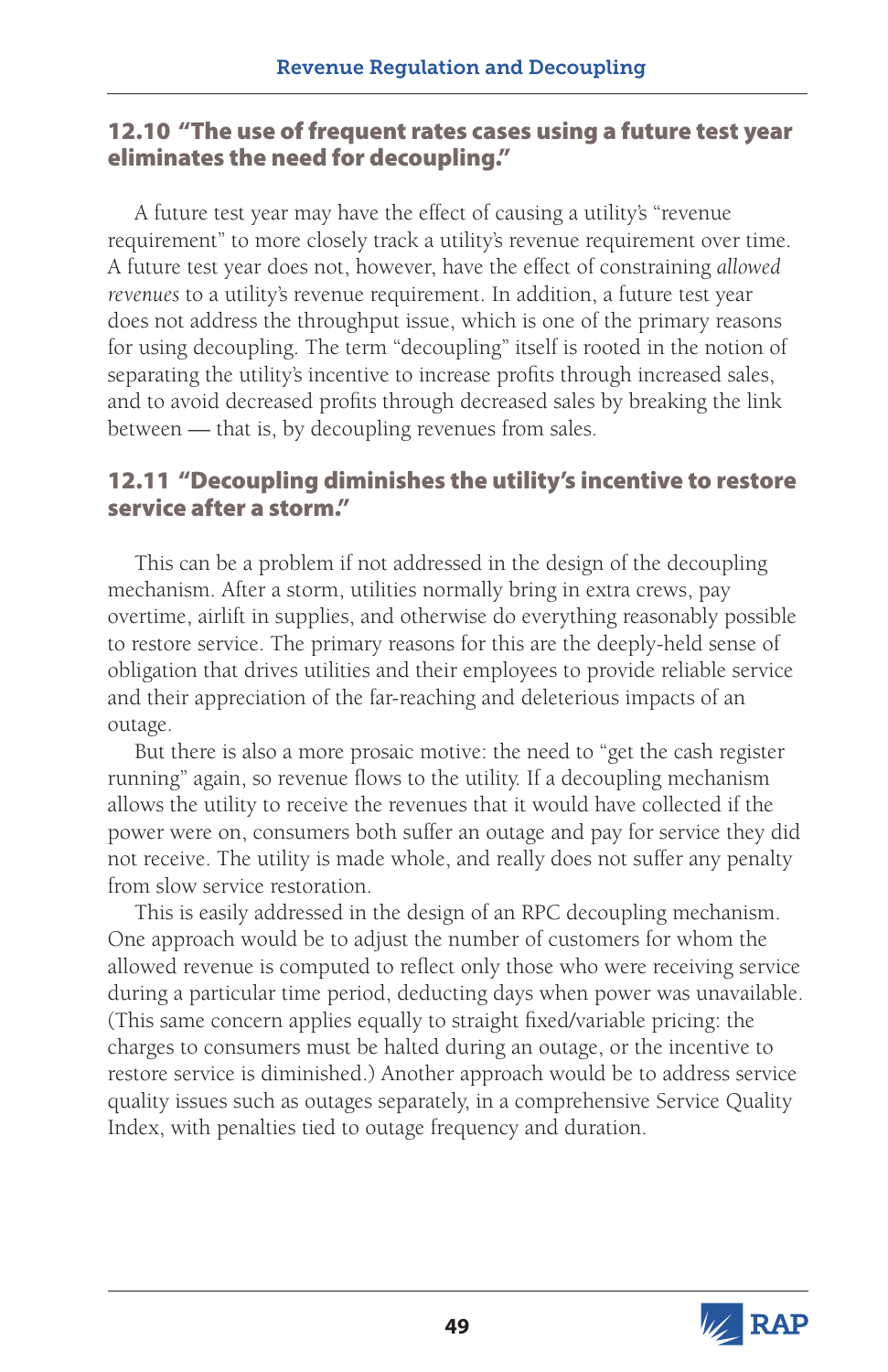## 12.12 "The problem is that utility profits don't reward utility performance."

At least two states have tried to overcome utility resistance to energy efficiency investment by allowing a higher rate of return for investment in energy efficiency than utilities receive on supply-side investments. While this can work in theory, it is difficult to make it work in practice, because the incentive return must be quite high to overcome the lost margin effect that decoupling addresses. In addition, a premium return may tend to reinforce the Averch-Johnson effect, giving utilities an incentive to spend as much as possible (to attract the incentive return) on measures that save little or no energy (to avoid creating lost margins). An incentive return mechanism can be a very important part of regulation, for example, by tying the utility's return (or the utility's recovery of deferral margins under decoupling) to the utility's achievement of energy efficiency achievement and cost control targets approved by the commission. But, as a general matter, incentive return mechanisms have not been effective alternatives to decoupling; in combination *with* decoupling, however, they can be.

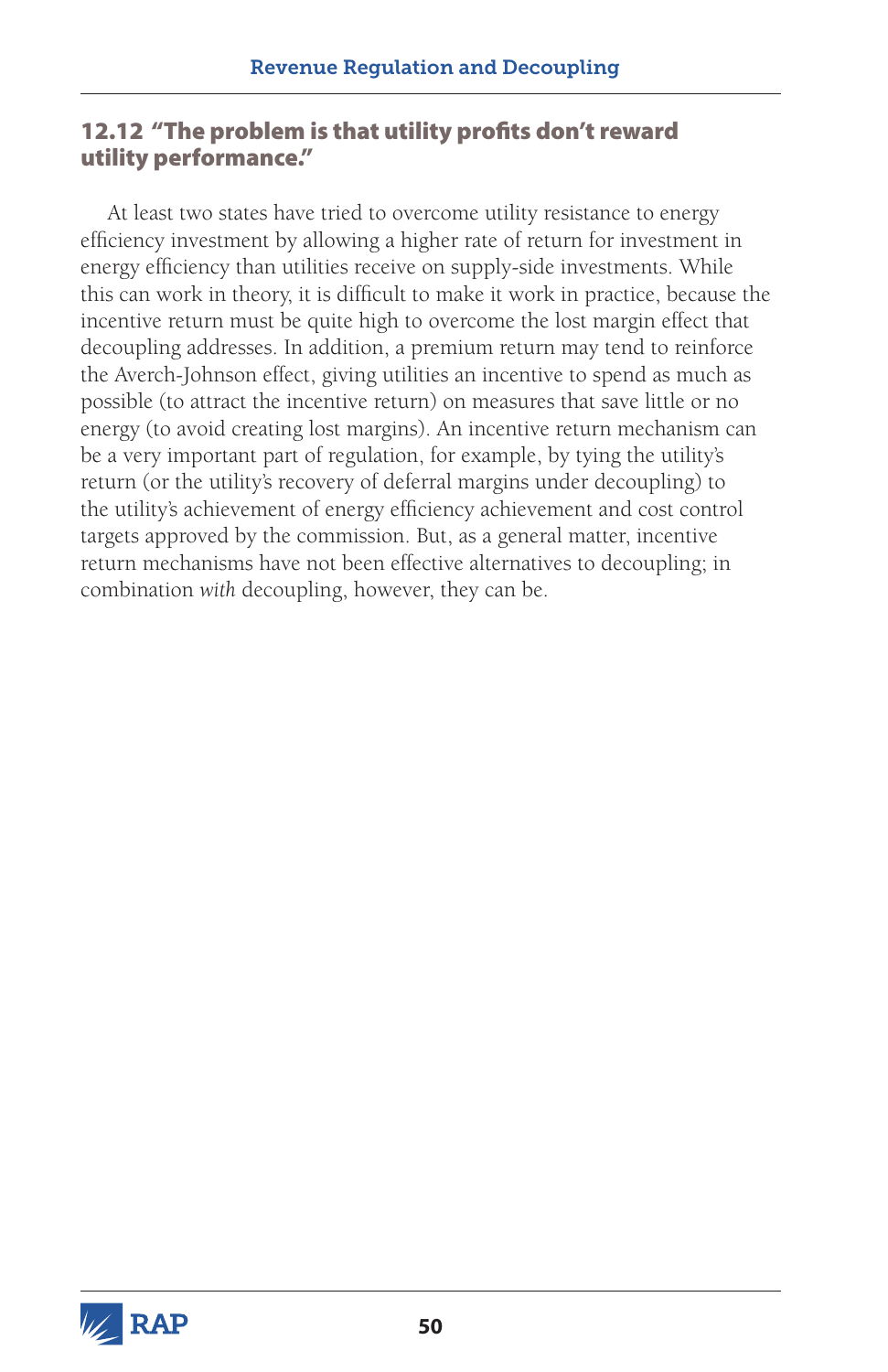# **13 Communicating with Customers about Decoupling**

**Example 2** reparing a utility's customers for the effects of decoupling on their bills can be a challenge, both because the components of a utility's bill are not always straightforward, indeed are often confusing, and be reparing a utility's customers for the effects of decoupling on their bills can be a challenge, both because the components of a utility's bill are not always straightforward, indeed are often confusing, and because variable prices are a new phenomenon to most. Regulators, decoupling as smooth as possible for customers. This requires some thought about bill design and consumer education. The guiding principle here should be simplicity. In fact, the implementation of decoupling offers an opportunity to overhaul the utility's bill with an eye toward simplification.

In many states, the utility bill has become a rather dense tangle of line items that represent, in many cases, a long history of policy initiatives and regulatory decisions. In many cases, they are a kind of tally of the rate-case battles won and lost by advocates and utilities, a catalogue of special charges and "trackers" dealing with particularly knotty investment and expenditure requirements. The accumulated result is often a bill that consumers find difficult to navigate. A customer's electric bill typically consists of a monthly customer charge, one or more usage blocks (or time-of-use periods), and as many as ten surcharges, credits, and taxes added to these usage-related prices. Some utilities present all of the detail on the bill, and it can be confusing and overwhelming to the consumer. Table 13a shows an example of how the customer's bill may look with all of the detail. To the extent that line items can be eliminated or combined, consumer confusion is likely to be reduced.

Alternatively, all of the detail can be provided, but the bill should "roll up" all of the rate components, adjustments, taxes, surcharges, and credits into an "effective" rate that the consumer pays. Table 13b shows what the customer actually pays if they use more electricity, or saves if they use less electricity. Utilities should be encouraged to display the "effective" rate to customers, including all surcharges, credits, and taxes, so consumers can measure the value of investing in energy efficiency or other measures that reduce (or increase) their electricity consumption.

Tables 13a and 13b show a conversion of a rate with multiple surcharges into an effective rate.

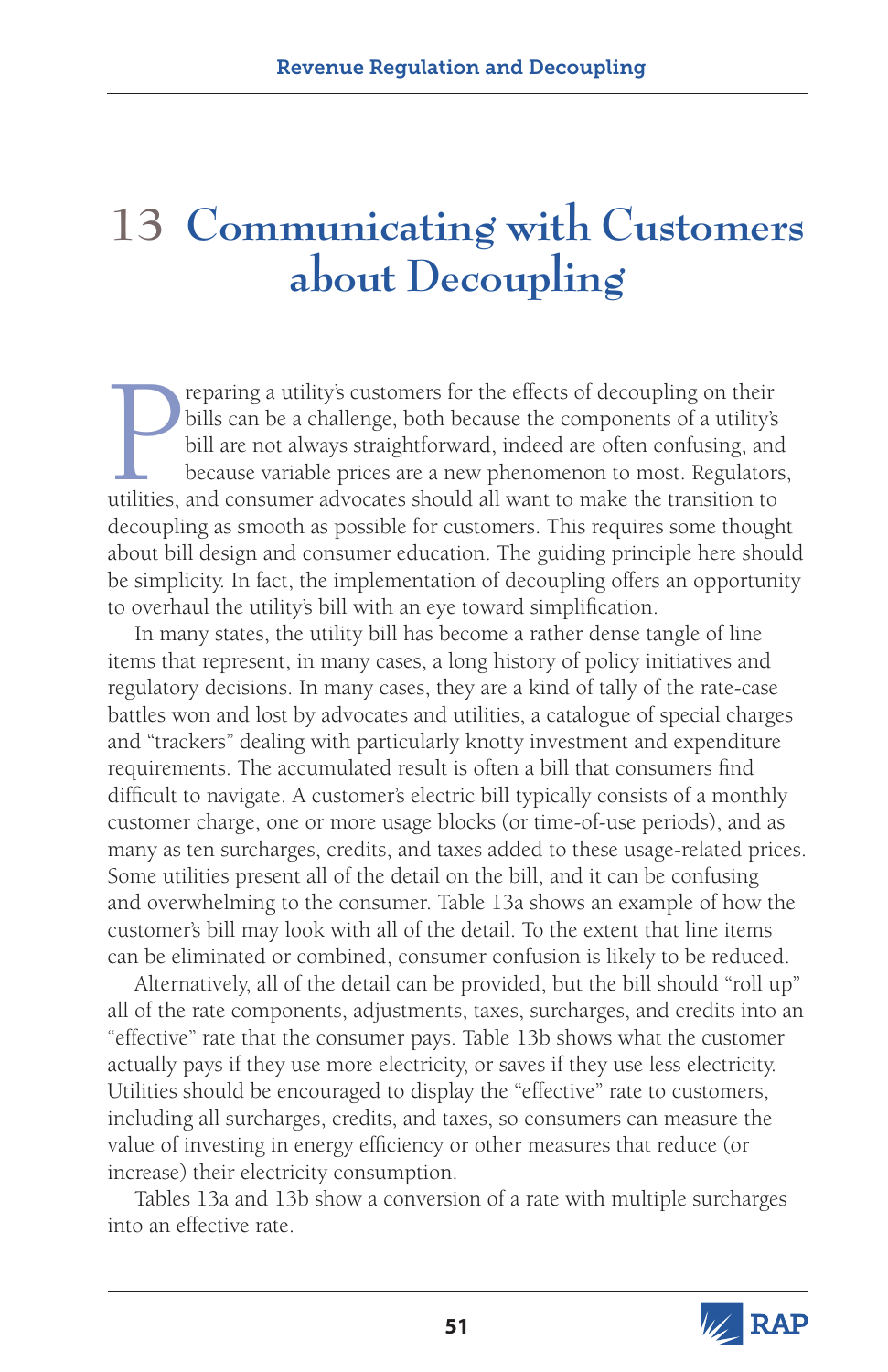#### *Table 13a*

#### **Example of an electric bill that lists all adjustments to a customer's bill.**

| Your Usage: 1,266 kWh                                                                                                               |                                                                 |                                           |                                                   |  |  |
|-------------------------------------------------------------------------------------------------------------------------------------|-----------------------------------------------------------------|-------------------------------------------|---------------------------------------------------|--|--|
| <b>Base Rate</b>                                                                                                                    | Rate                                                            | <b>Usage</b>                              | <b>Amount</b>                                     |  |  |
| Customer Charge<br>First 500 kWh<br>Next 500 kWh                                                                                    | \$5.00<br>\$0.05000<br>\$0.10000                                | 1<br>500<br>500                           | \$5.00<br>\$25.00<br>\$50.00                      |  |  |
| Over 1,000 kWh                                                                                                                      | \$0.15000                                                       | 266                                       | \$39.90                                           |  |  |
| Fuel Adjustment Charge<br>Infrastructure Tracker<br>Decoupling Adjustment<br>Conservation Program Charge<br>Nuclear Decommissioning | \$0.01230<br>\$0.00234<br>\$(0.00057)<br>\$0.00123<br>\$0.00037 | 1,266<br>1,266<br>1,266<br>1,266<br>1,266 | \$15.57<br>\$2.96<br>\$(0.72)<br>\$1.56<br>\$0.47 |  |  |
| Subtotal:<br>State Tax<br>City Tax                                                                                                  | \$139.74<br>5%<br>6%                                            |                                           | \$6.99<br>\$8.80                                  |  |  |
| <b>Total Due</b>                                                                                                                    |                                                                 |                                           | \$155.53                                          |  |  |

#### *Table 13b*

**The rate above, with all of the surcharges, credits, and taxes applied to each of the usage-related components of the rate design.**

| <b>Base Rate</b> | Rate      | <b>Usage</b> | Amount   |
|------------------|-----------|--------------|----------|
| Customer Charge  | \$5,56500 |              | \$5.56   |
| First 500 kWh    | \$0.07309 | 500          | \$36.55  |
| Next 500 kWh     | \$0.12874 | 500          | \$64.37  |
| Over 1,000 kWh   | \$0.18439 | 266          | \$49.05  |
| <b>Total Due</b> |           |              | \$155.53 |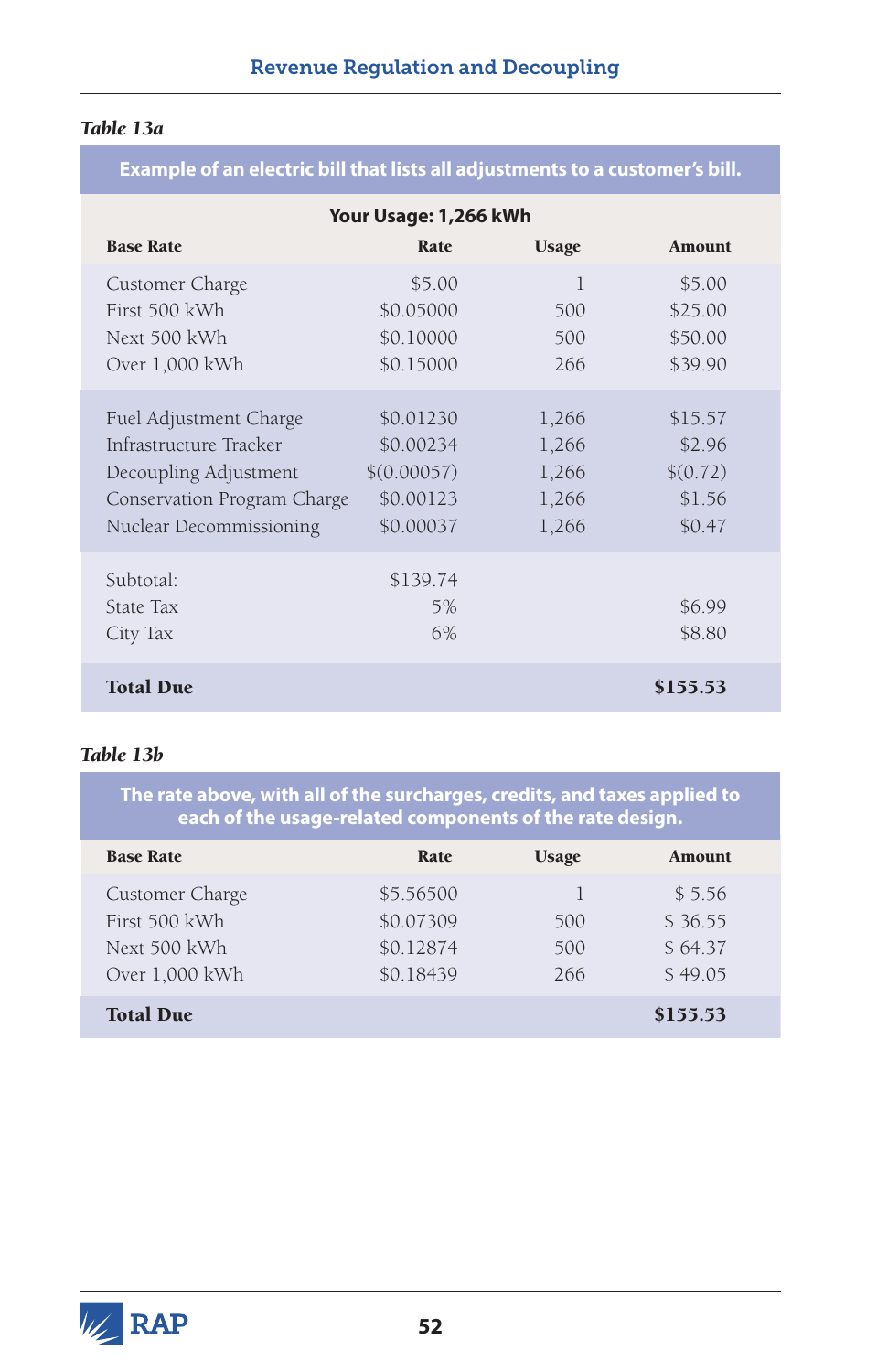A secondary issue is whether the changes in price occasioned by decoupling should, themselves, be detailed in a line item on the bill or subsumed in a total price. We are all familiar with changing prices at the gas pump, but do not expect a "line item" description of the latest adjustment up or down in that price. We expect to pay the price on the sign, and expect it to include all taxes, fees, profit, transportation charges, and other elements of cost. In fact, if gas stations were required to track price changes in such a way, consumers would see a confusing array of information that is largely unrelated to changes in the total price being paid. Again, simplicity argues for rolling the decoupling adjustments directly into the total price, rather than having a separate decoupling adjustment line item. The full detailed tariff must be available for the customer to review, generally on the utility website, but it may not need to be on the bill; only the effective prices – what a customer pays if he or she uses more or less service – is relevant to the consumption decision.

When decoupling is implemented, a communication strategy should be in place to help consumers understand why prices are being allowed to vary from bill to bill. They may see decoupling as a "profit guarantee" rather than a "revenue assurance." Information making clear the ultimate impacts of decoupling will likely be more understandable than a brochure that attempts to, say, summarize the contents of this guide.

Aside from the total size of their bills, customers tend to be most concerned about whether they are being fairly charged by their utility. Decoupling strikes to the heart of this issue because, unlike traditional regulation, it has a high probability, if not certainty, that consumers will actually pay the revenue requirement determined by the Commission. In addition, where weather risk is eliminated, decoupling has the effect of countering the impacts of high bills during extreme weather (with the symmetric effect of slightly increasing bills during mild weather).

Most consumers would likely welcome a little "help" when the bills are higher than usual, at the "cost" of a slightly higher bill when bills are lower. This is merely the softening of the peaks and valleys. It is these aggregate effects that consumers should understand, and which a communication strategy should address.

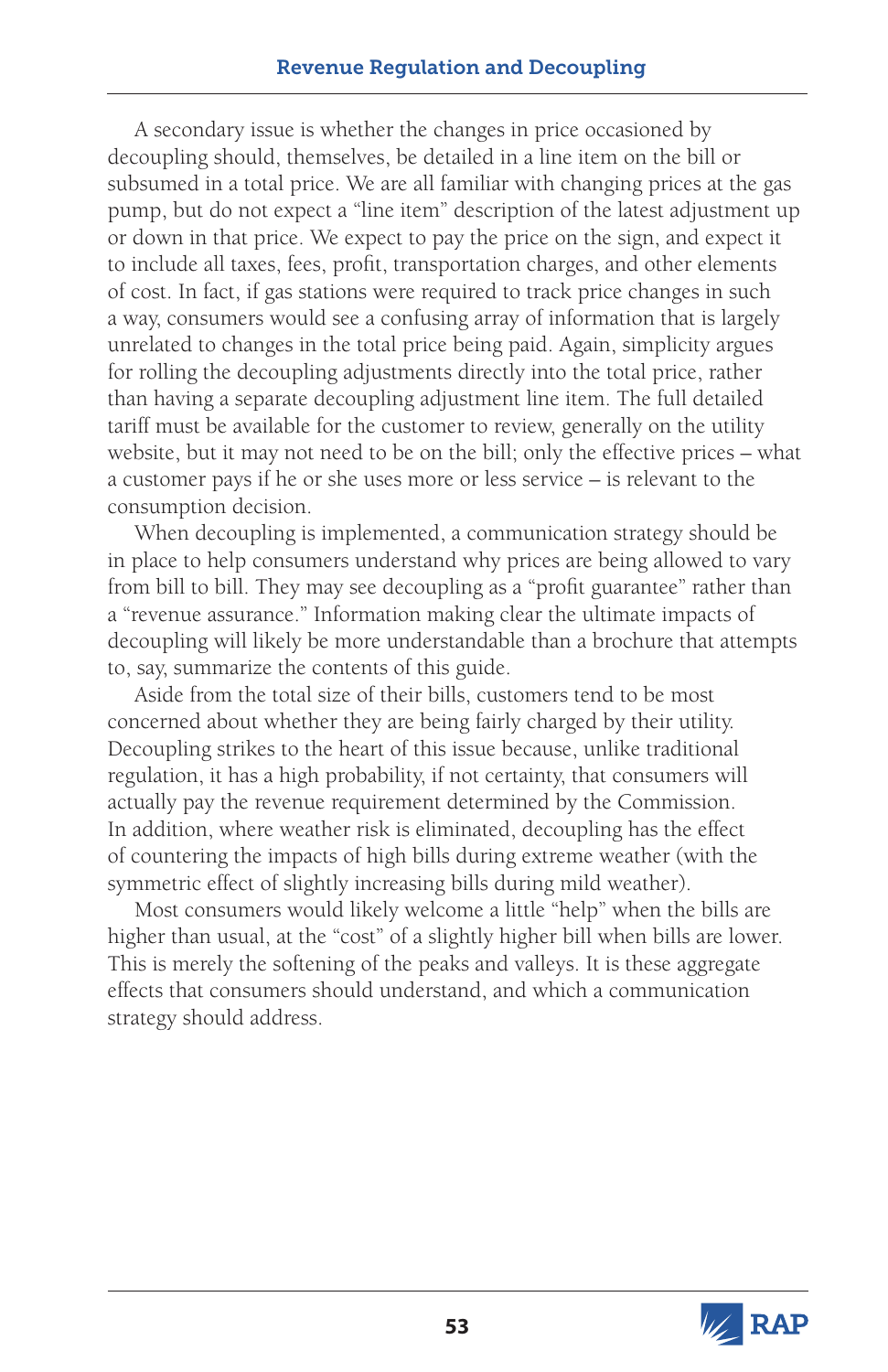# **14 Conclusion**

Experiment and decoupling provide simple and effective means to eliminate the utility throughput incentive, remove a critical barrier to investment in effective energy efficiency prographies and financial risk that utiliti means to eliminate the utility throughput incentive, remove a critical barrier to investment in effective energy efficiency programs, stabilize consumer energy bills, and reduce the overall level of business and financial risk that utilities and their customers face.

This guide has identified and explained key issues in decoupling for the benefit of regulators and participants in the regulatory process alike. Each utility and each state will be a little bit different, so there may not be a cookie-cutter approach that is right for all. However, the principles remain fairly constant: minor periodic adjustments in rates stabilize revenues, so that the utility is indifferent to sales volumes. This eliminates a variety of revenue and earnings risks, in particular those associated with effective investment in end-use energy efficiency, and can bring provision of least-cost energy service closer to reality for the benefit of utilities and consumers alike.

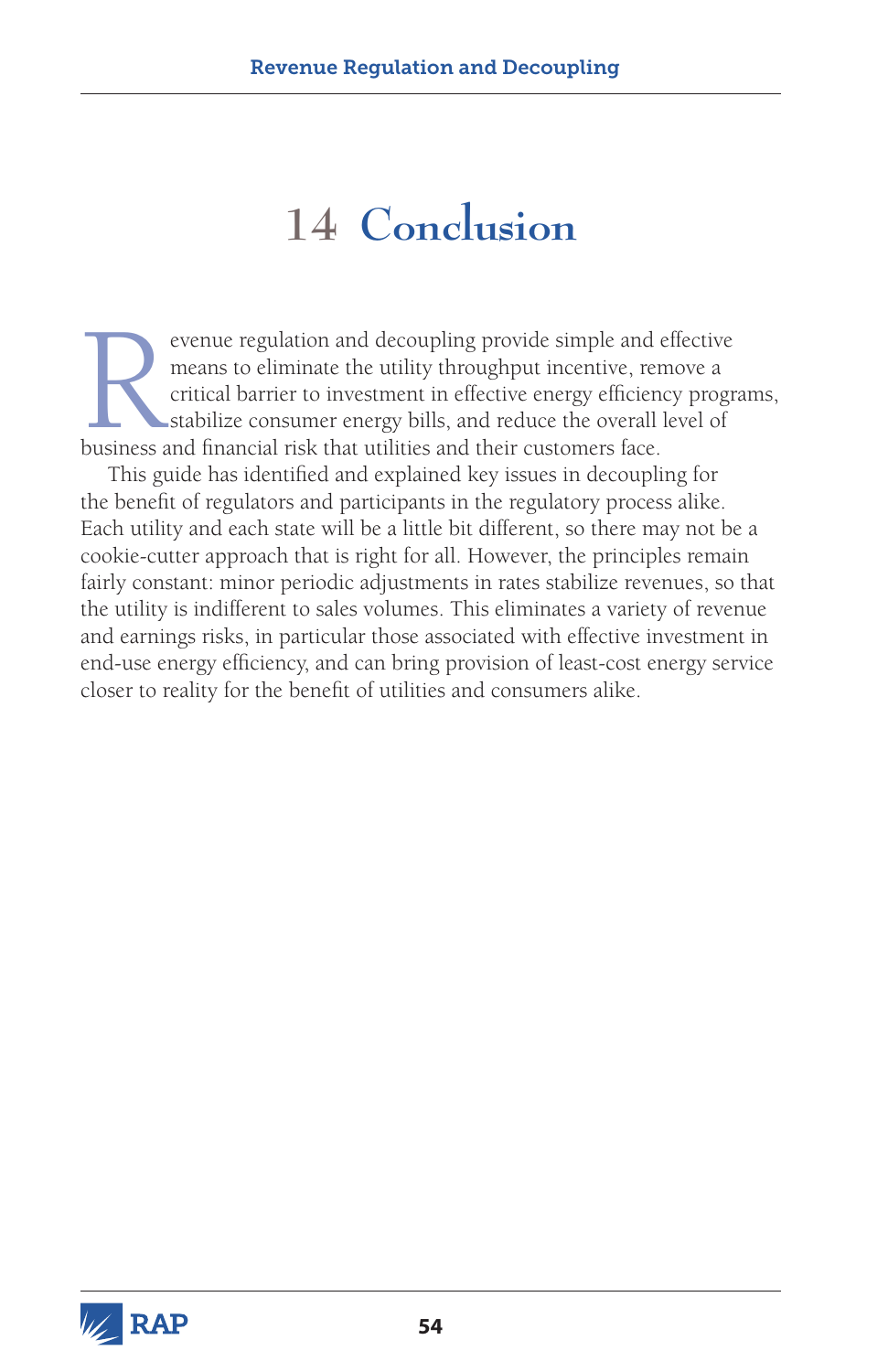

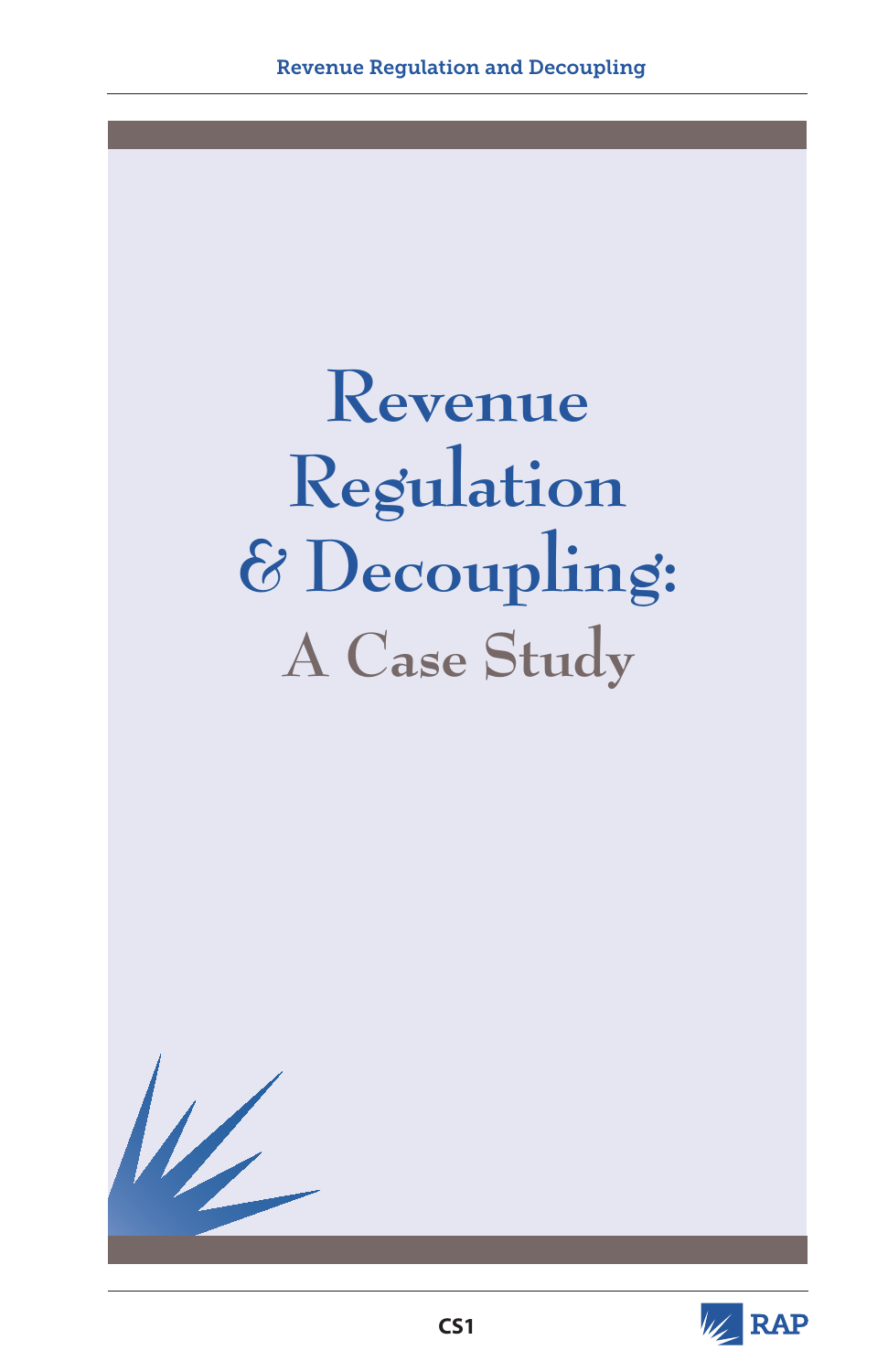# **Revenue Regulation & Decoupling: Case Study**

# The Regulatory Assistance Project

#### **Contents**

| Characterization of the Prototypical Utility Residential Rate Class  CS3 |
|--------------------------------------------------------------------------|
|                                                                          |
| Comparing Different Rate Designs in a Decoupled Environment  CS7         |
|                                                                          |
|                                                                          |
|                                                                          |
|                                                                          |
|                                                                          |
| Decoupling by Block Method vs. Single Adjuster Method. CS22              |
| Impact of Weather on Decoupling Adjustments CS24                         |
|                                                                          |
|                                                                          |

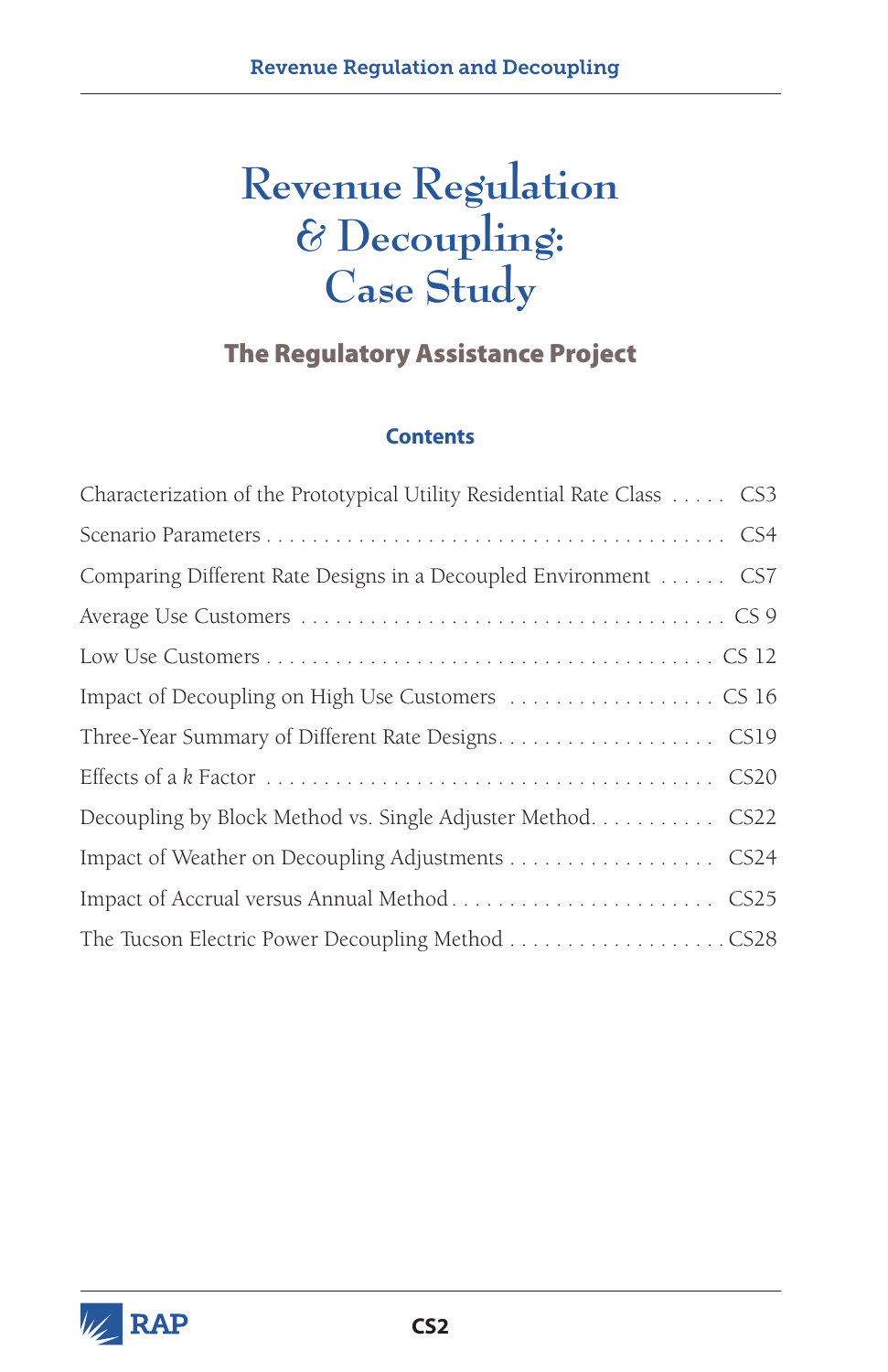# **Decoupling: A Case Study**

The following is a simple case study that demonstrates many of the properties of decoupling. The study concept is to model the impact of decoupling on a single class of customers, in an environment where fairly aggressive properties of decoupling. The study concept is to model the impacts of decoupling on a single class of customers, in an environment where fairly aggressive demand-side reductions are being achieved. The analysis is intended to focus on the decoupling impacts driven by those reductions. Except for the abnormal weather comparison, weather is ignored – i.e., assumed to be "normal" in all years.

The model uses a single "test" period as a beginning point, as a rate case would provide, and then analyzes results for the following three-year period on a monthly basis. An analysis of an accrual method for decoupling is shown at the end of this case study.

# Characterization of the Prototypical Utility Residential Rate Class

# Source Data

The general scale and structure of our prototypical utility is derived from data for the residential class in a recent rate proceeding for Public Service Company of New Mexico (PNM)<sup>1</sup>.



<sup>1</sup> However, this analysis is not intended to be, nor is it, an attempt to "model" PNM. PNM data was used solely to establish a reference for scale (numbers of customers and their consumption patterns) and for an associated set of prices.

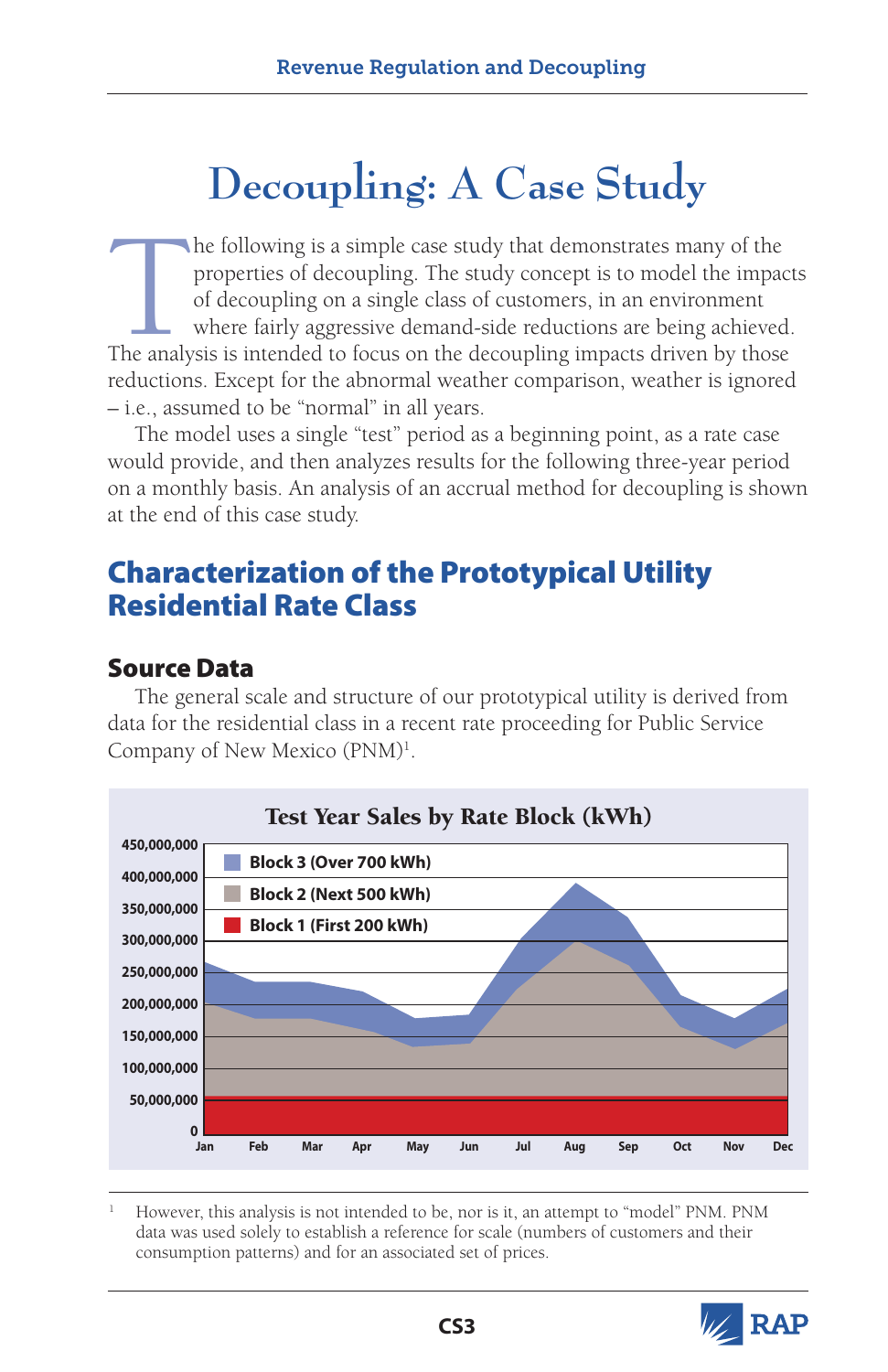

The study begins with annual consumption and pricing information from the rate case. That consumption level was then allocated across the months of the years to reflect normal weather. Resulting *Test Year Sales* are shown on the previous page. Weather data are from the National Weather Service for Albuquerque. Weather data are used solely to seasonalize annual sales amounts.

PNM's original block rates for residential customers were also seasonal, with higher rates in the June-August period. For simplicity, the model is based on revenue-equivalent non-seasonal block rates.

For bill analyses, fuel costs are the same fuel costs as in the PNM data — \$0.020243/kWh. For bill analyses, avoided fuel costs are also assumed to be \$0.020243/kWh. This has the effect of *slightly* understating the bill savings from energy reductions, because the marginal fuel cost should be at least somewhat higher (possibly much higher) than the average.

# Scenario Parameters

## Customer Growth

The model requires a few significant inputs to characterize a scenario. The most important of these is the customer growth grate, which drives increases in allowed revenues through the revenue per customer (RPC) mechanism. For this case study, customers are assumed to grow at a 2.0% annual rate, on a beginning base of approximately 405,000 customers. For simplicity, new customers are assumed to have identical consumption patterns as existing customers. If new customers are using more (or less) power than existing customers, or have different seasonal or time-of-use patterns, the growth in revenues will not be linear with the growth in customers, and an adjustment to RPC decoupling may be needed.

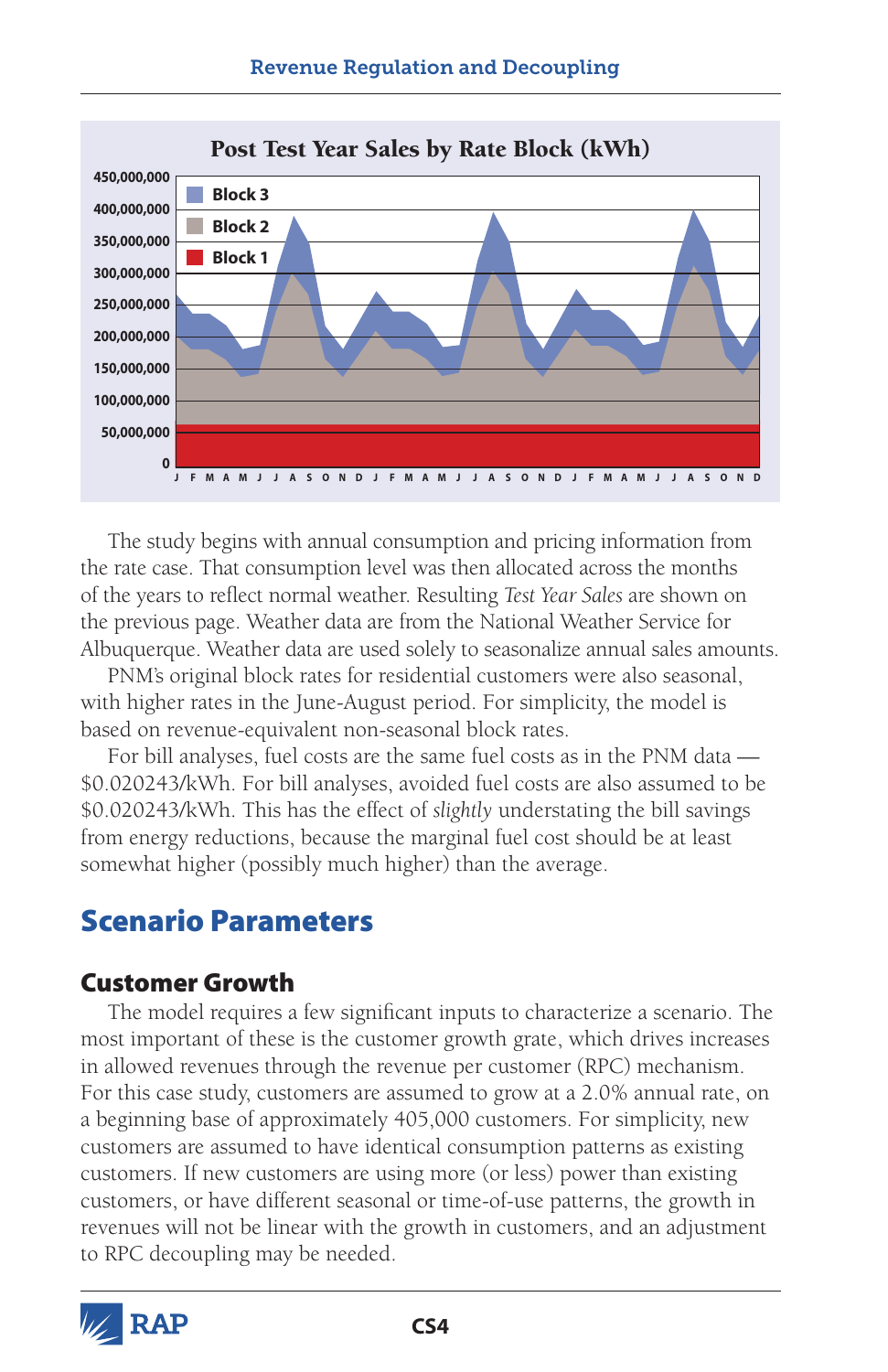

# Business as Usual Sales

Monthly energy sales for the *business as usual* case are shown below>>. Block 1 sales are assumed to experience no seasonal variation. Block 3 sales are assumed to reflect the full seasonality of normal weather. Block 2 sales are assumed to experience one quarter of the variability of Block 3 sales.

# RPC Values

Applying Test Years Sales to the tariff prices, yields total revenues per rate block. These are then divided by the number of customers to derive the allowed RPC values for each rate block. The results are shown at right. These values will be used to compute allowed revenues for Post Test Year periods, based on the number of customers then being served.

# Demand-side Reductions

The other significant input assumptions are the percentages of sales growth that are offset by demand-side reductions. Because the primary sales data in the model is constructed around an inclining 3 block rate design, the reductions in sales can be, and are, separately allocated to each block. For this case study, 50% of the growth in Block 3 is assumed to be avoided through demand-side reductions. For Block 2, 25% of the growth is assumed to be avoided, and for Block 1, 5% of the growth is avoided.

# Avoided Costs

This study assumes that in the short run the only costs that will be avoided by the utility are those that flow through the fuel adjustment clause. If the utility is able to sell power off-system, or avoid purchases, we assume

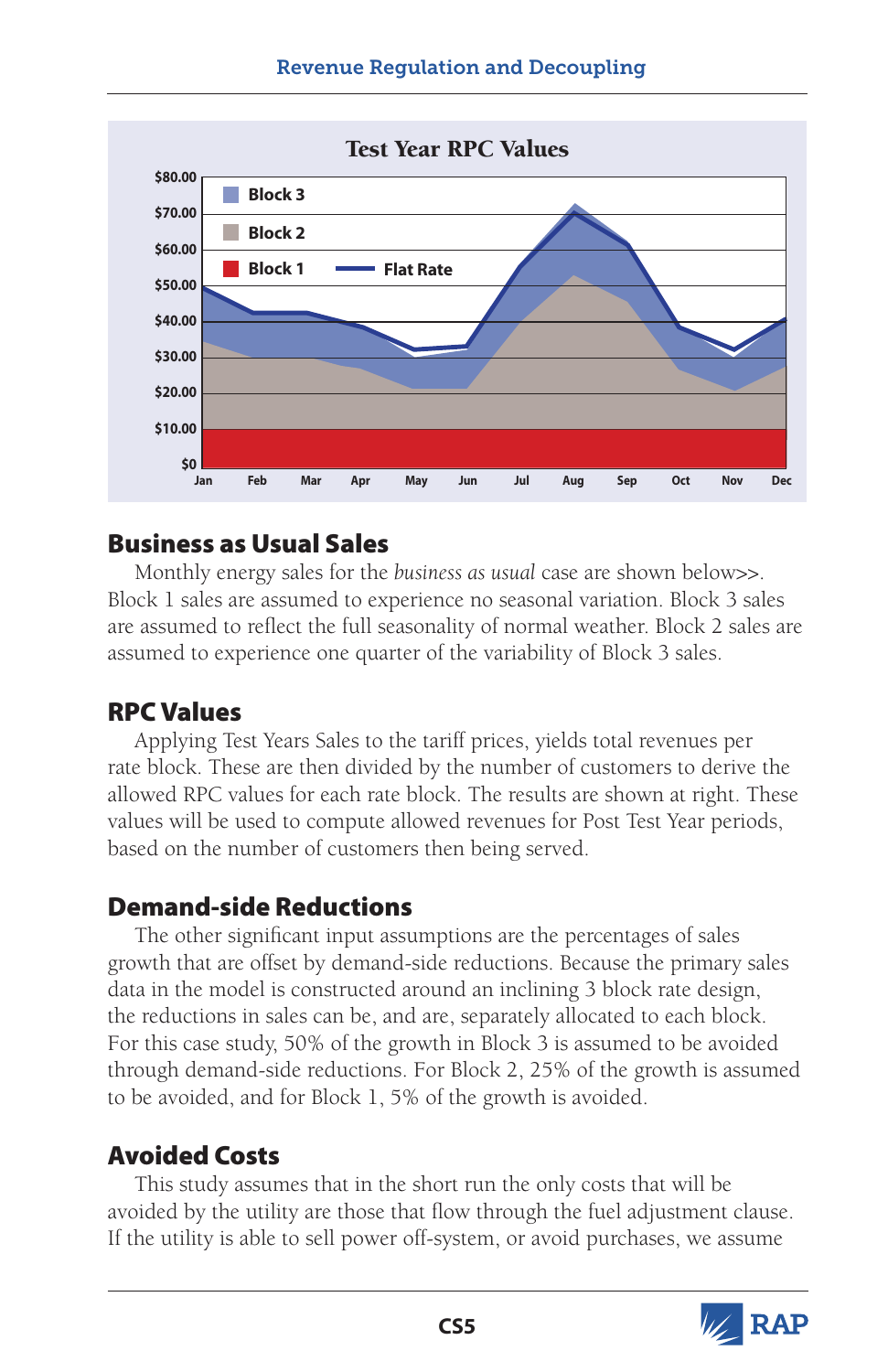

that those revenues or costs flow through the fuel mechanism. The power plant inventory is assumed to be unchanged, and load variations are met exclusively by either dispatching utility-owned generation or by making spot market purchases and sales of power. If the utility were adding resources, particularly independent power producer (IPP) IPP-owned generation in which all costs (not just variable costs) flow through the fuel adjustment mechanism, a different modeling approach would be required.

# Current Period Decoupling

In each example below, we assume that the utility is implementing current period decoupling, meaning that lost distribution margins due to sales variation are recovered in the billing cycle in which the sales reductions



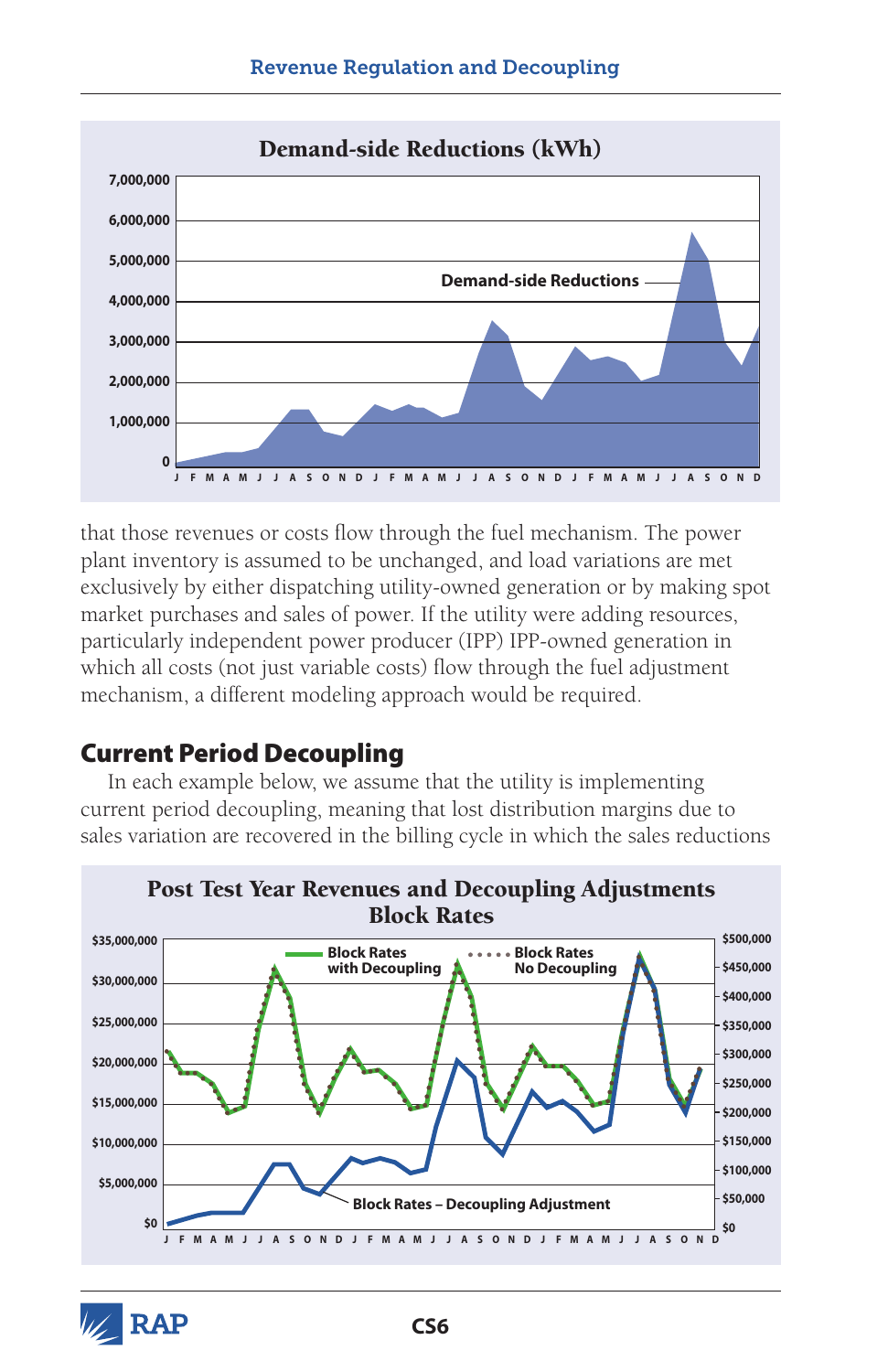occur. This is easily modeled, and fairly easy to implement, but some commissions have chosen to implement deferred recovery of decoupling surcredits and surcharges, usually on an annual basis. It would mask the impact of decoupling to present the effect on a deferral basis.

# Decoupling Adjustment Results

RPC decoupling has the effect of offsetting the reduction in revenues caused by reductions in sales, with the objective of tracking actual nonfuel revenues with the results of the last rate case. As shown at right, total revenues are driven upward to restore reduced sales from demand-side reductions. The bottom line represents the monthly revenue associated with decoupling. This amount grows as the magnitude of demand-side reductions increases.

# Comparing Different Rate Designs in a Decoupled Environment

# Rate Designs Compared

The case study analyzed three different rate designs in a decoupled environment for this residential customer class: inverted block rates, flat rates, and straight-fixed variables rates. Inverted block rates have increasing prices as overall consumption increases over three tiers of consumption: first 200 kWh, the next 500 kWh, and over 700 kWh. Flat rate designs have a single volumetric price for all consumption. Straight-fixed variable rates collect all non-production costs through a customer charge. Each of the assumed rate designs collects \$239.2 million in annual revenues, and is reflected in Table 1 (production costs are recovered separately through a fuel and purchased power adjustment tariff rider):

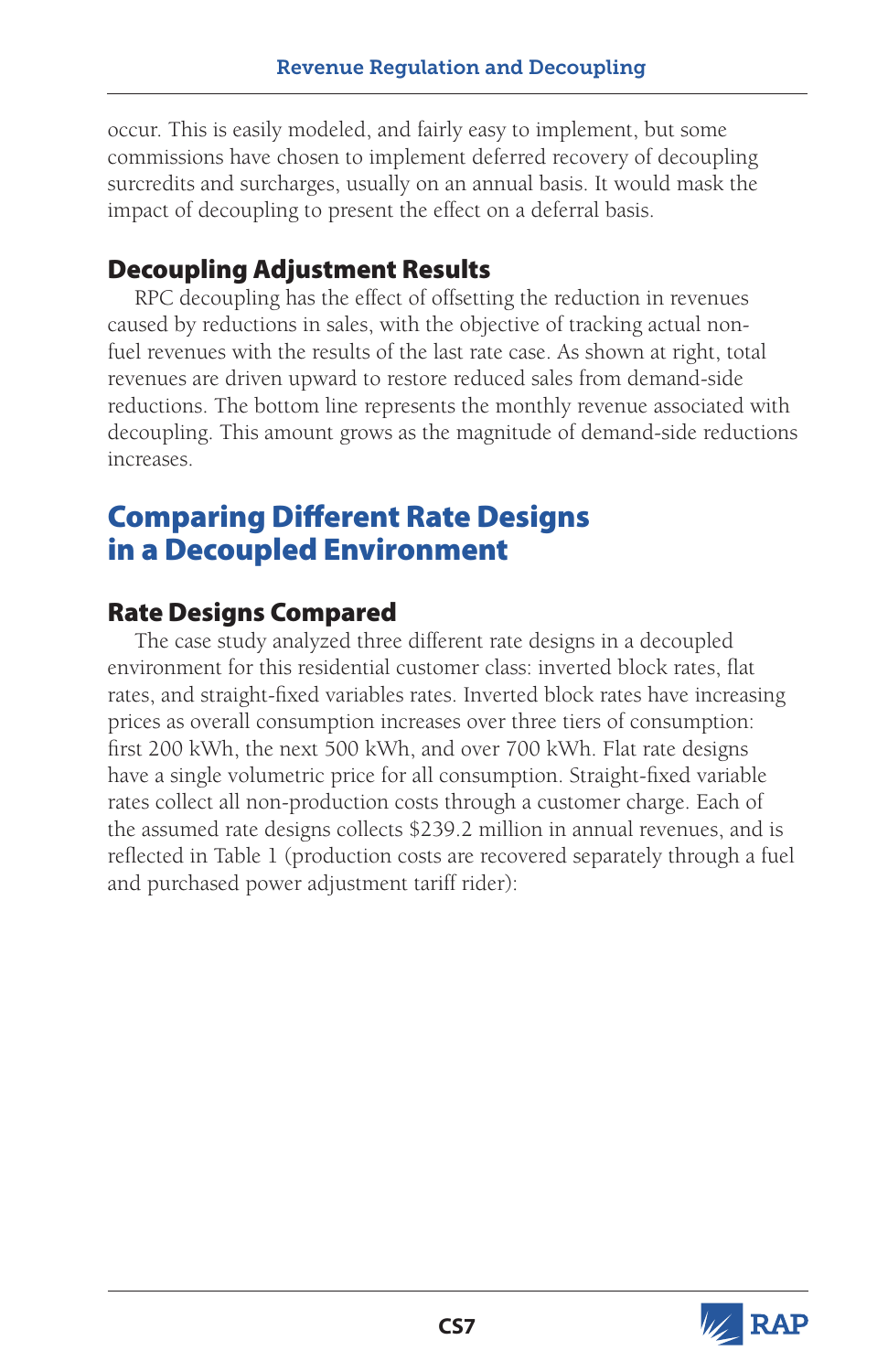| <b>Non-Seasonal Inclining Block Rate Design</b> |                                |                                     |                        |                      |  |
|-------------------------------------------------|--------------------------------|-------------------------------------|------------------------|----------------------|--|
| <b>Price Type</b>                               | <b>Total</b><br><b>Revenue</b> | <b>Total</b><br><b>Determinants</b> | Rate<br><b>Billing</b> | Rate<br><b>Units</b> |  |
| <b>Customer Charge</b>                          | \$19,484,784                   | 4,871,196                           | \$4.00                 | $\gamma$ mo.         |  |
| Block 1 (First 200 kWh)                         | \$47,640,783                   | 898,696,181                         | \$0.05301              | \$/kWh               |  |
| Block 2 (Next 500 kWh)                          | \$109,014,161                  | 1,395,256,018                       | \$0.07813              | \$/kWh               |  |
| Block 3 (>than 700 kWh)                         | \$63,067,176                   | 709,610,240                         | \$0.08887              | \$/kWh               |  |
| Demand                                          | $\mathcal{L}$<br>. —           |                                     | $S -$                  | \$/kW                |  |

| <b>Total</b><br>Revenue | <b>Total</b><br><b>Determinants</b> | Rate<br><b>Billing</b>  | Rate<br><b>Units</b> |  |
|-------------------------|-------------------------------------|-------------------------|----------------------|--|
| \$19,484,784            | 4,871,196                           | \$4.00                  | $\gamma$ mo.         |  |
| \$219,722,120           | 3,003,562,439                       | \$0.07315               | \$/kWh               |  |
| $S -$                   | $\overline{\phantom{0}}$            | $S -$                   | \$/kW                |  |
|                         |                                     | rvn otasonar riat ivatt |                      |  |

Non-Seasonal Flat Rate

| <b>Price Type</b>      | <b>Total</b><br>Revenue | <b>Total</b><br><b>Determinants</b> | Rate<br><b>Billing</b> | Rate<br><b>Units</b> |
|------------------------|-------------------------|-------------------------------------|------------------------|----------------------|
| <b>Customer Charge</b> | \$239,206,904           | 4,871,196                           | \$49.11                | $\gamma$ mo.         |
| <b>Energy Charge</b>   | $S -$                   | 3,003,562,439                       | $\hat{\mathbb{S}}$ -   | \$/kWh               |
| Demand                 | $S -$                   | $\qquad \qquad -$                   | $\hat{\mathbb{S}}$ -   | \$/kW                |

# Description of Bills: Low, Average, and High

The case study looks at three different types of customers, a low usage (150 kWh/month), average usage (617 kWh/month), and high usage (1500 kWh) customer. No attempt was made to seasonalize the usage of such customers (but the underlying usage and the savings from efficiency investments are reflected through the rate design described earlier). Although it is likely that the larger customers would have significant seasonality in practice, perhaps beyond the underlying seasonality of the total block usage, this is immaterial to our illustrative example. Instead, the case study looks at the monthly bills and relative impacts of decoupling for a customer who uses the stated amount of energy in that month. Thus, the analysis is not one of a typical customer, but what a customer experiences in a given month at a particular usage level. Average usage was derived by dividing total annual usage by the number of customers and by 12.

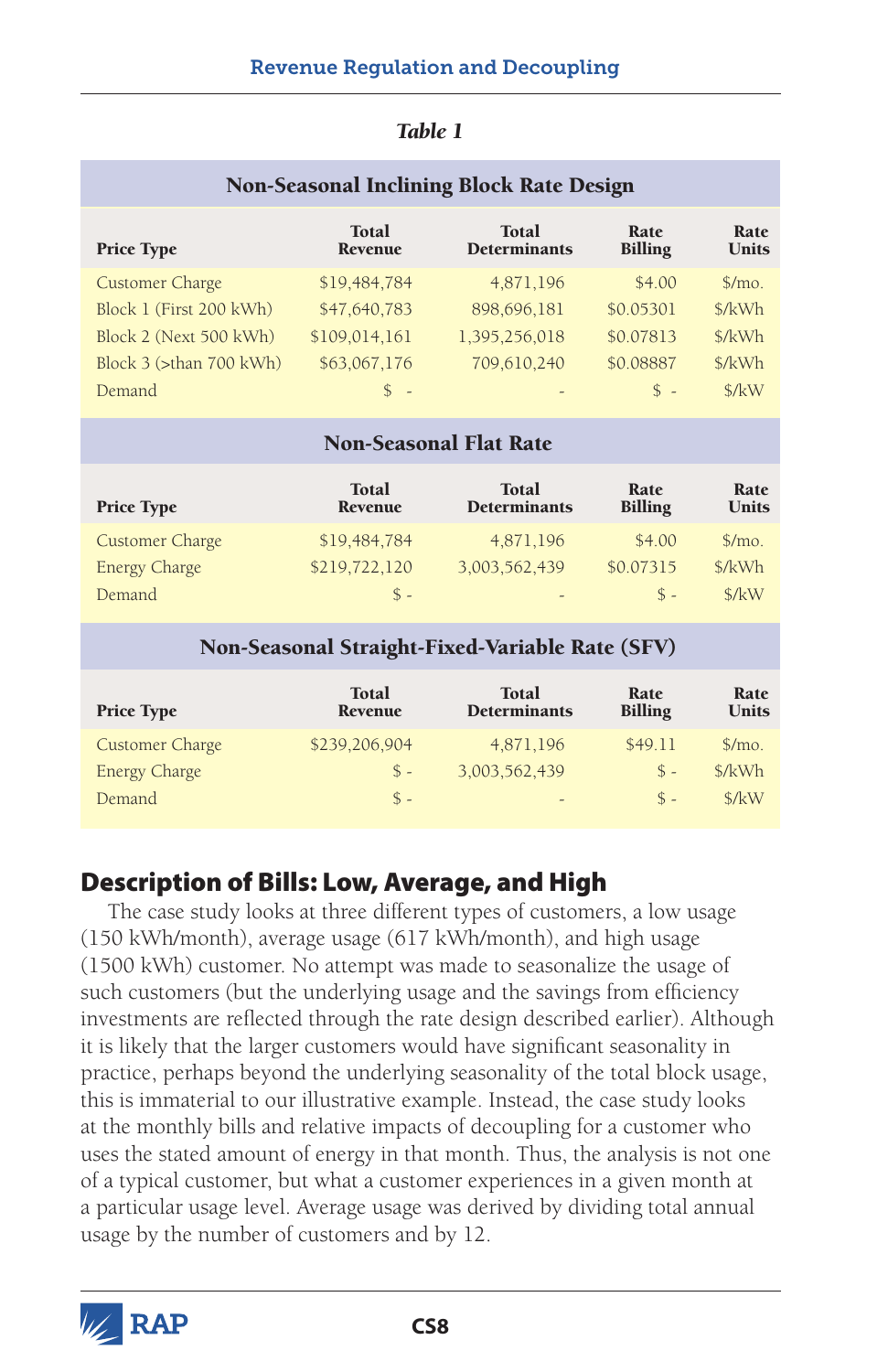# Average Use Customers

# Business as Usual Bills

Each of these rate designs has a different impact on different types of users. For example, an "average" customer using 617 kWh in every month would see the bills shown at right before decoupling and without any energy efficiency savings. Note that SFV rates impose a minimum bill significantly higher than that imposed by either block or flat rates. That said, for an average customer, SFV rates produce bills comparable to flat rates. This is because the flat rate case and the SFV are both applied across all usage and this example is for an average customer. For block rates, usage level determines which rates are used for the same amount of usage. SFV rates are, in effect, average rates for average customers, so an average user pays nearly the same with SFV rates as with flat rates. Small users would be adversely impacted by SFV rates, and large users would benefit.



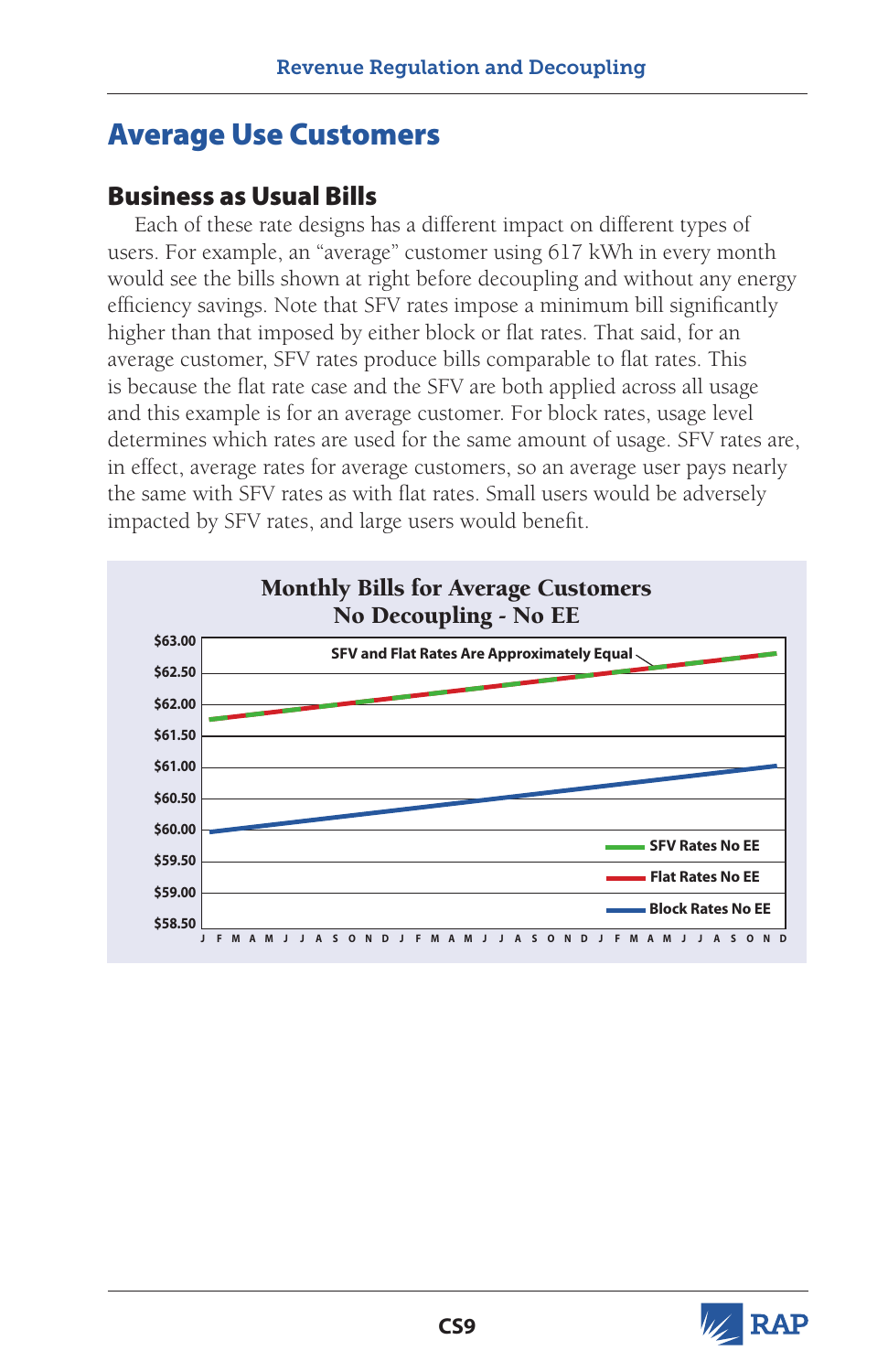### Customers Who Reduce Usage

If we assume the same customer deploys sufficient energy efficiency to reduce consumption by 20% per month, bills will be as shown in the two charts below for block rates and flat rates. Monthly average differences associated with decoupling over the three-year period are \$1.22 for block rates and \$1.37 for flat rates. SFV with decoupling is not shown because decoupling has no effect on SFV bills. Block rates for this level of usage result in a blended effective energy price less than the flat rate. As a result, block rate bills are roughly \$2.50 per month lower than for flat rates.





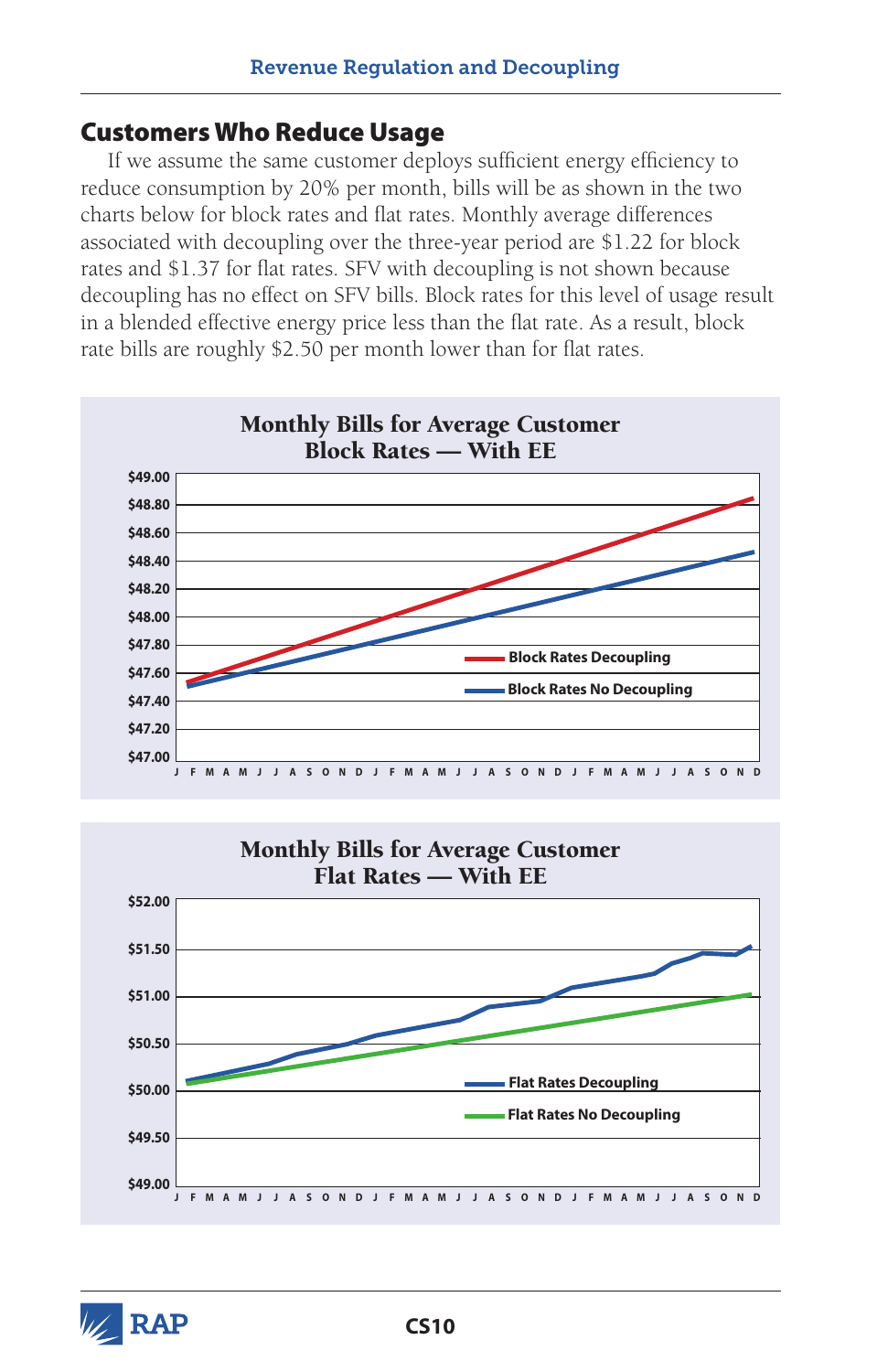# Monthly Savings

The associated monthly bill savings for the customer with a 20% reduction in consumption is shown in the two charts at right. The declining monthly benefits under both rate designs represent the erosion in savings occasioned by decoupling price adjustments. Block rate customers experience a \$9 reduction in savings by the end of the study period, while flat rate customers experience a \$3.00 reduction. Monthly savings for SFV customers (not shown) is limited to avoided fuel costs with inflation and reach \$2.72 by the end of the study period.







**V** RAP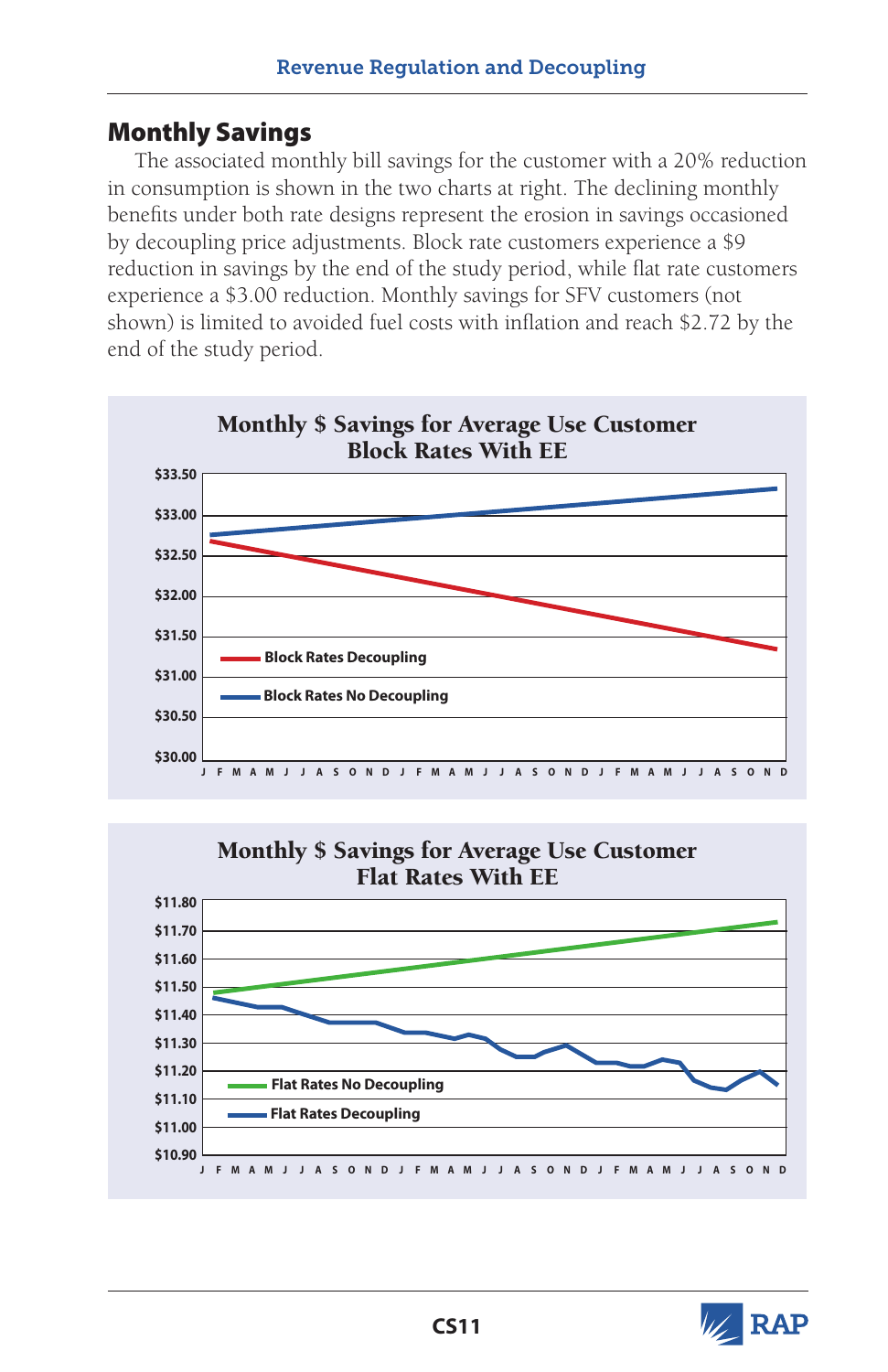## Customers Who Do Not Reduce Usage

Bills for the average customer who does not reduce usage are shown at right. Because they are both versions of an average rate, flat rate and block rate customers experience an average of \$1.60, while flat rate customers experience a \$1.71 average increase in bills by the end of the study period. SFV customers only experience fuel inflation of \$1.14 over the study period.



# Low Usage Customers

## Business as Usual Bills

The low usage customer is assumed to consume 150 kWh each month of the year. As expected and except for SFV rates, low usage customers have



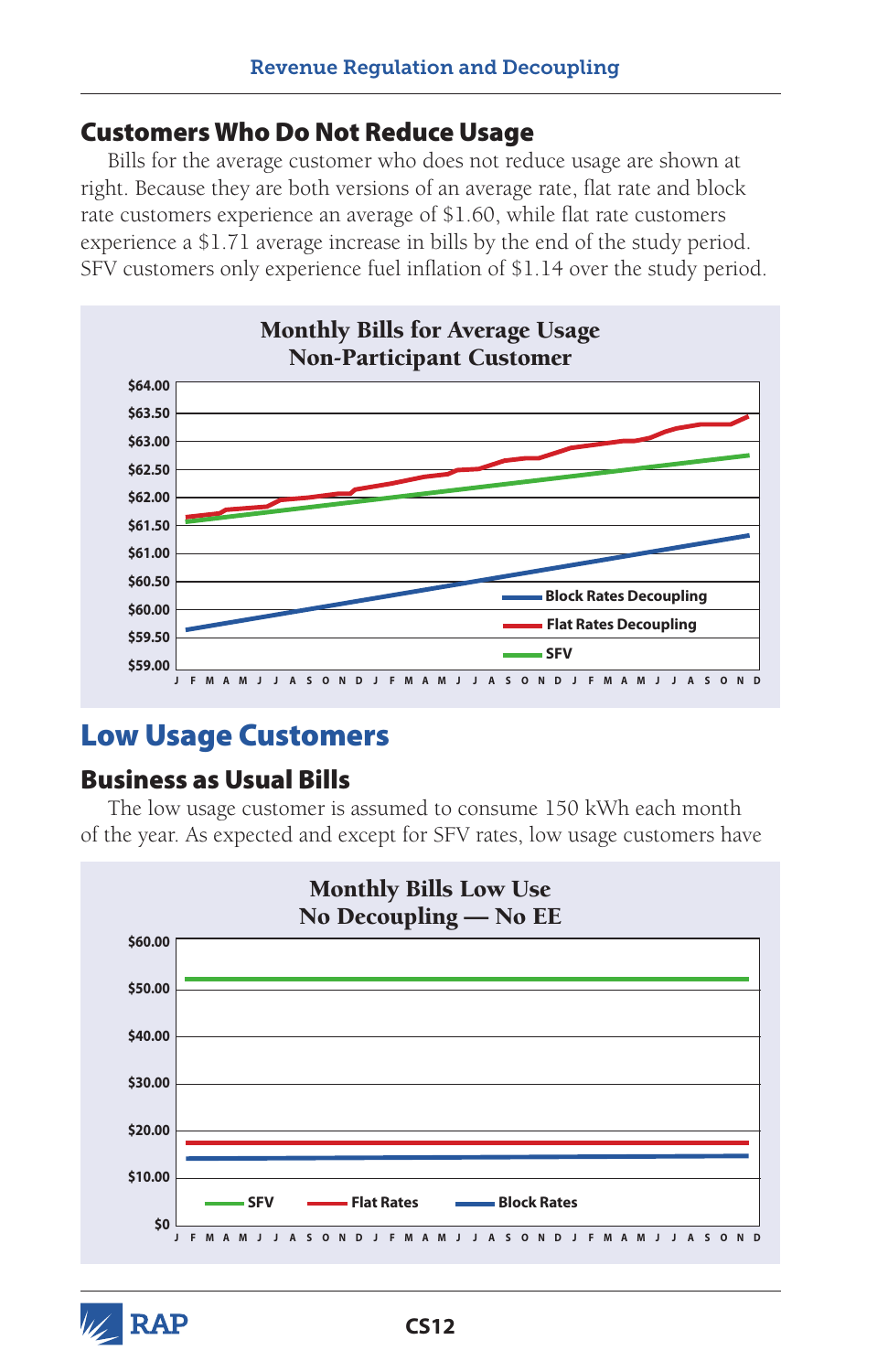bills that are much lower than average customers. Without decoupling, all customers only experience an increase in bills from inflation in fuel costs of \$0.28 each over the study period.

# Customers Who Reduce Usage

Bills for a customer who reduces usage by 20% (30 kWh) are shown in the charts at right. For block rate bills, because most of the assumed energy savings occur in Block 3 and Block 2, virtually no decoupling adjustments show up in low use bills. As a result, bills for low usage customers with block rates are very stable.





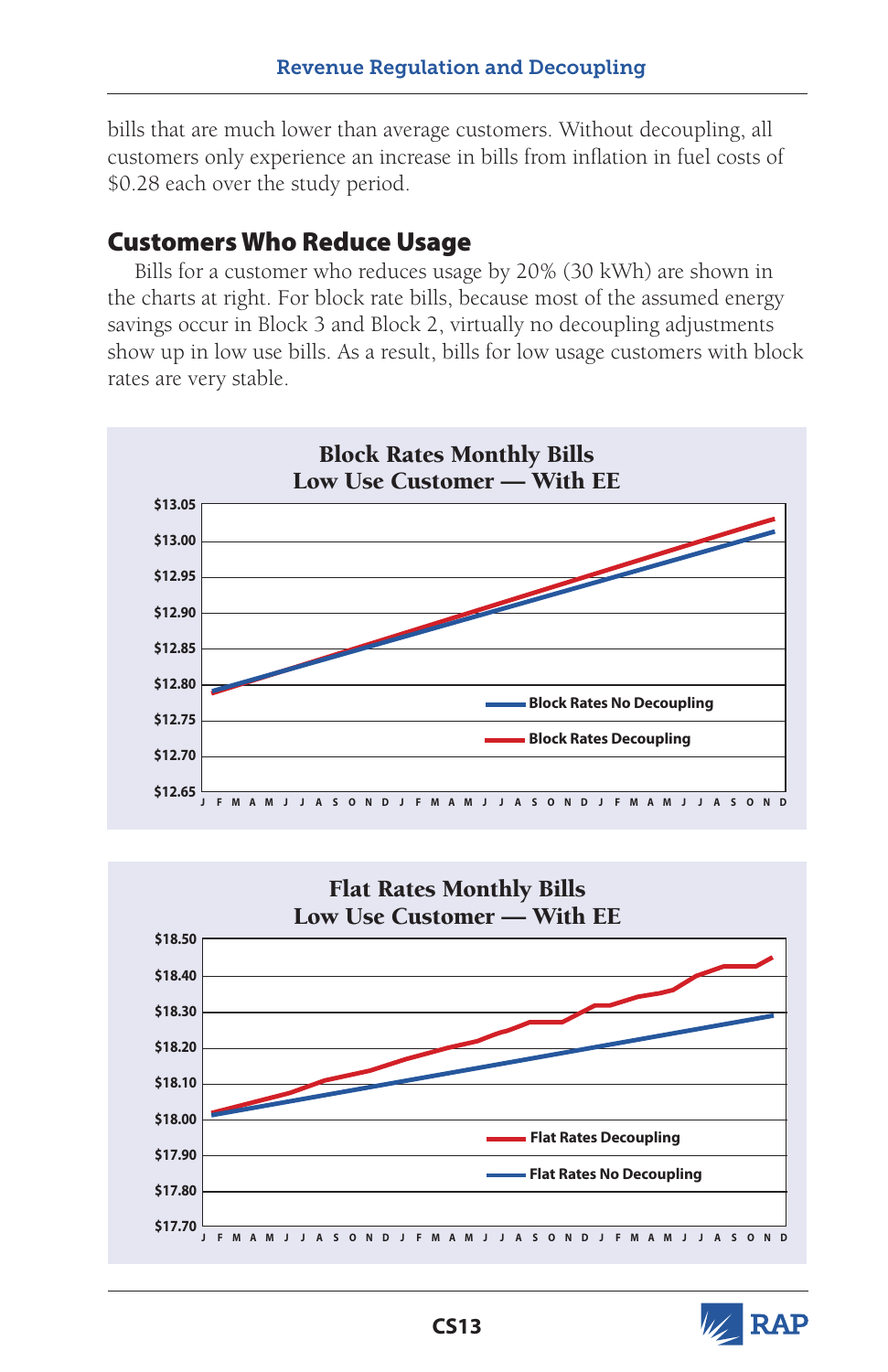In the case of flat rate, because a uniform decoupling adjustment is applied to all consumption, low use customers experience an increase of approximately \$1.20 per month by the end of the study period.

# Monthly Savings

For customers who reduce usage by 20%, the monthly savings before and after decoupling are shown at right. SFV is ignored, because the only savings for an SFV customer is through the fuel clause. In this case, SFV fuel savings average \$0.61 per month. With the assumed demand-side reductions in sales, pre-decoupling revenues are declining every month, so the decoupling adjustment has the effect of slightly eroding savings over time, though not by a material amount, reaching \$0.39 and \$0.64 per month for block and flat rates, respectively.



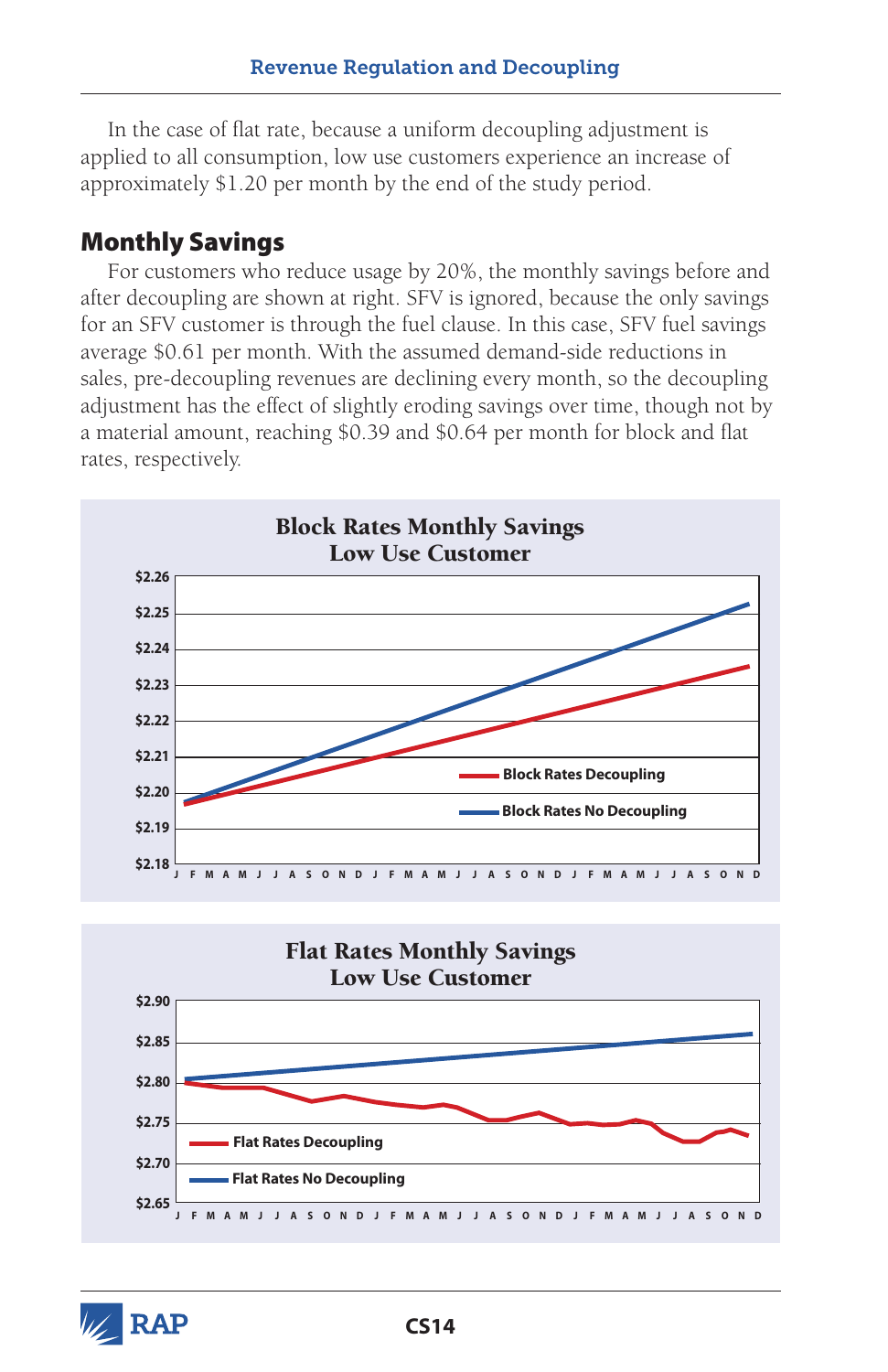### Low Use Customers Who Do Not Reduce Usage

The impact of decoupling on bills for customers who do not reduce usage is shown at right. Because very little of the revenue shortfall occurs in the first block, block rate customers do not see much impact from decoupling, with the maximum monthly impact occurring at the end of the study period at \$0.03. Flat rate customers see a slightly greater impact, reaching \$0.74 by the end of the study period.





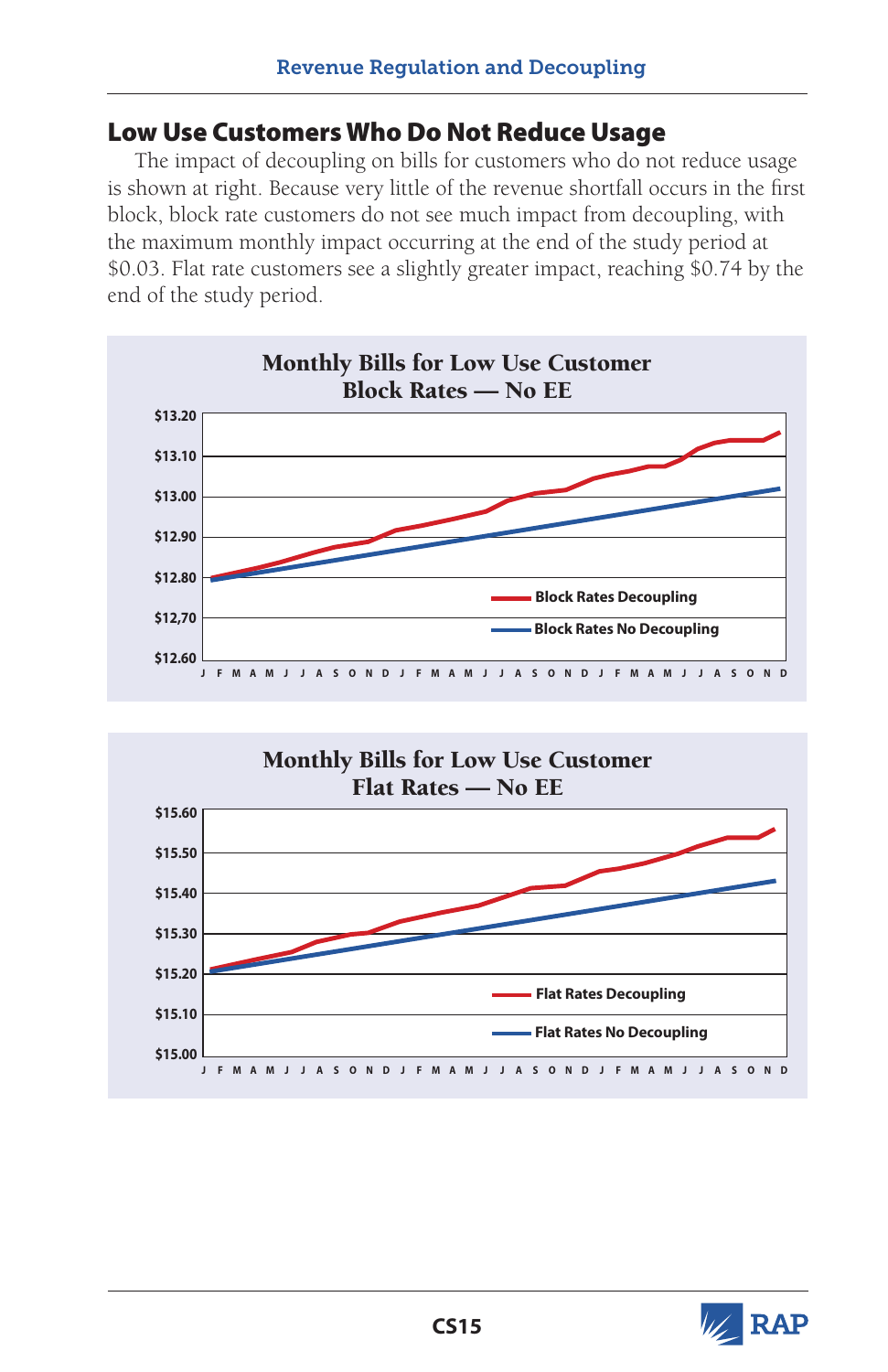# Impact of Decoupling on High Usage Customers

### Business as Usual Bills

Business as usual bills for high usage customers are shown below. Because of the fixed nature of SFV rates, bills are much lower for high usage customers than with either block or flat rates.



### Customers Who Reduce Usage

Bills for customers who reduce usage are shown below. Once again, rate design does not make a significant difference. For block rate customers, decoupling has an average monthly impact on savings of \$3.95, and flat rates customers see \$3.33 average monthly impact.



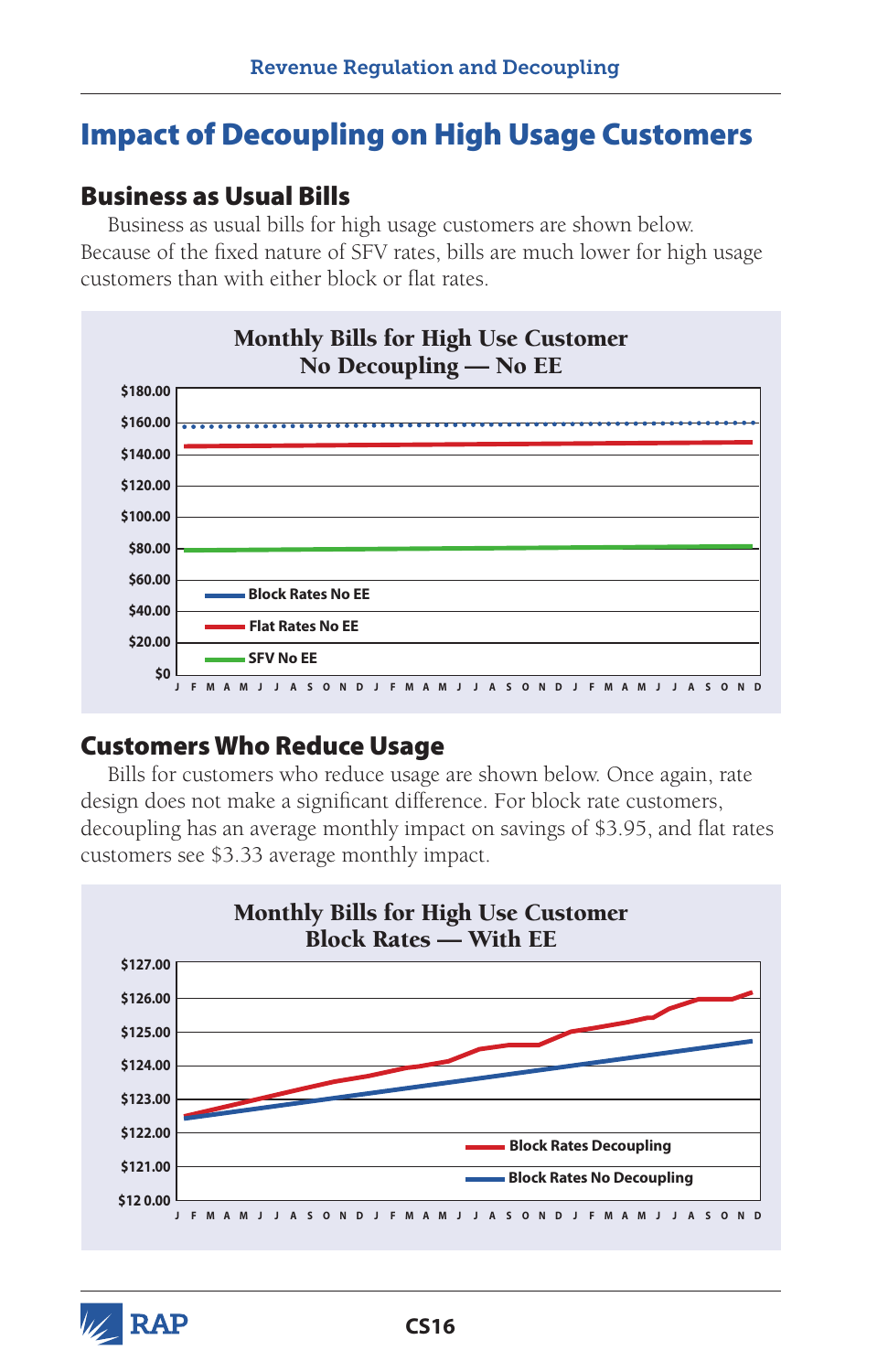### Monthly Savings

Monthly savings for customers who reduce usage are shown below. For block rate customers, because most of the demand-side reductions come from the tail block, most of the decoupling adjustments are recovered through that block. This concentrates the decoupling effect on large users. In this manner, smallusers with stable usage are essentially unaffected by decoupling rate adjustments. This has the same effect as expressed earlier in the bill comparison, translated into savings from energy efficiency as opposed to total bills.





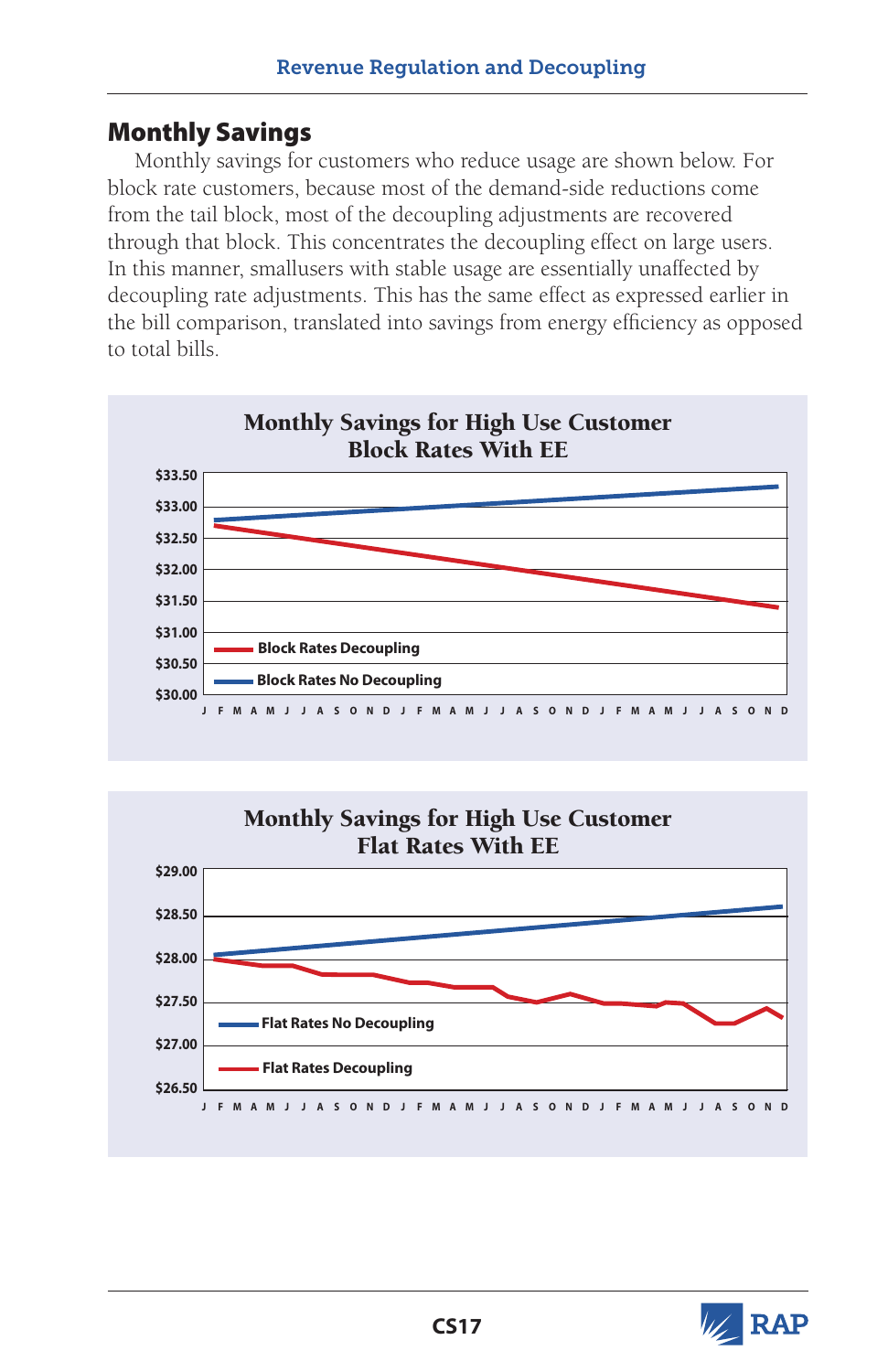#### High Use Customers Who Do Not Reduce Usage

Bills for customers who do not reduce usage are shown below. Monthly average bill increases attributable to decoupling are \$4.26 for block rate customers and \$4.16 for flat rate customers.





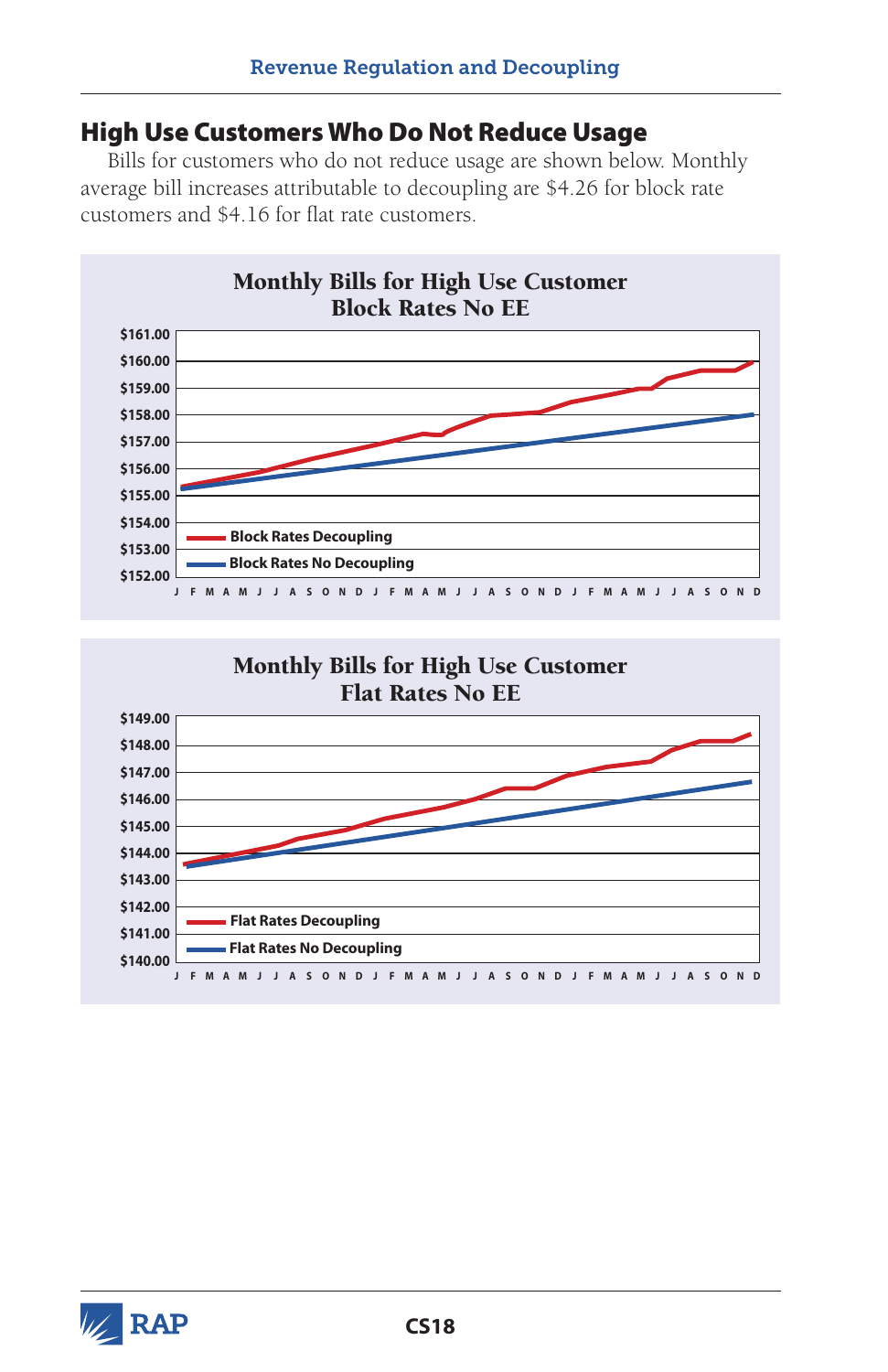# Three-Year Summary of Different Rate Designs

## Three-Year Savings

This chart reflects the three-year savings for each type of customer for the three different rate designs. As usage grows, the savings increase accordingly. SFV rates limit savings to fuel costs only, however, resulting in significantly lower customer savings.



## Impact of Decoupling for Customers With Energy **Efficiency**

The next chart reflects the impact of decoupling on the three types of customers with block and flat rates. SFV has no decoupling effect and is excluded.



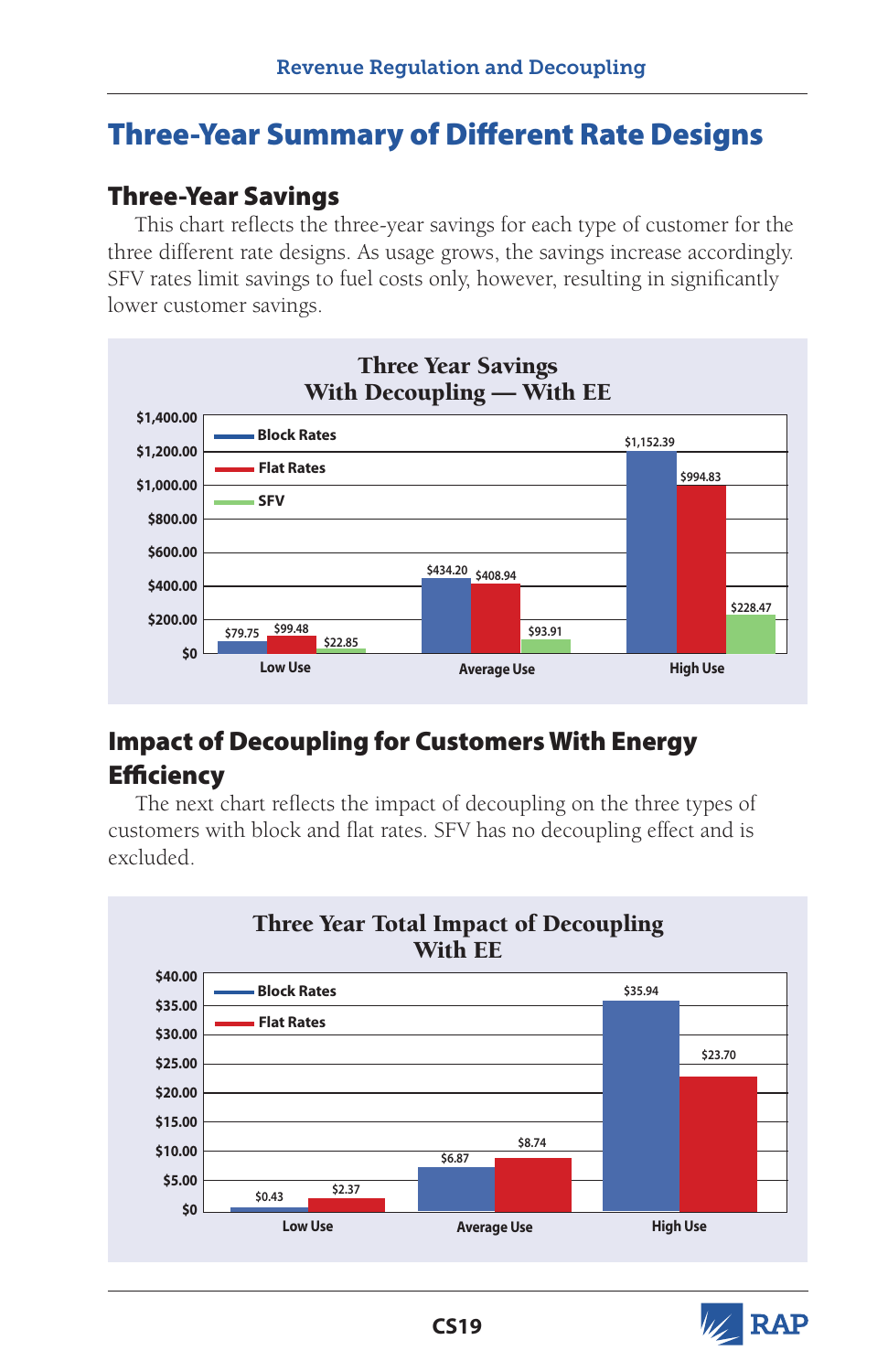## Impact of Decoupling for Customers Who Do Not Implement Energy Efficiency

Finally, the chart below reflects the impact of decoupling on customers with no energy efficiency, often referred to as non-participants.



# Effects of a k Factor

## Applying a *k* Factor To RPC Values

A *k* factor can be applied to the RPC values in decoupling to induce a "slope" (up or down) over time. A *k* factor would most likely be used as a proxy for inflation or other trends in underlying costs that are not captured by the core RPC values. For example, the impact of a 5% annual upward *k* factor on RPC values is shown at right. A slight upward slope can be seen for



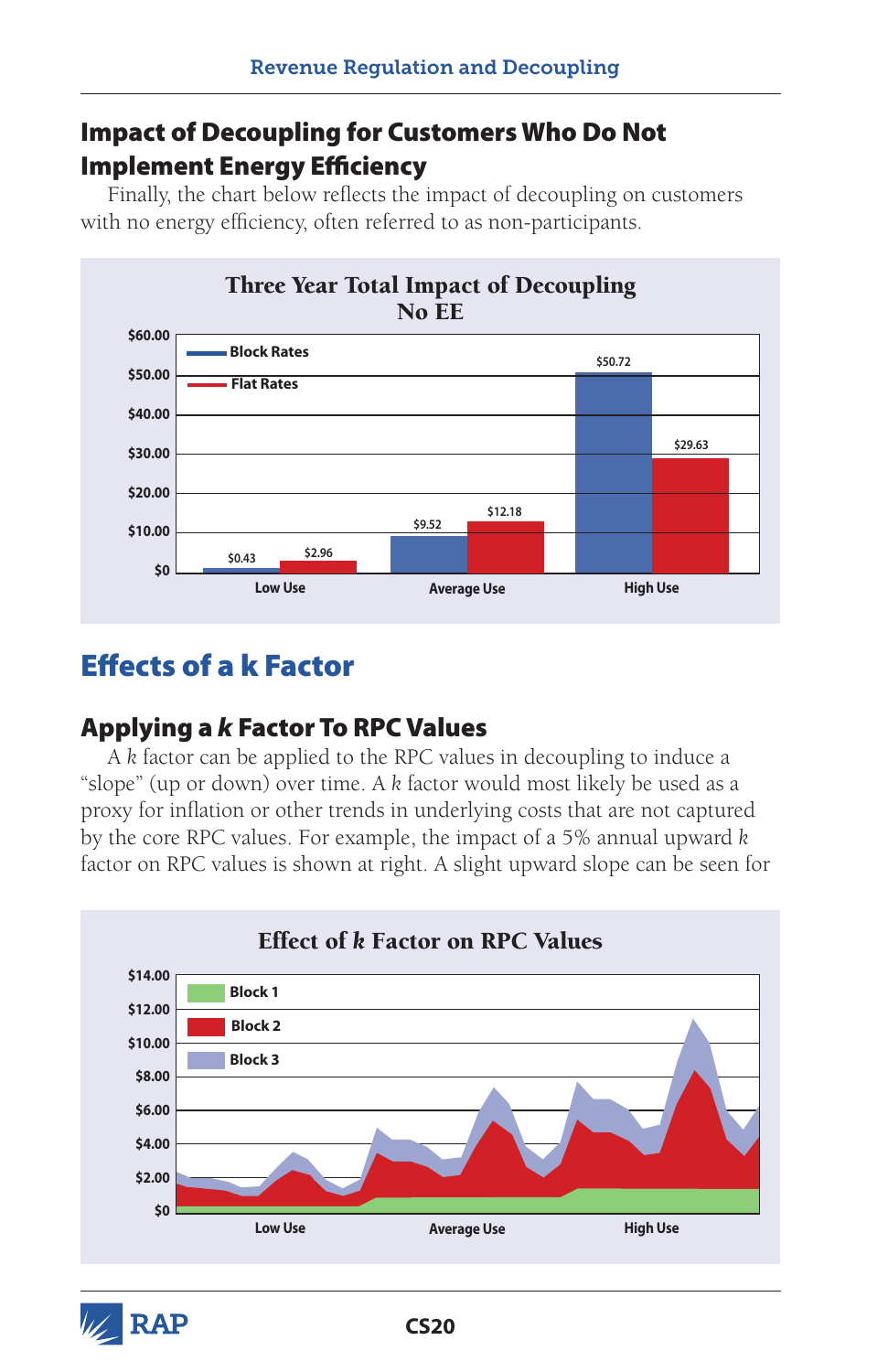each month over the prior year's month (and 5% is clearly higher than recent inflation rates and was chosen to illustrate the effect of an allowed upward attrition adjustment over time). Because the first block is assumed to have zero weather sensitivity, it "steps" up over time, rather than following seasonal patterns.

### Impact of a *k* Factor on RPC Values

The *k* factor is applied to each RPC value. The resulting increase in the RPC for each block rate is shown below. Most of the revenues come from Block 2, which experiences the greatest growth over time.



## Monthly Effect of a *k* Factor

The revenue impact of the *k* factor is shown below. In this case, it has the effect of adding approximately \$650,000 to \$1.3 million per month to



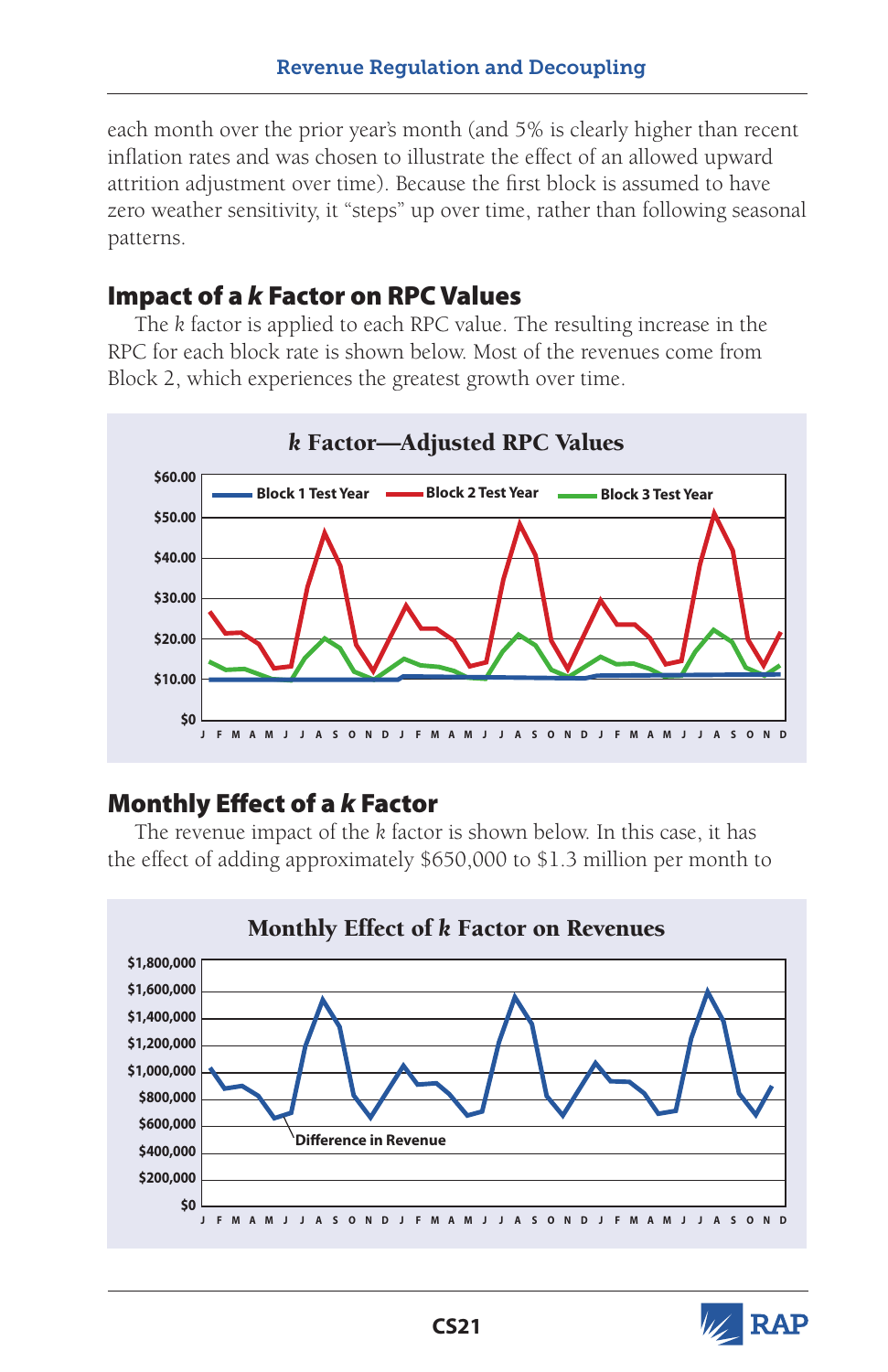total revenues, or slightly more than 4.5% of total non-fuel revenues. This hypothetical k factor represents, for example, the effect of an assumption of increased costs over time due to inflation, replacement of non-revenueproducing infrastructure, and increasing costs associated with environmental compliance.

# Decoupling by Block Method vs. Single Adjuster Method

In a block rate environment, revenue differences are inherently driven by the individual revenue increases or decreases in each block. In a Decoupling by Block Method, modeled below, each individual block price is adjusted to correct for revenue deviations. As an alternative, a single (in effect, average) decoupling price can be computed and added to all blocks. This is termed a Single Adjuster Method. Another method, proposed by Tucson Electric Power (TEP) in Arizona, is to apply any decoupling surcharges to the upper blocks of usage, and any decoupling surcredits to the initial block of usage, thereby ensuring that low-users are never harmed by decoupling, and high-users are never advantaged by increased usage. We have not modeled this approach.

### Decoupling Price Adjustments

The chart at right displays the price increases for each block in the Decoupling by Block Method (shaded areas) and the equivalent Single Adjuster (line). Because most of the demand-side reductions are assumed to come from Block 3, that block receives the lion's share of the decoupling price adjustments. Low usage customers have their consumption concentrated in the first block, which sees hardly any adjustment at all with the Block Method, but with the Single Adjuster Method they see the same increase in prices as all other customers.



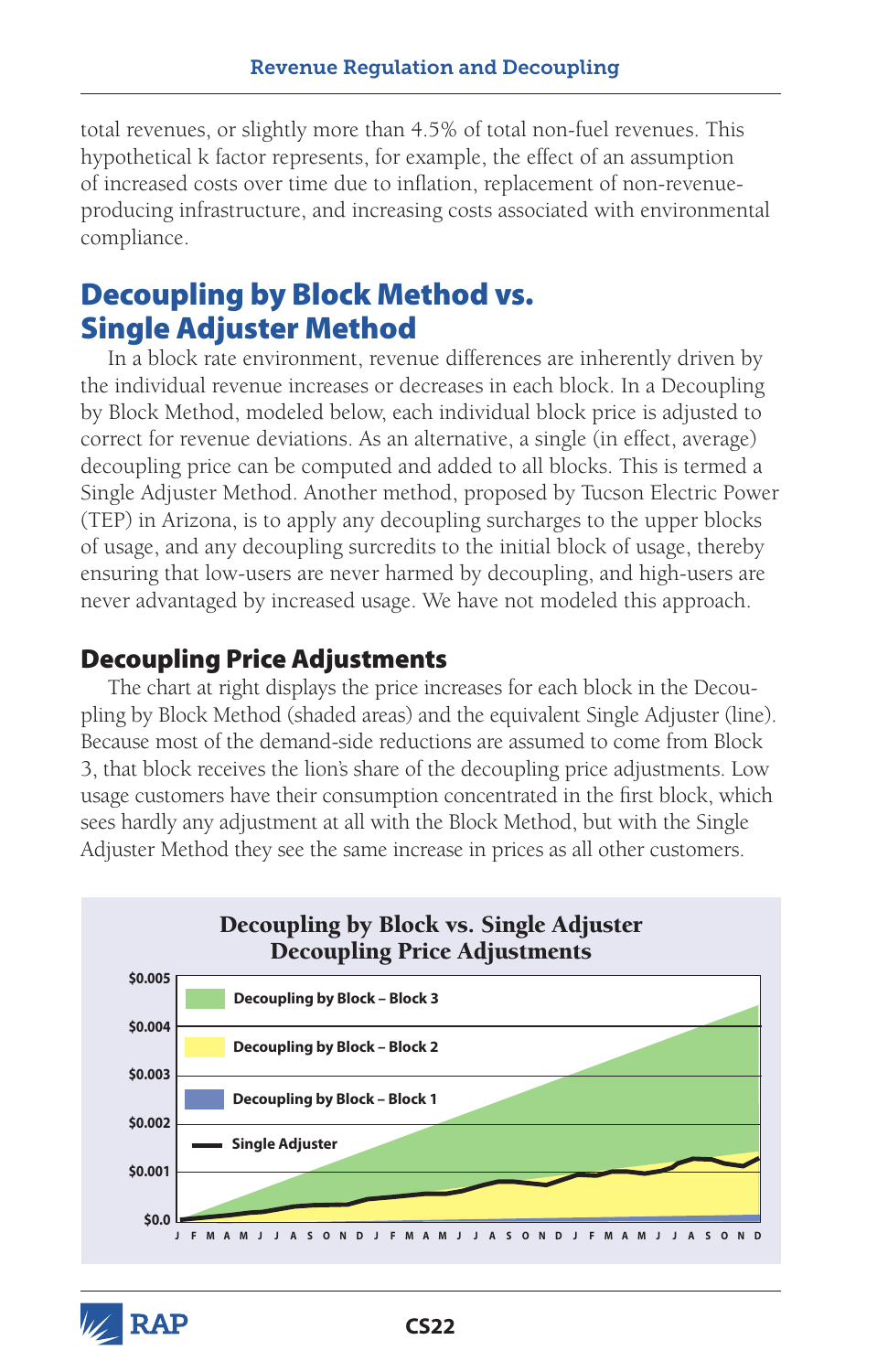### Impact on Bills of Customers Who Reduce Usage

The impact of the Single Adjuster Method versus the Decoupling by Block Method is shown below. Low energy users and average energy users experience an increase in bills of up to \$0.13 (low) and \$0.23 (average) per month, whereas high usage customers experience decreases in bills of up to \$0.59 per month. In effect, the Single Adjuster Method mitigates the rate design impact of inclining block rates and reduces bills for large users at the expense of other users.



## Impact on Bills of Customers Who Do Not Reduce Usage

The impact of the Single Adjuster Method is shown below. For customers with greater usage, the impact is greater. Here the savings to high usage customers reaches \$1.23 per month, again at the expense of low usage and average customers, who experience \$0.16 (low) and \$0.25 (average) per month increases.



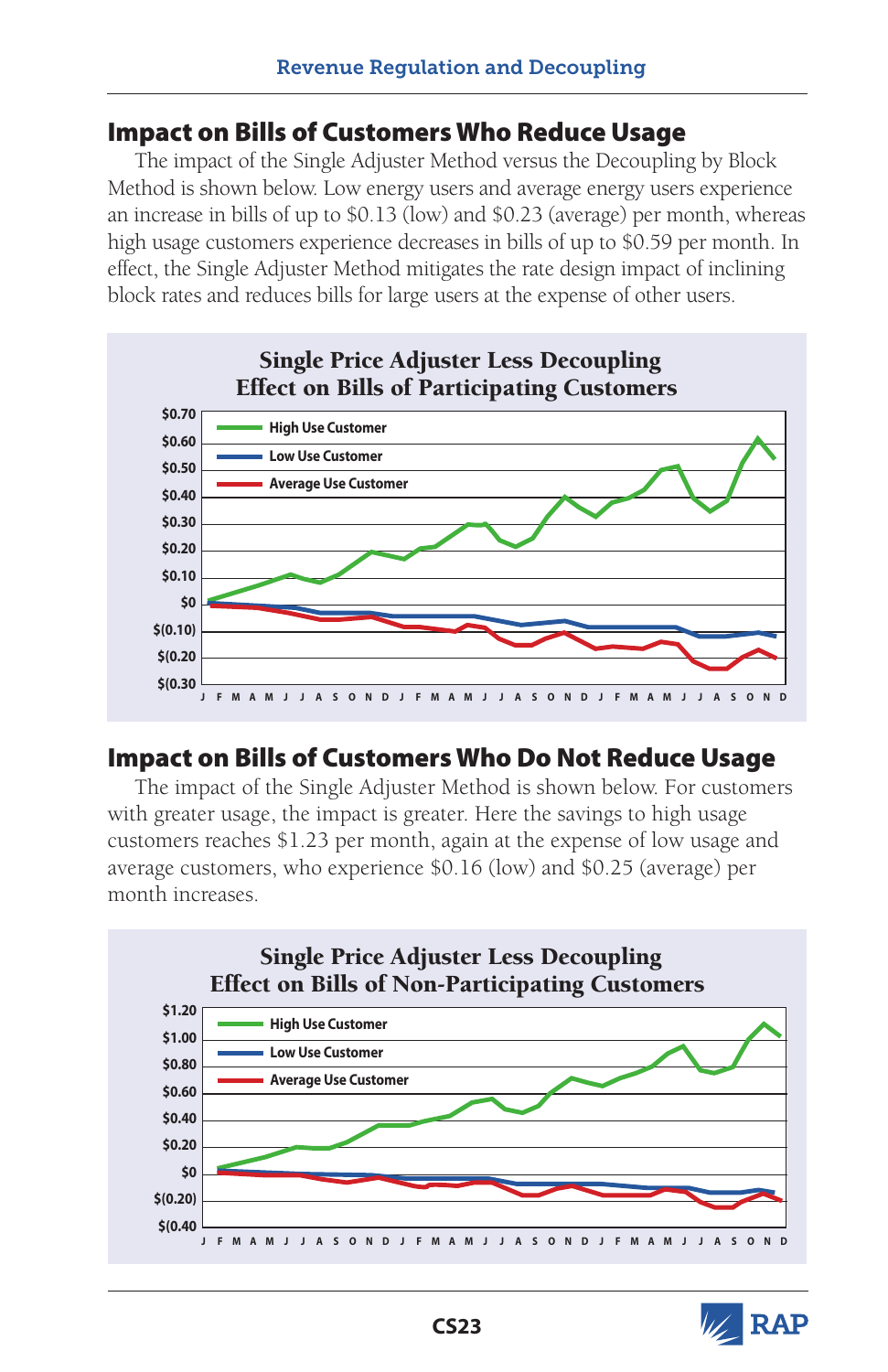# Impact of Weather on Decoupling Adjustments

### Sales Deviations Caused by Weather

Full decoupling eliminates the effects of weather on revenues. For our case study, we took a three-year period (2000-2002) that had the highest combined heating degree days (HDD) and cooling degree days (CDD) and modeled prototypical sales under these conditions. The chart below compares normal weather sales and our resulting "extreme" weather sales. The green "area" graph at the bottom reflects the increase or decrease in sales associated with the HDD and CDD for the three-year period. Changes in sales range from an increase of approximately 55 million kWh to a decrease of approximately 60 million kWh.



## Weather-related Decoupling Revenue Adjustments

The case study assumes that the changes in revenues from non-normal weather affect Blocks 1 and 2 in the same proportion as that associated with normal weather. The chart below shows the revenue impacts from abnormal weather and, separately, the revenue impacts from demand-side reductions



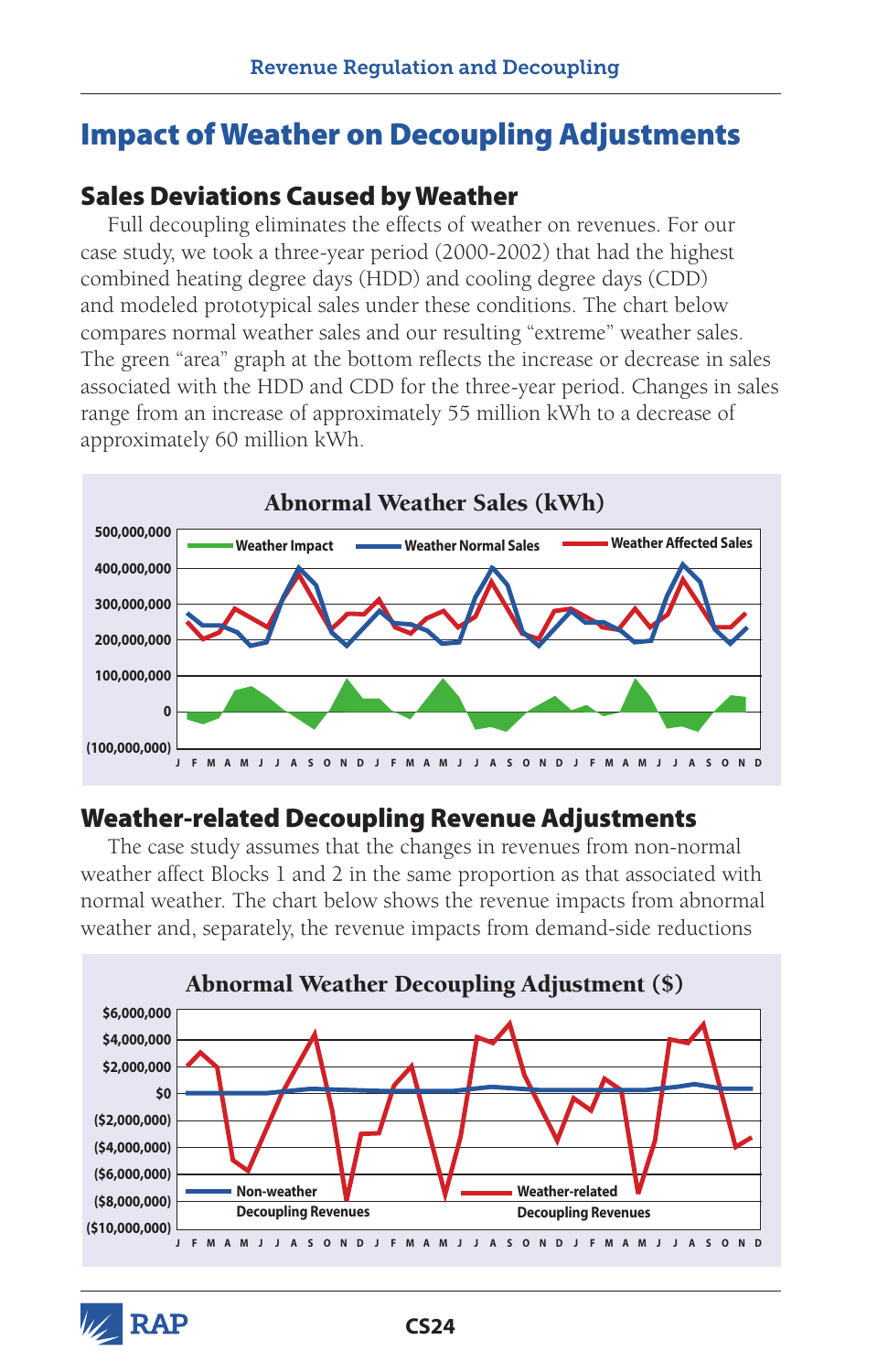(non-weather related changes). Weather is, by far, the greatest volatility risk for consumers, whereas the balance of the decoupling adjustment is miniscule. At the same time, changes in bills and revenues from weather risk are eliminated by full decoupling. During the three-year period, the maximum shortfall in revenues is approximately \$4.7 million and the maximum is approximately \$5 million.

# Impact of Accrual versus Annual Method

## Revenue Difference of Current and Accrual Methods With Normal Weather

In all of the previous analyses, the indicated decoupling adjustment has been applied in the month during which it occurs, a method we term the Accrual Method. However, many states have applied an Accrual Method, usually with a one-year lag. This chart shows the impact on each block rate of using the Annual Method instead of the Accrual Method in normal weather conditions. Because of the lag imposed by the Accrual Method, the relationship between the decoupling adjustment and the underlying consumption that caused the adjustment is shifted by one year, resulting in a steadily increasing downward impact on revenues in all three blocks.



## Revenue Difference of Current and Accrual Methods With Abnormal Weather

The next chart reflects the same impact on revenues for each block in the abnormal weather case. As can be seen, the occurrence of abnormal weather has the effect of imposing much greater volatility on total revenues. In effect, the relationship between the decoupling adjustment and the underlying consumption patterns that cause the decoupling adjustment is completely

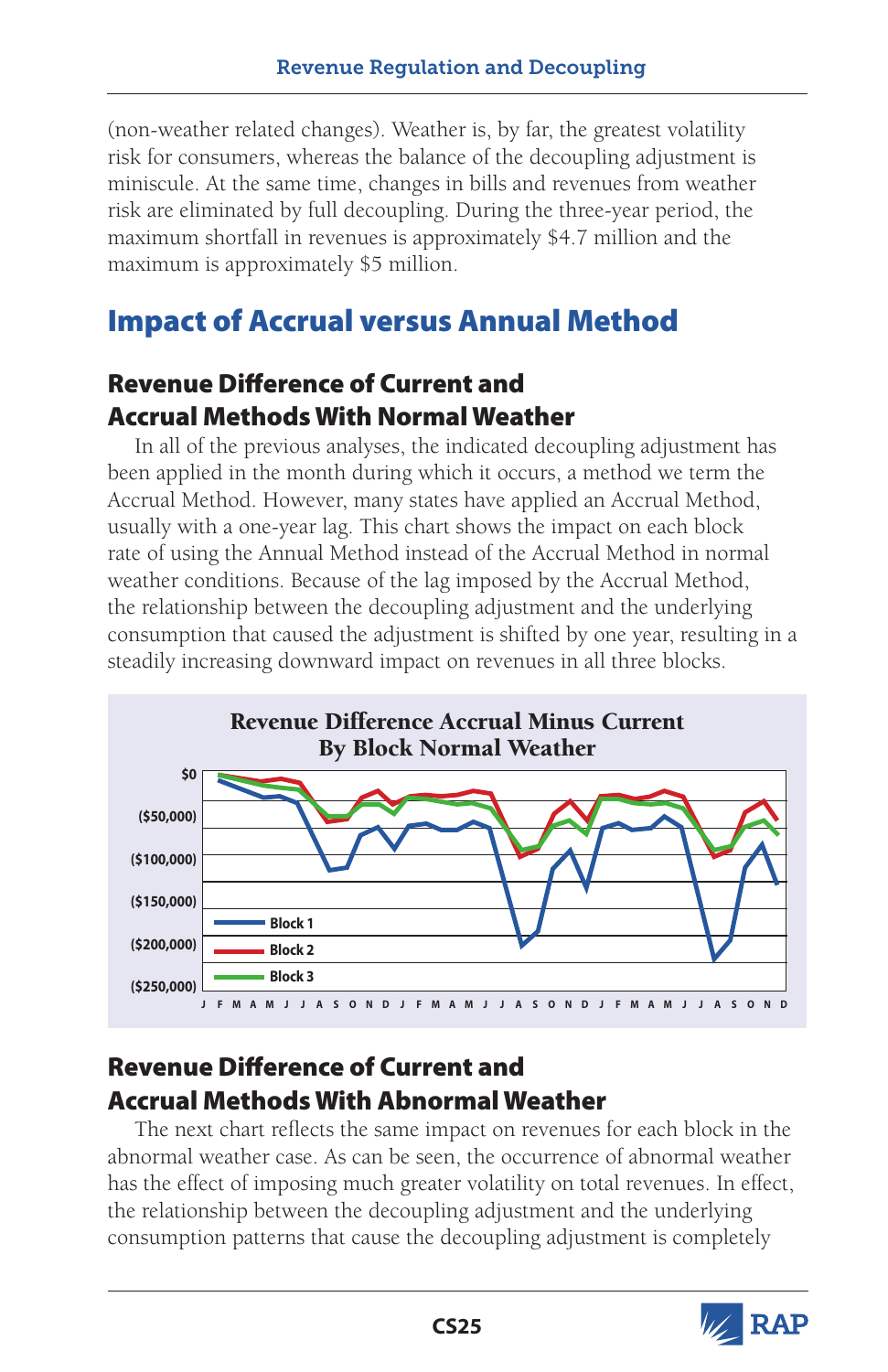lost, and the underlying lag caused by the annual method is overwhelmed by the effects of weather.



#### Accrual vs. Current Difference Revenues – Impact of Abnormal Weather

The chart below reflects the differences in abnormal weather conditions occasioned by the use of the Annual Method versus the Accrual Method. As can be seen, the normal weather results in small differences between the Accrual and Current methods, whereas abnormal weather results in significant departure. This chart reflects the disconnect between decoupling adjustments and the underlying cause for those adjustments with the Accrual Method.



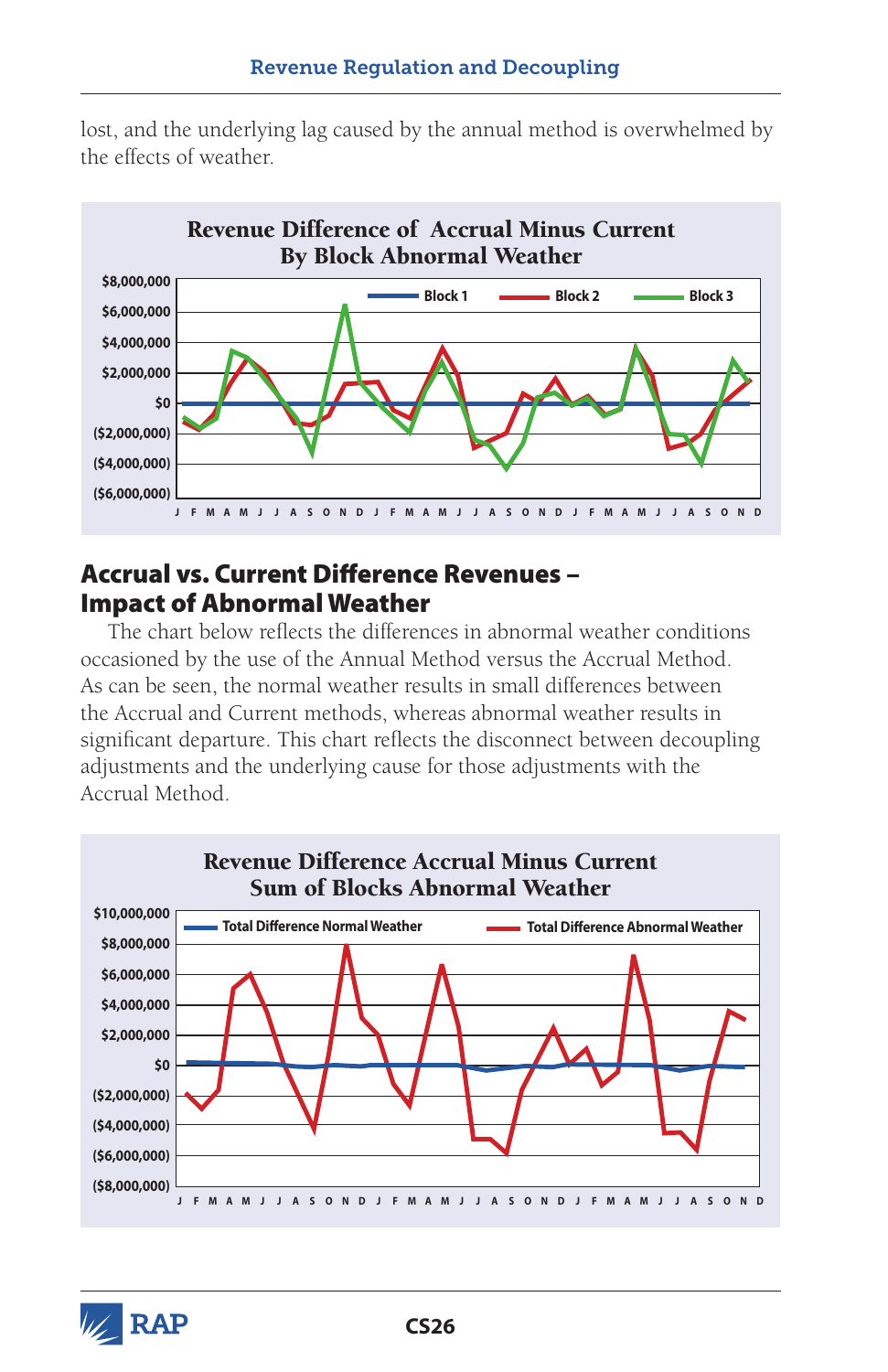### Accrual vs. Current Decoupling Adjustment Revenues With Abnormal Weather

The next chart reflects the differences in the Current and Accrual methods in periods of abnormal weather. The Current Method reflects the adjustment associated with abnormal weather for the associated period. The Accrual Method has no direct relationship to the current period weather. The difference between the two reflects the amount by which the Accrual Method fails to match up to the adjustment caused in the associated period.



## Accrual Reconciliation Balance – Normal vs. Abnormal Weather

The final chart reflects the Reconciliation Balance Account during normal weather and abnormal weather. In normal weather conditions, there is a



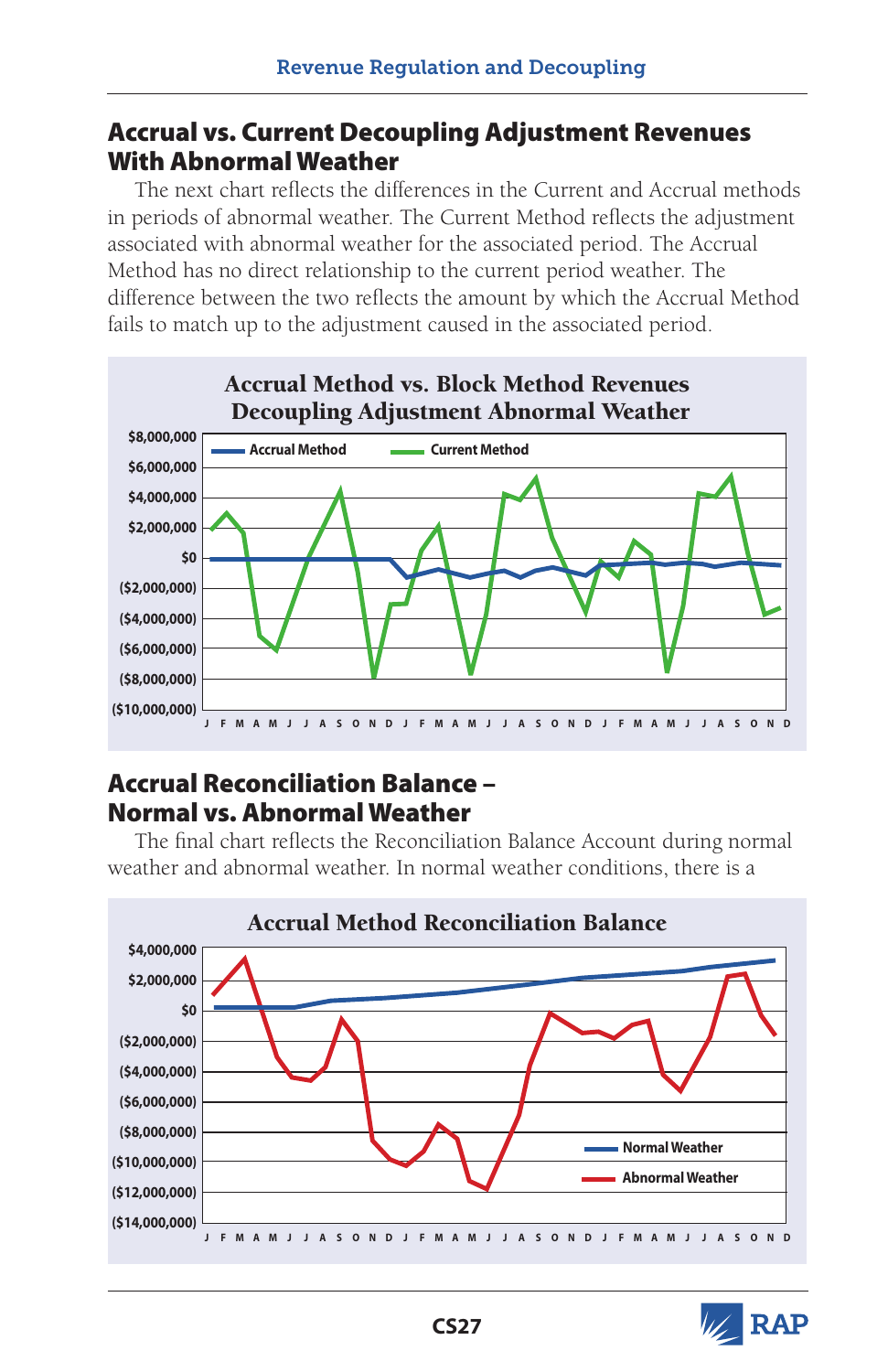steady increase in the balancing account caused by the lag in collection and the underlying growth in customers and consumption. This effect essentially disappears in abnormal weather conditions, when consumption varies significantly, both up and down, relative to normal weather consumption.

# The Tucson Electric Power Decoupling Method

In decoupling workshops held by the Arizona Corporation Commission, Tucson Electric Power (TEP) proposed a method of decoupling in which all surcharges would be applied to the tail block in a block rate design and credits would be applied to the first block. We have modeled this method for both normal and abnormal weather conditions with the following results.

### Decoupling Adjustments By Block — Normal Weather

The chart at right reflects the decoupling adjustment for Block 1 for both the block rates method and the TEP method. Because normal weather resulted in a positive decoupling adjustment in every period, there are no adjustments to this block using the TEP method. We omit Block 2, because the TEP method never makes adjustments to this block.

The next chart reflects the decoupling adjustment for Block 3, comparing the normal block method with the TEP method. For the TEP method, Block 3 receives all of the adjustments in normal weather conditions.



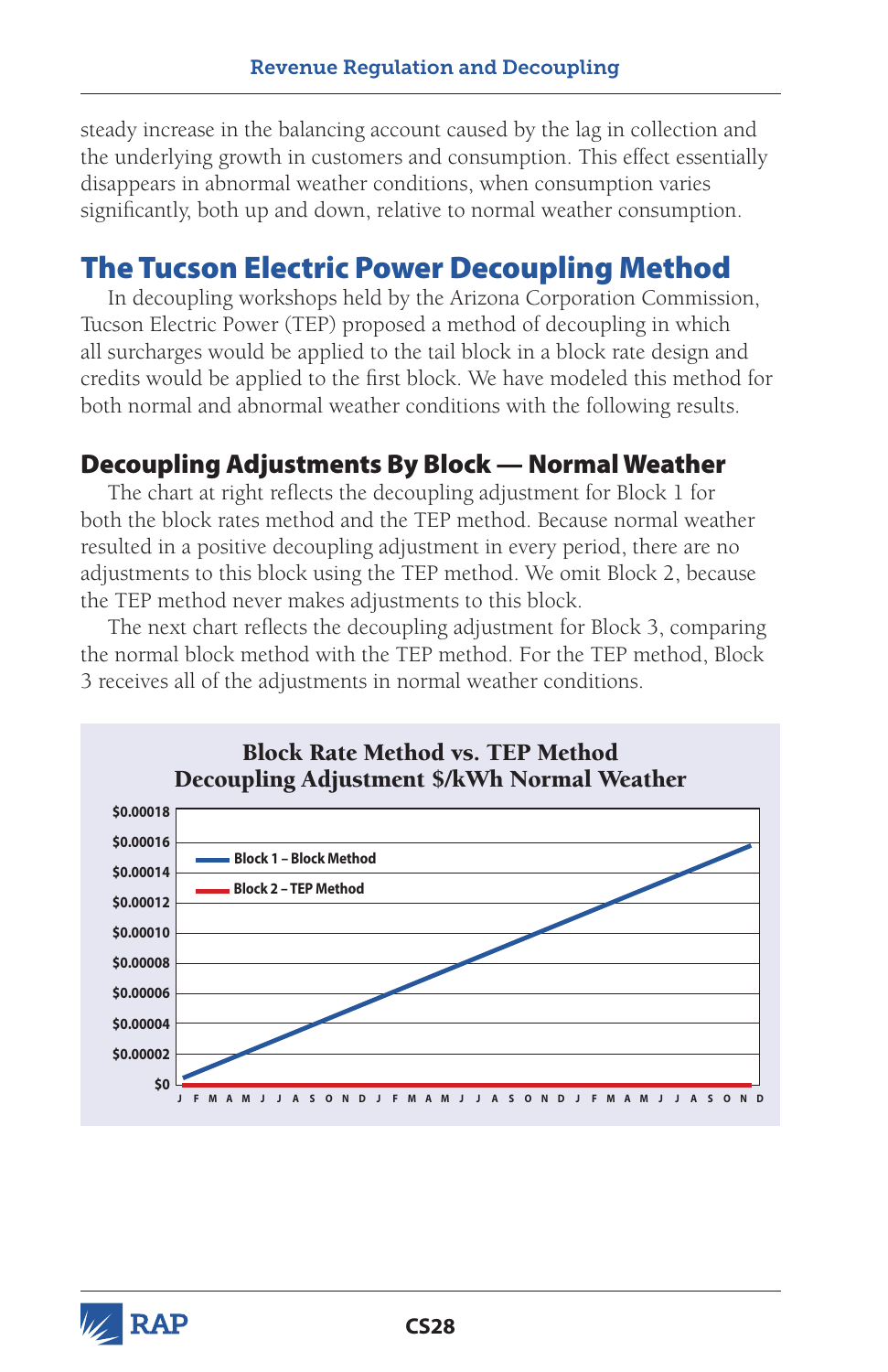

## Impact of the Tucson Electric Power Method on Bills of Customers — Reduced Usage — Normal Weather

#### Low Use Customers

As in the next chart, the TEP method has the effect of lowering bills for low use customers, all of whose usage is in the first block. This is because when the adjustment is positive, it is not applied to the first block, while the normal block rate method adjusts each block according to its contribution to the overall surcharge or credit. Low use customers receive an average \$0.19 reduction in monthly bills, reaching a maximum of \$0.39 savings by the end of the study period.



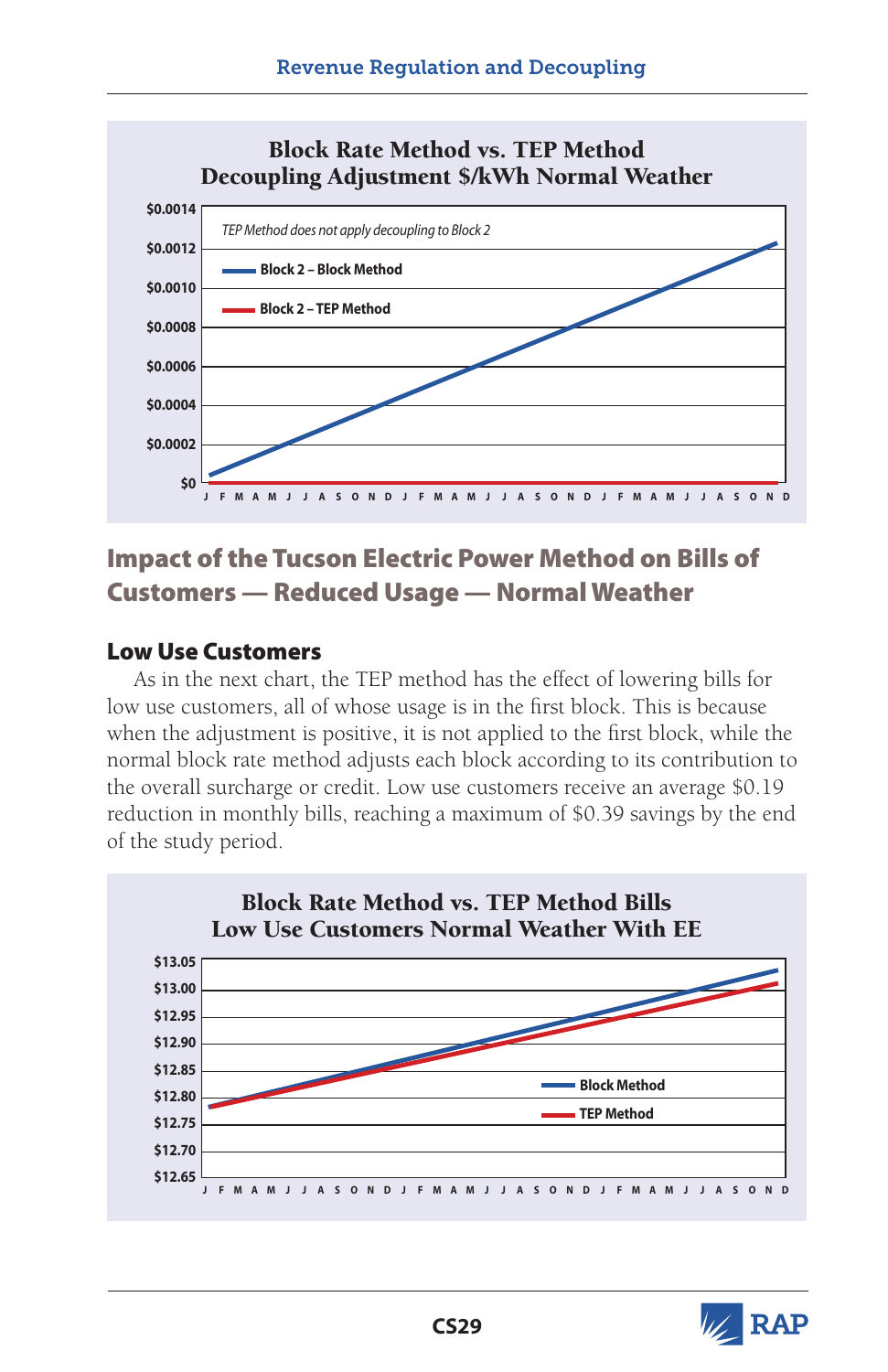#### Average Use Customers

For average use customers, the TEP method has the effect of decreasing bills, as well. This is because in normal weather conditions, all of the decoupling adjustments are positive and the TEP method makes no adjustments to Block 2. Average use customers enjoy average monthly savings of \$1.22 per month, reaching a maximum of \$2.63 in savings by the end of the study period.



#### High Use Customers

For high use customers, the results are quite different. For these customers, whose usage reaches the tail block, the positive decoupling adjustments during normal weather are exclusively applied to these customers. For high use customers, the average monthly increase in bills is \$2.10, reaching a maximum of \$4.60 by the end of the study period.



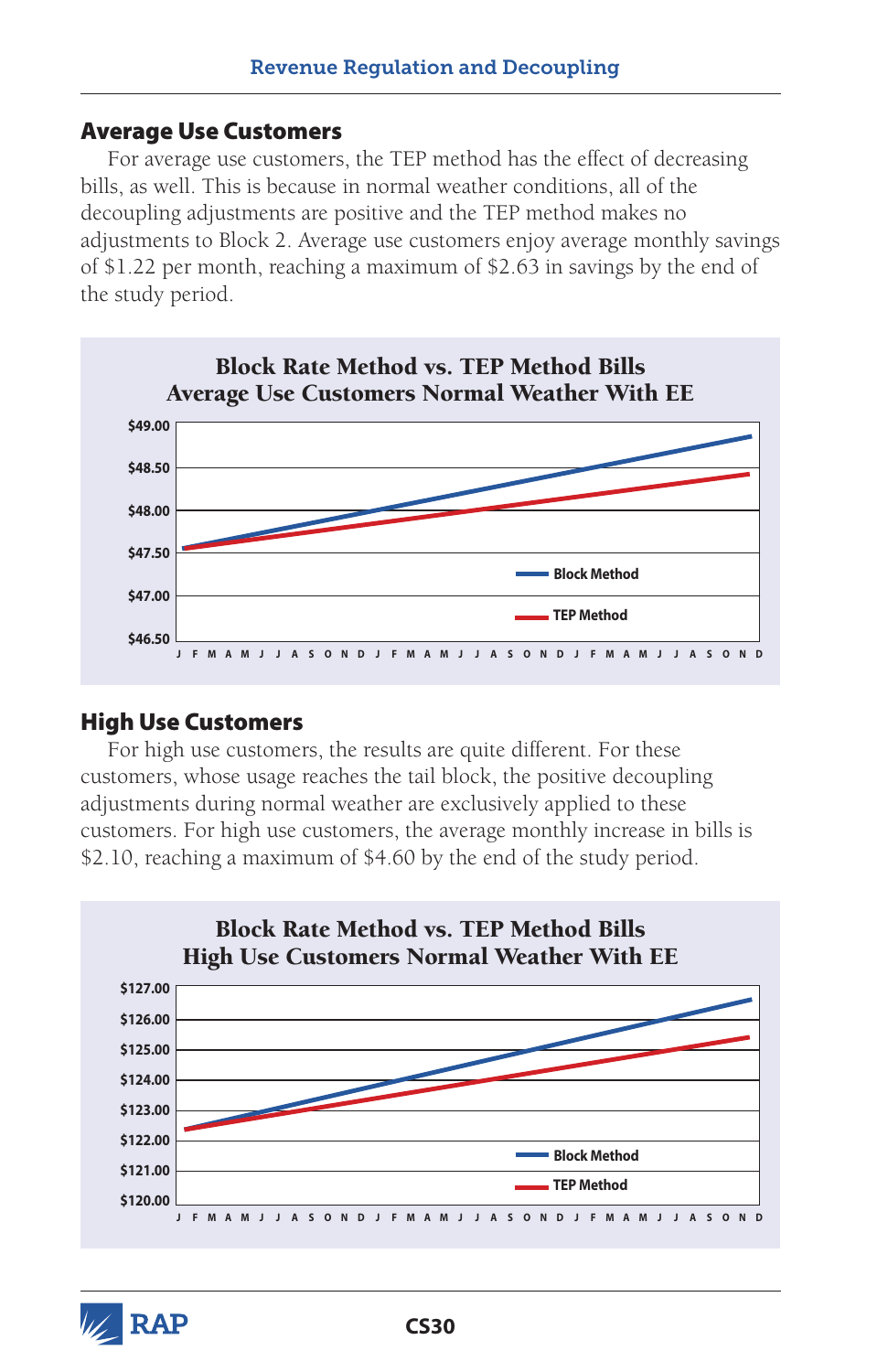## Impact of the Tucson Electric Power Method on Bills of Customers – No Reduced Usage – Normal Weather

#### Low Use Customers

Low use customers who do not employ energy efficiency or otherwise reduce usage enjoy a slightly higher level of savings with the TEP method than with the normal block rate method. For these customers, the average monthly decrease in bills in normal weather conditions is \$0.24, reaching a maximum of \$0.49 by the end of the study period.



#### Average Use Customers

Non-participant average use customers also enjoy a reduction in bills with the TEP method. For these customers, the monthly average savings over the study period is \$1.60, reaching a maximum of \$3.47 by the end of the study period.



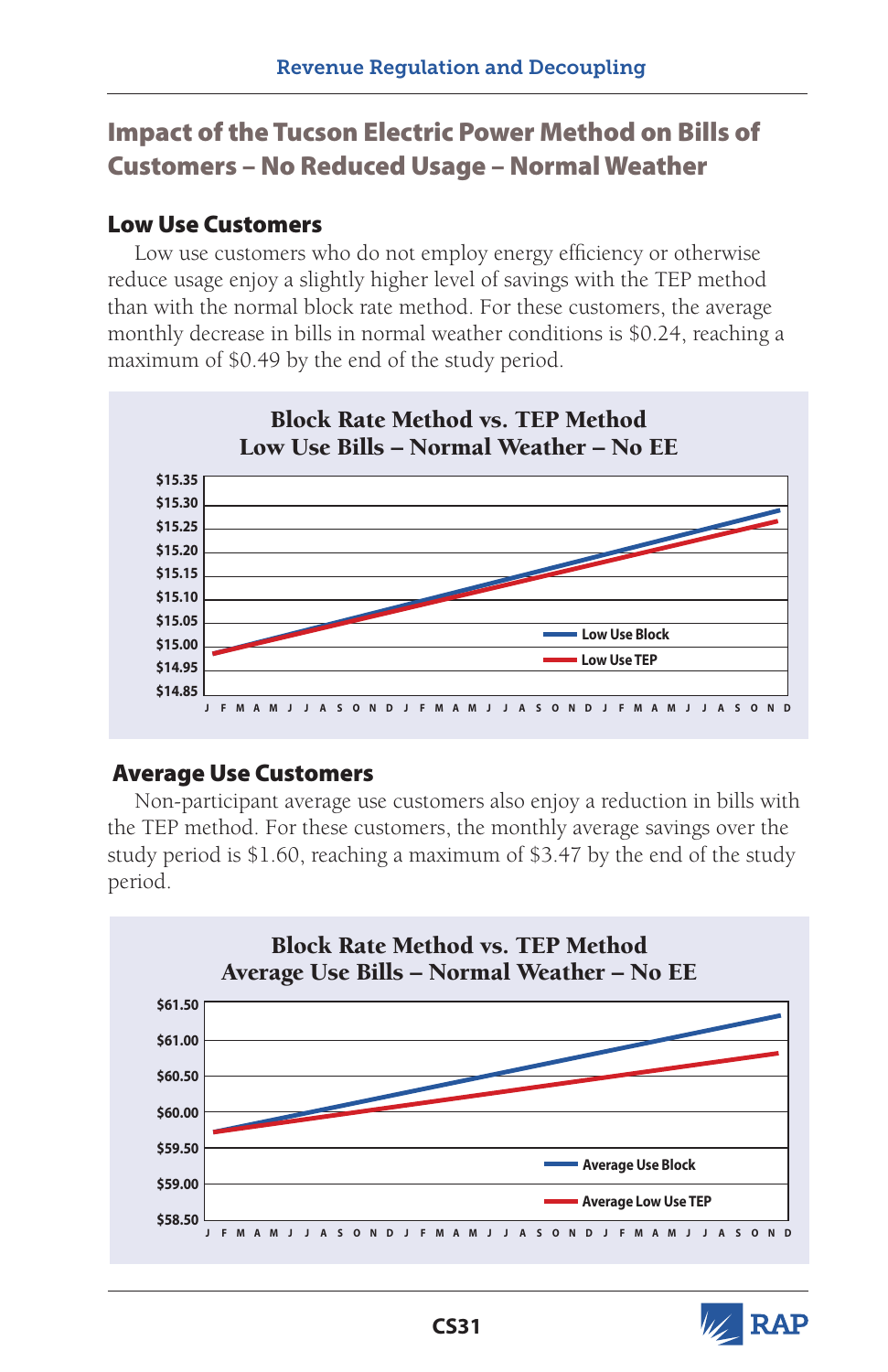#### High Use Customers

Non-participant high use customers receive an increase in bills with the TEP method. For these customers, the average monthly increase in bills is \$4.47 per month, reaching a maximum of \$9.78 by the end of the study period.



#### Decoupling Adjustments By Block – Abnormal Weather

Under abnormal weather conditions, the impacts of the TEP method on the different types of users can be more pronounced and more variable than under normal weather conditions. The chart at right shows the decoupling adjustments applied to low use customers, all of whose usage is in the first block. Because the TEP method only allows negative decoupling adjustments to be applied to the first block, the TEP adjustments are either negative or zero. The average monthly difference versus the regular block rate method is approximately \$0.02, with a maximum difference of approximately \$0.075.



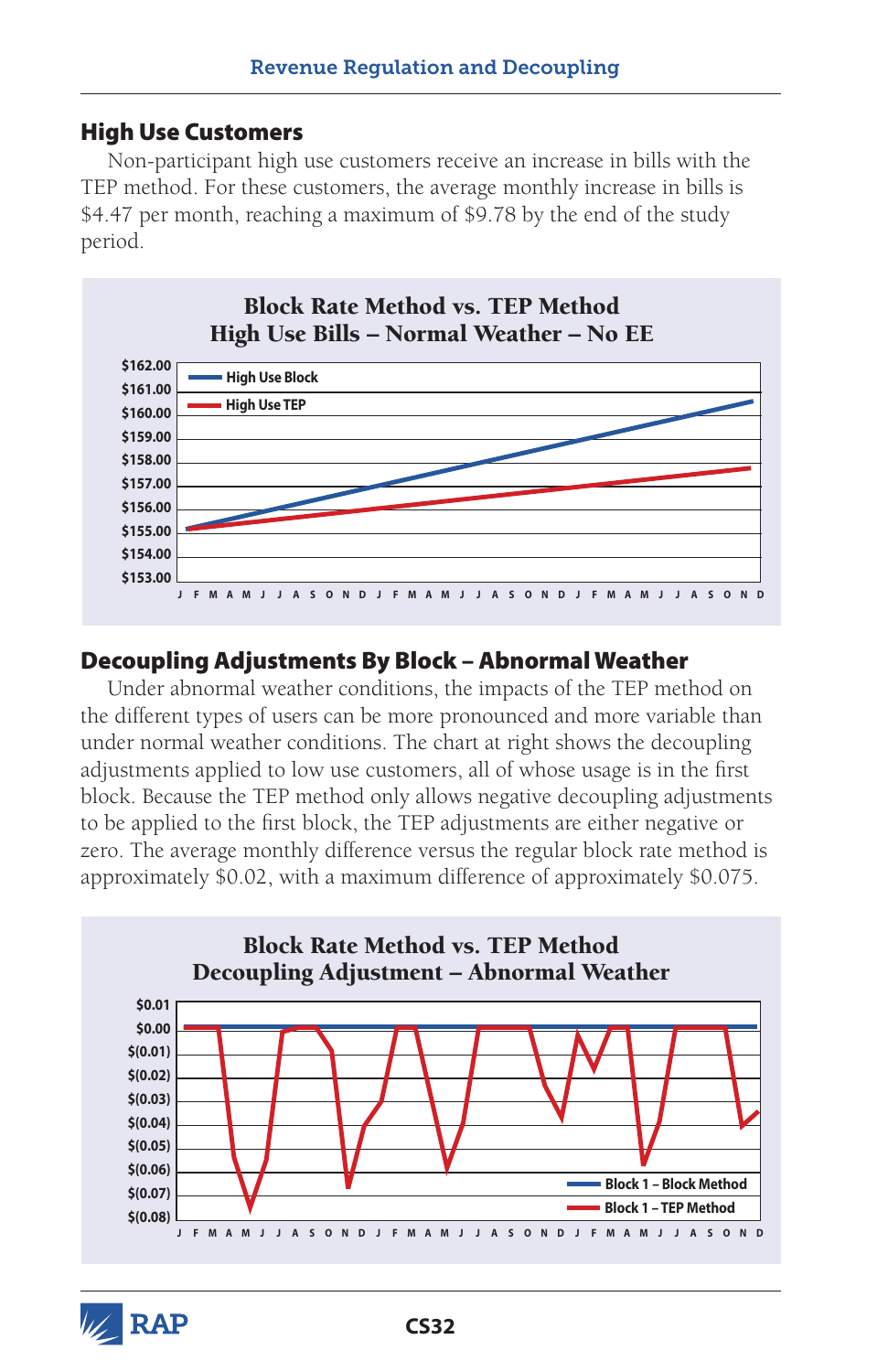

Once again, we omit the Block 2 analysis, because the TEP method is never applied to Block 2.

The Block 3 decoupling adjustments also exhibit greater magnitude and variability under abnormal weather conditions. The average decoupling adjustment for Block 3 is \$0.05, whereas the maximum adjustment is approximately \$0.28.

## Impact of the Tucson Electric Power Method on Bills of Customers – Reduced Usage – Abnormal Weather

#### Low Use Customers

The chart below reflects the monthly bills for low use customers for the normal block rate method and the TEP methods under abnormal weather conditions. While the block rate method results in a fairly steady increase over time, the bills for the TEP method vary from as low as \$12.34 and as high as \$13.00, with an average of \$12.79.



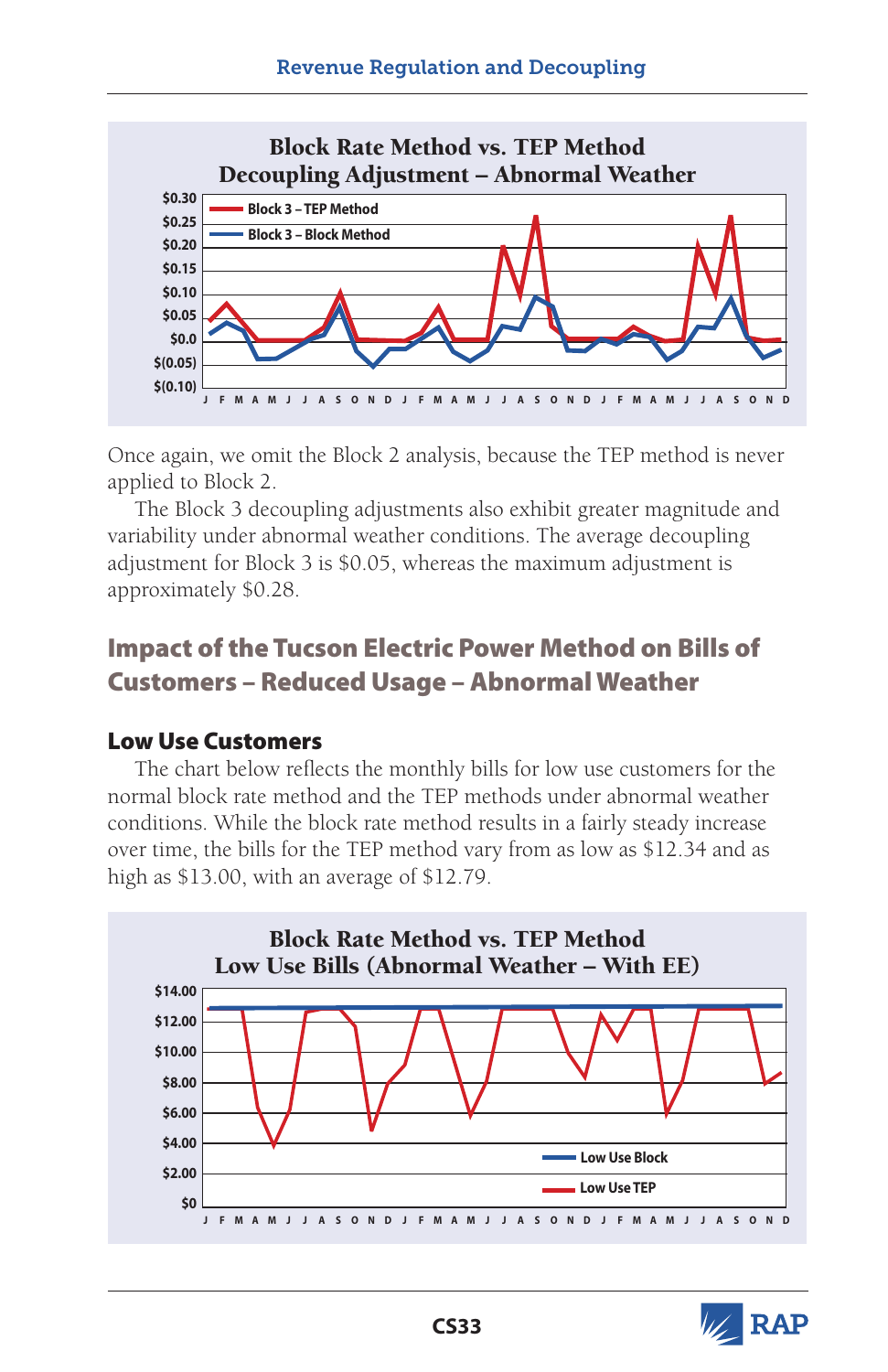#### Average Use Customers

For average use customers, the difference between the block rate method and the TEP method is caused by the absence of any decoupling adjustment in the TEP method. The average bill with the block rate method is \$48.01, with a minimum of \$38.67 and a maximum of \$56.31. TEP bills average \$47.83, just \$0.18 different than with block rates, with a minimum of \$33.89 and a maximum of \$60.67.



#### High Use Customers

For high use customers, the TEP method results in bills that are mostly higher and occasionally approximately the same as with the block rate method. Block rates result in an average bill of \$126.19, with a minimum of \$86.28 and a maximum of \$320.09.



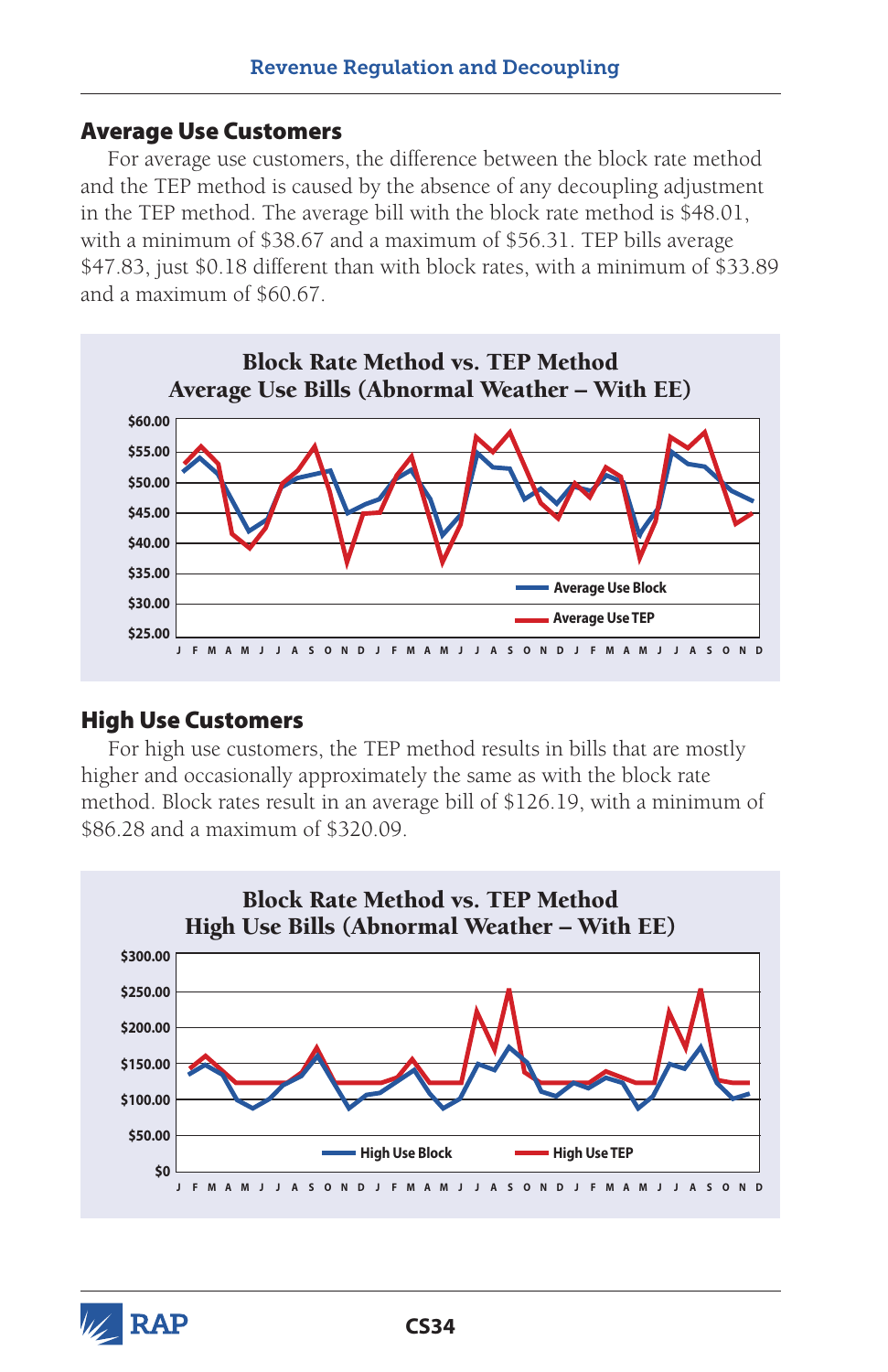## Impact of the Tucson Electric Power Method on Bills of Customers – No Reduced Usage – Abnormal Weather

#### Low Use Customers

This graph shows the effect of using the TEP methodology under abnormal weather for low use customers.



#### Average Use Customers

This graph shows the effect of using the TEP methodology under abnormal weather for average use customers.